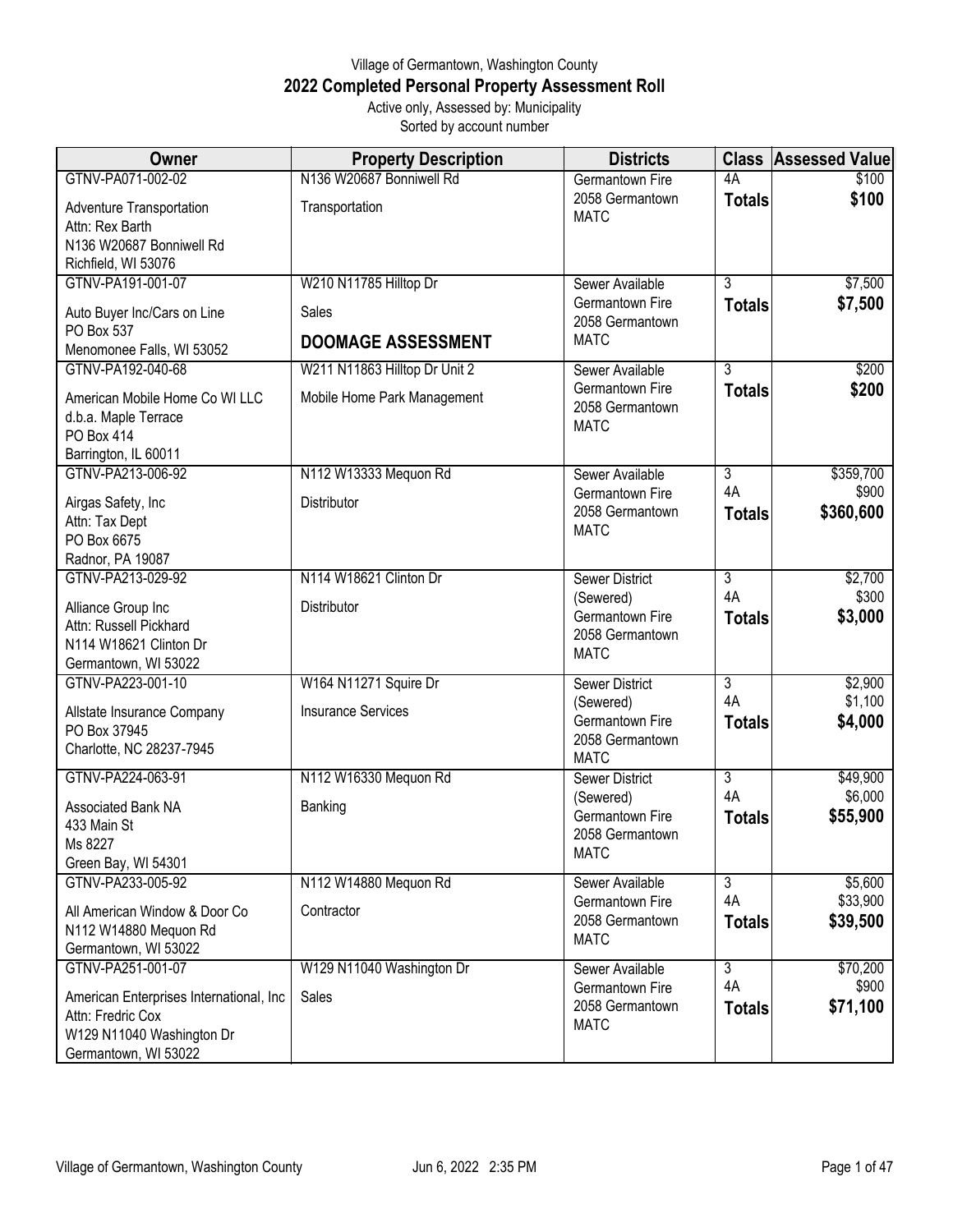| Owner                                            | <b>Property Description</b>      | <b>Districts</b>                   |                      | <b>Class Assessed Value</b> |
|--------------------------------------------------|----------------------------------|------------------------------------|----------------------|-----------------------------|
| GTNV-PA262-033-91                                | W156 N11042 Pilgrim Rd           | <b>Sewer District</b>              |                      | \$500                       |
| American Family Mutual Insurance, Co.            | <b>Insurance Services</b>        | (Sewered)<br>Germantown Fire       | <b>Totals</b>        | \$500                       |
| S.I.<br>PO Box 4747                              |                                  | 2058 Germantown                    |                      |                             |
| Oak Brook, IL 60522-4747                         |                                  | <b>MATC</b>                        |                      |                             |
| GTNV-PA262-033-92                                | W177 N9886 Rivercrest Dr Unit 10 | <b>Sewer District</b>              | $\overline{3}$       | \$300                       |
|                                                  | <b>Insurance Services</b>        | (Sewered)                          | <b>Totals</b>        | \$300                       |
| American Family Mutual Insurance, Co.<br>S.I.    |                                  | Germantown Fire                    |                      |                             |
| PO Box 4747                                      |                                  | 2058 Germantown                    |                      |                             |
| Oak Brook, IL 60522-4747                         |                                  | <b>MATC</b>                        |                      |                             |
| GTNV-PA264-001-06                                | W182 N9606 Appleton Ave Unit 107 | <b>Sewer District</b>              | 3                    | \$500                       |
| A.K. Nails, LLC                                  | Nail Salon                       | (Sewered)                          | 4A                   | \$13,600                    |
| W182N9606 Appleton Ave                           |                                  | Germantown Fire<br>2058 Germantown | <b>Totals</b>        | \$14,100                    |
| <b>Ste 107</b>                                   |                                  | <b>MATC</b>                        |                      |                             |
| Germantown, WI 53022-4502                        |                                  |                                    |                      |                             |
| GTNV-PA264-001-07                                | W140 N10589 Fond Du Lac Ave      | Sewer Available<br>Germantown Fire | $\overline{3}$<br>4A | \$1,400<br>\$2,400          |
| Accu-Rite Truck Frame & Suspension               | <b>Truck Repair</b>              | 2058 Germantown                    | <b>Totals</b>        | \$3,800                     |
| Specialists, LLC                                 |                                  | <b>MATC</b>                        |                      |                             |
| W140 N10589 Fond Du Lac Ave<br><b>Bldg B</b>     |                                  |                                    |                      |                             |
| Germantown, WI 53022                             |                                  |                                    |                      |                             |
| GTNV-PA271-057-85                                | N115 W19000 Edison Dr            | <b>Sewer District</b>              | 4A                   | \$1,100                     |
| Aron's Cleaning Service, LLC                     | <b>Cleaning Services</b>         | (Sewered)                          | <b>Totals</b>        | \$1,100                     |
| PO Box 46                                        |                                  | Germantown Fire                    |                      |                             |
| Germantown, WI 53022                             |                                  | 2058 Germantown<br><b>MATC</b>     |                      |                             |
| GTNV-PA281-001-09                                | N112 W17975 Mequon Rd            | <b>Sewer District</b>              | $\overline{3}$       | \$7,500                     |
|                                                  |                                  | (Sewered)                          | 4A                   | \$5,400                     |
| Aurora Advanced Healthcare, Inc.<br>(C391)       | <b>Healthcare Provider</b>       | Germantown Fire                    | <b>Totals</b>        | \$12,900                    |
| PO Box 341880                                    |                                  | 2058 Germantown                    |                      |                             |
| 750 W Virginia St                                |                                  | <b>MATC</b>                        |                      |                             |
| Milwaukee, WI 53234-1880                         |                                  |                                    |                      |                             |
| GTNV-PA294-043-98                                | W190 N10862 Commerce Cir         | <b>Sewer District</b>              | $\overline{3}$       | \$85,000                    |
| Shree Ohm, LLC                                   | Lodging                          | (Sewered)<br>Germantown Fire       | <b>Totals</b>        | \$85,000                    |
| d.b.a. Best Western Germantown Inn               | <b>DOOMAGE ASSESSMENT</b>        | 2058 Germantown                    |                      |                             |
| W190 N10862 Commerce Cir                         |                                  | <b>MATC</b>                        |                      |                             |
| Germantown, WI 53022<br>GTNV-PA322-006           | (scattered)                      | <b>Germantown Fire</b>             | 4A                   | \$7,800                     |
|                                                  |                                  | 2058 Germantown                    | <b>Totals</b>        | \$7,800                     |
| Advanced Disposal Services Solid Wast            | <b>Waste Removal</b>             | <b>MATC</b>                        |                      |                             |
| Attn: Marvin F Poer and Company<br>PO Box 802206 |                                  |                                    |                      |                             |
| Dallas, TX 75380-2206                            |                                  |                                    |                      |                             |
| GTNV-PA322-007-00                                | W162 N11840 Fond Du Lac Ave      | Sewer District                     | $\overline{3}$       | \$16,900                    |
| Advantage Research Inc                           | Marketing                        | (Sewered)                          | 4A                   | \$6,100                     |
| W162 N11840 Fond Du Lac Ave                      |                                  | Germantown Fire                    | <b>Totals</b>        | \$23,000                    |
| Germantown, WI 53022                             |                                  | 2058 Germantown<br><b>MATC</b>     |                      |                             |
| GTNV-PA324-500-04                                | N96 W18838 County Line Rd        | Sewer Available                    | $\overline{3}$       | \$258,200                   |
|                                                  | Grocery Retail                   | Germantown Fire                    | 4A                   | \$9,800                     |
| Aldi Inc - (WI) OAK067<br>Attn: Ryan LLC         |                                  | 2058 Germantown                    | <b>Totals</b>        | \$268,000                   |
| PO Box 460049                                    |                                  | <b>MATC</b>                        |                      |                             |
| Houston, TX 77056                                |                                  |                                    |                      |                             |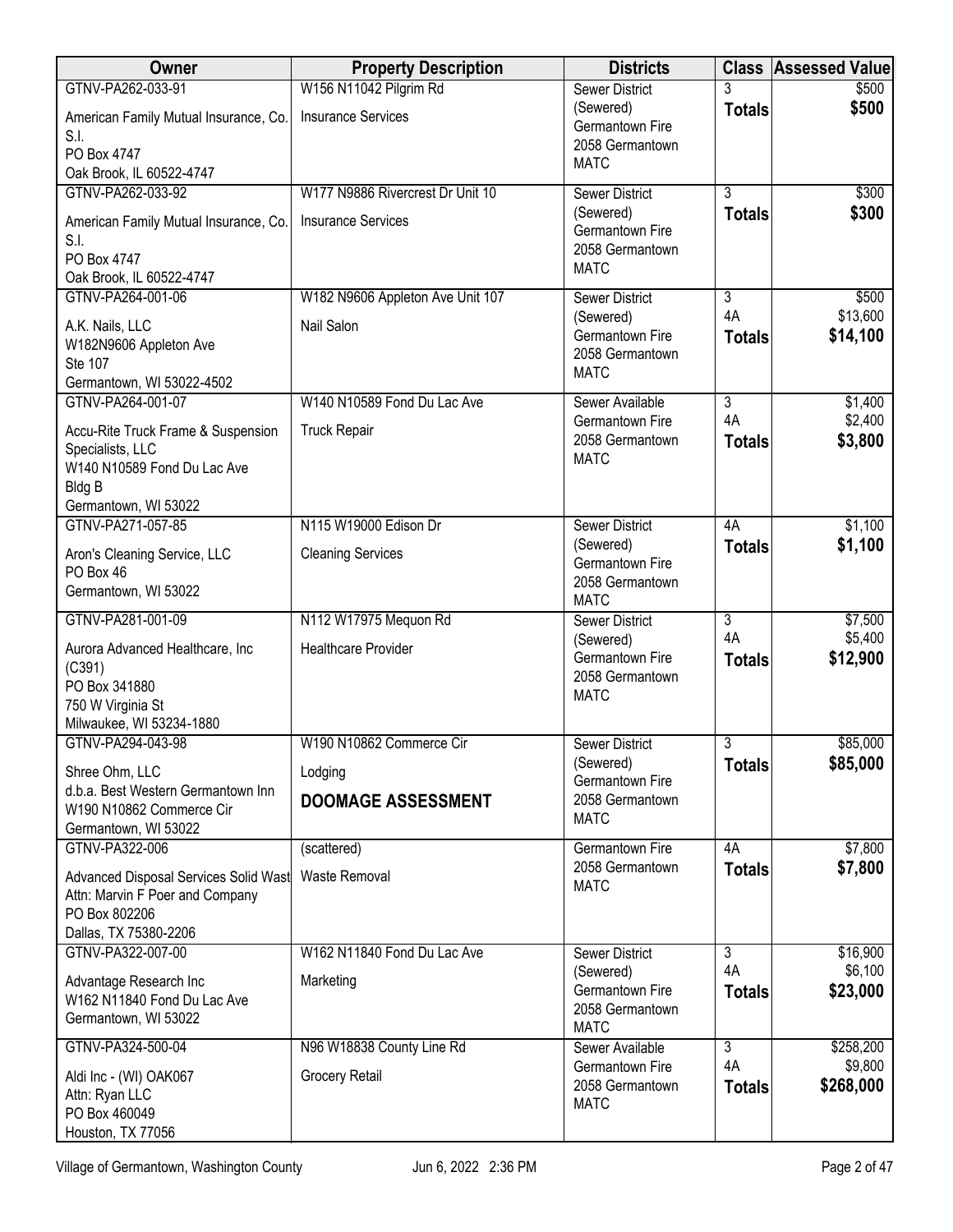| Owner                                            | <b>Property Description</b> | <b>Districts</b>                   |                      | <b>Class Assessed Value</b> |
|--------------------------------------------------|-----------------------------|------------------------------------|----------------------|-----------------------------|
| GTNV-PA333-024-98                                | N96 W18552 County Line Rd   | <b>Sewer District</b>              | 3                    | \$25,300                    |
| Advance Stores Company, Inc                      | Retail                      | (Sewered)<br>Germantown Fire       | 4A                   | \$5,700                     |
| Attn: Ryan, LLC                                  |                             | 2058 Germantown                    | <b>Totals</b>        | \$31,000                    |
| PO Box 56607                                     |                             | <b>MATC</b>                        |                      |                             |
| Atlanta, GA 30343                                |                             |                                    |                      |                             |
| GTNV-PA334-001-98                                | W180 N11070 River Ln        | Sewer Available<br>Germantown Fire | $\overline{3}$<br>4A | \$1,255,300<br>\$347,800    |
| Aurora Medical Group, Inc                        | <b>Healthcare Provider</b>  | 2058 Germantown                    | <b>Totals</b>        | \$1,603,100                 |
| (C290:Germantown)                                |                             | <b>MATC</b>                        |                      |                             |
| PO Box 341880                                    |                             |                                    |                      |                             |
| 750 W Virginia St<br>Milwaukee, WI 53234-1880    |                             |                                    |                      |                             |
| GTNV-PA334-001-99                                | W180 N11070 River Ln        | Sewer Available                    | $\overline{3}$       | \$398,900                   |
|                                                  |                             | Germantown Fire                    | 4A                   | \$12,500                    |
| Aurora Advanced Healthcare, Inc                  | <b>Healthcare Provider</b>  | 2058 Germantown                    | <b>Totals</b>        | \$411,400                   |
| (C391)<br>PO Box 341880                          |                             | <b>MATC</b>                        |                      |                             |
| 750 W Virginia St                                |                             |                                    |                      |                             |
| Milwaukee, WI 53234-1880                         |                             |                                    |                      |                             |
| GTNV-PA334-049-90                                | N96 W17650 County Line Rd   | Sewer District                     | $\overline{3}$       | \$34,400                    |
| Carisch, Inc #56                                 | Restaurant                  | (Sewered)                          | 4A                   | \$8,800                     |
| d.b.a. Arby's                                    |                             | Germantown Fire                    | <b>Totals</b>        | \$43,200                    |
| 681 E Lake St #262                               | <b>DOOMAGE ASSESSMENT</b>   | 2058 Germantown                    |                      |                             |
| Wayzata, MN 55391                                |                             | <b>MATC</b>                        |                      |                             |
| GTNV-PA351-080-92                                | W140 N10145 Fond Du Lac Ave | <b>Sewer District</b>              | $\overline{3}$       | \$8,400                     |
| Automatic Transmission Design                    | Garage/Repair Service       | (Sewered)                          | 4A                   | \$2,600                     |
| Attn: Michael Hohnstein                          |                             | Germantown Fire                    | <b>Totals</b>        | \$11,000                    |
| W140 N10145 Fond Du Lac Ave                      |                             | 2058 Germantown<br><b>MATC</b>     |                      |                             |
| Germantown, WI 53022                             |                             |                                    |                      |                             |
| GTNV-PA351-200-04                                | N136 W21933 Bonniwell Rd    | Germantown Fire                    | $\overline{3}$       | \$15,500                    |
| After Hours Lingerie & Gifts LLC                 | Retail                      | 2058 Germantown<br><b>MATC</b>     | <b>Totals</b>        | \$15,500                    |
| N136 W21933 Bonniwell Rd                         | <b>DOOMAGE ASSESSMENT</b>   |                                    |                      |                             |
| Richfield, WI 53076                              |                             |                                    |                      |                             |
| GTNV-PA888-009-04                                | (scattered)                 | <b>Germantown Fire</b>             | $\overline{3}$       | \$1,500                     |
| National Entertainment Network LLC               | Amusement & Vending         | 2058 Germantown<br><b>MATC</b>     | <b>Totals</b>        | \$1,500                     |
| 246 S Taylor Ave #200                            |                             |                                    |                      |                             |
| Louisville, CO 80027                             |                             |                                    |                      |                             |
| GTNV-PA888-012-02                                | (scattered)                 | Germantown Fire<br>2058 Germantown | 4A                   | \$800<br>\$800              |
| Amerigas Propane LP                              | Leasing                     | <b>MATC</b>                        | <b>Totals</b>        |                             |
| PO Box 798                                       |                             |                                    |                      |                             |
| Valley Forge, PA 19482<br>GTNV-PA888-012-04      | W179 N12536 Fond Du Lac Ave | Germantown Fire                    | $\overline{3}$       | \$20,000                    |
|                                                  |                             | 2058 Germantown                    | <b>Totals</b>        | \$20,000                    |
| Apple Works Winery, LLC                          | Winery/Wine Bar             | <b>MATC</b>                        |                      |                             |
| Attn: Kevin Behnke<br>PO Box 454                 | <b>DOOMAGE ASSESSMENT</b>   |                                    |                      |                             |
| Germantown, WI 53022-0454                        |                             |                                    |                      |                             |
| GTNV-PA888-013                                   | (scattered)                 | <b>Sewer District</b>              | 4A                   | \$6,300                     |
|                                                  |                             | (Sewered)                          | <b>Totals</b>        | \$6,300                     |
| Aramark Refreshment Services LLC<br>PO Box 30286 | Wholesale                   | Germantown Fire                    |                      |                             |
| Philadelphia, PA 19103                           |                             | 2058 Germantown                    |                      |                             |
|                                                  |                             | <b>MATC</b>                        |                      |                             |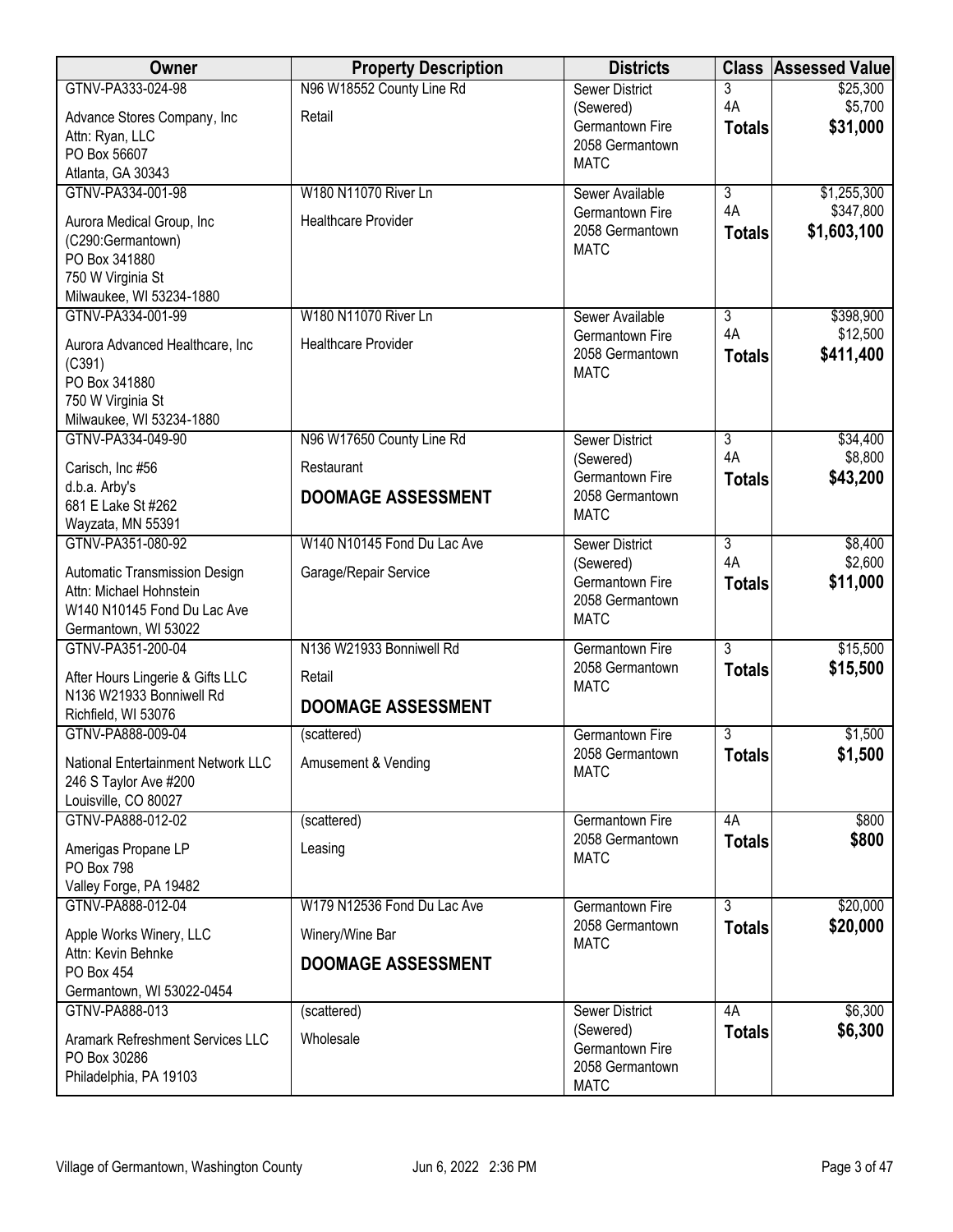| <b>Owner</b>                                                 | <b>Property Description</b>    | <b>Districts</b>                   |                      | <b>Class Assessed Value</b> |
|--------------------------------------------------------------|--------------------------------|------------------------------------|----------------------|-----------------------------|
| GTNV-PA888-100-09                                            | W180 N11070 River Ln           | Sewer Available                    |                      | \$200                       |
| American Messaging Services, LLC<br>PO Box 478               | Paging                         | Germantown Fire<br>2058 Germantown | <b>Totals</b>        | \$200                       |
| Colleyville, TX 76034                                        |                                | <b>MATC</b>                        |                      |                             |
| GTNV-PA888-200-10                                            | W183 N9609 Appleton Ave Unit B | <b>Sewer District</b>              | $\overline{3}$       | \$79,600                    |
| Aspen Dental Management, Inc                                 | Dental Mgmnt Service           | (Sewered)<br>Germantown Fire       | 4A<br><b>Totals</b>  | \$23,200<br>\$102,800       |
| 281 Sanders Creek Pkwy<br>East Syracuse, NY 13057            | <b>DOOMAGE ASSESSMENT</b>      | 2058 Germantown<br><b>MATC</b>     |                      |                             |
| GTNV-PA888-200-21                                            | N96 W17035 Division Rd Unit A  | Sewer Available                    | $\overline{3}$       | \$40,900                    |
| Affiliated Dermatologists, S.C.<br>13800 W North Ave Ste 100 | <b>Medical Services</b>        | Germantown Fire<br>2058 Germantown | 4A<br><b>Totals</b>  | \$36,200<br>\$77,100        |
| Brookfield, WI 53005                                         | <b>DOOMAGE ASSESSMENT</b>      | <b>MATC</b>                        |                      |                             |
| GTNV-PA888-200-22                                            | N96 W17960 County Line Rd      | <b>Sewer District</b>              | $\overline{3}$       | \$21,700                    |
| ATI Physical Therapy LLC<br>d.b.a. #0296                     | Physical Therapy               | (Sewered)<br>Germantown Fire       | <b>Totals</b>        | \$21,700                    |
| 1611 N Interstate 35E Ste 428                                |                                | 2058 Germantown<br><b>MATC</b>     |                      |                             |
| Carrollton, TX 75006-8616                                    |                                |                                    |                      |                             |
| GTNV-PA888-200-23                                            | N116 W18627 Morse Dr           | <b>Sewer District</b>              | $\overline{3}$       | \$3,200                     |
| <b>Automation Solutions LLC</b>                              | Automation                     | (Sewered)<br>Germantown Fire       | 4A<br><b>Totals</b>  | \$3,600<br>\$6,800          |
| N116 W18627 Morse Dr<br>Germantown, WI 53022                 | <b>DOOMAGE ASSESSMENT</b>      | 2058 Germantown<br><b>MATC</b>     |                      |                             |
| GTNV-PA888-200-24                                            | N113 W18750 Carnegie Dr        | <b>Sewer District</b>              | $\overline{3}$       | \$5,300                     |
| WI Expo Inc                                                  | Recreation                     | (Sewered)<br>Germantown Fire       | 4A<br><b>Totals</b>  | \$900<br>\$6,200            |
| N113 W18750 Carnegie Dr<br>Germantown, WI 53022              | <b>DOOMAGE ASSESSMENT</b>      | 2058 Germantown<br><b>MATC</b>     |                      |                             |
| GTNV-PA888-200-25                                            | W188 N10707 Maple Rd Unit C    | Sewer Available                    | $\overline{3}$       | \$11,000                    |
| American Parts Equip. Supply, Inc                            | Sales & Service                | Germantown Fire<br>2058 Germantown | <b>Totals</b>        | \$11,000                    |
| PO Box 98<br>Germantown, WI 53022                            | <b>DOOMAGE ASSESSMENT</b>      | <b>MATC</b>                        |                      |                             |
| GTNV-PA888-200-26                                            | W210 N10784 Appleton Ave       | Germantown Fire                    | $\overline{3}$<br>4A | \$3,200<br>\$200            |
| Aerona, LLC                                                  | Sales & Service                | 2058 Germantown<br><b>MATC</b>     | <b>Totals</b>        | \$3,400                     |
| W210 N10784 Appleton Ave<br>Germantown, WI 53022             | <b>DOOMAGE ASSESSMENT</b>      |                                    |                      |                             |
| GTNV-PA888-200-27                                            | (scattered)                    | Germantown Fire                    | 4A                   | \$4,600                     |
| Alsco, Inc.<br>505 E 200 S Ste 101                           | Uniform/Linen Rental           | 2058 Germantown<br><b>MATC</b>     | <b>Totals</b>        | \$4,600                     |
| Salt Lake City, UT 84102-2053                                |                                |                                    |                      |                             |
| GTNV-PA888-201                                               | N115 W18835 Edison Dr Unit E   | <b>Sewer District</b>              | $\overline{3}$       | \$8,000                     |
| Ayer Contractors Inc<br>d.b.a. Ayer Electric                 | Electrical                     | (Sewered)<br>Germantown Fire       | <b>Totals</b>        | \$8,000                     |
| N115 W18835 Edison Dr Ste E                                  |                                | 2058 Germantown<br><b>MATC</b>     |                      |                             |
| Germantown, WI 53022                                         |                                |                                    |                      |                             |
| GTNV-PB221-500-04                                            | N116 W16218 Main St            | <b>Sewer District</b>              | $\overline{3}$       | \$39,400                    |
| Bub's on Main LLC/Pecor Enterprises                          | Bar                            | (Sewered)<br>Germantown Fire       | 4A                   | \$17,600                    |
| Attn: Nora J Pecor                                           |                                | 2058 Germantown                    | <b>Totals</b>        | \$57,000                    |
| PO Box 915                                                   |                                | <b>MATC</b>                        |                      |                             |
| Germantown, WI 53022-0915                                    |                                |                                    |                      |                             |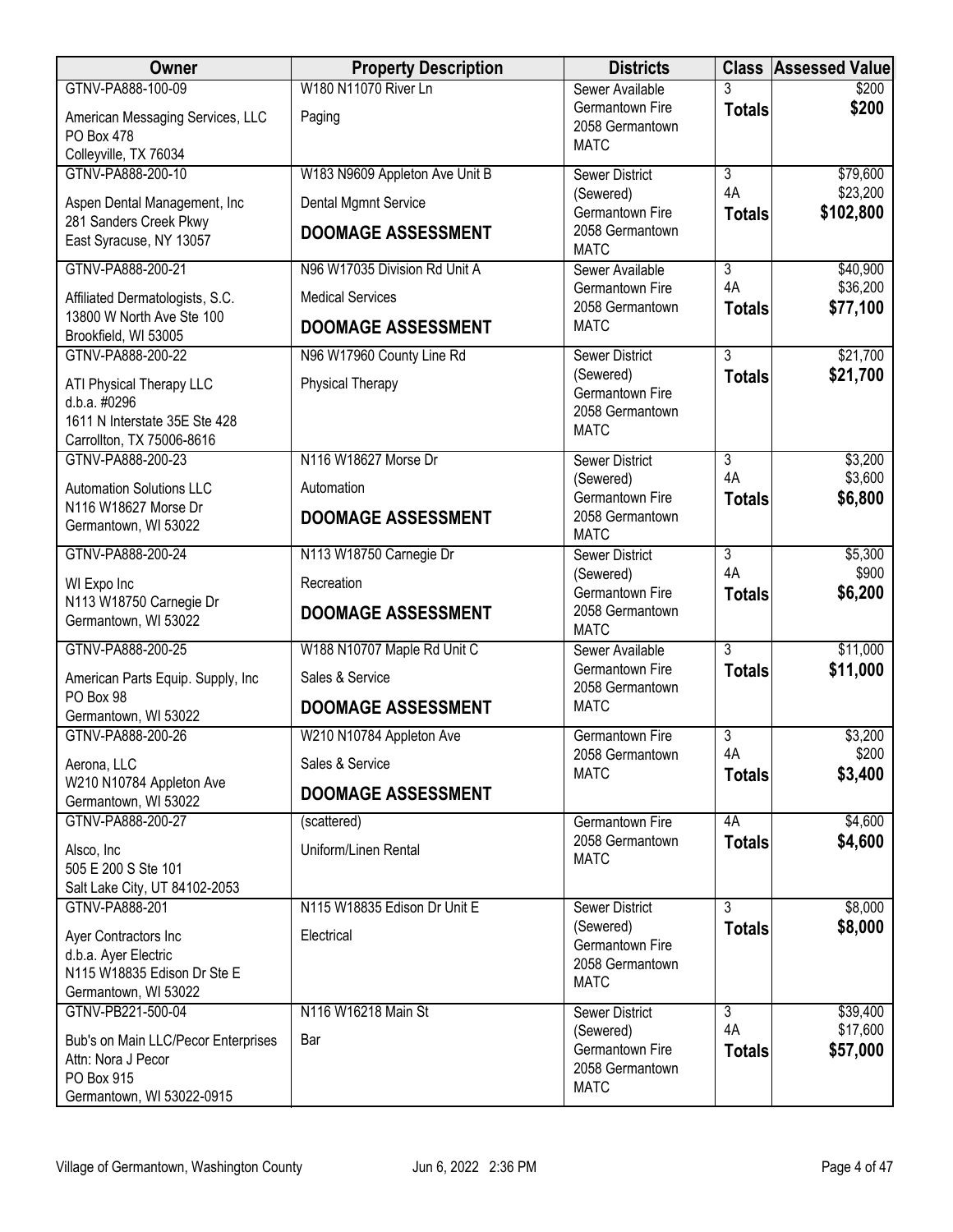| Owner                                                                                                             | <b>Property Description</b>     | <b>Districts</b>                                               |                     | <b>Class Assessed Value</b> |
|-------------------------------------------------------------------------------------------------------------------|---------------------------------|----------------------------------------------------------------|---------------------|-----------------------------|
| GTNV-PB223-020-00                                                                                                 | W156 N11150 Pilgrim Rd          | <b>Sewer District</b><br>(Sewered)                             | <b>Totals</b>       | \$1,300<br>\$1,300          |
| Banc of America Leasing and Capital,<br>LLC                                                                       | Leasing                         | Germantown Fire<br>2058 Germantown                             |                     |                             |
| PO Box 105578<br>Atlanta, GA 30348                                                                                |                                 | <b>MATC</b>                                                    |                     |                             |
| GTNV-PB223-021-90                                                                                                 | N112 W16700 Mequon Rd           | <b>Sewer District</b>                                          | $\overline{3}$      | \$4,700                     |
| <b>Barenz Builders Inc.</b>                                                                                       | Contractor                      | (Sewered)                                                      | 4A                  | \$3,400                     |
| N112 W16700 Mequon Rd<br>Germantown, WI 53022                                                                     | <b>DOOMAGE ASSESSMENT</b>       | Germantown Fire<br>2058 Germantown<br><b>MATC</b>              | <b>Totals</b>       | \$8,100                     |
| GTNV-PB223-021-94                                                                                                 | W161 N11629 Church Ave          | <b>Sewer District</b>                                          | $\overline{3}$      | \$22,300                    |
| Barley Pop Bew Haus, LLC<br>d.b.a. The Precinct Tap & Table<br>W161 N11629 Church St<br>Germantown, WI 53022-2509 | Bar/Grill                       | (Sewered)<br>Germantown Fire<br>2058 Germantown<br><b>MATC</b> | 4A<br><b>Totals</b> | \$3,200<br>\$25,500         |
| GTNV-PB223-021-95                                                                                                 | N116 W16137 Main St             | <b>Sewer District</b>                                          | $\overline{3}$      | \$37,700                    |
| Barley Pop Brew Haus, LLC<br>W161 N11629 Church St<br>Germantown, WI 53022                                        | Bar & Banquet Hall              | (Sewered)<br>Germantown Fire<br>2058 Germantown<br><b>MATC</b> | 4A<br><b>Totals</b> | \$9,100<br>\$46,800         |
| GTNV-PB224-001-15                                                                                                 | W193 N10975 Kleinmann Dr Unit B | <b>Sewer District</b>                                          | $\overline{3}$      | \$3,100                     |
| Bascom, Budish, Ceman S.C<br>W193 N10975 Kleinmann Dr Ste B<br>Germantown, WI 53022                               | Attorney                        | (Sewered)<br>Germantown Fire<br>2058 Germantown<br><b>MATC</b> | 4A<br><b>Totals</b> | \$100<br>\$3,200            |
| GTNV-PB224-020-72                                                                                                 | W156 N11251 Pilgrim Rd          | <b>Sewer District</b>                                          | $\overline{3}$      | \$77,000                    |
| JP Morgan Chase Bank NA<br>1111 Polaris Pkwy<br>Oh1-1086<br>Columbus, OH 43240                                    | Banking                         | (Sewered)<br>Germantown Fire<br>2058 Germantown<br><b>MATC</b> | 4A<br><b>Totals</b> | \$12,600<br>\$89,600        |
| GTNV-PB224-030-97                                                                                                 | N97 W17095 Division Rd          | Sewer Available                                                | $\overline{3}$      | \$57,100                    |
| D1 Support, LLC                                                                                                   | <b>Dental Services</b>          | Germantown Fire<br>2058 Germantown                             | 4A<br><b>Totals</b> | \$18,600<br>\$75,700        |
| Attn: Marvin F Poer and Company<br>PO Box 802206<br>Dallas, TX 75380                                              | <b>DOOMAGE ASSESSMENT</b>       | <b>MATC</b>                                                    |                     |                             |
| GTNV-PB224-048-87                                                                                                 | N112 W15800 Mequon Rd           | <b>Sewer District</b>                                          | 3                   | \$1,200                     |
| Bellator Academy of Irish Dance LLC                                                                               | Recreation                      | (Sewered)<br>Germantown Fire                                   | 4A<br><b>Totals</b> | \$800<br>\$2,000            |
| N112 W15800 Mequon Rd<br>Germantown, WI 53022                                                                     | <b>DOOMAGE ASSESSMENT</b>       | 2058 Germantown<br><b>MATC</b>                                 |                     |                             |
| GTNV-PB224-049                                                                                                    | W186 N11676 Morse Dr            | Sewer District                                                 | 4A                  | \$1,200                     |
| <b>BFS Group LLC</b><br>Attn: Ryan LLC<br>PO Box 56607<br>Atlanta, GA 30343                                       | Retail/Wholesale                | (Sewered)<br>Germantown Fire<br>2058 Germantown<br><b>MATC</b> | <b>Totals</b>       | \$1,200                     |
| GTNV-PB224-092-89                                                                                                 | W156 N11523 Fond Du Lac Ave     | Sewer District                                                 | 4A                  | \$100                       |
| W156 Fond Du Lac LLC<br>Attn: James Brundahl<br>12210 W Ripley<br>Wauwatosa, WI 53226                             | <b>Property Management</b>      | (Sewered)<br>Germantown Fire<br>2058 Germantown<br><b>MATC</b> | <b>Totals</b>       | \$100                       |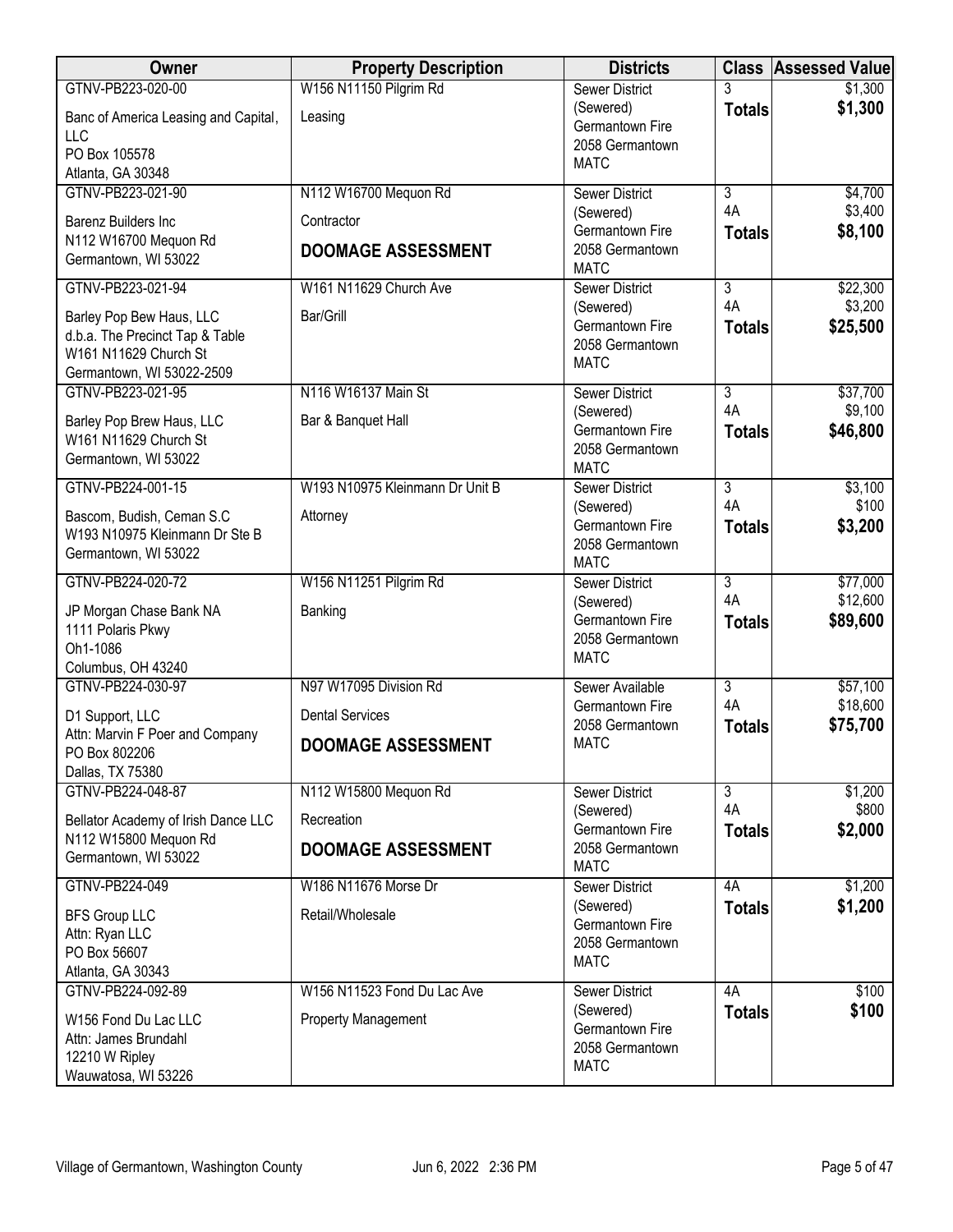| <b>Owner</b>                                                 | <b>Property Description</b>  | <b>Districts</b>                          |                      | <b>Class Assessed Value</b> |
|--------------------------------------------------------------|------------------------------|-------------------------------------------|----------------------|-----------------------------|
| GTNV-PB233-006-94                                            | W164 N11271 Squire Dr        | <b>Sewer District</b>                     | 3                    | \$2,200                     |
| Bystol Insurance and Financial Services                      | <b>Professional Services</b> | (Sewered)<br>Germantown Fire              | 4A                   | \$200<br>\$2,400            |
| W164 N11271 Squire Dr                                        |                              | 2058 Germantown                           | <b>Totals</b>        |                             |
| Germantown, WI 53022                                         |                              | <b>MATC</b>                               |                      |                             |
| GTNV-PB262-104-05                                            | W156 N11190 Pilgrim Rd       | <b>Sewer District</b>                     | $\overline{3}$       | \$100                       |
| Beg Enterprises 5 LLC                                        | Investments                  | (Sewered)<br>Germantown Fire              | <b>Totals</b>        | \$100                       |
| 9425 W Brown Deer Rd                                         | <b>DOOMAGE ASSESSMENT</b>    | 2058 Germantown                           |                      |                             |
| Milkwaukee, WI 53224                                         |                              | <b>MATC</b>                               |                      |                             |
| GTNV-PB281-001-07                                            | N112 W17300 Mequon Rd        | Sewer Available<br>Germantown Fire        | $\overline{3}$<br>4A | \$6,300<br>\$200            |
| Blackstone Creek Golf Club Ltd                               | Recreation                   | 2058 Germantown                           | <b>Totals</b>        | \$6,500                     |
| Attn: Romano & Schmidt<br>PO Box 226                         |                              | <b>MATC</b>                               |                      |                             |
| Germantown, WI 53022                                         |                              |                                           |                      |                             |
| GTNV-PB281-001-09                                            | N116 W16474 Main St          | <b>Sewer District</b>                     | $\overline{3}$       | \$2,400                     |
| Bliffert Germantown Holdings, LLC                            | Retail                       | (Sewered)                                 | <b>Totals</b>        | \$2,400                     |
| d.b.a. Bliffert Lumber                                       | <b>DOOMAGE ASSESSMENT</b>    | Germantown Fire<br>2058 Germantown        |                      |                             |
| 5312 N Lake Dr                                               |                              | <b>MATC</b>                               |                      |                             |
| Whitefish Bay, WI 53217-5372<br>GTNV-PB294-050-01            | W188 N10667 Maple Rd         | Sewer Available                           | $\overline{3}$       | \$100                       |
|                                                              |                              | Germantown Fire                           | 4A                   | \$200                       |
| <b>Budget Truck Rental LLC</b><br>Attn: Ryan, LLC - Dept 152 | Leasing                      | 2058 Germantown                           | <b>Totals</b>        | \$300                       |
| PO Box 460369                                                |                              | <b>MATC</b>                               |                      |                             |
| Houston, TX 77056                                            |                              |                                           |                      |                             |
| GTNV-PB888-019-90                                            | W210 N12800 Gateway Crossing | Sewer Available<br>Germantown Fire        | $\overline{3}$<br>4A | \$40,600<br>\$900           |
| Briggs & Stratton, LLC                                       | Warehouse/Storage            | 2058 Germantown                           | <b>Totals</b>        | \$41,500                    |
| PO Box 702                                                   |                              | TID <sub>8</sub>                          |                      |                             |
| Milwaukee, WI 53201-0702                                     |                              | <b>MATC</b>                               |                      |                             |
| GTNV-PB888-019-93                                            | W172 N12185 Division Rd      | <b>Germantown Fire</b><br>2058 Germantown | $\overline{3}$       | \$1,900                     |
| Brown Deer Service, Inc                                      | <b>Auto Services</b>         | <b>MATC</b>                               | <b>Totals</b>        | \$1,900                     |
| W172 N12185 Division Rd<br>Germantown, WI 53022              |                              |                                           |                      |                             |
| GTNV-PB888-019-95                                            | (scattered)                  | Germantown Fire                           | 3                    | \$4,600                     |
| <b>Brook Furniture Rental</b>                                | <b>Furniture Rental</b>      | 2058 Germantown                           | <b>Totals</b>        | \$4,600                     |
| 100 Field Dr Ste 220                                         |                              | <b>MATC</b>                               |                      |                             |
| Lake Forest, IL 60045                                        |                              |                                           |                      |                             |
| GTNV-PB888-125-07                                            | W188 N10515 Maple Rd         | Germantown Fire                           | $\overline{3}$       | \$15,000                    |
| Buzdum's Pub                                                 | Bar                          | 2058 Germantown<br><b>MATC</b>            | <b>Totals</b>        | \$15,000                    |
| W188 N10515 Maple Rd                                         | <b>DOOMAGE ASSESSMENT</b>    |                                           |                      |                             |
| Germantown, WI 53022<br>GTNV-PB888-125-09                    | N112 W15568 Mequon Rd        | <b>Sewer District</b>                     | $\overline{3}$       | \$1,200                     |
|                                                              |                              | (Sewered)                                 | 4A                   | \$300                       |
| Blonde Ginger, LLC<br>Attn: Leah Olson                       | Salon                        | Germantown Fire                           | <b>Totals</b>        | \$1,500                     |
| N112 W15568 Mequon Rd                                        | <b>DOOMAGE ASSESSMENT</b>    | 2058 Germantown                           |                      |                             |
| Germantown, WI 53022                                         |                              | <b>MATC</b>                               |                      |                             |
| GTNV-PB888-125-10                                            | N116 W15863 Main St          | <b>Sewer District</b>                     | $\overline{3}$<br>4A | \$900                       |
| Wolverine WI, LLC                                            | Bar/Grill                    | (Sewered)<br>Germantown Fire              | <b>Totals</b>        | \$300<br>\$1,200            |
| N116 W15841 Main St                                          | <b>DOOMAGE ASSESSMENT</b>    | 2058 Germantown                           |                      |                             |
| Germantown, WI 53022                                         |                              | <b>MATC</b>                               |                      |                             |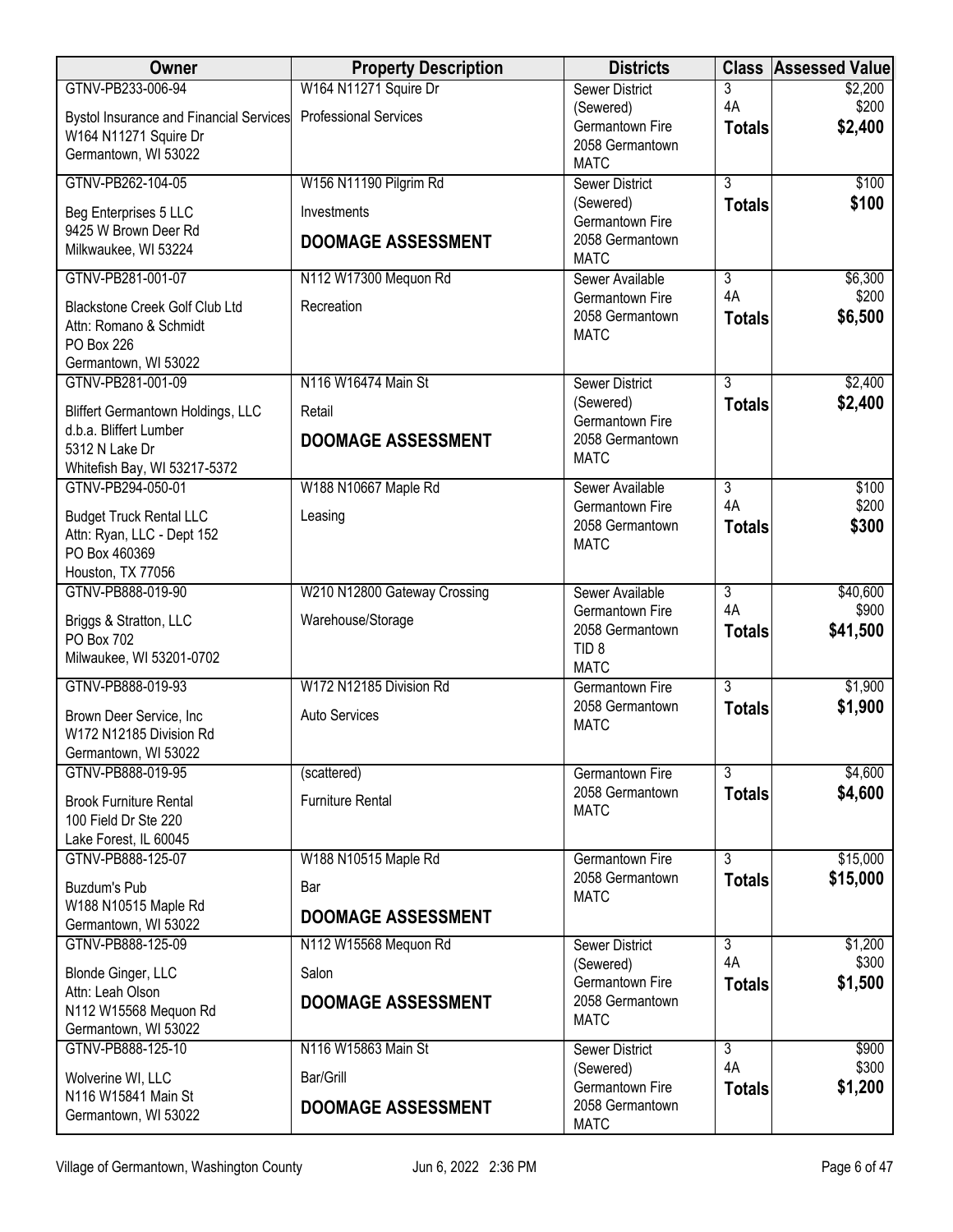| <b>Owner</b>                                                                                                                    | <b>Property Description</b>         | <b>Districts</b>                                               |                      | <b>Class Assessed Value</b> |
|---------------------------------------------------------------------------------------------------------------------------------|-------------------------------------|----------------------------------------------------------------|----------------------|-----------------------------|
| GTNV-PB888-125-15                                                                                                               | W179 N11665 Augusta Ct              | Sewer Available                                                |                      | \$600                       |
| <b>Baxter Healthcare Corporation</b><br>Attn: Ryan LLC<br>PO Box 4900<br>Dept 313<br>Scottsdale, AZ 85261-4900                  | Leasing                             | Germantown Fire<br>2058 Germantown<br><b>MATC</b>              | <b>Totals</b>        | \$600                       |
| GTNV-PC013-007-00                                                                                                               | N112 W15800 Mequon Rd               | <b>Sewer District</b>                                          | 4A                   | \$11,800                    |
| <b>Curated Home Decor</b><br>N112 W15800 Mequon Rd<br>Germantown, WI 53022                                                      | Retail<br><b>DOOMAGE ASSESSMENT</b> | (Sewered)<br>Germantown Fire<br>2058 Germantown<br><b>MATC</b> | <b>Totals</b>        | \$11,800                    |
| GTNV-PC212-001-07                                                                                                               | W180 N11711 River Ln                | <b>Sewer District</b>                                          | $\overline{3}$       | \$66,400                    |
| Keylink Holdings LLC<br>W180 N11711 River Ln<br>Germantown, WI 53022                                                            | Software/Computer Service           | (Sewered)<br>Germantown Fire<br>2058 Germantown<br><b>MATC</b> | 4A<br><b>Totals</b>  | \$27,500<br>\$93,900        |
| GTNV-PC212-006-96                                                                                                               | N118 W18251 Bunsen Dr               | <b>Sewer District</b>                                          | $\overline{3}$       | \$8,600                     |
| CL Thompson Inc<br>N118 W18251 Bunsen Dr                                                                                        | Distributor                         | (Sewered)<br>Germantown Fire                                   | 4A<br><b>Totals</b>  | \$1,400<br>\$10,000         |
| Germantown, WI 53022                                                                                                            | <b>DOOMAGE ASSESSMENT</b>           | 2058 Germantown<br><b>MATC</b>                                 |                      |                             |
| GTNV-PC213-013-85                                                                                                               | W188 N9875 Maple Rd                 | Sewer Available                                                | $\overline{3}$       | \$11,100                    |
| Carpetland USA Milwaukee, Inc<br>W188 N9875 Maple Rd<br>Germantown, WI 53022                                                    | Sales & Service                     | Germantown Fire<br>2058 Germantown<br><b>MATC</b>              | 4A<br><b>Totals</b>  | \$100<br>\$11,200           |
| GTNV-PC223-001-08                                                                                                               | N96 W19150 County Line Rd           | Sewer Available                                                | $\overline{3}$       | \$27,800                    |
| Chiro One Wellness Center of<br>Germantown, LLC<br>Attn: Matt Frahm<br>2625 Butterfield Rd Ste 301N<br>Oak Brook, IL 60523-1266 | Chiropractic Care                   | Germantown Fire<br>2058 Germantown<br><b>MATC</b>              | 4A<br><b>Totals</b>  | \$35,400<br>\$63,200        |
| GTNV-PC223-001-09                                                                                                               | W164 N11269 Squire Dr Unit B        | <b>Sewer District</b>                                          | 3                    | \$4,400                     |
| Chiropractic Company SC<br>5306 N Port Washington Rd<br>Glendale, WI 53217                                                      | Chiropractic Care                   | (Sewered)<br>Germantown Fire<br>2058 Germantown<br><b>MATC</b> | 4A<br><b>Totals</b>  | \$100<br>\$4,500            |
| GTNV-PC224-003-99                                                                                                               | N112 W16560 Mequon Rd Unit D        | <b>Sewer District</b>                                          | $\overline{3}$       | \$15,300                    |
| Kai Yong Inc<br>d.b.a. China Kitchen                                                                                            | Restaurant                          | (Sewered)<br>Germantown Fire                                   | 4A<br><b>Totals</b>  | \$27,200<br>\$42,500        |
| N112 W16560 Mequon Rd Ste D<br>Germantown, WI 53022                                                                             | <b>DOOMAGE ASSESSMENT</b>           | 2058 Germantown<br><b>MATC</b>                                 |                      |                             |
| GTNV-PC224-039-91                                                                                                               | N112 W16252 Mequon Rd               | <b>Sewer District</b>                                          | $\overline{3}$       | \$10,300                    |
| Signature Two Company<br>d.b.a. Cost Cutters<br>2903 W Woodfield Dr<br>Mequon, WI 53092                                         | Salon                               | (Sewered)<br>Germantown Fire<br>2058 Germantown<br><b>MATC</b> | 4A<br><b>Totals</b>  | \$13,600<br>\$23,900        |
| GTNV-PC224-500-97                                                                                                               | N112 W15800 Mequon Rd               | <b>Sewer District</b>                                          | $\overline{3}$<br>4A | \$3,700                     |
| Nt 6789, LLC<br>d.b.a. CQ Nails<br>Attn: Nicky H Le<br>N112 W15800 Mequon Rd<br>Germantown, WI 53022                            | Salon                               | (Sewered)<br>Germantown Fire<br>2058 Germantown<br><b>MATC</b> | <b>Totals</b>        | \$500<br>\$4,200            |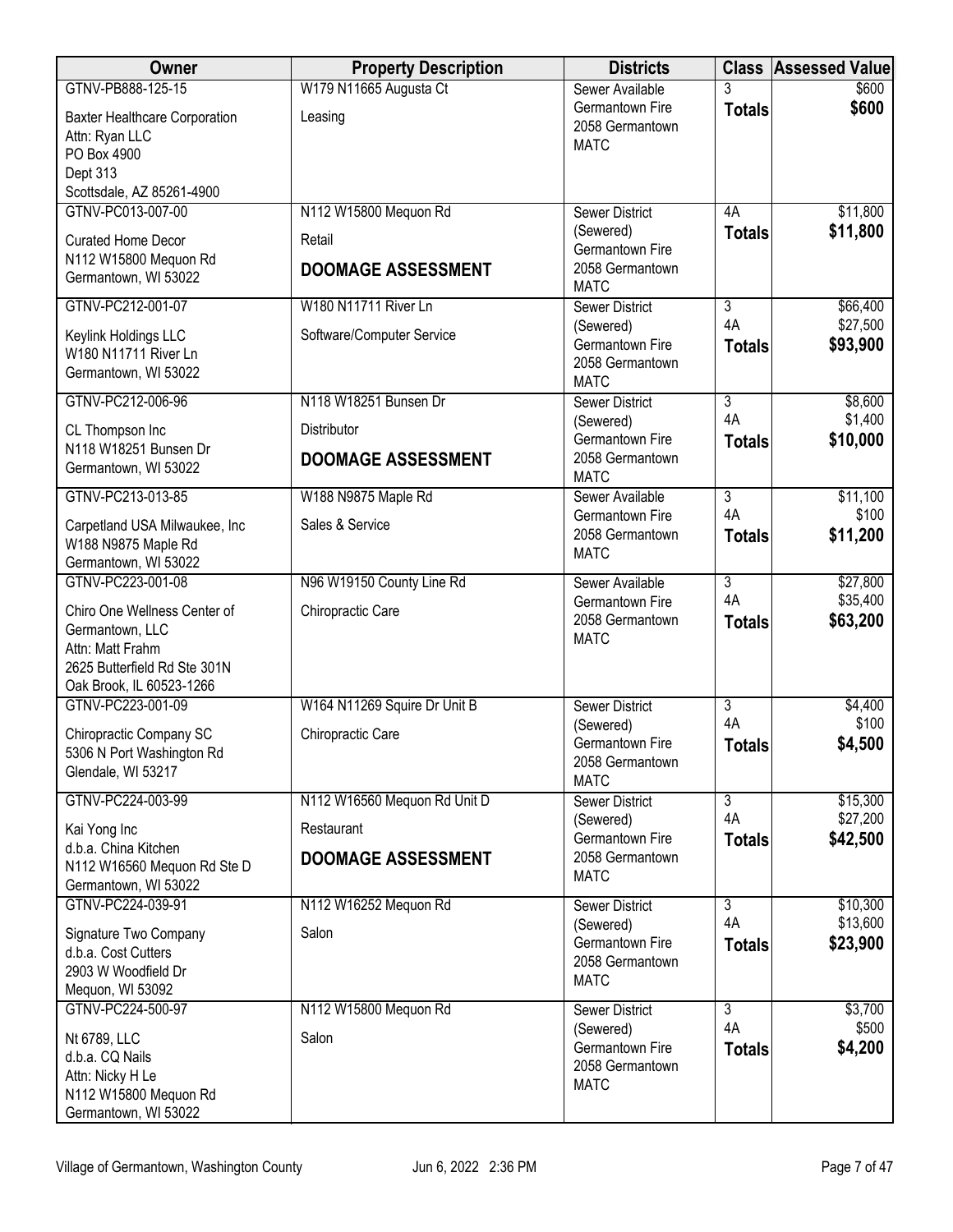| Owner                                          | <b>Property Description</b> | <b>Districts</b>                   |                | <b>Class Assessed Value</b> |
|------------------------------------------------|-----------------------------|------------------------------------|----------------|-----------------------------|
| GTNV-PC234-045-91                              | W140 N11445 Country Aire Dr | Germantown Fire                    | 3              | \$4,300                     |
| Countryaire Kennels Inc                        | Veterinarian/Pet Grooming   | 2058 Germantown                    | 4A             | \$58,500                    |
| Attn: Frank Waldron                            |                             | <b>MATC</b>                        | <b>Totals</b>  | \$62,800                    |
| W140 N11445 Country Aire Dr                    |                             |                                    |                |                             |
| Germantown, WI 53022                           |                             |                                    |                |                             |
| GTNV-PC262-018-99                              | W156 N11044 Pilgrim Rd      | <b>Sewer District</b>              | $\overline{3}$ | \$2,400                     |
| Celestial Spa & Massage                        | Salon                       | (Sewered)                          | <b>Totals</b>  | \$2,400                     |
| Attn: Carrie Lockstadt                         |                             | Germantown Fire<br>2058 Germantown |                |                             |
| W156 N11044 Pilgrim Rd                         |                             | <b>MATC</b>                        |                |                             |
| Germantown, WI 53022-4247                      |                             |                                    |                |                             |
| GTNV-PC262-500-04                              | N112 W15415 Mequon Rd       | <b>Sewer District</b>              | 3              | \$62,600                    |
| Columbia St Mary's - Ascension                 | <b>Medical Services</b>     | (Sewered)                          | 4A             | \$13,200                    |
| Wisconsin                                      |                             | Germantown Fire<br>2058 Germantown | <b>Totals</b>  | \$75,800                    |
| d.b.a. Germantown Clinic                       |                             | <b>MATC</b>                        |                |                             |
| Attn: Property Tax                             |                             |                                    |                |                             |
| 4040 Vincennes Cir                             |                             |                                    |                |                             |
| Indianapolis, IN 46268                         |                             |                                    |                |                             |
| GTNV-PC281-001-07                              | W156 N11385 Pilgrim Rd      | <b>Sewer District</b><br>(Sewered) | 3              | \$4,100<br>\$4,100          |
| Capital Insurance Services LLC                 | <b>Insurance Services</b>   | Germantown Fire                    | <b>Totals</b>  |                             |
| Attn: Tax Dept                                 | <b>DOOMAGE ASSESSMENT</b>   | 2058 Germantown                    |                |                             |
| W156N11385 Pilgrim RD                          |                             | <b>MATC</b>                        |                |                             |
| Germantown, WI 53022-3422                      |                             |                                    |                |                             |
| GTNV-PC282-046-97                              | W188 N11020 Maple Rd        | Sewer District<br>(Sewered)        | $\overline{3}$ | \$73,000                    |
| Apex Hotel Investments LLC                     | Lodging                     | Germantown Fire                    | <b>Totals</b>  | \$73,000                    |
| d.b.a. Country Inn and Suites                  | <b>DOOMAGE ASSESSMENT</b>   | 2058 Germantown                    |                |                             |
| Attn: Germantown Hospitality Group             |                             | <b>MATC</b>                        |                |                             |
| 311 Preserve Way<br>Colgate, WI 53017          |                             |                                    |                |                             |
| GTNV-PC293-001-07                              | W197 N10219 Appleton Ave    | Germantown Fire                    | $\overline{3}$ | \$5,200                     |
|                                                |                             | 2058 Germantown                    | <b>Totals</b>  | \$5,200                     |
| <b>Chiropractor Wellness Center</b>            | Chiropractic Care           | <b>MATC</b>                        |                |                             |
| W197 N10219 Appleton Ave                       | <b>DOOMAGE ASSESSMENT</b>   |                                    |                |                             |
| Germantown, WI 53022<br>GTNV-PC313-049-88      | N96 W21962 County Line Rd   | Germantown Fire                    | $\overline{3}$ | \$3,300                     |
|                                                |                             | 2058 Germantown                    | 4A             | \$1,200                     |
| Colgate Gas, Inc.                              | Gas C-Store                 | <b>MATC</b>                        | <b>Totals</b>  | \$4,500                     |
| N96 W21962 County Line Rd                      |                             |                                    |                |                             |
| Colgate, WI 53017-0000<br>GTNV-PC333-001-05    | N96 W18640 County Line Rd   | Sewer District                     | $\overline{3}$ | \$33,800                    |
|                                                |                             | (Sewered)                          | 4A             | \$10,400                    |
| <b>Brinker Restaurant Corporation</b>          | Restaurant                  | Germantown Fire                    | <b>Totals</b>  | \$44,200                    |
| d.b.a. Chili's Bar and Grill                   |                             | 2058 Germantown                    |                |                             |
| PO Box 802206<br>Dallas, TX 75380              |                             | <b>MATC</b>                        |                |                             |
| GTNV-PC334-001-98                              | N96 W17500 County Line Rd   | <b>Sewer District</b>              | 4A             | \$2,200                     |
|                                                |                             | (Sewered)                          | <b>Totals</b>  | \$2,200                     |
| County Line Germantown Mobil                   | Gas C-Store                 | Germantown Fire                    |                |                             |
| Attn: Noman Rafiq<br>N96 W17500 County Line Rd | <b>DOOMAGE ASSESSMENT</b>   | 2058 Germantown                    |                |                             |
| Germantown, WI 53022                           |                             | <b>MATC</b>                        |                |                             |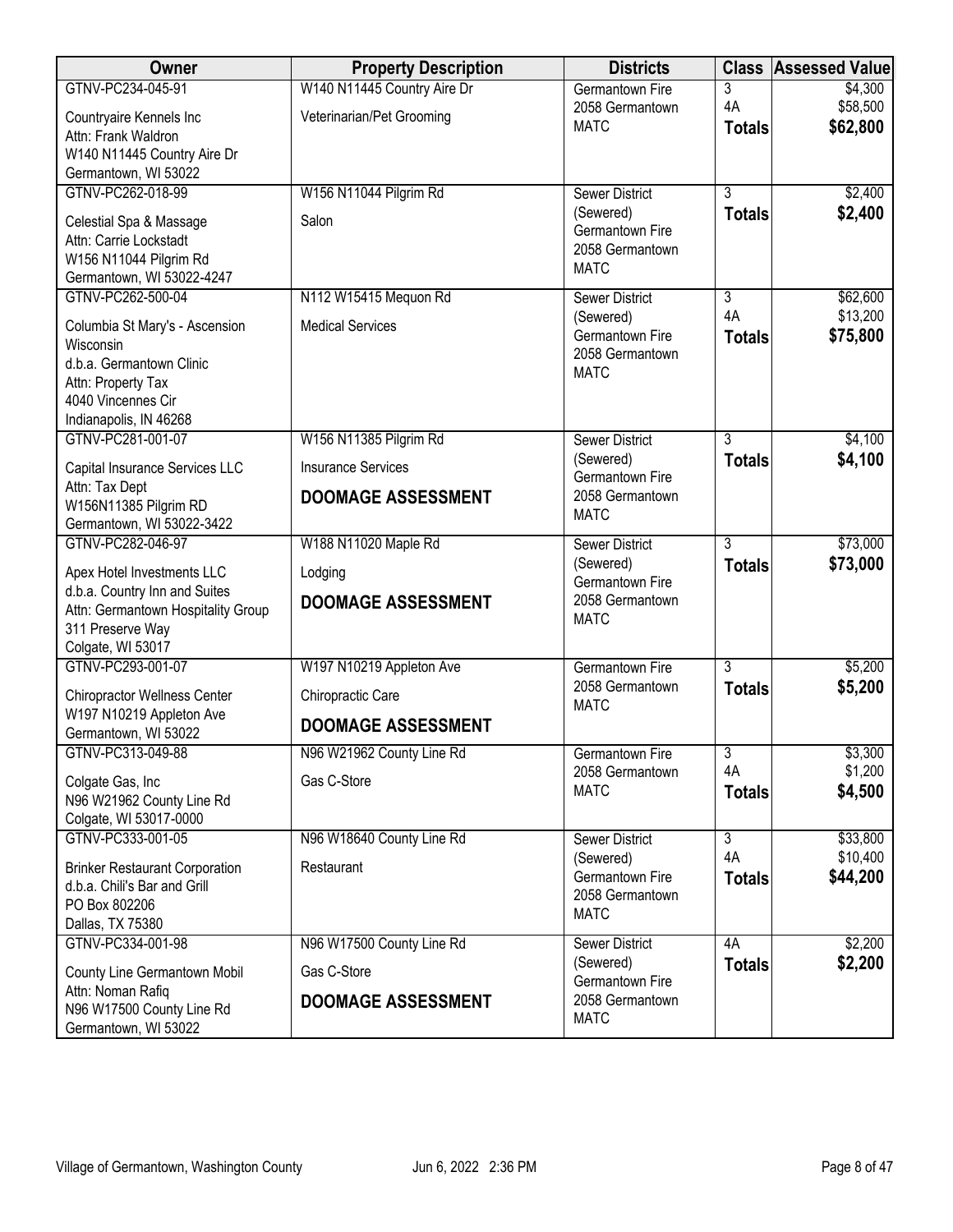| Owner                                                                            | <b>Property Description</b>       | <b>Districts</b>                                  |                           | <b>Class Assessed Value</b> |
|----------------------------------------------------------------------------------|-----------------------------------|---------------------------------------------------|---------------------------|-----------------------------|
| GTNV-PC334-052-94                                                                | W176 N9778 Rivercrest Dr          | <b>Sewer District</b>                             | 3                         | \$32,100                    |
| Cracker Barrel Old Country Store Inc<br>#175                                     | Restaurant                        | (Sewered)<br>Germantown Fire<br>2058 Germantown   | 4A<br><b>Totals</b>       | \$2,400<br>\$34,500         |
| Attn: Indirect Tax Dept<br>PO Box 787                                            |                                   | <b>MATC</b>                                       |                           |                             |
| Lebanon, TN 37088-0787                                                           |                                   |                                                   |                           |                             |
| GTNV-PC341-250-03                                                                | N112 W16076 Mequon Rd Unit A1     | Sewer Available                                   | $\overline{3}$<br>4A      | \$45,200<br>\$12,500        |
| Cellular Sales of Wisconsin LLC<br>9040 Executive Park Dr<br>Knoxville, TN 37923 | Sales                             | Germantown Fire<br>2058 Germantown<br><b>MATC</b> | <b>Totals</b>             | \$57,700                    |
| GTNV-PC341-250-04                                                                | W175 N11163 Stonewood Dr Unit 209 | <b>Sewer District</b>                             | $\overline{\overline{3}}$ | \$2,300                     |
| CFO Plus LLC                                                                     | Consulting                        | (Sewered)<br>Germantown Fire                      | 4A<br><b>Totals</b>       | \$1,900<br>\$4,200          |
| Attn: Patrick Thomey<br>W175 N11163 Stonewood Dr #209<br>Germantown, WI 53022    | <b>DOOMAGE ASSESSMENT</b>         | 2058 Germantown<br><b>MATC</b>                    |                           |                             |
| GTNV-PC341-250-06                                                                | W188 N11927 Maple Rd Unit 16      | <b>Sewer District</b>                             | 4A                        | \$200                       |
| Cgs - Hvac LLC                                                                   | <b>HVAC</b>                       | (Sewered)<br>Germantown Fire                      | <b>Totals</b>             | \$200                       |
| W188 N11927 Maple Rd<br>Germantown, WI 53022                                     | <b>DOOMAGE ASSESSMENT</b>         | 2058 Germantown<br><b>MATC</b>                    |                           |                             |
| GTNV-PC666-002-82                                                                | (scattered)                       | <b>Germantown Fire</b>                            | $\overline{3}$            | \$6,300                     |
| Spectrum Mid-America, LLC<br>Attn: Charter Communications Tax Dept               | Cable TV                          | 2058 Germantown<br><b>MATC</b>                    | <b>Totals</b>             | \$6,300                     |
| PO Box 7467                                                                      |                                   |                                                   |                           |                             |
| Charlotte, NC 28241                                                              |                                   |                                                   | $\overline{3}$            |                             |
| GTNV-PC666-029-68                                                                | (scattered)                       | Germantown Fire<br>2058 Germantown                | <b>Totals</b>             | \$20,000<br>\$20,000        |
| The Coca Cola Company                                                            | <b>Beverages</b>                  | <b>MATC</b>                                       |                           |                             |
| Attn: Fountain Property Tax - NAT 8<br>PO Box 1734                               |                                   |                                                   |                           |                             |
| Atlanta, GA 30301                                                                |                                   |                                                   |                           |                             |
| GTNV-PC666-050-69                                                                | (scattered)                       | <b>Germantown Fire</b>                            | 4A                        | \$8,800                     |
| Clear Channel Outdoor Inc                                                        | <b>Billboards</b>                 | 2058 Germantown                                   | <b>Totals</b>             | \$8,800                     |
| 20880 Stone Oak Pkwy                                                             |                                   | <b>MATC</b>                                       |                           |                             |
| San Antonio, TX 78258                                                            |                                   |                                                   |                           |                             |
| GTNV-PC888-001-05                                                                | (scattered)                       | <b>Germantown Fire</b>                            | 4A                        | \$30,700                    |
| <b>CHEP USA</b><br>Attn: Property Tax                                            | Leasing                           | 2058 Germantown<br><b>MATC</b>                    | <b>Totals</b>             | \$30,700                    |
| 5897 Windward Pkwy                                                               |                                   |                                                   |                           |                             |
| Alpharetta, GA 30005                                                             |                                   |                                                   |                           |                             |
| GTNV-PC888-001-07                                                                | W182 N9606 Appleton Ave Unit 101  | <b>Sewer District</b>                             | $\overline{3}$            | \$21,300                    |
| Charles Schwab & Co., Inc (BIWI7B01)<br>PO Box 80615                             | Stockbroker/Dealer                | (Sewered)<br>Germantown Fire                      | 4A<br><b>Totals</b>       | \$15,200<br>\$36,500        |
| Indianapolis, IN 46280                                                           |                                   | 2058 Germantown<br><b>MATC</b>                    |                           |                             |
| GTNV-PC888-500                                                                   | N110 W13125 Washington Dr         | <b>Sewer District</b>                             | $\overline{3}$            | \$11,000                    |
| <b>Cleasen Proturf Solutions</b>                                                 | Landscaping                       | (Sewered)<br>Germantown Fire                      | <b>Totals</b>             | \$11,000                    |
| N110 W13125 Washington Dr<br>Germantown, WI 53022                                | <b>DOOMAGE ASSESSMENT</b>         | 2058 Germantown<br><b>MATC</b>                    |                           |                             |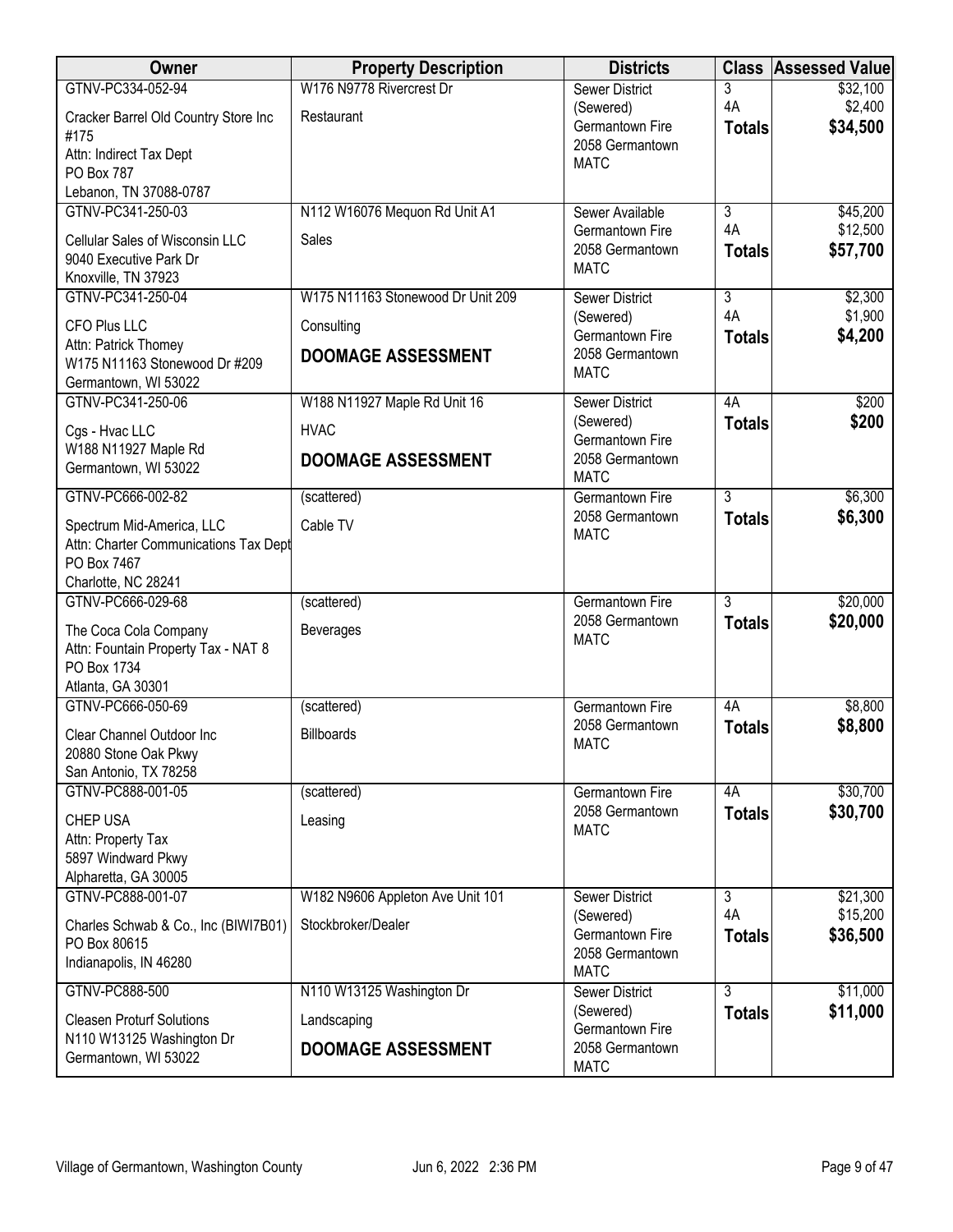| Owner                                                                                                          | <b>Property Description</b>      | <b>Districts</b>                                               |                     | <b>Class Assessed Value</b> |
|----------------------------------------------------------------------------------------------------------------|----------------------------------|----------------------------------------------------------------|---------------------|-----------------------------|
| GTNV-PC888-500-02                                                                                              | N96 W17695 W Riversbend Cir      | <b>Sewer District</b>                                          | 3                   | \$9,800                     |
| <b>Canon Financial Services Inc</b><br>PO Box 5008                                                             | Leasing                          | (Sewered)<br>Germantown Fire<br>2058 Germantown                | <b>Totals</b>       | \$9,800                     |
| Mount Laurel, NJ 08054                                                                                         |                                  | <b>MATC</b>                                                    |                     |                             |
| GTNV-PC888-500-04                                                                                              | W186 N9754 Appleton Ave          | <b>Sewer District</b>                                          | $\overline{3}$      | \$3,100                     |
| <b>Canon Financial Services Inc</b><br>PO Box 5008<br>Mount Laurel, NJ 08054                                   | Leasing                          | (Sewered)<br>Germantown Fire<br>2058 Germantown<br><b>MATC</b> | <b>Totals</b>       | \$3,100                     |
| GTNV-PC888-500-05                                                                                              | N112 W17060 Mequon Rd            | Sewer Available                                                | $\overline{3}$      | \$2,000                     |
| <b>Canon Financial Services Inc</b><br>PO Box 5008<br>Mount Laurel, NJ 08054                                   | Leasing                          | Germantown Fire<br>2058 Germantown<br><b>MATC</b>              | <b>Totals</b>       | \$2,000                     |
| GTNV-PC888-500-06                                                                                              | W209 N11681 Hilltop Cir          | Sewer Available                                                | $\overline{3}$      | \$1,500                     |
| Canon Financial Services Inc<br>PO Box 5008<br>Mount Laurel, NJ 08054                                          | Leasing                          | Germantown Fire<br>2058 Germantown<br><b>MATC</b>              | <b>Totals</b>       | \$1,500                     |
| GTNV-PC888-500-08                                                                                              | N112 W17975 Mequon Rd            | Sewer District                                                 | $\overline{3}$      | \$4,900                     |
| CIT Finance LLC<br>Attn: Ryan LLC<br>PO Box 460709<br>Houston, TX 77056                                        | Leasing                          | (Sewered)<br>Germantown Fire<br>2058 Germantown<br><b>MATC</b> | <b>Totals</b>       | \$4,900                     |
| GTNV-PC888-500-09                                                                                              | N106 W13131 Bradley Way Unit 200 | <b>Sewer District</b>                                          | $\overline{3}$      | \$9,700                     |
| First-Citizens Bank & Trust Company<br>Attn: Ryan Tax Compliance Service<br>PO Box 460709<br>Houston, TX 77056 | Leasing                          | (Sewered)<br>Germantown Fire<br>2058 Germantown<br><b>MATC</b> | <b>Totals</b>       | \$9,700                     |
| GTNV-PC888-500-11                                                                                              | W190 N10800 Commerce Cir         | <b>Sewer District</b>                                          | $\overline{3}$      | \$200                       |
| Carpet City<br>145468 Bristers Hill Rd<br>Wausau, WI 544401                                                    | Sales & Service                  | (Sewered)<br>Germantown Fire<br>2058 Germantown<br><b>MATC</b> | 4A<br><b>Totals</b> | \$200<br>\$400              |
| GTNV-PC888-500-19                                                                                              | N112 W16700 Mequon Rd            | <b>Sewer District</b>                                          | $\overline{3}$      | \$14,000                    |
| Contrology Center/Pilates<br>N112 W16700 Mequon Rd<br>Germantown, WI 53022                                     | Fitness                          | (Sewered)<br>Germantown Fire<br>2058 Germantown<br><b>MATC</b> | <b>Totals</b>       | \$14,000                    |
| GTNV-PC888-500-20                                                                                              | N96 W17655 County Line Rd        | <b>Sewer District</b>                                          | $\overline{3}$      | \$3,600                     |
| Cave Enterprises Operations, LLC<br>Attn: Burger King<br>1624 W 18th St<br>Chicago, IL 60608                   | Restaurant                       | (Sewered)<br>Germantown Fire<br>2058 Germantown<br><b>MATC</b> | 4A<br><b>Totals</b> | \$5,700<br>\$9,300          |
| GTNV-PC888-500-21                                                                                              | N115 W18500 Edison Dr            | Sewer District                                                 | $\overline{3}$      | \$140,600                   |
| Complete Office of Wisconsin, Inc<br>N115 W18500 Edison Dr<br>Germantown, WI 53022                             | Retail/Wholesale                 | (Sewered)<br>Germantown Fire<br>2058 Germantown<br><b>MATC</b> | 4A<br><b>Totals</b> | \$147,400<br>\$288,000      |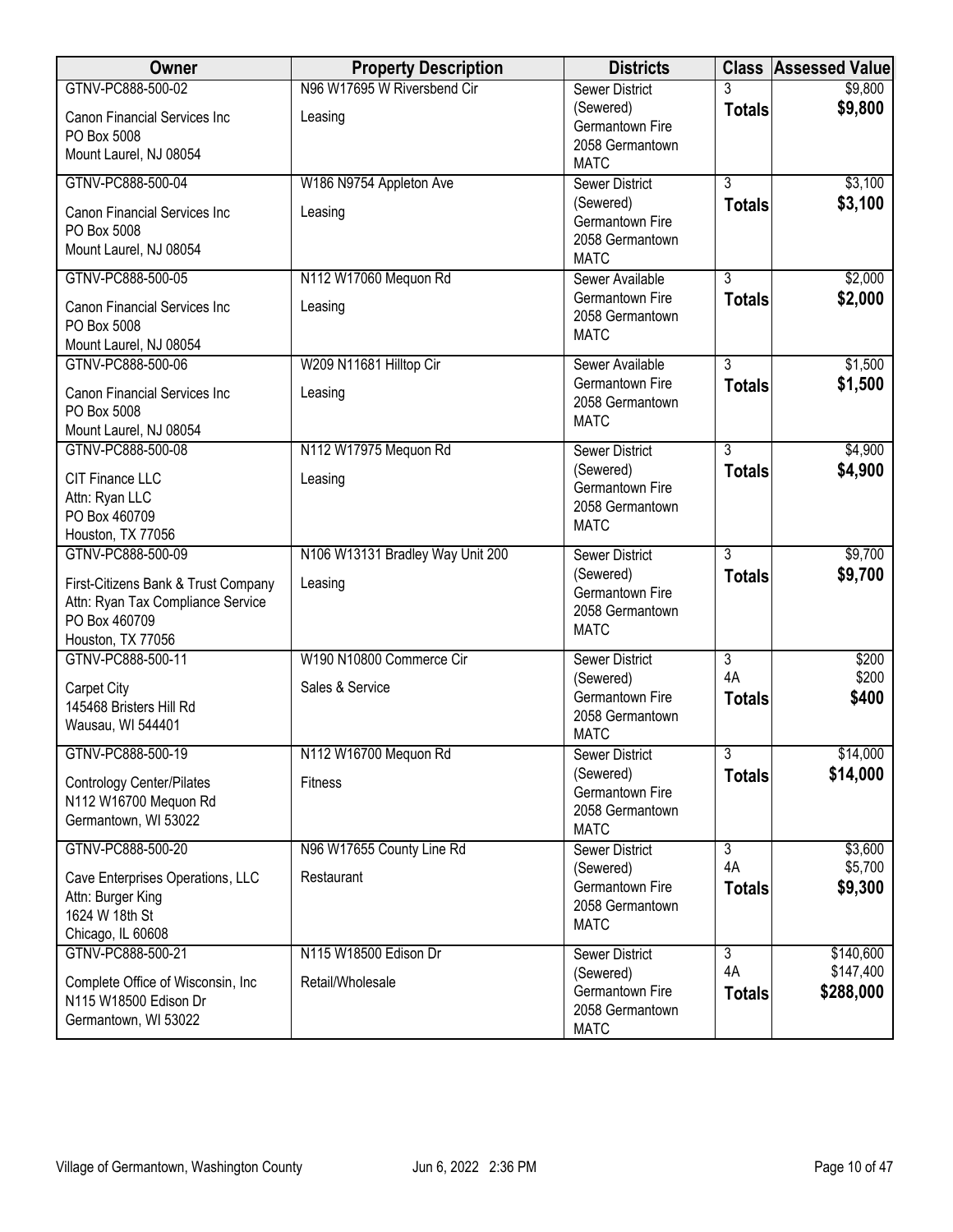| Owner                                      | <b>Property Description</b>  | <b>Districts</b>                          | <b>Class</b>        | <b>Assessed Value</b> |
|--------------------------------------------|------------------------------|-------------------------------------------|---------------------|-----------------------|
| GTNV-PC888-500-25                          | N112 W15800 Mequon Rd Unit 4 | <b>Sewer District</b>                     | 3                   | \$200                 |
| Connect Cell, Inc                          | Cell Phone Sales & Service   | (Sewered)                                 | 4A                  | \$100                 |
| d.b.a. US Cellular                         |                              | Germantown Fire<br>2058 Germantown        | <b>Totals</b>       | \$300                 |
| Attn: Jeff Kerekes                         |                              | <b>MATC</b>                               |                     |                       |
| 7540 Douglas Ave                           |                              |                                           |                     |                       |
| Racine, WI 53402-9542                      |                              |                                           |                     |                       |
| GTNV-PD103-043-77                          | W172 N13186 Division Rd      | <b>Germantown Fire</b><br>2058 Germantown | 3<br>4A             | \$800<br>\$200        |
| Dragich Autobody Sales and Service,<br>LLC | Auto Sales/Service           | <b>MATC</b>                               | <b>Totals</b>       | \$1,000               |
| Attn: Jim Myers<br>W172N13186 Division Rd  |                              |                                           |                     |                       |
| Germantown, WI 53022-1401                  |                              |                                           |                     |                       |
| GTNV-PD212-001-97                          | N118 W18574 Bunsen Dr        | <b>Sewer District</b>                     | $\overline{3}$      | \$51,800              |
| D&G Transportation Inc<br>PO Box 856       | Trucking & Warehousing       | (Sewered)<br>Germantown Fire              | 4A<br><b>Totals</b> | \$9,100<br>\$60,900   |
| Germantown, WI 53022                       |                              | 2058 Germantown<br><b>MATC</b>            |                     |                       |
| GTNV-PD212-004                             | W201 N10466 Appleton Ave     | Germantown Fire                           | $\overline{3}$      | \$16,100              |
|                                            |                              | 2058 Germantown                           | 4A                  | \$8,000               |
| Das Barrel Room<br>Attn: Mark Brooks       | Restaurant                   | <b>MATC</b>                               | <b>Totals</b>       | \$24,100              |
| W201 N10466 Appleton Ave                   |                              |                                           |                     |                       |
| Germantown, WI 53022                       |                              |                                           |                     |                       |
| GTNV-PD212-006                             | N118 W18251 Bunsen Dr        | <b>Sewer District</b>                     | $\overline{3}$      | \$2,100               |
| Data Sales Co Inc                          | Leasing                      | (Sewered)<br>Germantown Fire              | <b>Totals</b>       | \$2,100               |
| 3450 W Burnsville Pkwy                     |                              | 2058 Germantown                           |                     |                       |
| Burnsville, MN 55337                       |                              | <b>MATC</b>                               |                     |                       |
| GTNV-PD223-028-85                          | N112 W16760 Mequon Rd        | <b>Sewer District</b>                     | $\overline{3}$      | \$186,500             |
| Dental Professionals SC                    | Medical/Dental               | (Sewered)                                 | 4A                  | \$39,100              |
| Attn: Thomas Albiero                       |                              | Germantown Fire<br>2058 Germantown        | <b>Totals</b>       | \$225,600             |
| N112 W16760 Mequon Rd                      |                              | <b>MATC</b>                               |                     |                       |
| Germantown, WI 53022                       |                              |                                           |                     |                       |
| GTNV-PD224-005-06                          | N112 W16222 Mequon Rd        | <b>Sewer District</b>                     | 3                   | \$9,000               |
| Dollar Tree Stores, Inc #3206              | Retail                       | (Sewered)<br>Germantown Fire              | 4A                  | \$400<br>\$9,400      |
| PO Box 460389                              |                              | 2058 Germantown                           | <b>Totals</b>       |                       |
| Dept 120                                   |                              | <b>MATC</b>                               |                     |                       |
| Houston, TX 77056<br>GTNV-PD224-005-10     | W186 N11676 Morse Dr         |                                           | $\overline{3}$      |                       |
|                                            |                              | <b>Sewer District</b><br>(Sewered)        | 4A                  | \$2,600<br>\$1,200    |
| DocuSystems Inc                            | Leasing                      | Germantown Fire                           | <b>Totals</b>       | \$3,800               |
| PO Box 1271                                |                              | 2058 Germantown                           |                     |                       |
| Myrtle Beach, SC 29578-1271                |                              | <b>MATC</b>                               |                     |                       |
| GTNV-PD224-100-01                          | N112 W15800 Mequon Rd        | Sewer District                            | $\overline{3}$      | \$2,200               |
| Domino's                                   | Restaurant                   | (Sewered)                                 | 4A                  | \$7,700               |
| Attn: Robert Lord                          |                              | Germantown Fire<br>2058 Germantown        | <b>Totals</b>       | \$9,900               |
| N112 W15800 Mequon Rd                      | <b>DOOMAGE ASSESSMENT</b>    | <b>MATC</b>                               |                     |                       |
| Germantown, WI 53022                       |                              |                                           |                     |                       |
| GTNV-PD233-005-84                          | W154 N11412 Fond Du Lac Ave  | <b>Sewer District</b>                     | 3                   | \$3,300               |
| Straight Line Collision                    | <b>Auto Services</b>         | (Sewered)<br>Germantown Fire              | 4A                  | \$3,600               |
| W154 N11412 Fond Du Lac Ave                |                              | 2058 Germantown                           | <b>Totals</b>       | \$6,900               |
| Germantown, WI 53022                       |                              | <b>MATC</b>                               |                     |                       |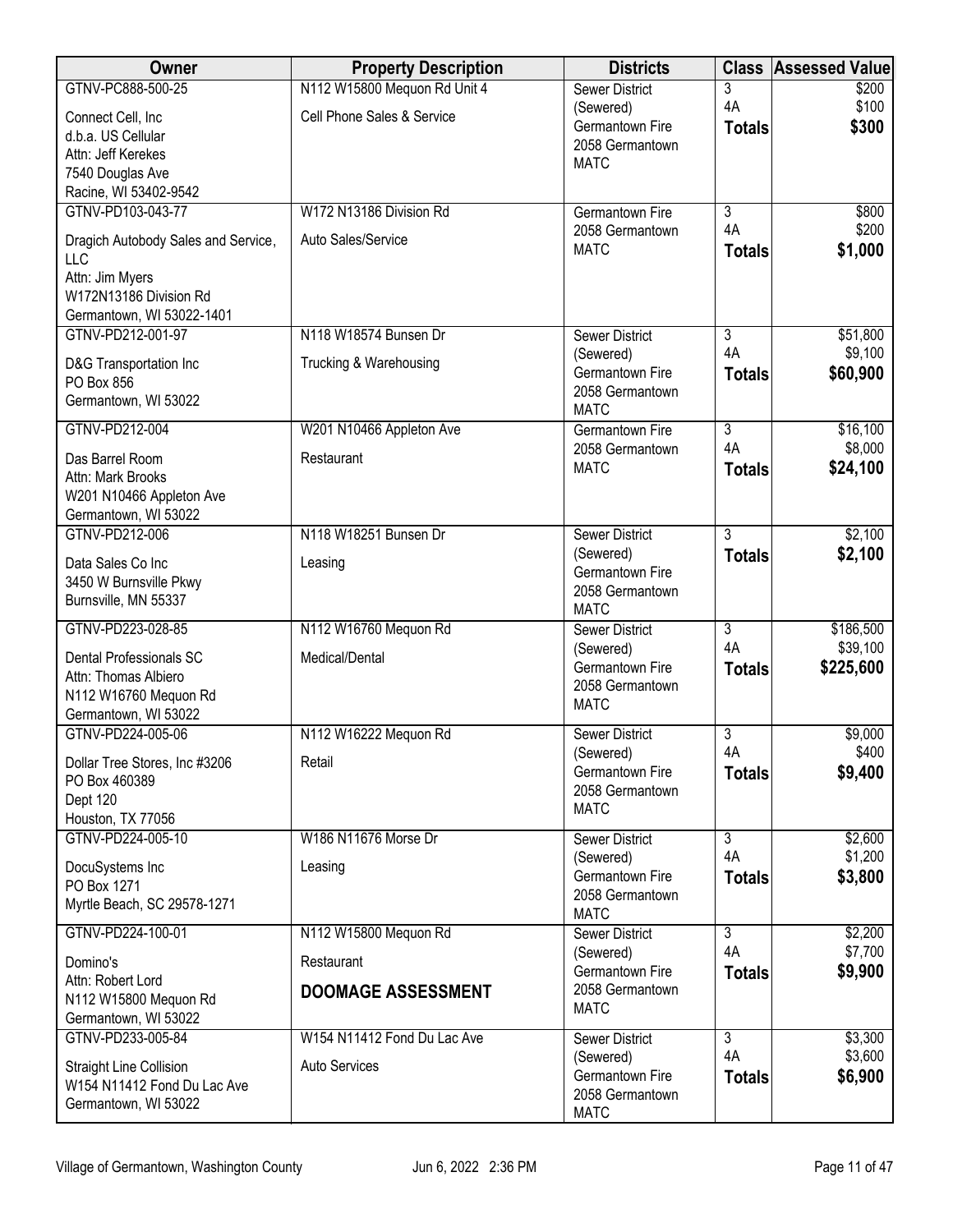| Owner                                             | <b>Property Description</b>  | <b>Districts</b>       | <b>Class</b>   | <b>Assessed Value</b> |
|---------------------------------------------------|------------------------------|------------------------|----------------|-----------------------|
| GTNV-PD666-100-03                                 | (scattered)                  | Germantown Fire        |                | \$25,100              |
| DirecTV, LLC                                      | Satellite TV                 | 2058 Germantown        | <b>Totals</b>  | \$25,100              |
| Attn: Kroll LLC                                   |                              | <b>MATC</b>            |                |                       |
| PO Box 2789                                       |                              |                        |                |                       |
| Addison, TX 75001                                 |                              |                        |                |                       |
| GTNV-PD888-036-97                                 | (scattered)                  | <b>Germantown Fire</b> | $\overline{3}$ | \$37,500              |
| De Lage Landen Financial Services,                | Leasing                      | 2058 Germantown        | <b>Totals</b>  | \$37,500              |
| <b>LLC</b>                                        |                              | <b>MATC</b>            |                |                       |
| 1111 Old Eagle School Rd                          |                              |                        |                |                       |
| Wayne, PA 19087                                   |                              |                        |                |                       |
| GTNV-PD888-040-03                                 | (scattered)                  | Germantown Fire        | 4A             | \$6,200               |
| <b>DISH Network LLC</b>                           | Satellite TV                 | 2058 Germantown        | <b>Totals</b>  | \$6,200               |
| PO Box 6623                                       |                              | <b>MATC</b>            |                |                       |
| Englewood, CO 80155                               |                              |                        |                |                       |
| GTNV-PD888-041-05                                 | W188 N11927 Maple Rd Unit 12 | <b>Sewer District</b>  | $\overline{3}$ | \$66,500              |
| DB Roberts, Inc                                   | Distributor                  | (Sewered)              | 4A             | \$7,600               |
| Attn: Diane DelRossi                              |                              | Germantown Fire        | <b>Totals</b>  | \$74,100              |
| 54 Jonspin Rd                                     |                              | 2058 Germantown        |                |                       |
| Wilmington, MA 01887                              |                              | <b>MATC</b>            |                |                       |
| GTNV-PD888-041-06                                 | N96 W19180 County Line Rd    | Sewer Available        | $\overline{3}$ | \$25,000              |
| Dollar Tree Stores, Inc #5554                     | Retail                       | Germantown Fire        | 4A             | \$400                 |
| PO Box 460389                                     |                              | 2058 Germantown        | <b>Totals</b>  | \$25,400              |
| Dept 120                                          |                              | <b>MATC</b>            |                |                       |
| Houston, TX 77056                                 |                              |                        |                |                       |
| GTNV-PE012-016-98                                 | W140 N14220 Country Aire Dr  | <b>Germantown Fire</b> | 4A             | \$100                 |
| Elmer Gierach & Sons Inc                          | Contractor                   | 2058 Germantown        | <b>Totals</b>  | \$100                 |
| W140 N14220 Country Aire Dr                       |                              | <b>MATC</b>            |                |                       |
| Germantown, WI 53022-1038                         |                              |                        |                |                       |
| GTNV-PE204-004-94                                 | W129 N10818 Washington Dr    | Sewer Available        | $\overline{3}$ | \$24,300              |
|                                                   |                              | Germantown Fire        | 4A             | \$6,600               |
| Electrical Energy Experts, LLC                    | Contractor                   | 2058 Germantown        | <b>Totals</b>  | \$30,900              |
| W129 N10818 Washington Dr<br>Germantown, WI 53022 | <b>DOOMAGE ASSESSMENT</b>    | <b>MATC</b>            |                |                       |
| GTNV-PE223-050-95                                 | W193 N10980 Kleinmann Dr     | Sewer District         | $\overline{3}$ | \$10,500              |
|                                                   |                              | (Sewered)              | <b>Totals</b>  | \$10,500              |
| Exsell Real Estate Experts LLC                    | <b>Real Estate</b>           | Germantown Fire        |                |                       |
| W193 N10980 Kleinmann Dr                          | <b>DOOMAGE ASSESSMENT</b>    | 2058 Germantown        |                |                       |
| Germantown, WI 53022                              |                              | <b>MATC</b>            |                |                       |
| GTNV-PE223-050-98                                 | N112 W16760 Mequon Rd        | <b>Sewer District</b>  | 3              | \$6,100               |
| Eye Associates                                    | Optometrist                  | (Sewered)              | 4A             | \$1,100               |
| Attn: Sheryl Heppe                                |                              | Germantown Fire        | <b>Totals</b>  | \$7,200               |
| PO Box 383                                        |                              | 2058 Germantown        |                |                       |
| Jackson, WI 53037                                 |                              | <b>MATC</b>            |                |                       |
| GTNV-PE224-008-00                                 | N112 W15800 Mequon Rd        | <b>Sewer District</b>  | 3              | \$13,000              |
| Elegant Tan, LLC                                  | Tanning                      | (Sewered)              | <b>Totals</b>  | \$13,000              |
| Attn: Lisa Hunt                                   |                              | Germantown Fire        |                |                       |
| N112 W15800 Mequon Rd                             | <b>DOOMAGE ASSESSMENT</b>    | 2058 Germantown        |                |                       |
| Germantown, WI 53002                              |                              | <b>MATC</b>            |                |                       |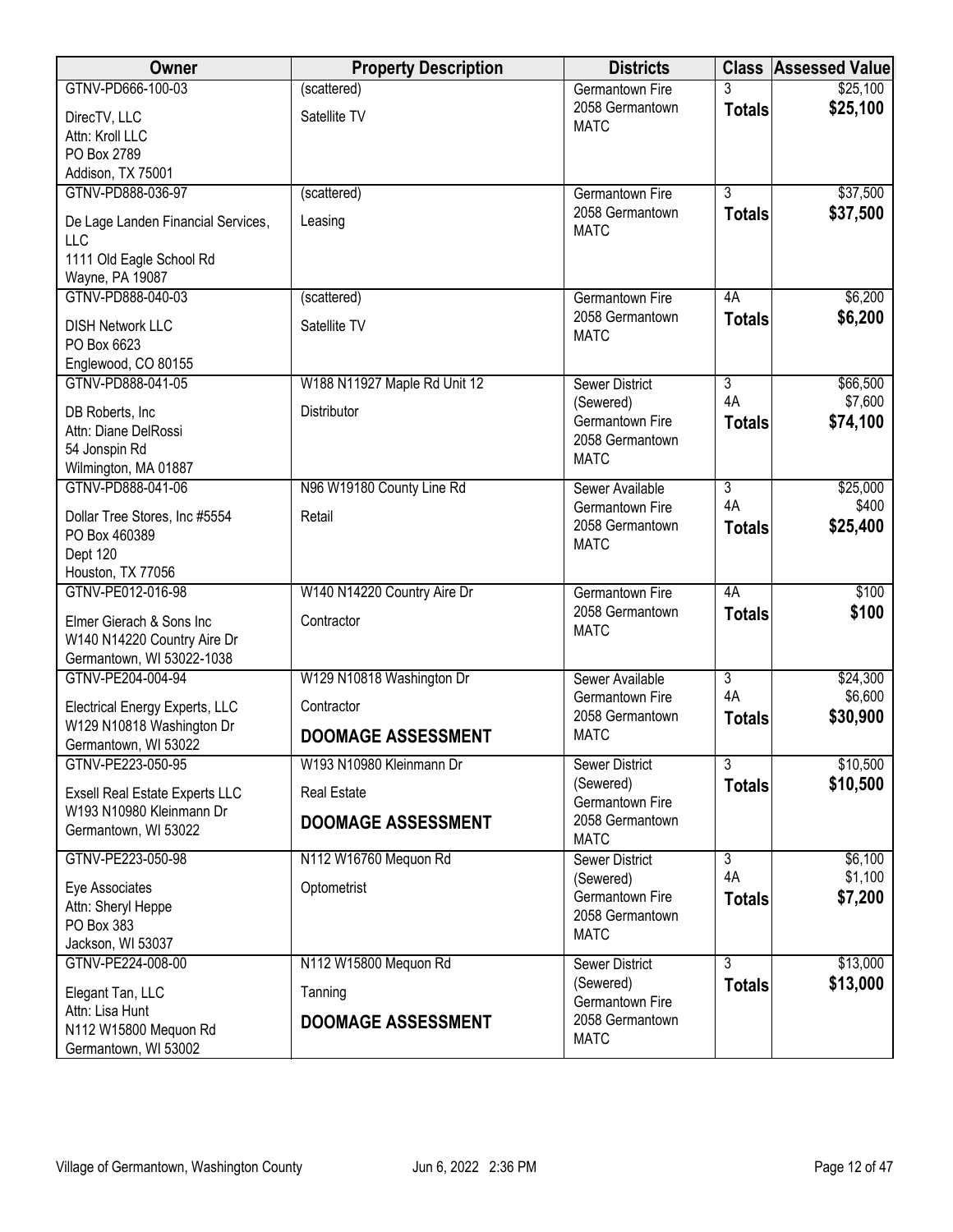| Owner                                                 | <b>Property Description</b>       | <b>Districts</b>                   | <b>Class</b>         | <b>Assessed Value</b>  |
|-------------------------------------------------------|-----------------------------------|------------------------------------|----------------------|------------------------|
| GTNV-PE251-012-90                                     | W129 N10825 Washington Dr         | Sewer Available                    | 3                    | \$707,700              |
| <b>Ellsworth Adhesives</b>                            | <b>Distributor</b>                | Germantown Fire<br>2058 Germantown | 4A<br><b>Totals</b>  | \$192,300<br>\$900,000 |
| Attn: Kirk Westfahl                                   | <b>DOOMAGE ASSESSMENT</b>         | <b>MATC</b>                        |                      |                        |
| W129 N10825 Washington Dr<br>Germantown, WI 53022     |                                   |                                    |                      |                        |
| GTNV-PE262-050-03                                     | W164 N11974 Fond Du Lac Ave       | Sewer Available                    | $\overline{3}$       | \$500                  |
| East Outdoor Services, LLC                            | Landscaping                       | Germantown Fire                    | 4A                   | \$100                  |
| W164 N11974 Fond Du Lac Ave                           |                                   | 2058 Germantown<br><b>MATC</b>     | <b>Totals</b>        | \$600                  |
| Germantown, WI 53022                                  |                                   |                                    |                      |                        |
| GTNV-PE262-050-06                                     | W156 N11050 Pilgrim Rd            | <b>Sewer District</b>              | $\overline{3}$<br>4A | \$2,800<br>\$6,800     |
| Edward D Jones & Co., LP                              | Consulting                        | (Sewered)<br>Germantown Fire       | <b>Totals</b>        | \$9,600                |
| d.b.a. Branch Tax #17740<br>PO Box 66528              |                                   | 2058 Germantown                    |                      |                        |
| St. Louis, MO 63166-6528                              |                                   | <b>MATC</b>                        |                      |                        |
| GTNV-PE262-050-07                                     | W164 N11271 Squire Dr Unit 210    | <b>Sewer District</b>              | $\overline{3}$       | \$3,000                |
| Edward D Jones & Co., LP                              | Stockbroker/Dealer                | (Sewered)                          | 4A                   | \$1,500                |
| d.b.a. Branch Tax #67740                              |                                   | Germantown Fire<br>2058 Germantown | <b>Totals</b>        | \$4,500                |
| PO Box 66528                                          |                                   | <b>MATC</b>                        |                      |                        |
| St. Louis, MO 63166-6528<br>GTNV-PE262-055            |                                   |                                    | 4A                   | \$2,500                |
|                                                       | W188 N11927 Maple Rd              | <b>Sewer District</b><br>(Sewered) | <b>Totals</b>        | \$2,500                |
| <b>EFL Training Services LLC</b>                      | <b>Fitness</b>                    | Germantown Fire                    |                      |                        |
| d.b.a. Starting Point Fitness<br>W188 N11927 Maple Rd |                                   | 2058 Germantown                    |                      |                        |
| Germantown, WI 53022                                  |                                   | <b>MATC</b>                        |                      |                        |
| GTNV-PE281-100-01                                     | W175 N11117 Stonewood Dr Unit 211 | <b>Sewer District</b>              | $\overline{3}$       | \$3,500                |
| Ehlinger Law Office LLC                               | Attorney                          | (Sewered)<br>Germantown Fire       | <b>Totals</b>        | \$3,500                |
| W175 N11117 Stonewood Dr # 211                        | <b>DOOMAGE ASSESSMENT</b>         | 2058 Germantown                    |                      |                        |
| Germantown, WI 53022                                  |                                   | <b>MATC</b>                        |                      |                        |
| GTNV-PE293-005-98                                     | W203 N10466 Appleton Ave          | <b>Germantown Fire</b>             | 4A                   | \$500                  |
| Ernest Auto Body                                      | Garage/Repair Service             | 2058 Germantown<br><b>MATC</b>     | <b>Totals</b>        | \$500                  |
| Attn: Thomas Pulvermacher                             |                                   |                                    |                      |                        |
| W203 N10466 Appleton Ave<br>Germantown, WI 53022      |                                   |                                    |                      |                        |
| GTNV-PE333-004-78                                     | W188 N9773 Appleton Ave           | Sewer Available                    | $\overline{3}$       | \$200                  |
| EHCO Heating & A/C Inc                                | Heating/AC                        | Germantown Fire                    | 4A                   | \$300                  |
| Attn: Charles Ellenbecker                             |                                   | 2058 Germantown<br><b>MATC</b>     | <b>Totals</b>        | \$500                  |
| W188 N9773 Appleton Ave                               |                                   |                                    |                      |                        |
| Germantown, WI 53022<br>GTNV-PE334-030-84             | N96 W17698 County Line Rd         | <b>Sewer District</b>              | $\overline{3}$       | \$113,700              |
|                                                       |                                   | (Sewered)                          | 4A                   | \$8,400                |
| Panda Express, Inc #2051<br>Attn: Ad Valorem Services | Restaurant                        | Germantown Fire                    | <b>Totals</b>        | \$122,100              |
| 1331 W Wall St                                        |                                   | 2058 Germantown                    |                      |                        |
| Grapevine, TX 76051                                   |                                   | <b>MATC</b>                        |                      |                        |
| GTNV-PE888-001                                        | W175 N11117 Stonewood Dr Unit 100 | <b>Sewer District</b>              | $\overline{3}$       | \$3,400                |
| Great Lakes Healthcare, Inc                           | <b>Skilled Nursing Facility</b>   | (Sewered)<br>Germantown Fire       | <b>Totals</b>        | \$3,400                |
| d.b.a. Preceptor Home Health & Hospice                |                                   | 2058 Germantown                    |                      |                        |
| & Therapy<br>PO Box 128109                            |                                   | <b>MATC</b>                        |                      |                        |
| Nashville, TN 37212                                   |                                   |                                    |                      |                        |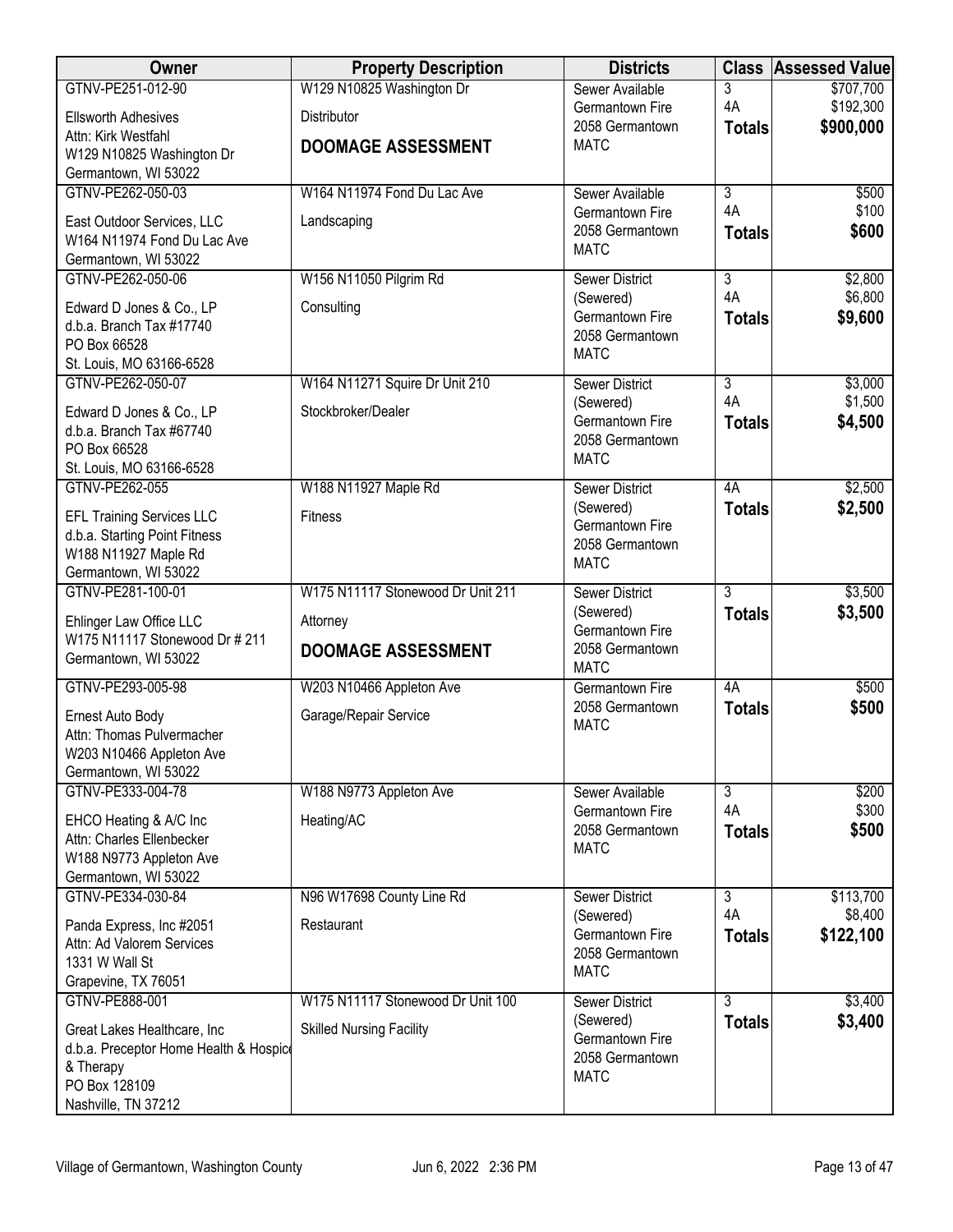| Owner                                              | <b>Property Description</b>       | <b>Districts</b>                   |                     | <b>Class Assessed Value</b> |
|----------------------------------------------------|-----------------------------------|------------------------------------|---------------------|-----------------------------|
| GTNV-PE888-001-13                                  | W190 N10953 Kleinmann Dr          | <b>Sewer District</b>              | 3                   | \$9,700                     |
| Enterprise Rent-A-Car Inc                          | <b>Auto Services</b>              | (Sewered)<br>Germantown Fire       | 4A<br><b>Totals</b> | \$100<br>\$9,800            |
| S17 W22650 Lincoln Ave                             |                                   | 2058 Germantown                    |                     |                             |
| Waukesha, WI 53186                                 |                                   | <b>MATC</b>                        |                     |                             |
| GTNV-PE888-001-16                                  | W175 N11117 Stonewood Dr Unit 101 | <b>Sewer District</b>              | $\overline{3}$      | \$1,500                     |
| Electro Polish Systems, Inc                        | Sales & Service                   | (Sewered)<br>Germantown Fire       | 4A                  | \$400                       |
| W175 N11117 Stonewood Dr #101                      |                                   | 2058 Germantown                    | <b>Totals</b>       | \$1,900                     |
| Germantown, WI 53022                               |                                   | <b>MATC</b>                        |                     |                             |
| GTNV-PE888-001-17                                  | W130 N10500 Washington Dr         | <b>Sewer District</b>              | $\overline{3}$      | \$29,200                    |
| Enviro-Safe Consulting, LLC                        | Consulting                        | (Sewered)                          | 4A                  | \$400                       |
| W130 N10500 Washington Dr                          |                                   | Germantown Fire<br>2058 Germantown | <b>Totals</b>       | \$29,600                    |
| Germantown, WI 53022                               |                                   | <b>MATC</b>                        |                     |                             |
| GTNV-PE888-001-19                                  | N116 W18111 Morse Dr              | <b>Sewer District</b>              | $\overline{3}$      | \$10,500                    |
| <b>Engineering Resource Center</b>                 | Engineering                       | (Sewered)<br>Germantown Fire       | <b>Totals</b>       | \$10,500                    |
| N116 W18111 Morse Dr                               | <b>DOOMAGE ASSESSMENT</b>         | 2058 Germantown                    |                     |                             |
| Germantown, WI 53022-2484                          |                                   | <b>MATC</b>                        |                     |                             |
| GTNV-PE888-001-21                                  | W129 N10825 Washington Dr         | Sewer Available                    | $\overline{3}$      | \$51,300                    |
| <b>Ellsworth Corporation</b>                       | Distributor                       | Germantown Fire<br>2058 Germantown | 4A<br><b>Totals</b> | \$200<br>\$51,500           |
| W129 N10825 Washington Dr                          |                                   | <b>MATC</b>                        |                     |                             |
| Germantown, WI 53022<br>GTNV-PF183-001-76          | N120 W21350 Freistadt Rd          | <b>Germantown Fire</b>             | 3                   | \$15,500                    |
|                                                    |                                   | 2058 Germantown                    | <b>Totals</b>       | \$15,500                    |
| David J. Frank Landscape Contracting,              | Landscaping                       | <b>MATC</b>                        |                     |                             |
| Inc.<br>N120 W21350 Freistadt Rd                   | <b>DOOMAGE ASSESSMENT</b>         |                                    |                     |                             |
| Germantown, WI 53022                               |                                   |                                    |                     |                             |
| GTNV-PF204-045-95                                  | W194 N11221 McCormick Dr          | <b>Sewer District</b>              | $\overline{3}$      | \$13,300                    |
| Furlong Industrial Systems Inc                     | Contractor                        | (Sewered)                          | 4A                  | \$1,000                     |
| W194 N11221 McCormick Dr                           |                                   | Germantown Fire<br>2058 Germantown | <b>Totals</b>       | \$14,300                    |
| Germantown, WI 53022                               |                                   | <b>MATC</b>                        |                     |                             |
| GTNV-PF212-001-09                                  | W188 N11927 Maple Rd Unit 20      | <b>Sewer District</b>              | $\overline{3}$      | \$6,500                     |
| <b>Fastenal Company</b>                            | Retail                            | (Sewered)                          | 4A                  | \$1,000                     |
| Attn: Tax Dept                                     |                                   | Germantown Fire<br>2058 Germantown | <b>Totals</b>       | \$7,500                     |
| PO Box 1206                                        |                                   | <b>MATC</b>                        |                     |                             |
| Winona, MN 55987<br>GTNV-PF223-003-89              | N112 W16700 Mequon Rd             | Sewer District                     | $\overline{3}$      | \$9,300                     |
| Family Chiropractic Center                         | Chiropractic Care                 | (Sewered)                          | <b>Totals</b>       | \$9,300                     |
| Attn: Thomas J Klein                               |                                   | Germantown Fire<br>2058 Germantown |                     |                             |
| N112 W16700 Mequon Rd                              | <b>DOOMAGE ASSESSMENT</b>         | <b>MATC</b>                        |                     |                             |
| Germantown, WI 53022<br>GTNV-PF224-001-09          |                                   |                                    |                     | \$8,800                     |
|                                                    | N112 W15800 Mequon Rd             | <b>Sewer District</b><br>(Sewered) | 3<br>4A             | \$100                       |
| GJD Enterprises, LLC                               | Fitness                           | Germantown Fire                    | <b>Totals</b>       | \$8,900                     |
| d.b.a. Germantown Fitness<br>N112 W15800 Mequon Rd |                                   | 2058 Germantown                    |                     |                             |
| Germantown, WI 53022                               |                                   | <b>MATC</b>                        |                     |                             |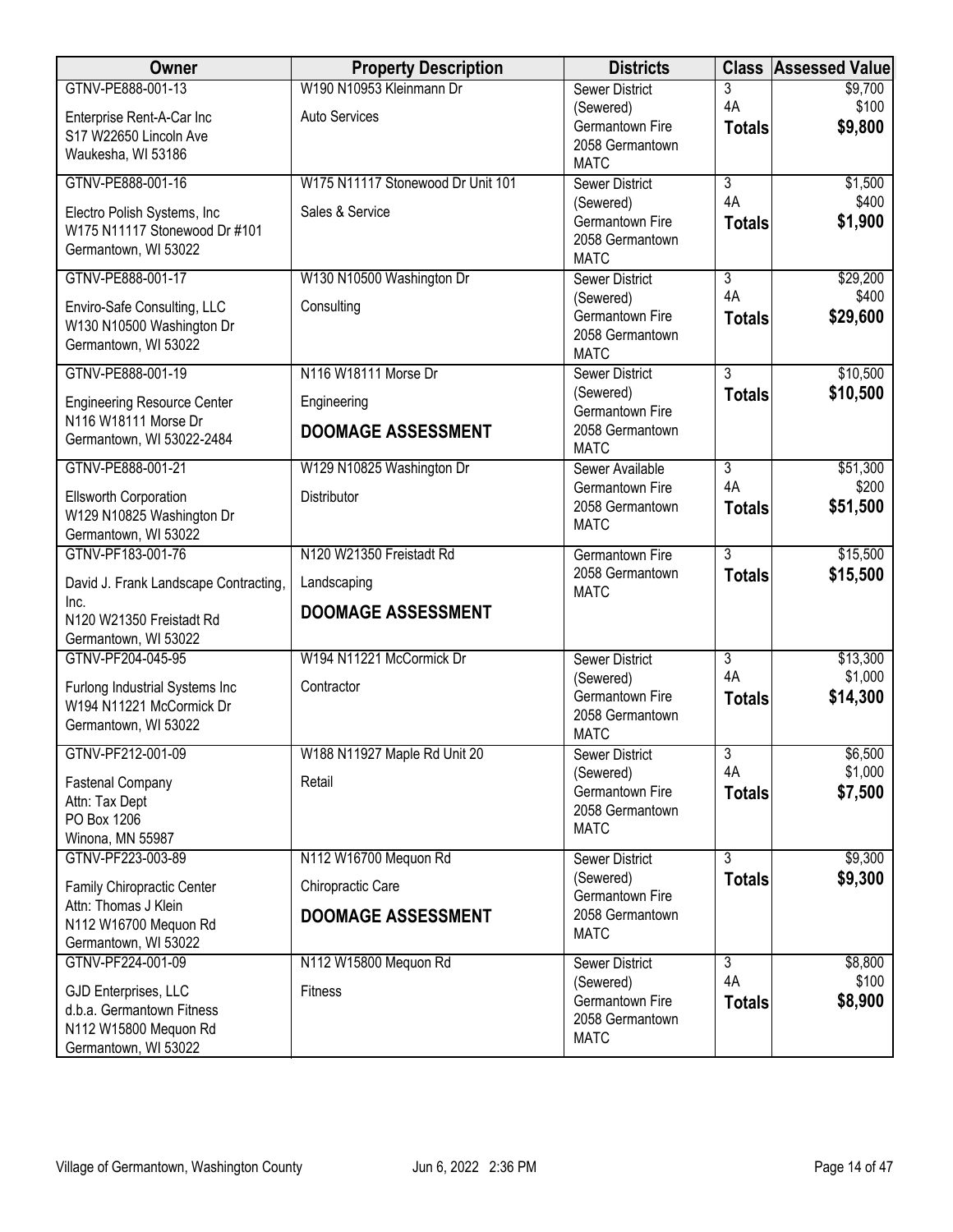| Owner                                                     | <b>Property Description</b>       | <b>Districts</b>                   | <b>Class</b>   | <b>Assessed Value</b> |
|-----------------------------------------------------------|-----------------------------------|------------------------------------|----------------|-----------------------|
| GTNV-PF254-060-06                                         | N106 W13150 Bradley Way           | <b>Sewer District</b>              | 3              | \$12,500              |
| Kohl's Department Stores, Inc #90804                      | Retail                            | (Sewered)<br>Germantown Fire       | 4A             | \$500<br>\$13,000     |
| Attn: Tax Dept                                            |                                   | 2058 Germantown                    | <b>Totals</b>  |                       |
| PO Box 3208                                               |                                   | <b>MATC</b>                        |                |                       |
| Milwaukee, WI 53201<br>GTNV-PF254-100-02                  | W175 N11163 Stonewood Dr Unit 109 | <b>Sewer District</b>              | 4A             | \$200                 |
|                                                           |                                   | (Sewered)                          | <b>Totals</b>  | \$200                 |
| FCX Performance Inc                                       | Consulting                        | Germantown Fire                    |                |                       |
| Attn: Baden Tax Management<br>6920 Pointe Inverness Way   |                                   | 2058 Germantown                    |                |                       |
| Ste 103                                                   |                                   | <b>MATC</b>                        |                |                       |
| Fort Wayne, IN 46804                                      |                                   |                                    |                |                       |
| GTNV-PF272-060-02                                         | N114 W19225 Clinton Dr            | <b>Sewer District</b>              | 3              | \$2,700               |
| <b>Financial Control Solutions</b>                        | <b>Financial Services</b>         | (Sewered)                          | <b>Totals</b>  | \$2,700               |
| Attn: Tax Dept                                            |                                   | Germantown Fire<br>2058 Germantown |                |                       |
| PO Box 668                                                |                                   | <b>MATC</b>                        |                |                       |
| Germantown, WI 53022                                      |                                   |                                    |                |                       |
| GTNV-PF272-060-03                                         | N112 W17100 Mequon Rd             | <b>Sewer District</b><br>(Sewered) | $\overline{3}$ | \$86,300<br>\$86,300  |
| <b>Bank Five Nine</b>                                     | <b>Financial Services</b>         | Germantown Fire                    | <b>Totals</b>  |                       |
| Attn: Monica Swaagman                                     |                                   | 2058 Germantown                    |                |                       |
| PO Box 1004<br>155 W Wisconsin Ave                        |                                   | <b>MATC</b>                        |                |                       |
| Oconomowoc, WI 53066                                      |                                   |                                    |                |                       |
| GTNV-PF272-060-07                                         | N120 W15916 Freistadt Rd          | Sewer Available                    | $\overline{3}$ | \$400                 |
| First Choice Tree Care, Inc                               | <b>Tree Care</b>                  | Germantown Fire                    | <b>Totals</b>  | \$400                 |
| PO Box 254                                                |                                   | 2058 Germantown                    |                |                       |
| Mequon, WI 53097                                          |                                   | <b>MATC</b>                        |                |                       |
| GTNV-PF281-001-08                                         | W175 N11163 Stonewood Dr Unit 229 | <b>Sewer District</b>              | $\overline{3}$ | \$300                 |
| CPL Frydach Insurance                                     | <b>Insurance Services</b>         | (Sewered)                          | <b>Totals</b>  | \$300                 |
| Attn: Debra Frydach                                       |                                   | Germantown Fire<br>2058 Germantown |                |                       |
| W175 N11163 Stonewood Dr # 229                            |                                   | <b>MATC</b>                        |                |                       |
| Germantown, WI 53022                                      |                                   |                                    |                |                       |
| GTNV-PF333-025-73                                         | N96 W18200 County Line Rd         | <b>Sewer District</b><br>(Sewered) | 3<br>4A        | \$527,600<br>\$7,600  |
| Fleet & Farm Supply Co of West Bend,                      | Retail                            | Germantown Fire                    | <b>Totals</b>  | \$535,200             |
| Inc                                                       |                                   | 2058 Germantown                    |                |                       |
| d.b.a. Fleet Farm<br>2401 S Memorial Dr                   |                                   | <b>MATC</b>                        |                |                       |
| Appleton, WI 54915-1429                                   |                                   |                                    |                |                       |
| GTNV-PF334-001-07                                         | W176 N9810 Rivercrest Dr          | <b>Sewer District</b>              | 3              | \$700                 |
| <b>JMS Associates</b>                                     | Investments                       | (Sewered)                          | 4A             | \$200                 |
| PO Box 447                                                |                                   | Germantown Fire                    | <b>Totals</b>  | \$900                 |
| Menomonee Falls, WI 53052-0447                            |                                   | 2058 Germantown<br><b>MATC</b>     |                |                       |
| GTNV-PF666-026-90                                         | Pipeline                          | <b>Germantown Fire</b>             | 4A             | \$390,500             |
|                                                           |                                   | 2058 Germantown                    | <b>Totals</b>  | \$390,500             |
| Flint Hills Resources Pine Bend LLC<br>Attn: Tax Services | Leasing                           | <b>MATC</b>                        |                |                       |
| PO Box 3755                                               |                                   |                                    |                |                       |
| Wichita, KS 67201-3755                                    |                                   |                                    |                |                       |
| GTNV-PF882-001-09                                         | N112 W18611 Mequon Rd             | <b>Sewer District</b>              | 3              | \$17,200              |
| Willow View Investments, LLC                              | Project Management                | (Sewered)                          | <b>Totals</b>  | \$17,200              |
| N112 W18611 Mequon Rd                                     | <b>DOOMAGE ASSESSMENT</b>         | Germantown Fire<br>2058 Germantown |                |                       |
| Germantown, WI 53022                                      |                                   | <b>MATC</b>                        |                |                       |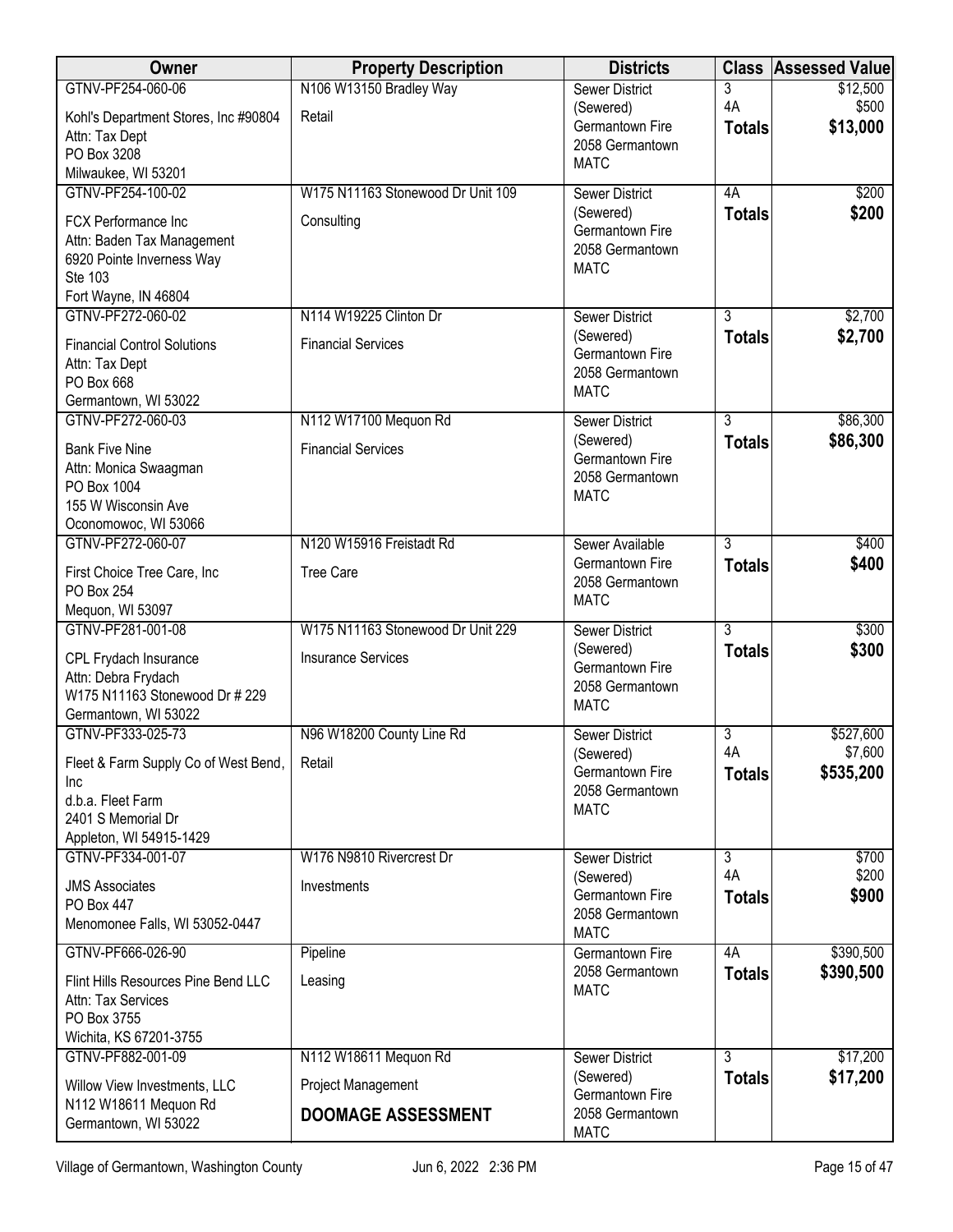| Owner                                                                                                 | <b>Property Description</b>       | <b>Districts</b>                                               |                     | <b>Class Assessed Value</b> |
|-------------------------------------------------------------------------------------------------------|-----------------------------------|----------------------------------------------------------------|---------------------|-----------------------------|
| GTNV-PF888-200-10                                                                                     | W175 N11162 Stonewood Dr Unit 103 | <b>Sewer District</b>                                          |                     | \$600                       |
| Felhofer CPA, SC<br>W175 N11162 Stonewood Dr #103<br>Germantown, WI 53022                             | Accounting                        | (Sewered)<br>Germantown Fire<br>2058 Germantown<br><b>MATC</b> | <b>Totals</b>       | \$600                       |
| GTNV-PF888-200-11                                                                                     | N112 W16560 Mequon Rd             | <b>Sewer District</b>                                          | 3                   | \$17,600                    |
| Salon Service Group<br>1520 E Evergreen St<br>Springfield, MO 65803                                   | Retail                            | (Sewered)<br>Germantown Fire<br>2058 Germantown<br><b>MATC</b> | 4A<br><b>Totals</b> | \$42,800<br>\$60,400        |
| GTNV-PF888-200-13                                                                                     | (scattered)                       | Germantown Fire                                                | 4A                  | \$5,500                     |
| Ferrellgas, LP<br>Attn: Ferrellgas/Blue Rhino<br>One Liberty Plaza-Operating Tx<br>Liberty, MO 64068  | Leasing                           | 2058 Germantown<br><b>MATC</b>                                 | <b>Totals</b>       | \$5,500                     |
| GTNV-PF888-200-14                                                                                     | (scattered)                       | <b>Sewer District</b>                                          | $\overline{3}$      | \$1,600                     |
| Francotyp Postalia Inc<br>d.b.a. FP Mailing Solutions                                                 | Postage Meters Rental             | (Sewered)<br>Germantown Fire                                   | <b>Totals</b>       | \$1,600                     |
| 140 N Mitchell Ct #200<br>Addison, IL 60101                                                           | <b>DOOMAGE ASSESSMENT</b>         | 2058 Germantown<br><b>MATC</b>                                 |                     |                             |
| GTNV-PF888-200-18                                                                                     | N104 W13075 Donges Bay Rd         | Sewer Available                                                | 3                   | \$4,600                     |
| Fischer Truck Service, Inc<br>Attn: Lisa Fischer<br>PO Box 521                                        | Trucking & Warehousing            | Germantown Fire<br>2058 Germantown<br><b>MATC</b>              | 4A<br><b>Totals</b> | \$500<br>\$5,100            |
| Germantown, WI 53022<br>GTNV-PF888-200-19                                                             | N96 W17490 County Line Rd         | <b>Sewer District</b>                                          | $\overline{3}$      | \$1,700                     |
| Florida's Natural Food Service, Inc<br>20205 Hwy 27<br>Lake Wales, FL 33853                           | Wholesale                         | (Sewered)<br>Germantown Fire<br>2058 Germantown<br><b>MATC</b> | <b>Totals</b>       | \$1,700                     |
| GTNV-PG191-050-80                                                                                     | W209 N11845 Insurance PI          | Sewer Available                                                | $\overline{3}$      | \$103,800                   |
| Germantown Mutual Insurance Compan<br>W209 N11845 Insurance PI<br>PO Box 1020<br>Germantown, WI 53022 | <b>Insurance Services</b>         | Germantown Fire<br>2058 Germantown<br><b>MATC</b>              | 4A<br><b>Totals</b> | \$4,300<br>\$108,100        |
| GTNV-PG191-050-85                                                                                     | N112 W16292 Mequon Rd             | <b>Sewer District</b>                                          | $\overline{3}$      | \$12,500                    |
| <b>Germantown Nails</b><br>N112 W16292 Mequon Rd                                                      | Salon                             | (Sewered)<br>Germantown Fire                                   | 4A<br><b>Totals</b> | \$5,900<br>\$18,400         |
| Germantown, WI 53022                                                                                  | <b>DOOMAGE ASSESSMENT</b>         | 2058 Germantown<br><b>MATC</b>                                 |                     |                             |
| GTNV-PG212-006-00                                                                                     | N118 W18252 Bunsen Dr             | <b>Sewer District</b>                                          | $\overline{3}$      | \$14,500                    |
| Gordon Hatch Co, Inc<br>PO Box 854<br>Germantown, WI 53022-0000                                       | Sales                             | (Sewered)<br>Germantown Fire<br>2058 Germantown                | 4A<br><b>Totals</b> | \$200<br>\$14,700           |
| GTNV-PG213-001-08                                                                                     | N112 W18518 Mequon Rd             | <b>MATC</b><br><b>Sewer District</b>                           | $\overline{3}$      | \$1,100                     |
| Storage Cap Germantown WI LP                                                                          | Storage                           | (Sewered)<br>Germantown Fire                                   | <b>Totals</b>       | \$1,100                     |
| 330 W Crown Point Rd<br>Winter Garden, FL 34787                                                       | <b>DOOMAGE ASSESSMENT</b>         | 2058 Germantown<br><b>MATC</b>                                 |                     |                             |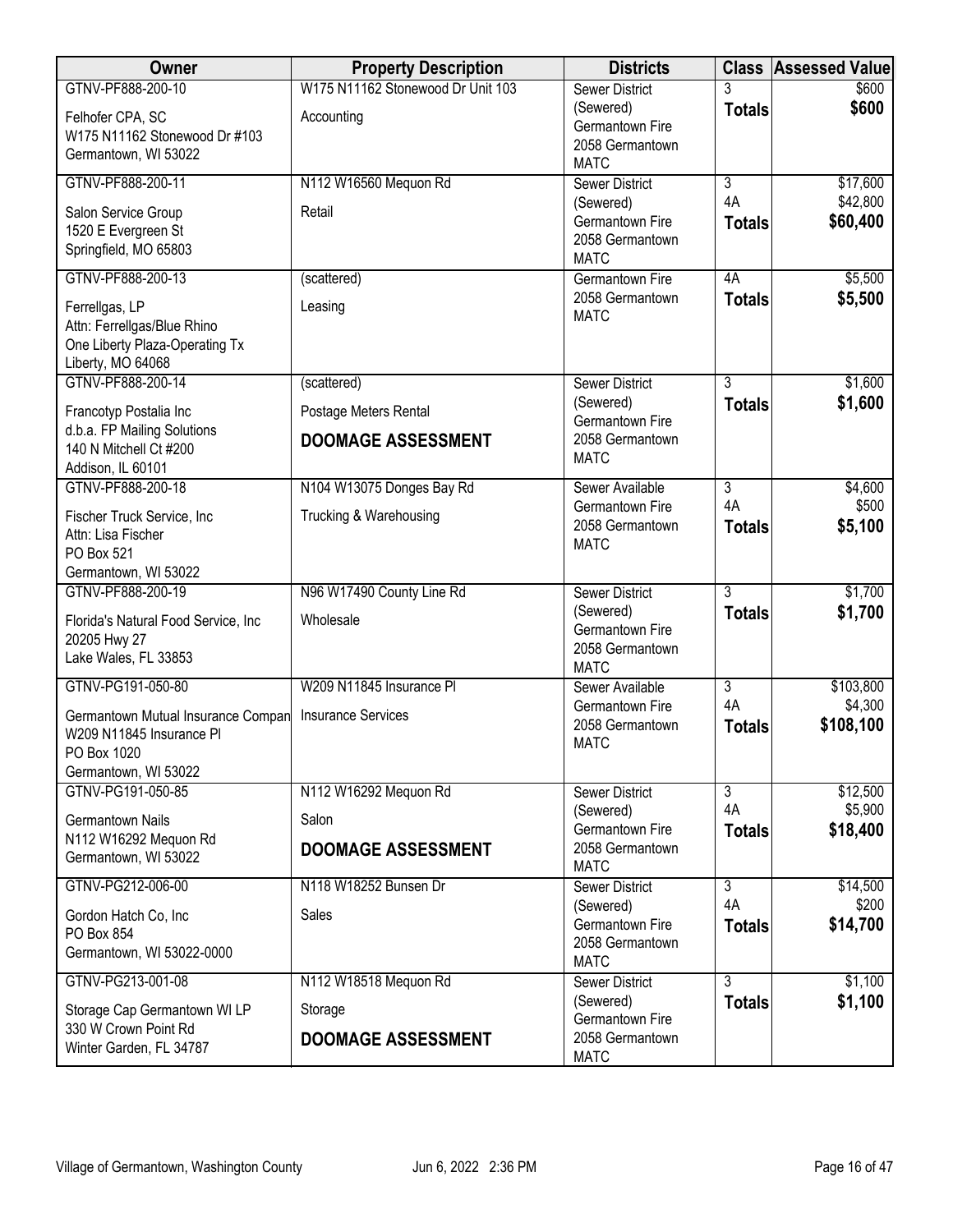| Owner                                   | <b>Property Description</b> | <b>Districts</b>                   | <b>Class</b>   | <b>Assessed Value</b> |
|-----------------------------------------|-----------------------------|------------------------------------|----------------|-----------------------|
| GTNV-PG224-001-09                       | N112 W15800 Mequon Rd       | <b>Sewer District</b>              | 3              | \$8,600               |
| Saylaco Inc                             | Salon                       | (Sewered)                          | 4A             | \$200                 |
| d.b.a. Great Clips                      |                             | Germantown Fire<br>2058 Germantown | <b>Totals</b>  | \$8,800               |
| 35001 Oak Knoll Rd                      |                             | <b>MATC</b>                        |                |                       |
| Burlington, WI 53105                    |                             |                                    |                |                       |
| GTNV-PG224-025-05                       | N112 W15800 Mequon Rd       | <b>Sewer District</b>              | $\overline{3}$ | \$5,000               |
| Victoria K. Belongia                    | Restaurant                  | (Sewered)                          | 4A             | \$11,100              |
| d.b.a. George Webb                      |                             | Germantown Fire<br>2058 Germantown | <b>Totals</b>  | \$16,100              |
| 11612 W Green Tree Rd                   | <b>DOOMAGE ASSESSMENT</b>   | <b>MATC</b>                        |                |                       |
| Milwaukee, WI 53224                     |                             |                                    |                |                       |
| GTNV-PG224-032-74                       | N144 W13015 Pioneer Rd      | Germantown Fire                    | $\overline{3}$ | \$3,400               |
| <b>Groth's Country Gardens</b>          | Floral/Greenhouse           | 2058 Germantown                    | <b>Totals</b>  | \$3,400               |
| N144 W13015 Pioneer Rd                  |                             | <b>MATC</b>                        |                |                       |
| Cedarburg, WI 53012                     |                             |                                    |                |                       |
| GTNV-PG224-032-75                       | W189 N11161 Kleinmann Dr    | <b>Sewer District</b>              | $\overline{3}$ | \$101,800             |
| <b>GSC-Graphics Systems Corporation</b> | Graphics                    | (Sewered)                          | 4A             | \$58,200              |
| W189 N11161 Kleinmann Dr                |                             | Germantown Fire                    | <b>Totals</b>  | \$160,000             |
| Germantown, WI 53022                    | <b>DOOMAGE ASSESSMENT</b>   | 2058 Germantown<br><b>MATC</b>     |                |                       |
| GTNV-PG224-032-80                       | N112 W15800 Mequon Rd       | <b>Sewer District</b>              | 3              | \$200                 |
|                                         |                             | (Sewered)                          | 4A             | \$400                 |
| <b>GT Vapor</b>                         | Retail                      | Germantown Fire                    | <b>Totals</b>  | \$600                 |
| N112 W15800 Mequon Rd                   | <b>DOOMAGE ASSESSMENT</b>   | 2058 Germantown                    |                |                       |
| Germantown, WI 53022                    |                             | <b>MATC</b>                        |                |                       |
| GTNV-PG224-032-81                       | N112 W16560 Mequon Rd       | <b>Sewer District</b>              | 3              | \$400                 |
| <b>G-Town Cleaners LLC</b>              | Dry Cleaning                | (Sewered)                          | 4A             | \$700                 |
| Attn: Richard J Strauss                 |                             | Germantown Fire                    | <b>Totals</b>  | \$1,100               |
| 3835B Klondike Ct                       |                             | 2058 Germantown<br><b>MATC</b>     |                |                       |
| Brookfield, WI 53045                    |                             |                                    |                |                       |
| GTNV-PG262-005-83                       | W156 N11124 Pilgrim Rd      | <b>Sewer District</b>              | 3              | \$5,800               |
| Germantown Greenhouses/Flower           | Greenhouses                 | (Sewered)                          | <b>Totals</b>  | \$5,800               |
| Attn: Konstantinos Koutantzis           |                             | Germantown Fire<br>2058 Germantown |                |                       |
| 5773 N Shore Dr                         | <b>DOOMAGE ASSESSMENT</b>   | <b>MATC</b>                        |                |                       |
| Milwaukee, WI 53217                     |                             |                                    |                |                       |
| GTNV-PG262-056-93                       | W156 N11066 Pilgrim Rd      | <b>Sewer District</b>              | $\overline{3}$ | \$1,100               |
| Germantown Travel                       | <b>Travel Agency</b>        | (Sewered)                          | 4A             | \$100                 |
| W156 N11066 Pilgrim Rd                  |                             | Germantown Fire<br>2058 Germantown | <b>Totals</b>  | \$1,200               |
| Germantown, WI 53022                    |                             | <b>MATC</b>                        |                |                       |
| GTNV-PG262-057-80                       | W156 N11048 Pilgrim Rd      | <b>Sewer District</b>              | $\overline{3}$ | \$1,800               |
|                                         |                             | (Sewered)                          | 4A             | \$300                 |
| <b>Germantown Vision Center</b>         | Medical/Dental              | Germantown Fire                    | <b>Totals</b>  | \$2,100               |
| Attn: Chris Hanson<br>PO Box 286        | <b>DOOMAGE ASSESSMENT</b>   | 2058 Germantown                    |                |                       |
| Germantown, WI 53022                    |                             | <b>MATC</b>                        |                |                       |
| GTNV-PG262-057-85                       | N104 W13075 Donges Bay Rd   | Sewer Available                    | 4A             | \$70,400              |
|                                         |                             | Germantown Fire                    | <b>Totals</b>  | \$70,400              |
| GFL Muskego, LLC<br>PO Box 80615        | Services                    | 2058 Germantown                    |                |                       |
| Indianapolis, IN 46280                  |                             | <b>MATC</b>                        |                |                       |
|                                         |                             |                                    |                |                       |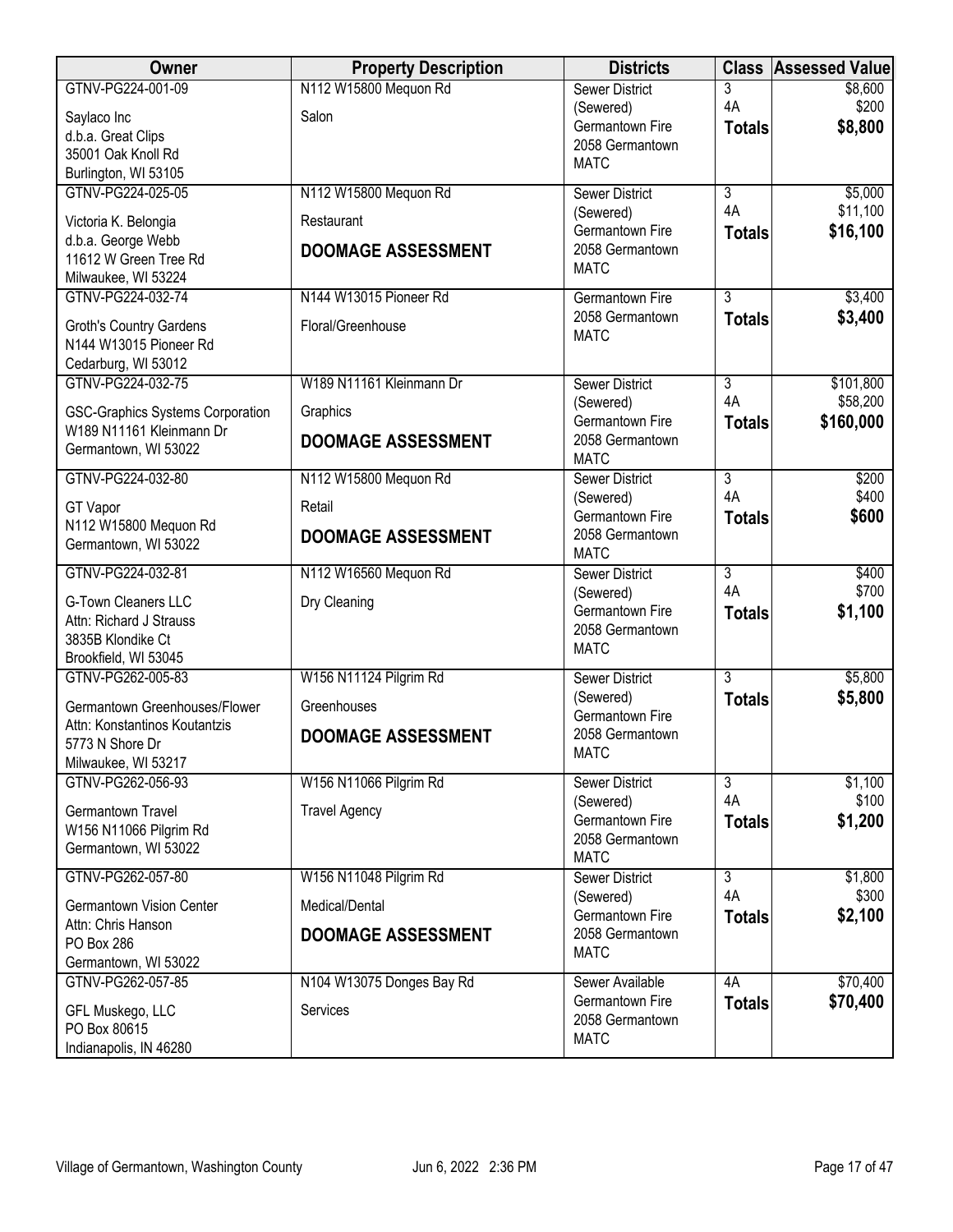| Owner                                          | <b>Property Description</b>       | <b>Districts</b>                      | <b>Class</b>                    | <b>Assessed Value</b> |
|------------------------------------------------|-----------------------------------|---------------------------------------|---------------------------------|-----------------------|
| GTNV-PG262-096-91                              | N112 W15251 Mequon Rd             | <b>Sewer District</b>                 | 3                               | \$1,400               |
| Chris L Greene, Inc                            | Contractor                        | (Sewered)                             | 4A                              | \$4,000               |
| N112 W15251 Mequon Rd                          |                                   | Germantown Fire<br>2058 Germantown    | <b>Totals</b>                   | \$5,400               |
| Germantown, WI 53022-0337                      |                                   | <b>MATC</b>                           |                                 |                       |
| GTNV-PG262-097-06                              | N112 W15251 Mequon Rd             | <b>Sewer District</b>                 | 4A                              | \$100                 |
| 5G Investments LLC                             | <b>Property Management</b>        | (Sewered)                             | <b>Totals</b>                   | \$100                 |
| N112 W15237 Mequon Rd Ste 300                  |                                   | Germantown Fire                       |                                 |                       |
| Germantown, WI 53022-0000                      |                                   | 2058 Germantown                       |                                 |                       |
| GTNV-PG281-003-06                              | W210 N10738 Appleton Ave          | <b>MATC</b><br><b>Germantown Fire</b> | 4A                              | \$900                 |
|                                                |                                   | 2058 Germantown                       | <b>Totals</b>                   | \$900                 |
| Total Lawn Care, LLC<br>PO Box 727             | Lawn care/Horticulture            | <b>MATC</b>                           |                                 |                       |
| Menomonee Falls, WI 53052-0727                 | <b>DOOMAGE ASSESSMENT</b>         |                                       |                                 |                       |
| GTNV-PG281-003-08                              | W175 N11056 Stonewood Dr          | <b>Sewer District</b>                 | $\overline{3}$                  | \$21,500              |
|                                                | <b>Medical Services</b>           | (Sewered)                             | 4A                              | \$10,100              |
| Total Renal Care, Inc<br>14400 Metcalf Ave     |                                   | Germantown Fire                       | <b>Totals</b>                   | \$31,600              |
| Overland Park, KS 66223                        |                                   | 2058 Germantown                       |                                 |                       |
|                                                |                                   | <b>MATC</b>                           |                                 |                       |
| GTNV-PG281-100-05                              | W175 N11163 Stonewood Dr          | <b>Sewer District</b><br>(Sewered)    | $\overline{3}$<br><b>Totals</b> | \$300<br>\$300        |
| Glen Oaks Office Park, LLC                     | <b>Property Management</b>        | Germantown Fire                       |                                 |                       |
| 1025 Glen Oaks Ln #202                         |                                   | 2058 Germantown                       |                                 |                       |
| Mequon, WI 53092                               |                                   | <b>MATC</b>                           |                                 |                       |
| GTNV-PG281-100-07                              | W177 N9886 Rivercrest Dr Unit 101 | <b>Sewer District</b>                 | 3                               | \$4,300               |
| Global Precision Industries, Inc.              | Engineering                       | (Sewered)                             | 4A                              | \$700                 |
| W177 N9886 Rivercrest Dr #101                  |                                   | Germantown Fire<br>2058 Germantown    | <b>Totals</b>                   | \$5,000               |
| Germantown, WI 53022                           |                                   | <b>MATC</b>                           |                                 |                       |
| GTNV-PG291-001-08                              | W189 N11027 Kleinmann Dr          | <b>Sewer District</b>                 | $\overline{3}$                  | \$5,800               |
| <b>Caliber Holdings Corporation</b>            | Auto Services                     | (Sewered)                             | <b>Totals</b>                   | \$5,800               |
| d.b.a. #3353                                   |                                   | Germantown Fire                       |                                 |                       |
| PO Box 800729                                  |                                   | 2058 Germantown<br><b>MATC</b>        |                                 |                       |
| Dallas, TX 75380                               |                                   |                                       |                                 |                       |
| GTNV-PG291-003-00                              | W194 N11055 Kleinmann Dr          | Sewer Available                       | $\overline{3}$                  | \$8,100               |
| Great Lakes Roofing Corp                       | Repair/Improvement                | Germantown Fire<br>2058 Germantown    | 4A                              | \$100<br>\$8,200      |
| Attn: Don Puccetti                             |                                   | <b>MATC</b>                           | <b>Totals</b>                   |                       |
| W194 N11055 Kleinmann Dr                       |                                   |                                       |                                 |                       |
| Germantown, WI 53022<br>GTNV-PG291-003-007     | W194 N11095 Kleinmann Dr          | Sewer Available                       | $\overline{3}$                  | \$8,700               |
|                                                |                                   | Germantown Fire                       | 4A                              | \$100                 |
| Great Lakes Roofing Corp                       | Repair/Improvement                | 2058 Germantown                       | <b>Totals</b>                   | \$8,800               |
| Attn: Don Puccetti<br>W194 N11095 Kleinmann Dr |                                   | <b>MATC</b>                           |                                 |                       |
| Germantown, WI 53022                           |                                   |                                       |                                 |                       |
| GTNV-PG291-003-05                              | (scattered)                       | Germantown Fire                       | 3                               | \$9,800               |
| Great Lakes Coca-Cola Distribution LLC         | Wholesale                         | 2058 Germantown                       | <b>Totals</b>                   | \$9,800               |
| Attn: Reyes Holdings LLC - Tax Dept            |                                   | <b>MATC</b>                           |                                 |                       |
| 6250 N River Rd Ste 9000                       |                                   |                                       |                                 |                       |
| Rosemont, IL 60018                             |                                   |                                       |                                 |                       |
| GTNV-PG322-088-94                              | W188 N10707 Maple Rd              | Sewer Available                       | 3                               | \$2,800               |
| Grand Appliance & TV                           | Retail                            | Germantown Fire<br>2058 Germantown    | 4A                              | \$100                 |
| 10301 Enterprise Way                           |                                   | <b>MATC</b>                           | <b>Totals</b>                   | \$2,900               |
| Sturtevant, WI 53177                           |                                   |                                       |                                 |                       |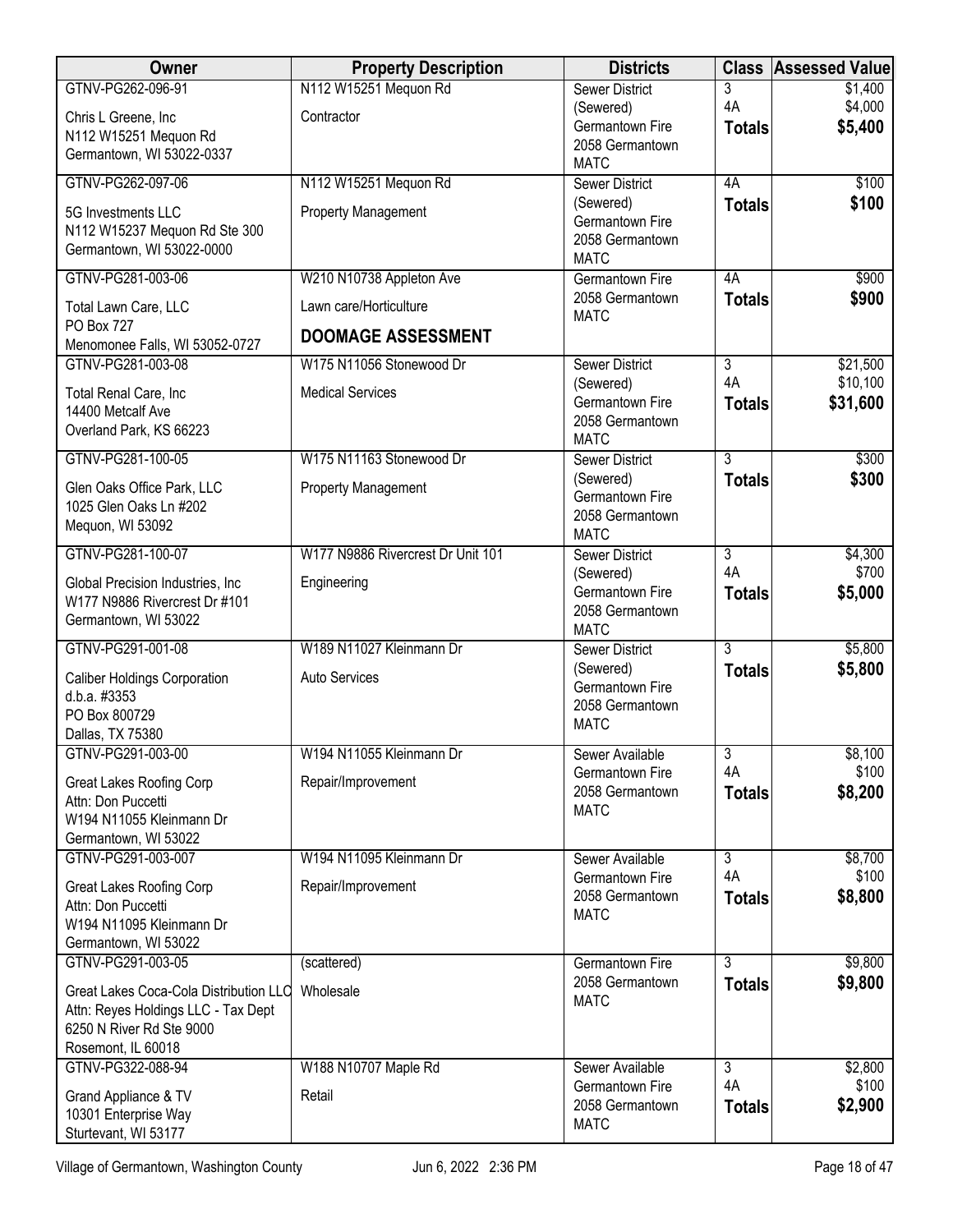| <b>Owner</b>                                  | <b>Property Description</b>   | <b>Districts</b>                   |                | <b>Class Assessed Value</b> |
|-----------------------------------------------|-------------------------------|------------------------------------|----------------|-----------------------------|
| GTNV-PG322-088-95                             | W197 N10225 Appleton Ave      | <b>Germantown Fire</b>             | 3              | \$200                       |
| Grannys Real WI Custard Ltd                   | Restaurant                    | 2058 Germantown<br><b>MATC</b>     | 4A             | \$100<br>\$300              |
| 3244 Pleasant Hill Rd                         |                               |                                    | <b>Totals</b>  |                             |
| Richfield, WI 53076-9641<br>GTNV-PG333-500-88 | N112 W16268 Mequon Rd         |                                    | $\overline{3}$ |                             |
|                                               |                               | <b>Sewer District</b><br>(Sewered) | 4A             | \$120,800<br>\$42,200       |
| Germantown Ace LLC                            | Retail                        | Germantown Fire                    | <b>Totals</b>  | \$163,000                   |
| 7240 S 76th St<br>Franklin, WI 53132          | <b>DOOMAGE ASSESSMENT</b>     | 2058 Germantown                    |                |                             |
|                                               |                               | <b>MATC</b>                        |                |                             |
| GTNV-PG333-500-90                             | W156 N11448 Pilgrim Rd        | <b>Sewer District</b>              | 4A             | \$100                       |
| C5 Investments, LLC                           | Car Wash                      | (Sewered)<br>Germantown Fire       | <b>Totals</b>  | \$100                       |
| d.b.a. Wash Station<br>2728 N 98th St         | <b>DOOMAGE ASSESSMENT</b>     | 2058 Germantown                    |                |                             |
| Milwaukee, WI 53222-4513                      |                               | <b>MATC</b>                        |                |                             |
| GTNV-PG334-047-84                             | N96 W17490 County Line Rd     | <b>Sewer District</b>              | $\overline{3}$ | \$114,800                   |
| Shiv Shakti LLC                               | Lodging                       | (Sewered)                          | <b>Totals</b>  | \$114,800                   |
| d.b.a. Germantown Super 8 Motel               |                               | Germantown Fire                    |                |                             |
| N96 W17490 County Line Rd                     |                               | 2058 Germantown<br><b>MATC</b>     |                |                             |
| Germantown, WI 53022                          |                               |                                    |                |                             |
| GTNV-PG334-121-95                             | N112 W15800 Mequon Rd Unit 13 | <b>Sewer District</b>              | 3<br>4A        | \$6,100<br>\$200            |
| Guys & Dolls Salon                            | Salon                         | (Sewered)<br>Germantown Fire       | <b>Totals</b>  | \$6,300                     |
| N112 W15800 Mequon Rd                         |                               | 2058 Germantown                    |                |                             |
| Ste 13<br>Germantown, WI 53022                |                               | <b>MATC</b>                        |                |                             |
| GTNV-PG666-010-92                             | Billboard                     | Germantown Fire                    | 4A             | \$500                       |
| Gral Investment Real Estate Inc               | <b>Outdoor Advertising</b>    | 2058 Germantown                    | <b>Totals</b>  | \$500                       |
| 1429 N Prospect Ave                           |                               | <b>MATC</b>                        |                |                             |
| Milwaukee, WI 53202                           |                               |                                    |                |                             |
| GTNV-PG888-051-92                             | N118 W18748 Bunsen Dr         | <b>Sewer District</b>              | $\overline{3}$ | \$8,900                     |
| Gordon Flesch Company, Inc.                   | Leasing                       | (Sewered)<br>Germantown Fire       | <b>Totals</b>  | \$8,900                     |
| 2675 Research Park Dr                         |                               | 2058 Germantown                    |                |                             |
| Madison, WI 53711                             |                               | <b>MATC</b>                        |                |                             |
| GTNV-PG888-051-93                             | W129 N10880 Washington Dr     | Sewer Available                    | $\overline{3}$ | \$2,800                     |
| Gordon Flesch Company, Inc                    | Leasing                       | Germantown Fire<br>2058 Germantown | <b>Totals</b>  | \$2,800                     |
| 2675 Research Park Dr                         |                               | <b>MATC</b>                        |                |                             |
| Madison, WI 53711                             |                               |                                    | $\overline{3}$ |                             |
| GTNV-PG888-051-94                             | W188 N9875 Maple Rd           | Sewer Available<br>Germantown Fire | <b>Totals</b>  | \$1,300<br>\$1,300          |
| Gordon Flesch Company, Inc                    | Leasing                       | 2058 Germantown                    |                |                             |
| 2675 Research Park Dr<br>Madison, WI 53711    |                               | <b>MATC</b>                        |                |                             |
| GTNV-PG888-051-96                             | W193 N10975 Kleinmann Dr      | Sewer District                     | $\overline{3}$ | \$1,700                     |
| Gordon Flesch Company, Inc                    | Leasing                       | (Sewered)                          | <b>Totals</b>  | \$1,700                     |
| 2675 Research Park Dr                         |                               | Germantown Fire                    |                |                             |
| Madison, WI 53711                             |                               | 2058 Germantown<br><b>MATC</b>     |                |                             |
| GTNV-PG888-051-97                             | N96 W17035 Division Rd        | Sewer Available                    | 3              | \$3,500                     |
| Gordon Flesch Company, Inc                    | Leasing                       | Germantown Fire                    | <b>Totals</b>  | \$3,500                     |
| 2675 Research Park Dr                         |                               | 2058 Germantown                    |                |                             |
| Madison, WI 53711                             |                               | <b>MATC</b>                        |                |                             |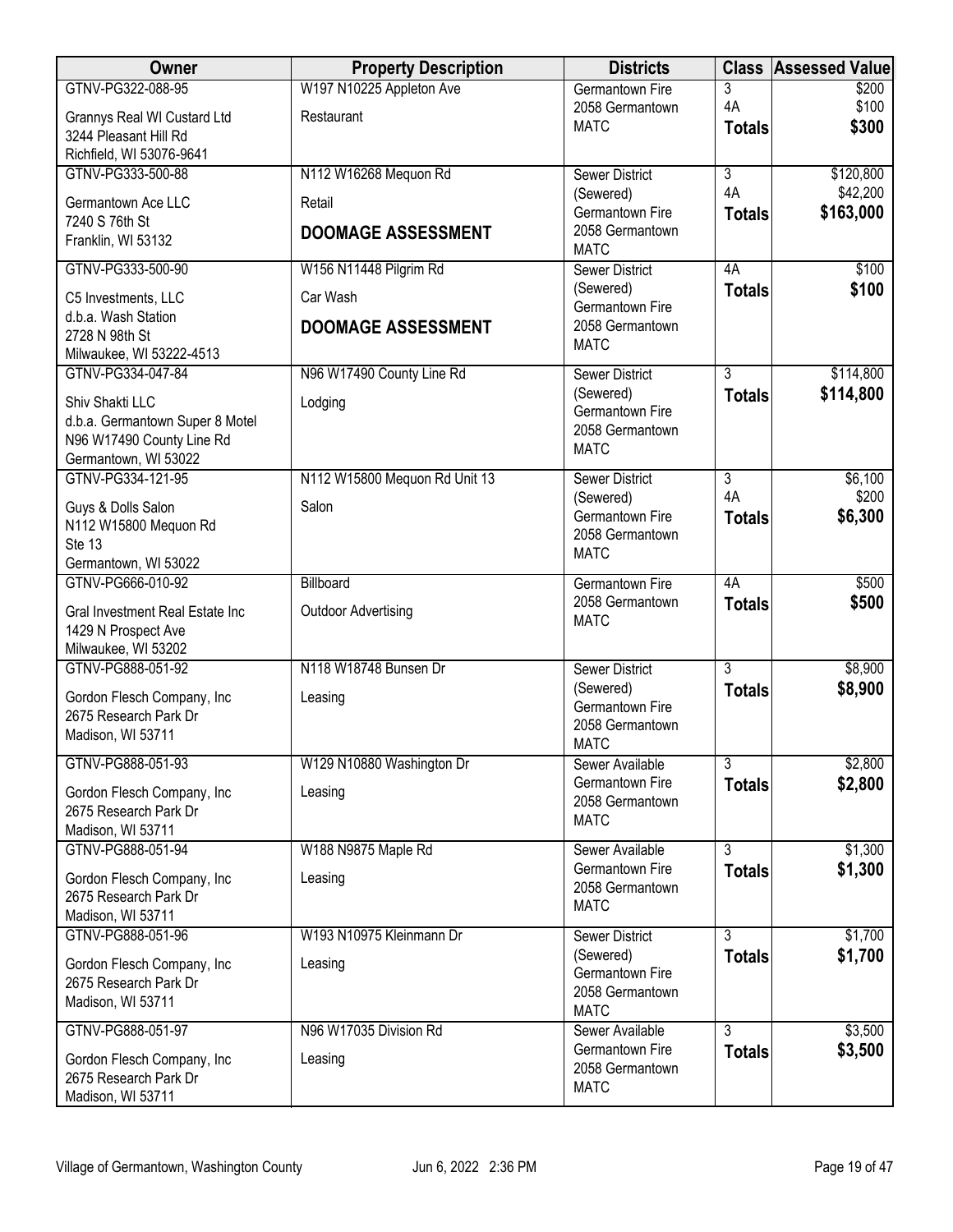| Owner                                                                                                       | <b>Property Description</b>               | <b>Districts</b>                                               |                     | <b>Class Assessed Value</b> |
|-------------------------------------------------------------------------------------------------------------|-------------------------------------------|----------------------------------------------------------------|---------------------|-----------------------------|
| GTNV-PG888-051-98                                                                                           | W204 N11509 Goldendale Rd                 | Sewer Available                                                | 3                   | \$3,300                     |
| Gordon Flesch Company, Inc<br>2675 Research Park Dr<br>Madison, WI 53711                                    | Leasing                                   | Germantown Fire<br>2058 Germantown<br><b>MATC</b>              | <b>Totals</b>       | \$3,300                     |
| GTNV-PG888-052-00                                                                                           | W175 N11081 Stonewood Dr Unit 211         | <b>Sewer District</b>                                          | $\overline{3}$      | \$2,700                     |
| Gordon Flesch Company, Inc<br>2675 Research Park Dr<br>Madison, WI 53711                                    | Leasing                                   | (Sewered)<br>Germantown Fire<br>2058 Germantown<br><b>MATC</b> | <b>Totals</b>       | \$2,700                     |
| GTNV-PG888-052-01                                                                                           | W194 N11492 McCormick Dr                  | <b>Sewer District</b>                                          | $\overline{3}$      | \$2,500                     |
| Gordon Flesch Company, Inc<br>2675 Research Park Dr<br>Madison, WI 53711                                    | Leasing                                   | (Sewered)<br>Germantown Fire<br>2058 Germantown<br><b>MATC</b> | <b>Totals</b>       | \$2,500                     |
| GTNV-PG888-052-02                                                                                           | N114 W18770 Clinton Dr Unit 110           | <b>Sewer District</b>                                          | 3                   | \$3,400                     |
| Gordon Flesch Company, Inc<br>2675 Research Park Dr<br>Madison, WI 53711                                    | Leasing                                   | (Sewered)<br>Germantown Fire<br>2058 Germantown<br><b>MATC</b> | <b>Totals</b>       | \$3,400                     |
| GTNV-PG888-052-03                                                                                           | N118 W18531 Bunsen Dr Unit A              | <b>Sewer District</b>                                          | $\overline{3}$      | \$8,400                     |
| Gordon Flesch Company, Inc<br>2675 Research Park Dr<br>Madison, WI 53711                                    | Leasing                                   | (Sewered)<br>Germantown Fire<br>2058 Germantown<br><b>MATC</b> | <b>Totals</b>       | \$8,400                     |
| GTNV-PG888-094-95                                                                                           | (scattered)                               | <b>Germantown Fire</b>                                         | 3                   | \$120,500                   |
| GreatAmerica Financial Services Corp<br>Attn: Tax Dept<br>625 Fistt St SE Ste 800<br>Cedar Rapids, IA 52401 | Leasing                                   | 2058 Germantown<br><b>MATC</b>                                 | <b>Totals</b>       | \$120,500                   |
| GTNV-PG888-094-96                                                                                           | N112 W15237 Mequon Rd                     | <b>Sewer District</b>                                          | $\overline{3}$      | \$3,100                     |
| GreatAmerica Financial Services Corp<br>Attn: Tax Dept<br>625 First St SE Ste 800<br>Cedar Rapids, IA 52401 | Leasing                                   | (Sewered)<br>Germantown Fire<br>2058 Germantown<br><b>MATC</b> | <b>Totals</b>       | \$3,100                     |
| GTNV-PG888-094-97                                                                                           | W188 N10707 Maple Rd                      | Sewer Available                                                | $\overline{3}$      | \$10,200                    |
| GreatAmerica Financial Services Corp<br>Attn: Tax Dept<br>625 First St SE Ste 800<br>Cedar Rapids, IA 52401 | Leasing                                   | Germantown Fire<br>2058 Germantown<br><b>MATC</b>              | <b>Totals</b>       | \$10,200                    |
| GTNV-PG888-094-98                                                                                           | N112 W18810 Mequon Rd                     | Sewer Available                                                | 3                   | \$20,300                    |
| American Paper & Packaging<br>N112 W18810 Mequon Rd<br>Germantown, WI 53022                                 | Wholesale                                 | Germantown Fire<br>2058 Germantown<br><b>MATC</b>              | 4A<br><b>Totals</b> | \$600<br>\$20,900           |
| GTNV-PG888-095-02                                                                                           | W182 N9606 Appleton Ave Unit 106          | <b>Sewer District</b>                                          | 3                   | \$4,800                     |
| Great Lakes Specialty Finance, Inc<br>d.b.a. Check 'N Go<br>630 N Central Expy Ste A<br>Plano, TX 75074     | Cash Advance<br><b>DOOMAGE ASSESSMENT</b> | (Sewered)<br>Germantown Fire<br>2058 Germantown<br><b>MATC</b> | 4A<br><b>Totals</b> | \$15,100<br>\$19,900        |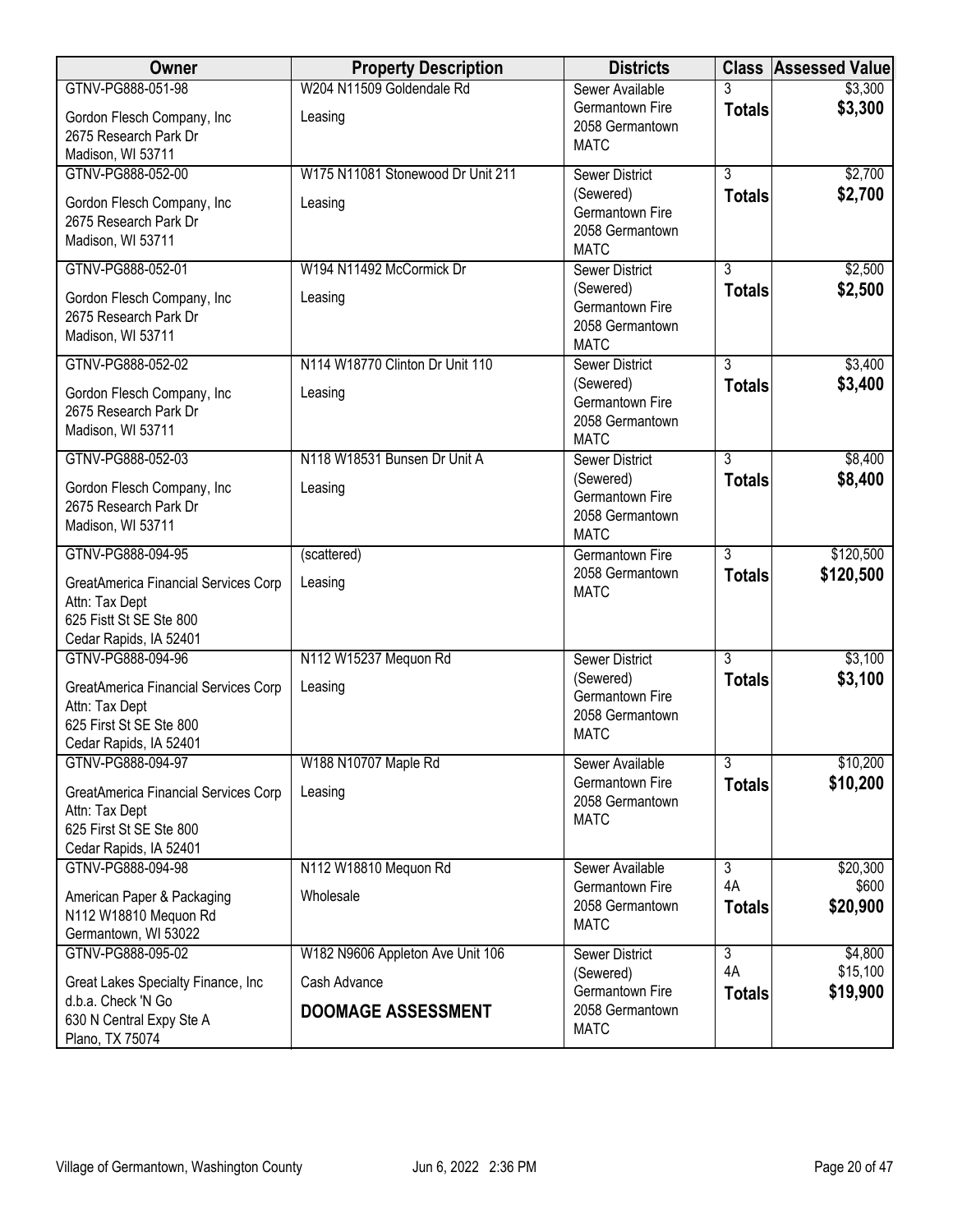| <b>Owner</b>                                                                                                     | <b>Property Description</b>       | <b>Districts</b>                                               | <b>Class</b>        | <b>Assessed Value</b> |
|------------------------------------------------------------------------------------------------------------------|-----------------------------------|----------------------------------------------------------------|---------------------|-----------------------|
| GTNV-PG888-095-03                                                                                                | W177 N9886 Rivercrest Dr Unit 112 | <b>Sewer District</b>                                          |                     | \$10,800              |
| Gentiva Certified Healthcare Corp<br>PO Box 460169<br>Dept 117                                                   | <b>Home Health Services</b>       | (Sewered)<br>Germantown Fire<br>2058 Germantown                | <b>Totals</b>       | \$10,800              |
| Houston, TX 77056                                                                                                |                                   | <b>MATC</b>                                                    |                     |                       |
| GTNV-PG888-095-05                                                                                                | N109 W17525 Virginia Ave          | <b>Sewer District</b>                                          | $\overline{3}$      | \$3,300               |
| <b>Genesis Eldercare Rehabilition Services</b><br>LLC<br>Attn: Tax Department<br>101 E State St                  | <b>Personal Services</b>          | (Sewered)<br>Germantown Fire<br>2058 Germantown<br><b>MATC</b> | 4A<br><b>Totals</b> | \$100<br>\$3,400      |
| Kennett Square, PA 19348                                                                                         |                                   |                                                                |                     |                       |
| GTNV-PG888-095-08                                                                                                | (scattered)                       | Germantown Fire                                                | $\overline{3}$      | \$8,700               |
| Wells Fargo Vendor Financial Services,<br>LLC                                                                    | Leasing                           | 2058 Germantown<br><b>MATC</b>                                 | <b>Totals</b>       | \$8,700               |
| Attn: Property Tax Compliance<br>PO Box 36200<br>Billings, MT 59107-6200                                         |                                   |                                                                |                     |                       |
| GTNV-PG888-095-10                                                                                                | W156 N11238 Pilgrim Rd            | <b>Sewer District</b>                                          | $\overline{3}$      | \$6,200               |
| Gabor Design Build, LLC<br>W156 N11238 Pilgrim Rd<br>Germantown, WI 53022                                        | Contractor                        | (Sewered)<br>Germantown Fire<br>2058 Germantown<br><b>MATC</b> | <b>Totals</b>       | \$6,200               |
| GTNV-PG888-095-11                                                                                                | W188 N10707 Maple Rd              | Sewer Available                                                | 3                   | \$4,300               |
| Gantner Construction, LLC<br>W188 N10707 Maple Rd<br>Germantown, WI 53022                                        | Contractor                        | Germantown Fire<br>2058 Germantown<br><b>MATC</b>              | 4A<br><b>Totals</b> | \$5,600<br>\$9,900    |
| GTNV-PH182-043-96                                                                                                | N128 W21661 Holy Hill Rd          | Germantown Fire                                                | $\overline{3}$      | \$2,100               |
| Holy Hill Self Storage, LLC<br>2903 State Hwy 167<br>Richfield, WI 53076-0000                                    | Warehouse/Storage                 | 2058 Germantown<br><b>MATC</b>                                 | 4A<br><b>Totals</b> | \$500<br>\$2,600      |
| GTNV-PH204-001-05                                                                                                | N96 W18650 County Line Rd         | <b>Sewer District</b>                                          | $\overline{3}$      | \$201,600             |
| Harbor Freight Tools USA Inc<br>Attn: Ryan LLC<br>PO Box 4900<br>Dept 570<br>Scottsdale, AZ 85261                | Retail                            | (Sewered)<br>Germantown Fire<br>2058 Germantown<br><b>MATC</b> | 4A<br><b>Totals</b> | \$53,100<br>\$254,700 |
| GTNV-PH204-001-07                                                                                                | N116 W18395 Morse Dr              | <b>Sewer District</b>                                          | $\overline{3}$      | \$4,700               |
| Happy Hounds LLC<br>Attn: Michelle Richards<br>N116 W18395 Morse Dr<br>Germantown, WI 53022                      | Canine Care & Training            | (Sewered)<br>Germantown Fire<br>2058 Germantown<br><b>MATC</b> | 4A<br><b>Totals</b> | \$200<br>\$4,900      |
| GTNV-PH204-002-08                                                                                                | N112 W16286 Mequon Rd             | <b>Sewer District</b>                                          | $\overline{3}$      | \$66,500              |
| Heartland Dental, LLC<br>d.b.a. Germantown Dental Care<br>1200 Network Centre Dr<br>Ste 2<br>Effingham, IL 62401 | <b>Dental Services</b>            | (Sewered)<br>Germantown Fire<br>2058 Germantown<br><b>MATC</b> | 4A<br><b>Totals</b> | \$19,500<br>\$86,000  |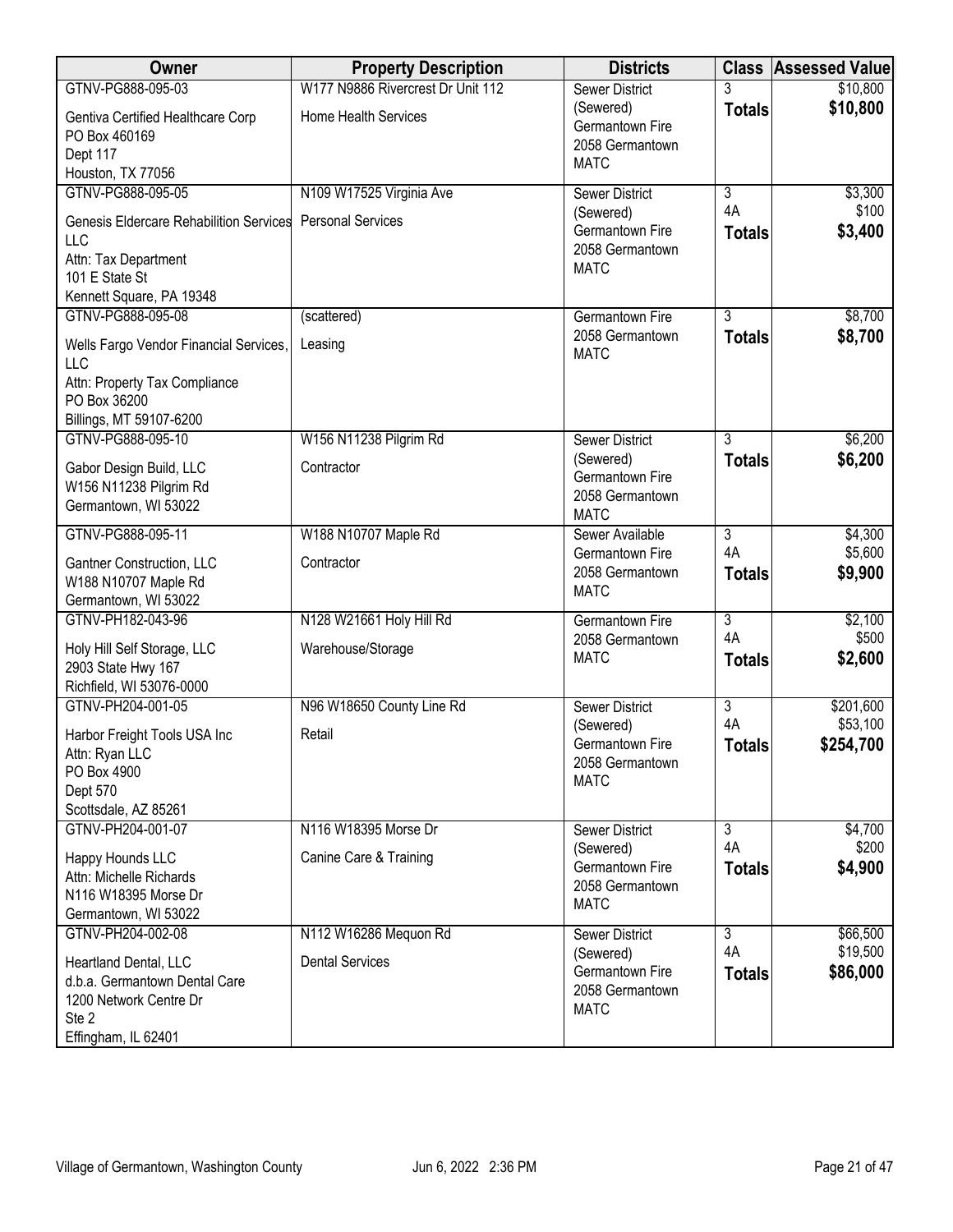| Owner                                     | <b>Property Description</b>       | <b>Districts</b>                   |                           | <b>Class Assessed Value</b> |
|-------------------------------------------|-----------------------------------|------------------------------------|---------------------------|-----------------------------|
| GTNV-PH212-001-93                         | N116 W18500 Morse Dr              | <b>Sewer District</b>              | 3                         | \$1,500                     |
| Home Decoration Accessories LTD           | Distributor                       | (Sewered)                          | 4A                        | \$200                       |
| Attn: Naren Shah                          |                                   | Germantown Fire<br>2058 Germantown | <b>Totals</b>             | \$1,700                     |
| N116 W18500 Morse Dr                      |                                   | <b>MATC</b>                        |                           |                             |
| Germantown, WI 53022                      |                                   |                                    |                           |                             |
| GTNV-PH223-100-03                         | N112 W16700 Mequon Rd             | <b>Sewer District</b>              | $\overline{\overline{3}}$ | \$10,900                    |
| Hillmann & Haupt Inc,                     | Salon                             | (Sewered)                          | 4A                        | \$200                       |
| d.b.a. Casa Grande                        |                                   | Germantown Fire                    | <b>Totals</b>             | \$11,100                    |
| N112 W16700 Mequon Rd                     |                                   | 2058 Germantown                    |                           |                             |
| Germantown, WI 53022                      |                                   | <b>MATC</b>                        |                           |                             |
| GTNV-PH224-029-88                         | W175 N11163 Stonewood Dr Unit 150 | <b>Sewer District</b>              | $\overline{3}$            | \$8,200                     |
| George H Herro CPA, SC                    | Services                          | (Sewered)                          | 4A                        | \$100                       |
| W175 N11163 Stonewood Dr#150              |                                   | Germantown Fire                    | <b>Totals</b>             | \$8,300                     |
| Germantown, WI 53022-6502                 |                                   | 2058 Germantown                    |                           |                             |
|                                           |                                   | <b>MATC</b>                        |                           |                             |
| GTNV-PH224-050-01                         | W156 N11357 Pilgrim Rd            | Sewer District                     | $\overline{3}$<br>4A      | \$2,400<br>\$17,400         |
| Himalayan Consultants LLC                 | Engineering                       | (Sewered)<br>Germantown Fire       |                           | \$19,800                    |
| Attn: Gopal & Samira Adhikary             |                                   | 2058 Germantown                    | <b>Totals</b>             |                             |
| W156 N11357 Pilgrim Rd                    |                                   | <b>MATC</b>                        |                           |                             |
| Germantown, WI 53022                      |                                   |                                    |                           |                             |
| GTNV-PH224-055-01                         | W180 N11070 River Ln              | Sewer Available                    | 3                         | \$7,900                     |
| Hologic (MA), LLC                         | Leasing                           | Germantown Fire<br>2058 Germantown | <b>Totals</b>             | \$7,900                     |
| Attn: The Albano Group LLC                |                                   | <b>MATC</b>                        |                           |                             |
| PO Box 1240                               |                                   |                                    |                           |                             |
| Manchester, NH 03105                      |                                   |                                    |                           |                             |
| GTNV-PH224-059-02                         | N112 W15800 Mequon Rd             | <b>Sewer District</b>              | $\overline{3}$            | \$18,100                    |
| Hung Hao, LLC                             | Restaurant                        | (Sewered)                          | 4A                        | \$12,600                    |
| Attn: Hung D Lu                           |                                   | Germantown Fire<br>2058 Germantown | <b>Totals</b>             | \$30,700                    |
| N112 W15800 W MEQUON RD #2A               |                                   | <b>MATC</b>                        |                           |                             |
| GERMANTOWN, WI 53022-4456                 |                                   |                                    |                           |                             |
| GTNV-PH224-060                            | N96 W17860 County Line Rd         | <b>Sewer District</b>              | $\overline{3}$            | \$5,500                     |
| Huntington Technology Finance & Subs      | Leasing                           | (Sewered)                          | <b>Totals</b>             | \$5,500                     |
| PO Box 2017                               |                                   | Germantown Fire<br>2058 Germantown |                           |                             |
| Bloomfield Hills, MI 48302                |                                   | <b>MATC</b>                        |                           |                             |
| GTNV-PH224-070                            | N96 W17698 County Line Rd         | Sewer District                     | $\overline{3}$            | \$5,400                     |
|                                           |                                   | (Sewered)                          | <b>Totals</b>             | \$5,400                     |
| Huntington Technology Finance & Subs      | Leasing                           | Germantown Fire                    |                           |                             |
| PO Box 2017<br>Bloomfield Hills, MI 48302 |                                   | 2058 Germantown                    |                           |                             |
|                                           |                                   | <b>MATC</b>                        |                           |                             |
| GTNV-PH224-080                            | N112 W16076 Mequon Rd Unit A1     | Sewer Available                    | $\overline{3}$            | \$11,500                    |
| Huntington Technology Finance & Subs      | Leasing                           | Germantown Fire                    | <b>Totals</b>             | \$11,500                    |
| PO Box 2017                               |                                   | 2058 Germantown                    |                           |                             |
| Bloomfield Hills, MI 48302                |                                   | <b>MATC</b>                        |                           |                             |
| GTNV-PH233-051-78                         | N96 W6192 County Line Rd          | Sewer District                     | 3                         | \$300                       |
| Hoops Enterprise III, LLC                 | <b>Business Consultants</b>       | (Sewered)                          | <b>Totals</b>             | \$300                       |
| Attn: Mike Cerns                          |                                   | Germantown Fire                    |                           |                             |
| PO Box 241027                             |                                   | 2058 Germantown                    |                           |                             |
| Milwaukee, WI 53224-9025                  |                                   | <b>MATC</b>                        |                           |                             |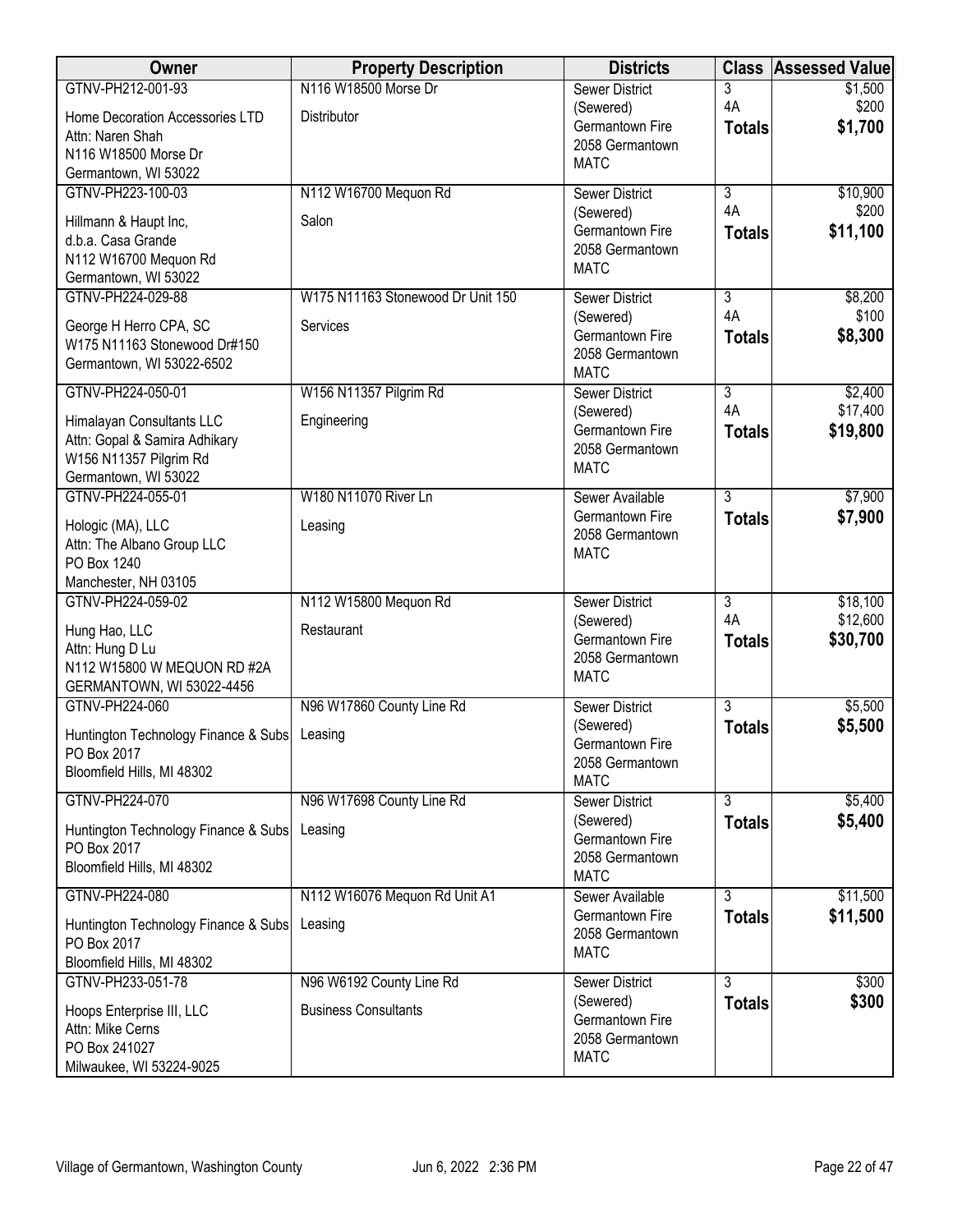| Owner                                                                                                                  | <b>Property Description</b>       | <b>Districts</b>                                               |                     | <b>Class Assessed Value</b> |
|------------------------------------------------------------------------------------------------------------------------|-----------------------------------|----------------------------------------------------------------|---------------------|-----------------------------|
| GTNV-PH233-051-80                                                                                                      | N112 W14934 Mequon Rd             | Sewer Available                                                | 4A                  | \$100                       |
| House of Homemade Sausage<br>N112 W14934 Mequon Rd<br>Germantown, WI 53022                                             | <b>Butcher</b>                    | Germantown Fire<br>2058 Germantown<br><b>MATC</b>              | <b>Totals</b>       | \$100                       |
| GTNV-PH233-051-85                                                                                                      | W189 N11100 Kleinmann Dr Unit 107 | <b>Sewer District</b>                                          | $\overline{3}$      | \$15,200                    |
| Howmedica Osteonics<br>325 Corporate Dr<br>Mahwah, NJ 07430-2002                                                       | <b>Medical Services</b>           | (Sewered)<br>Germantown Fire<br>2058 Germantown<br><b>MATC</b> | 4A<br><b>Totals</b> | \$1,900<br>\$17,100         |
| GTNV-PH271-100-03                                                                                                      | W163 N11022 Briarcliff Ct         | <b>Sewer District</b>                                          | 4A                  | \$100                       |
| H&K Manufacturing LLC<br>Attn: Eric Hoehne<br>W163 N11022 Briarcliff Ct<br>Germantown, WI 53022                        | Engineering                       | (Sewered)<br>Germantown Fire<br>2058 Germantown<br><b>MATC</b> | <b>Totals</b>       | \$100                       |
| GTNV-PH334-002-09                                                                                                      | W172 N9723 Division Rd Unit B     | Sewer Available                                                | $\overline{3}$      | \$26,000                    |
| Jacob C Daub DDS MS, SC<br>N99 W14692 Twin Meadows Dr<br>Germantown, WI 53022                                          | <b>Dental Services</b>            | Germantown Fire<br>2058 Germantown<br><b>MATC</b>              | 4A<br><b>Totals</b> | \$80,500<br>\$106,500       |
| GTNV-PH334-042-99                                                                                                      | W177 N9675 Riversbend Ln          | <b>Sewer District</b>                                          | $\overline{3}$      | \$50,000                    |
| Odyssey Hotel Group, LLC<br>d.b.a. Holiday Inn Express<br>W177 N9675 Riversbend Ln<br>Germantown, WI 53022             | Lodging                           | (Sewered)<br>Germantown Fire<br>2058 Germantown<br><b>MATC</b> | 4A<br><b>Totals</b> | \$4,300<br>\$54,300         |
| GTNV-PH334-044-92                                                                                                      | W160 N9636 Colonial Dr            | <b>Sewer District</b>                                          | $\overline{3}$      | \$200                       |
| Holzbauer and Sons<br>Attn: Carl Holzbauer<br>W160 N9636 Colonial Dr<br>Germantown, WI 53022                           | Furniture Repair                  | (Sewered)<br>Germantown Fire<br>2058 Germantown<br><b>MATC</b> | 4A<br><b>Totals</b> | \$1,100<br>\$1,300          |
| GTNV-PH666-034-93                                                                                                      | (scattered)                       | <b>Germantown Fire</b>                                         | 4A                  | \$16,100                    |
| DS Services of America, Inc<br>d.b.a. Primo Water North America<br>4421 W Boy Scout Blvd<br>Ste 400<br>Tampa, FL 33607 | Retail                            | 2058 Germantown<br><b>MATC</b>                                 | <b>Totals</b>       | \$16,100                    |
| GTNV-PH666-060-83                                                                                                      | Billboard                         | <b>Germantown Fire</b>                                         | 4A                  | \$500                       |
| Husars Jewelry Inc<br>PO Box 207<br>West Bend, WI 53095                                                                | <b>Outdoor Advertising</b>        | 2058 Germantown<br><b>MATC</b>                                 | <b>Totals</b>       | \$500                       |
| GTNV-PH888-002-07                                                                                                      | (scattered)                       | Germantown Fire                                                | $\overline{3}$      | \$7,500                     |
| Quadient Leasing USA, Inc.<br>Attn: Tax Dept<br>478 Wheelers Farm Rd<br><b>Tax Dept</b><br>Milford, CT 06461           | Leasing                           | 2058 Germantown<br><b>MATC</b>                                 | <b>Totals</b>       | \$7,500                     |
| GTNV-PH888-054-91                                                                                                      | (scattered)                       | <b>Germantown Fire</b>                                         | $\overline{3}$      | \$6,500                     |
| Hallmark Marketing Company, LLC<br>PO Box 419479<br>Tax 407<br>Kansas City, MO 64141-6479                              | Marketing                         | 2058 Germantown<br><b>MATC</b>                                 | <b>Totals</b>       | \$6,500                     |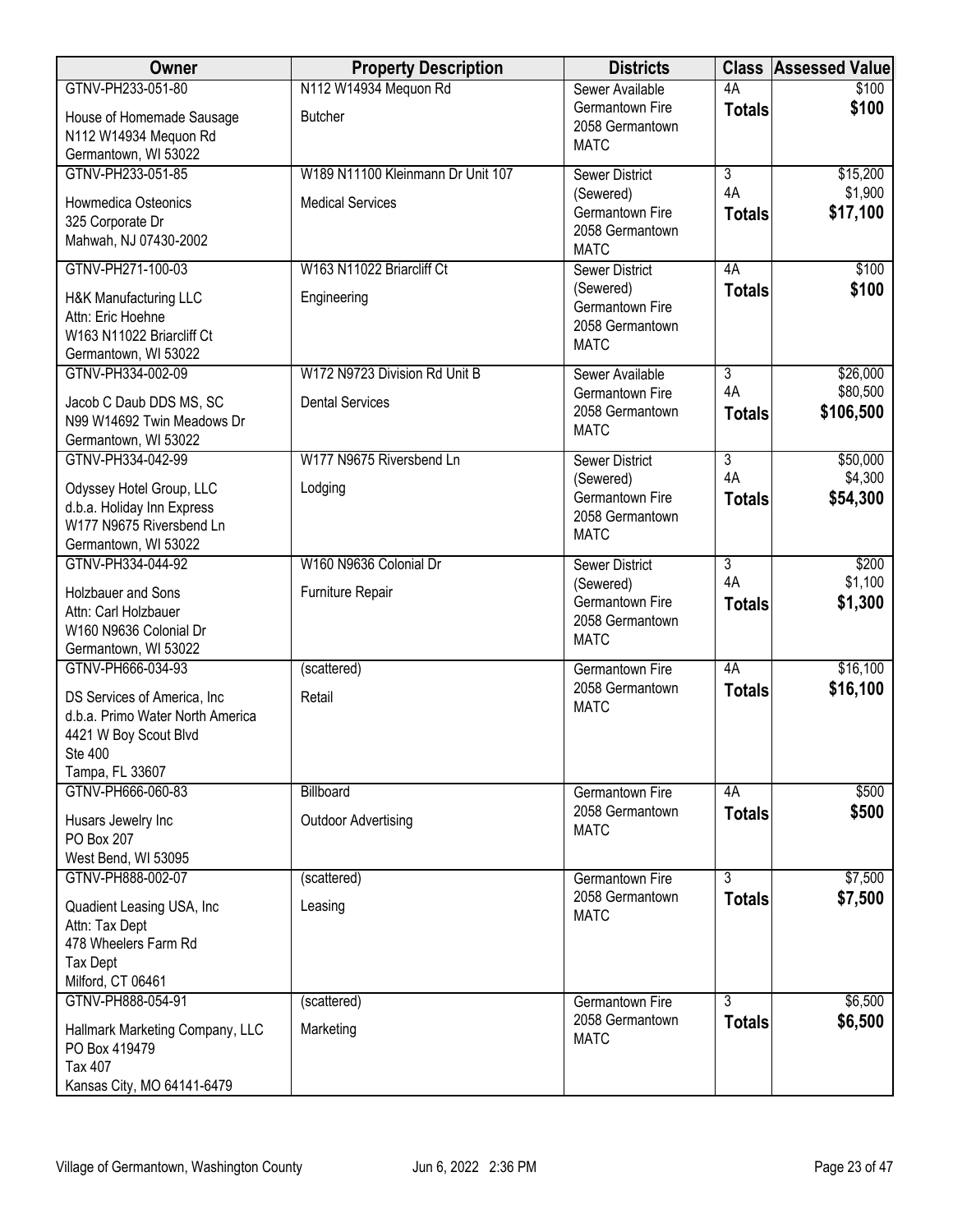| Owner                                                                                                                 | <b>Property Description</b>        | <b>Districts</b>                                               |                      | <b>Class Assessed Value</b> |
|-----------------------------------------------------------------------------------------------------------------------|------------------------------------|----------------------------------------------------------------|----------------------|-----------------------------|
| GTNV-PH888-106-11                                                                                                     | W175 N11163 Stonewood Dr Unit 110  | <b>Sewer District</b>                                          | 3                    | \$3,900                     |
| Hyde Enviornmental Inc<br>W175 N11163 Stonewood Dr #110<br>Germantown, WI 53022                                       | <b>Enviromental Services</b>       | (Sewered)<br>Germantown Fire<br>2058 Germantown<br><b>MATC</b> | <b>Totals</b>        | \$3,900                     |
| GTNV-PH888-106-13                                                                                                     | N112 W15800 Mequon Rd              | <b>Sewer District</b>                                          | 3                    | \$6,400                     |
| H&R Block Eastern Enterprises Inc<br>Attn: PP Tax #47289<br>One H&R Block Way<br>Kansas City, MO 64105                | <b>Tax Prep Services</b>           | (Sewered)<br>Germantown Fire<br>2058 Germantown<br><b>MATC</b> | 4A<br><b>Totals</b>  | \$3,200<br>\$9,600          |
| GTNV-PI204-102-07                                                                                                     | W204 N13125 Goldendale Rd          | Sewer Available                                                | $\overline{3}$       | \$30,800                    |
| Illing Co Inc                                                                                                         | MFG Rep-Packaging                  | Germantown Fire<br>2058 Germantown                             | 4A<br><b>Totals</b>  | \$9,800<br>\$40,600         |
| Attn: Ken Schroeder<br>W204N13125 Goldendale Rd<br>Richfield, WI 53076-9770                                           | <b>DOOMAGE ASSESSMENT</b>          | TID <sub>8</sub><br><b>MATC</b>                                |                      |                             |
| GTNV-PI221-003-98                                                                                                     | W157 N11618 Fond Du Lac Ave Unit 1 | <b>Sewer District</b>                                          | $\overline{3}$       | \$9,700                     |
| Northridge Automotive Enterprises Inc<br>d.b.a. Ivee's at Main<br>W157 N11618 Fond Du Lac Ave<br>Germantown, WI 53022 | Retail                             | (Sewered)<br>Germantown Fire<br>2058 Germantown<br><b>MATC</b> | 4A<br><b>Totals</b>  | \$200<br>\$9,900            |
| GTNV-PI254-001-09                                                                                                     | N118 W18531 Bunsen Dr Unit A       | <b>Sewer District</b>                                          | 3                    | \$21,100                    |
| Isle of Dogs Corporation<br>N118 W18531 Bunsen Dr<br>Germantown, WI 53022                                             | Distributor                        | (Sewered)<br>Germantown Fire<br>2058 Germantown<br><b>MATC</b> | <b>Totals</b>        | \$21,100                    |
| GTNV-PI888-100-12                                                                                                     | N96 W18894 County Line Rd          | Sewer Available                                                | $\overline{3}$       | \$300                       |
| Interface Security Systems, LLC<br>6 CityPlace Dr Ste 800<br>St Louis, MO 63141                                       | <b>Security Services</b>           | Germantown Fire<br>2058 Germantown<br><b>MATC</b>              | <b>Totals</b>        | \$300                       |
| GTNV-PI888-100-14                                                                                                     | N118 W18574 Bunsen Dr              | <b>Sewer District</b>                                          | 4A                   | \$11,000                    |
| iGPS Logistics, LLC<br>Attn: lac<br>6 Arrow Rd Ste 100<br>Ramsey, NJ 07446                                            | Logistics                          | (Sewered)<br>Germantown Fire<br>2058 Germantown<br><b>MATC</b> | <b>Totals</b>        | \$11,000                    |
| GTNV-PI888-100-15                                                                                                     | N96 W18594 County Line Rd          | Sewer District                                                 | $\overline{3}$       | \$4,300                     |
| Ivy Lane Corp.<br>d.b.a. # GR0054 Valvoline Oil Change<br>1001 Grand Ave<br>West Des Moines, IA 50265                 | <b>Auto Services</b>               | (Sewered)<br>Germantown Fire<br>2058 Germantown<br><b>MATC</b> | 4A<br><b>Totals</b>  | \$1,200<br>\$5,500          |
| GTNV-PJ224-001-07                                                                                                     | W164 N11269 Squire Dr              | <b>Sewer District</b>                                          | 3                    | \$1,900                     |
| Chan and Duke Lee, Inc<br>d.b.a. JK Lee Black Belt Academy<br>12645 W Lisbon Rd<br>Brookfield, WI 53005               | <b>Martial Arts</b>                | (Sewered)<br>Germantown Fire<br>2058 Germantown<br><b>MATC</b> | 4A<br><b>Totals</b>  | \$200<br>\$2,100            |
| GTNV-PJ224-023-01                                                                                                     | N112 W16268 Mequon Rd              | <b>Sewer District</b>                                          | $\overline{3}$<br>4A | \$34,900                    |
| Jimmy John's<br>PO Box 763<br>Mequon, WI 53092-0763                                                                   | Restaurant                         | (Sewered)<br>Germantown Fire<br>2058 Germantown<br><b>MATC</b> | <b>Totals</b>        | \$5,400<br>\$40,300         |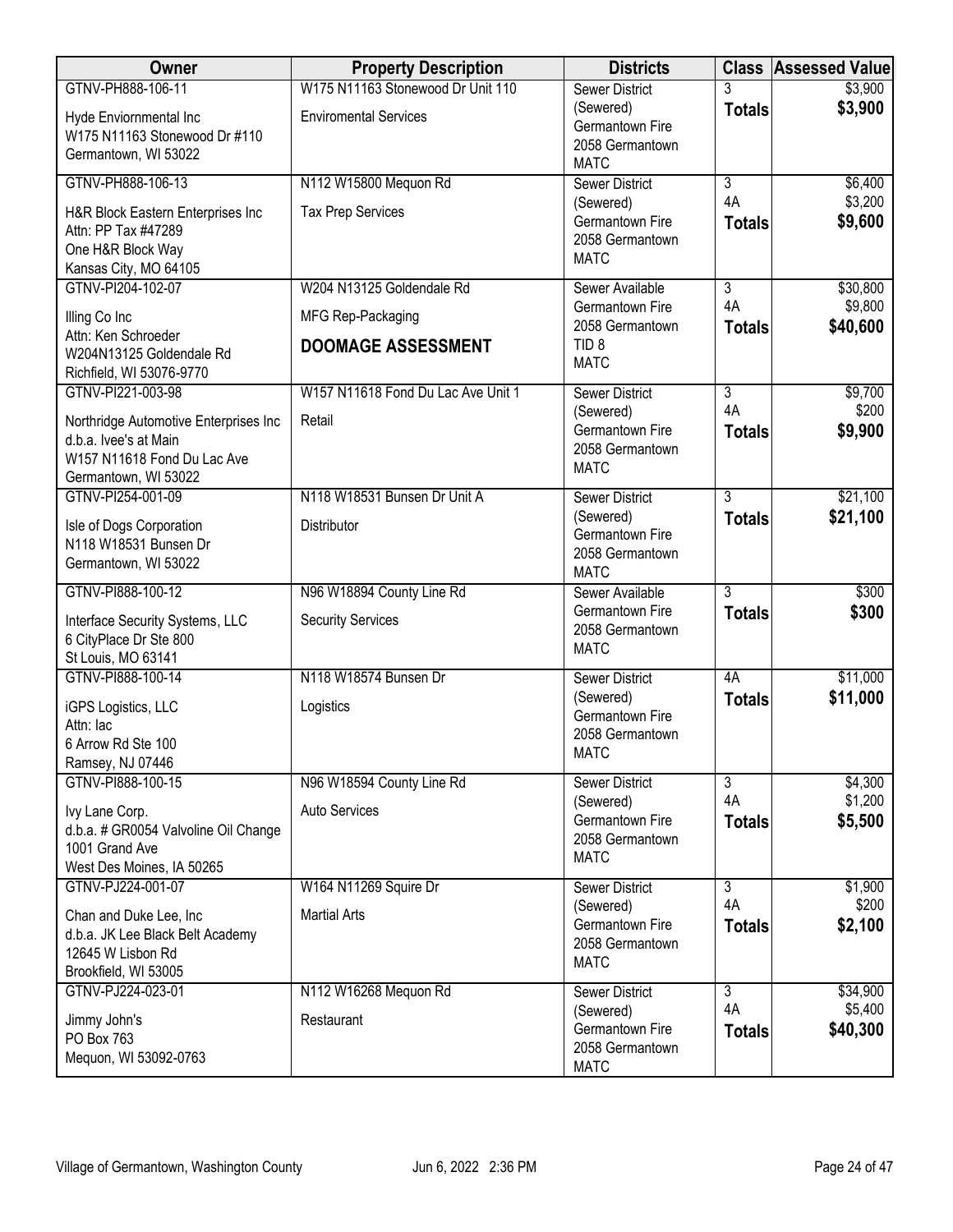| Owner                                               | <b>Property Description</b>       | <b>Districts</b>                   | <b>Class</b>         | <b>Assessed Value</b> |
|-----------------------------------------------------|-----------------------------------|------------------------------------|----------------------|-----------------------|
| GTNV-PJ224-023-02                                   | N96 W17980 County Line Rd         | <b>Sewer District</b>              | 3                    | \$4,200               |
| Jimmy John's                                        | Restaurant                        | (Sewered)<br>Germantown Fire       | 4A                   | \$68,800              |
| PO Box 763                                          |                                   | 2058 Germantown                    | <b>Totals</b>        | \$73,000              |
| Mequon, WI 53092-0763                               |                                   | <b>MATC</b>                        |                      |                       |
| GTNV-PJ281-002-99                                   | W175 N11081 Stonewood Dr Unit 215 | <b>Sewer District</b>              | $\overline{3}$       | \$500                 |
| Jeffrey A Jaeger Law Offices                        | Attorney                          | (Sewered)                          | 4A                   | \$100                 |
| W175 N11081 Stonewood Dr # 215                      |                                   | Germantown Fire<br>2058 Germantown | <b>Totals</b>        | \$600                 |
| Germantown, WI 53022                                | <b>DOOMAGE ASSESSMENT</b>         | <b>MATC</b>                        |                      |                       |
| GTNV-PJ334-001-09                                   | W172 N9723 Division Rd Unit A     | Sewer Available                    | $\overline{3}$       | \$33,400              |
| Premier Endodontics, SC                             | <b>Dental Services</b>            | Germantown Fire                    | 4A                   | \$8,800               |
| W172 N9723 Division Rd #A                           | <b>DOOMAGE ASSESSMENT</b>         | 2058 Germantown<br><b>MATC</b>     | <b>Totals</b>        | \$42,200              |
| Germantown, WI 53022                                |                                   |                                    |                      |                       |
| GTNV-PJ334-003-50                                   | N118 W18631 Bunsen Dr             | <b>Sewer District</b>              | $\overline{3}$       | \$2,200               |
| JB Hunt Transport, Inc.                             | Trucking & Warehousing            | (Sewered)<br>Germantown Fire       | <b>Totals</b>        | \$2,200               |
| Attn: Tax Dept                                      |                                   | 2058 Germantown                    |                      |                       |
| PO Box 130                                          |                                   | <b>MATC</b>                        |                      |                       |
| Lowell, AR 72745                                    |                                   |                                    |                      |                       |
| GTNV-PJ334-003-60                                   | W178 N9912 Rivercrest Dr Unit 101 | <b>Sewer District</b><br>(Sewered) | $\overline{3}$<br>4A | \$5,500<br>\$300      |
| JBJ Companies Inc                                   | <b>Real Estate</b>                | Germantown Fire                    | <b>Totals</b>        | \$5,800               |
| W178 N9912 Rivercrest Dr                            |                                   | 2058 Germantown                    |                      |                       |
| Ste 101<br>Germantown, WI 53022                     |                                   | <b>MATC</b>                        |                      |                       |
| GTNV-PJ354-500-00                                   | N120 W15466 Freistadt Rd          | <b>Germantown Fire</b>             | $\overline{3}$       | \$1,300               |
|                                                     | Carpentry                         | 2058 Germantown                    | 4A                   | \$100                 |
| JR Rogers Carpentry, LLC<br>Attn: Joe Rogers        |                                   | <b>MATC</b>                        | <b>Totals</b>        | \$1,400               |
| N120 W15466 Freistadt Rd                            |                                   |                                    |                      |                       |
| Germantown, WI 53022                                |                                   |                                    |                      |                       |
| GTNV-PJ354-500-02                                   | W147 N9640 Farm Valley Ct         | Sewer Available                    | 3                    | \$300                 |
| Jeff's Company, Inc                                 | Contractor                        | Germantown Fire<br>2058 Germantown | <b>Totals</b>        | \$300                 |
| Attn: Jeffrey R Szohr                               |                                   | <b>MATC</b>                        |                      |                       |
| W147 N9640 Farm Valley Ct                           |                                   |                                    |                      |                       |
| Germantown, WI 53022                                |                                   |                                    | $\overline{3}$       |                       |
| GTNV-PJ354-500-04                                   | W157 N11593 Fond Du Lac Ave       | <b>Sewer District</b><br>(Sewered) | 4A                   | \$6,600<br>\$200      |
| Jerry Grosenick Real Estate LLC                     | <b>Real Estate</b>                | Germantown Fire                    | <b>Totals</b>        | \$6,800               |
| d.b.a. Exit Reality XL                              |                                   | 2058 Germantown                    |                      |                       |
| W157 N11593 Fond Du Lac Ave<br>Germantown, WI 53022 |                                   | <b>MATC</b>                        |                      |                       |
| GTNV-PJ354-500-05                                   | W140 N10385 Fond Du Lac Ave       | Sewer District                     | $\overline{3}$       | \$700                 |
|                                                     |                                   | (Sewered)                          | 4A                   | \$200                 |
| JK Gam, LLC<br>Attn: Jon Gamroth                    | Bar                               | Germantown Fire                    | <b>Totals</b>        | \$900                 |
| N104 W15303 Donges Bay Rd                           |                                   | 2058 Germantown                    |                      |                       |
| Germantown, WI 53022                                |                                   | <b>MATC</b>                        |                      |                       |
| GTNV-PK112-500-05                                   | W156 N11387 Pilgrim Rd            | <b>Sewer District</b>              | $\overline{3}$       | \$200                 |
| Kons Septic                                         | Septic Services                   | (Sewered)                          | <b>Totals</b>        | \$200                 |
| N88 W28199 Getaway Ln                               |                                   | Germantown Fire<br>2058 Germantown |                      |                       |
| Hartland, WI 53029                                  |                                   | <b>MATC</b>                        |                      |                       |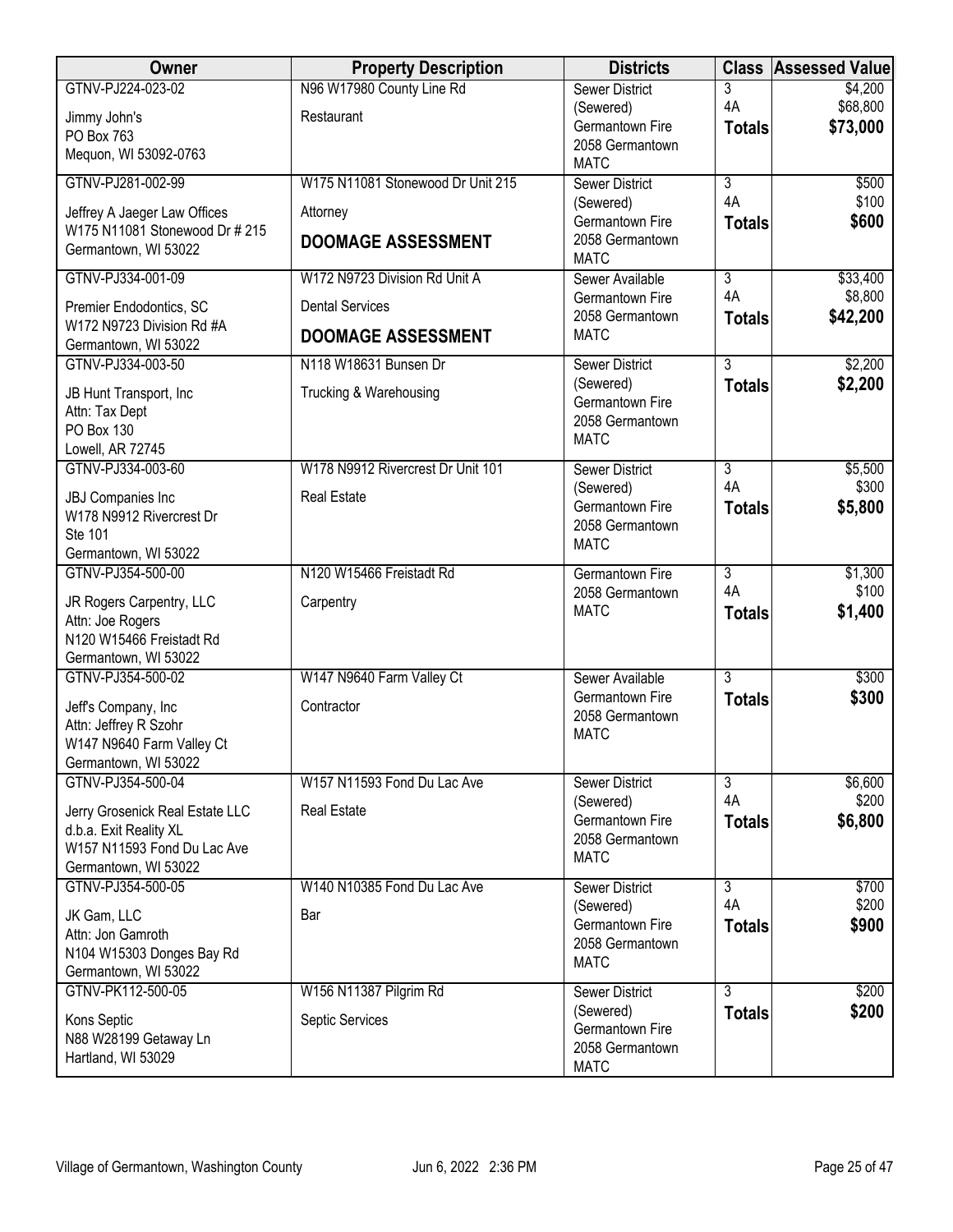| Owner                                              | <b>Property Description</b>       | <b>Districts</b>                   |                      | <b>Class Assessed Value</b> |
|----------------------------------------------------|-----------------------------------|------------------------------------|----------------------|-----------------------------|
| GTNV-PK194-029-00                                  | W205 N11294 Fox Ln                | Sewer Available                    |                      | \$7,900                     |
| Kew Productions Inc                                | Marketing                         | Germantown Fire<br>2058 Germantown | <b>Totals</b>        | \$7,900                     |
| Attn: E Drifka                                     | <b>DOOMAGE ASSESSMENT</b>         | <b>MATC</b>                        |                      |                             |
| W205 N11294 Fox Ln<br>Germantown, WI 53022         |                                   |                                    |                      |                             |
| GTNV-PK203-096-97                                  | W156 N11586 Fond Du Lac Ave       | <b>Sewer District</b>              | 4A                   | \$300                       |
| Kris' Personal Touch Cleaning                      | <b>Cleaning Services</b>          | (Sewered)                          | <b>Totals</b>        | \$300                       |
| Attn: Krissy Johnson                               |                                   | Germantown Fire                    |                      |                             |
| W156 N11586 Fond Du Lac Ave                        |                                   | 2058 Germantown<br><b>MATC</b>     |                      |                             |
| Germantown, WI 53022                               |                                   |                                    |                      |                             |
| GTNV-PK204-001-98                                  | W190 N11230 Carnegie Dr           | <b>Sewer District</b><br>(Sewered) | $\overline{3}$       | \$26,100<br>\$26,100        |
| Kilbourn Merchant Corp                             | Banking                           | Germantown Fire                    | <b>Totals</b>        |                             |
| PO Box 23<br>Colgate, WI 53017-0000                |                                   | 2058 Germantown                    |                      |                             |
|                                                    |                                   | <b>MATC</b>                        |                      |                             |
| GTNV-PK221-001-10                                  | W175 N11081 Stonewood Dr Unit 211 | <b>Sewer District</b><br>(Sewered) | $\overline{3}$       | \$1,700                     |
| KL Engineering, Inc                                | <b>Traffic Engineering</b>        | Germantown Fire                    | <b>Totals</b>        | \$1,700                     |
| 5400 King James Way Ste 200<br>Fitchburg, WI 53719 |                                   | 2058 Germantown                    |                      |                             |
|                                                    |                                   | <b>MATC</b>                        |                      |                             |
| GTNV-PK221-001-11                                  | N112 W17060 Mequon Rd             | Sewer Available<br>Germantown Fire | $\overline{3}$<br>4A | \$189,800<br>\$3,500        |
| Kindercare Learning Centers, LLC                   | Child Care / ECH Education        | 2058 Germantown                    | <b>Totals</b>        | \$193,300                   |
| #301963<br>Attn: Tax Dept                          |                                   | <b>MATC</b>                        |                      |                             |
| PO Box 6760                                        |                                   |                                    |                      |                             |
| Portland, OR 97228-6760                            |                                   |                                    |                      |                             |
| GTNV-PK261-011-86                                  | W147 N11100 Fond Du Lac Ave       | Sewer Available                    | 3                    | \$17,400                    |
| Karthauser & Sons Inc                              | Floral/Greenhouse                 | Germantown Fire<br>2058 Germantown | 4A                   | \$100<br>\$17,500           |
| W147 N11100 Fond Du Lac Ave                        |                                   | <b>MATC</b>                        | <b>Totals</b>        |                             |
| Germantown, WI 53022<br>GTNV-PK291-001-10          | W188 N10963 Maple Rd              | <b>Sewer District</b>              | $\overline{3}$       | \$61,400                    |
|                                                    |                                   | (Sewered)                          | 4A                   | \$100                       |
| Kwik Trip, Inc.<br>d.b.a. Kwik Trip #631           | Gas C-Store                       | Germantown Fire                    | <b>Totals</b>        | \$61,500                    |
| 1626 Oak St                                        |                                   | 2058 Germantown                    |                      |                             |
| La Crosse, WI 54602                                |                                   | <b>MATC</b>                        |                      |                             |
| GTNV-PK302-001-05                                  | N112 W21209 Mequon Rd             | Germantown Fire                    | $\overline{3}$       | \$2,200                     |
| K J's Bar & Grill                                  | Bar                               | 2058 Germantown<br><b>MATC</b>     | 4A<br><b>Totals</b>  | \$1,400<br>\$3,600          |
| Attn: Gerald Wagner                                | <b>DOOMAGE ASSESSMENT</b>         |                                    |                      |                             |
| N112 W21209 Mequon Rd<br>Germantown, WI 53022      |                                   |                                    |                      |                             |
| GTNV-PK334-001-07                                  | W204 N11509 Goldendale Rd         | Sewer Available                    | $\overline{3}$       | \$3,900                     |
| Keller, Inc                                        | Contractor                        | Germantown Fire                    | 4A                   | \$6,200                     |
| Attn: Tax Dept                                     |                                   | 2058 Germantown                    | <b>Totals</b>        | \$10,100                    |
| PO Box 620                                         | <b>DOOMAGE ASSESSMENT</b>         | <b>MATC</b>                        |                      |                             |
| Kaukauna, WI 54130                                 |                                   |                                    |                      |                             |
| GTNV-PK334-020-91                                  | N96 W17860 County Line Rd         | <b>Sewer District</b><br>(Sewered) | $\overline{3}$<br>4A | \$43,100<br>\$4,800         |
| Mitra Midwest Operations LLC                       | Restaurant                        | Germantown Fire                    | <b>Totals</b>        | \$47,900                    |
| d.b.a. KFC #079<br>8333 Douglas Ave                |                                   | 2058 Germantown                    |                      |                             |
| Ste 1370 LB 21                                     |                                   | <b>MATC</b>                        |                      |                             |
| Dallas, TX 75225                                   |                                   |                                    |                      |                             |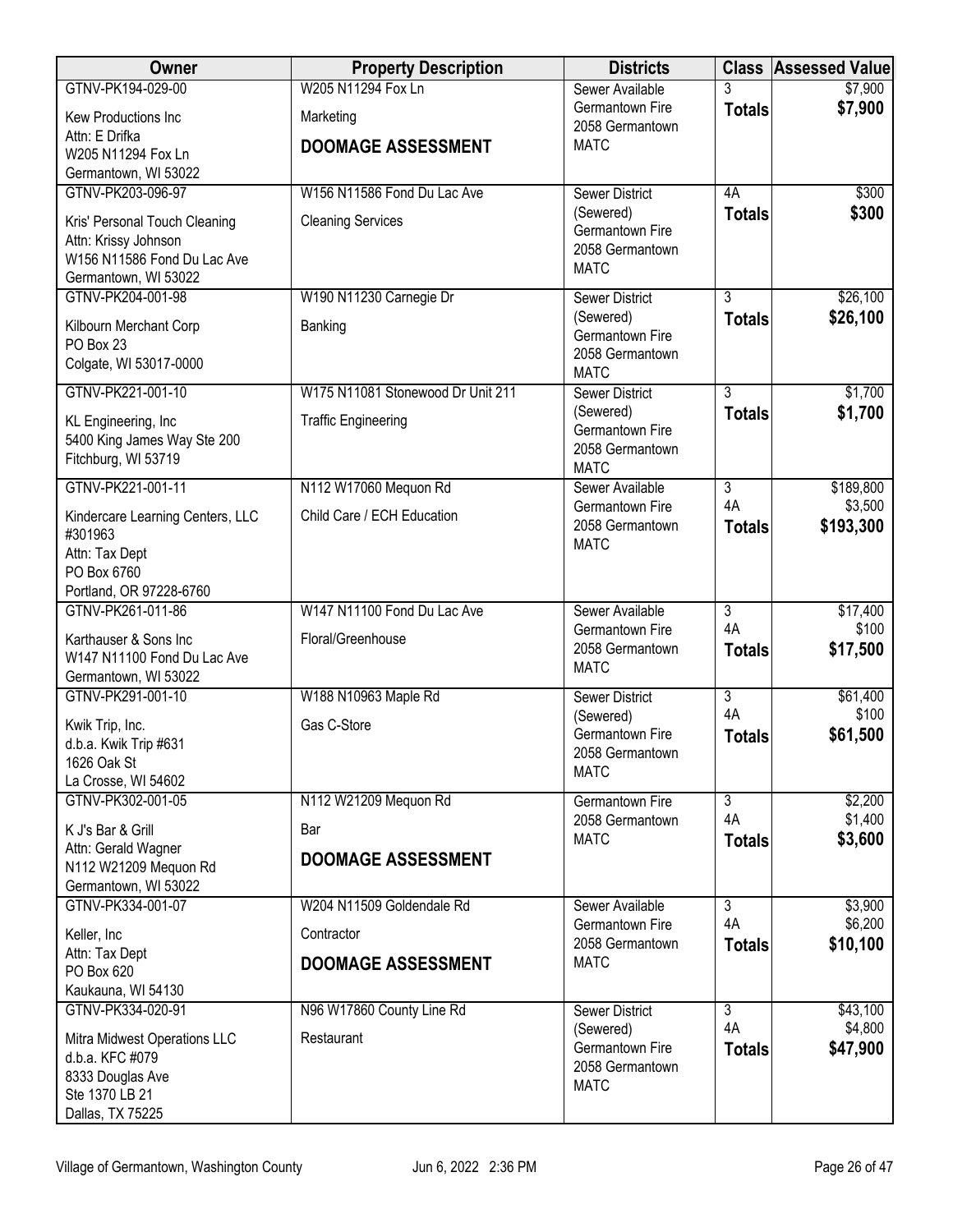| Owner                                                                                                | <b>Property Description</b>       | <b>Districts</b>                                               |                           | <b>Class Assessed Value</b> |
|------------------------------------------------------------------------------------------------------|-----------------------------------|----------------------------------------------------------------|---------------------------|-----------------------------|
| GTNV-PK666-028-92                                                                                    | 3755 Billboard                    | <b>Germantown Fire</b>                                         | 4A                        | \$500                       |
| Zimmerman's Kettle Hills Golfcourse<br>3375 State Road 167 W<br>Richfield, WI 53076-9698             | <b>Golf Course</b>                | 2058 Germantown<br><b>MATC</b>                                 | <b>Totals</b>             | \$500                       |
| GTNV-PK888-001-08                                                                                    | N96 W16920 County Line Rd         | Sewer Available                                                | 3                         | \$229,900                   |
| Kesslers Diamond Center<br>N96 W16920 County Line Rd<br>Germantown, WI 53022                         | Retail                            | Germantown Fire<br>2058 Germantown<br><b>MATC</b>              | 4A<br><b>Totals</b>       | \$1,800<br>\$231,700        |
| GTNV-PK888-064-99                                                                                    | (scattered)                       | <b>Germantown Fire</b>                                         | $\overline{3}$            | \$1,000                     |
| Krier Refrigeration Inc<br>275 Commerce St<br><b>PO Box 185</b><br>Belgium, WI 53004                 | Leasing                           | 2058 Germantown<br><b>MATC</b>                                 | <b>Totals</b>             | \$1,000                     |
| GTNV-PK888-065-00                                                                                    | W156 N11058 Pilgrim Rd            | <b>Sewer District</b>                                          | $\overline{3}$            | \$4,600                     |
| Ketterer Enterpriese, LLC                                                                            | Restaurant                        | (Sewered)<br>Germantown Fire                                   | 4A                        | \$900                       |
| PO Box 875<br>Germantown, WI 53022                                                                   | <b>DOOMAGE ASSESSMENT</b>         | 2058 Germantown<br><b>MATC</b>                                 | <b>Totals</b>             | \$5,500                     |
| GTNV-PK888-065-02                                                                                    | W177 N9886 Rivercrest Dr Unit 280 | <b>Sewer District</b>                                          | $\overline{3}$            | \$400                       |
| Kramer Chiropractic<br>Attn: Dr Paul Kramer<br>W177 N9886 Rivercrest Dr #280<br>Germantown, WI 53022 | Chiropractic Care                 | (Sewered)<br>Germantown Fire<br>2058 Germantown<br><b>MATC</b> | 4A<br><b>Totals</b>       | \$400<br>\$800              |
| GTNV-PK888-065-04                                                                                    | W175 N11163 Stonewood Dr Unit 204 | <b>Sewer District</b>                                          | $\overline{3}$            | \$900                       |
| Koenig Debt Resolutions<br>W175 N11163 Stonewood Dr #204<br>Germantown, WI 53022                     | Attorney                          | (Sewered)<br>Germantown Fire<br>2058 Germantown<br><b>MATC</b> | <b>Totals</b>             | \$900                       |
| GTNV-PK888-065-06                                                                                    | N112 W16760 Mequon Rd             | <b>Sewer District</b>                                          | $\overline{\overline{3}}$ | \$54,000                    |
| Germantown Orthodontics LLC<br>N112 W16760 Mequon Rd<br>Germantown, WI 53022                         | Orthodontics                      | (Sewered)<br>Germantown Fire<br>2058 Germantown<br><b>MATC</b> | 4A<br><b>Totals</b>       | \$71,500<br>\$125,500       |
| GTNV-PL191-042-93                                                                                    | W205 N11855 Deppert Rd            | Sewer Available                                                | 3                         | \$14,100                    |
| Germantown Learning Center & Child<br>Care, LLC<br>W205 N11855 Deppert Rd<br>Germantown, WI 53022    | Child Care / ECH Education        | Germantown Fire<br>2058 Germantown<br><b>MATC</b>              | 4A<br><b>Totals</b>       | \$300<br>\$14,400           |
| GTNV-PL202-005-68                                                                                    | W204 N11912 Goldendale Rd         | <b>Sewer District</b>                                          | 3                         | \$4,500                     |
| Lone Star Tavern<br>Attn: Karen Pritzlaff<br>W204 N11912 Goldendale Rd<br>Germantown, WI 53022       | Bar<br><b>DOOMAGE ASSESSMENT</b>  | (Sewered)<br>Germantown Fire<br>2058 Germantown<br><b>MATC</b> | 4A<br><b>Totals</b>       | \$1,100<br>\$5,600          |
| GTNV-PL223-005-96                                                                                    | W168 N11401 Western Ave           | Sewer District                                                 | $\overline{3}$            | \$2,600                     |
| Lake Park West Homeowners Assoc, In<br>W168 N11401 Western Ave<br>Germantown, WI 53022               | HOA                               | (Sewered)<br>Germantown Fire<br>2058 Germantown<br><b>MATC</b> | 4A<br><b>Totals</b>       | \$100<br>\$2,700            |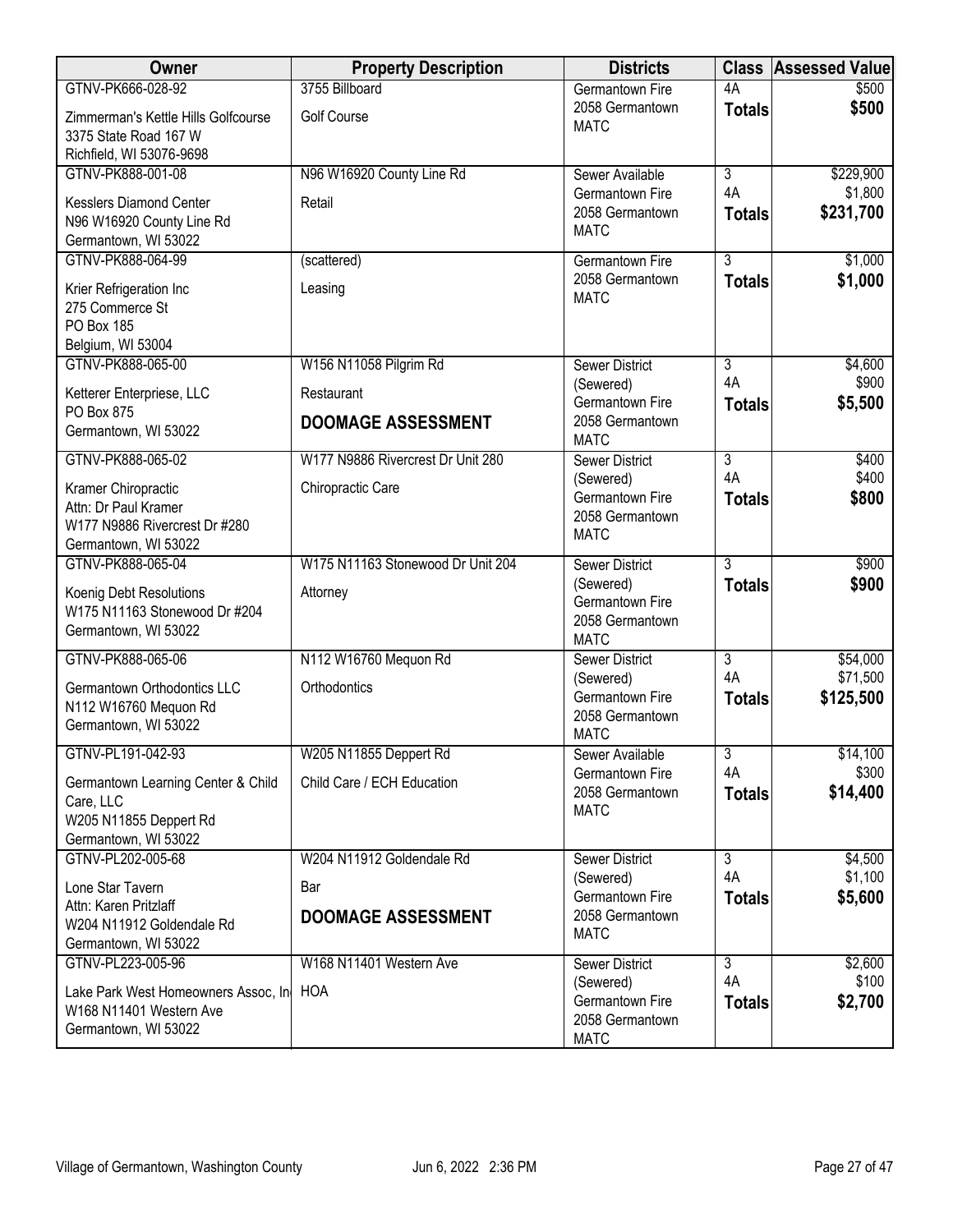| Owner                                                    | <b>Property Description</b>        | <b>Districts</b>                   | <b>Class</b>         | <b>Assessed Value</b> |
|----------------------------------------------------------|------------------------------------|------------------------------------|----------------------|-----------------------|
| GTNV-PL224-054-82                                        | W156 N11377 Pilgrim Rd             | <b>Sewer District</b>              | 3                    | \$1,800               |
| Dr. Ron Schmidt Property Mangement,                      | <b>Dental Services</b>             | (Sewered)<br>Germantown Fire       | 4A                   | \$8,700<br>\$10,500   |
| <b>LLC</b>                                               |                                    | 2058 Germantown                    | <b>Totals</b>        |                       |
| N89 W15680 Main St<br>Menomonee Falls, WI 53051-2989     |                                    | <b>MATC</b>                        |                      |                       |
| GTNV-PL262-030-88                                        | W156 N11042 Pilgrim Rd             | <b>Sewer District</b>              | $\overline{3}$       | \$400                 |
|                                                          | <b>Insurance Services</b>          | (Sewered)                          | <b>Totals</b>        | \$400                 |
| Patrick Connaughty Agency, LLC<br>W156 N11042 Pilgrim Rd |                                    | Germantown Fire                    |                      |                       |
| Germantown, WI 53022                                     |                                    | 2058 Germantown<br><b>MATC</b>     |                      |                       |
| GTNV-PL262-030-90                                        | W204 N13035 Goldendale Rd Unit 400 | Sewer Available                    | $\overline{3}$       | \$4,000               |
|                                                          |                                    | Germantown Fire                    | <b>Totals</b>        | \$4,000               |
| Patriot Transportation, Inc<br>Attn: Bodhan Klymuk       | Trucking                           | 2058 Germantown                    |                      |                       |
| 450 Kehoe Blvd                                           | <b>DOOMAGE ASSESSMENT</b>          | TID <sub>8</sub>                   |                      |                       |
| Carol Stream, IL 60188-5205                              |                                    | <b>MATC</b>                        |                      |                       |
| GTNV-PL271-500-07                                        | W125 N10954 Strawgrass Ln          | Sewer Available                    | $\overline{3}$       | \$600                 |
| Lytx, Inc                                                | <b>Driver Management</b>           | Germantown Fire<br>2058 Germantown | <b>Totals</b>        | \$600                 |
| PO Box 80615                                             |                                    | <b>MATC</b>                        |                      |                       |
| Indianapolis, IN 46280                                   |                                    |                                    |                      |                       |
| GTNV-PL291-001-08                                        | W189 N10991 Kleinmann Dr           | <b>Sewer District</b><br>(Sewered) | 3<br>4A              | \$80,500<br>\$100     |
| LaFleur's Training Center, Inc                           | <b>Fitness</b>                     | Germantown Fire                    | <b>Totals</b>        | \$80,600              |
| W189 N10991 Kleinmann Dr<br>Germantown, WI 53022         |                                    | 2058 Germantown                    |                      |                       |
|                                                          |                                    | <b>MATC</b>                        |                      |                       |
| GTNV-PL334-001-08                                        | N96 W17480 County Line Rd          | <b>Sewer District</b>              | 3<br>4A              | \$81,100<br>\$2,600   |
| Landmark Credit Union                                    | <b>Financial Services</b>          | (Sewered)<br>Germantown Fire       | <b>Totals</b>        | \$83,700              |
| PO Box 510870                                            |                                    | 2058 Germantown                    |                      |                       |
| New Berlin, WI 53151-0870                                |                                    | <b>MATC</b>                        |                      |                       |
| GTNV-PL334-001-09                                        | N140 W18117 Cedar Ln               | <b>Germantown Fire</b>             | $\overline{3}$<br>4A | \$2,600<br>\$600      |
| 3P Landscape LLC                                         | Landscaping                        | 2058 Germantown<br><b>MATC</b>     | <b>Totals</b>        | \$3,200               |
| N140 W18117 Cedar Ln                                     | <b>DOOMAGE ASSESSMENT</b>          |                                    |                      |                       |
| Richfield, WI 53076<br>GTNV-PL344-050-05                 | N96 W15630 County Line Rd          | <b>Sewer District</b>              | $\overline{3}$       | \$80,400              |
|                                                          |                                    | (Sewered)                          | 4A                   | \$300                 |
| Legacy Subs, LLC<br>d.b.a. Cousins Subs Germantown       | Restaurant                         | Germantown Fire                    | <b>Totals</b>        | \$80,700              |
| PO Box 848                                               |                                    | 2058 Germantown                    |                      |                       |
| Menomonee Falls, WI 53052-0848                           |                                    | <b>MATC</b>                        |                      |                       |
| GTNV-PL353-010-03                                        | W156 N9636 Pilgrim Rd              | <b>Sewer District</b>              | $\overline{3}$       | \$1,900               |
| Latitude's Cafe                                          | Restaurant                         | (Sewered)<br>Germantown Fire       | 4A                   | \$700<br>\$2,600      |
| Attn: Daniel Levy                                        | <b>DOOMAGE ASSESSMENT</b>          | 2058 Germantown                    | <b>Totals</b>        |                       |
| W156 N9636 Pilgrim Rd                                    |                                    | <b>MATC</b>                        |                      |                       |
| Germantown, WI 53022<br>GTNV-PL666-008-99                | Billboard                          | Germantown Fire                    | 4A                   | \$14,600              |
|                                                          |                                    | 2058 Germantown                    | <b>Totals</b>        | \$14,600              |
| Lamar Advertising of Milwaukee<br>PO Box 66338           | <b>Outdoor Advertising</b>         | <b>MATC</b>                        |                      |                       |
| Baton Rouge, LA 70896                                    |                                    |                                    |                      |                       |
| GTNV-PM013-001-05                                        | N140 W13223 Cedar Ln               | <b>Germantown Fire</b>             | $\overline{3}$       | \$600                 |
| Mr. Chimney Inc                                          | Repair/Improvement                 | 2058 Germantown                    | <b>Totals</b>        | \$600                 |
| N140 W13223 Cedar Ln                                     |                                    | <b>MATC</b>                        |                      |                       |
| Germantown, WI 53022                                     |                                    |                                    |                      |                       |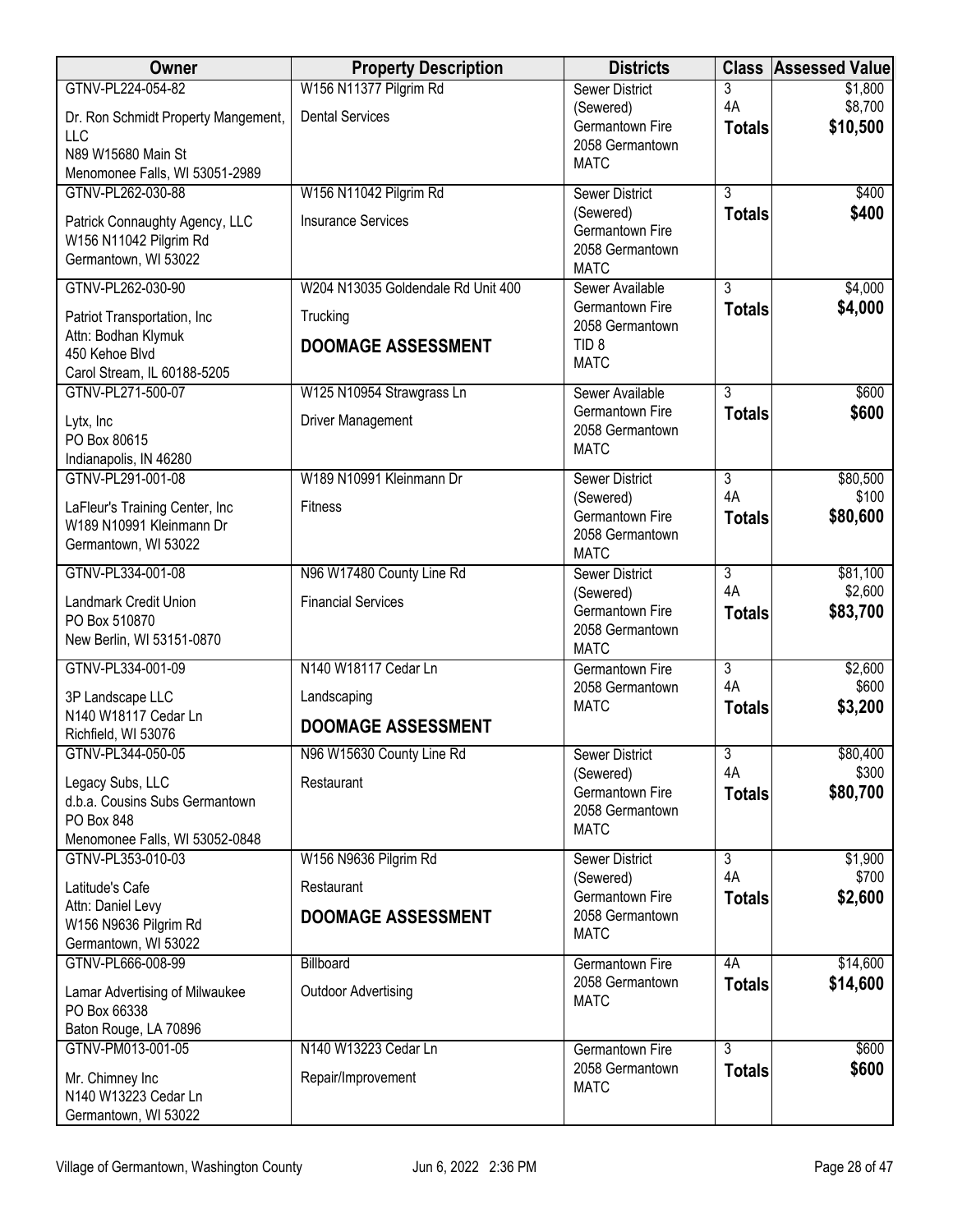| Owner                                                                                                   | <b>Property Description</b>       | <b>Districts</b>                                               | <b>Class</b>        | <b>Assessed Value</b> |
|---------------------------------------------------------------------------------------------------------|-----------------------------------|----------------------------------------------------------------|---------------------|-----------------------|
| GTNV-PM223-031-93                                                                                       | W168 N11237 Western Ave           | <b>Sewer District</b>                                          | 3                   | \$275,700             |
| Froedtert & Medical College of WI Comr<br>Physicians<br>d.b.a. Germantown Health Center                 | <b>Medical Services</b>           | (Sewered)<br>Germantown Fire<br>2058 Germantown                | 4A<br><b>Totals</b> | \$5,300<br>\$281,000  |
| N74 W12501 Leatherwood Ct<br>Menomonee Falls, WI 53051-4490                                             |                                   | <b>MATC</b>                                                    |                     |                       |
| GTNV-PM224-005-93                                                                                       | N112 W15936 Mequon Rd             | <b>Sewer District</b>                                          | $\overline{3}$      | \$141,000             |
| McDonald's #12304<br>Attn: DP&K Inc - Dion Conn<br>N3250 County Rd J<br>Poynette, WI 53955              | Restaurant                        | (Sewered)<br>Germantown Fire<br>2058 Germantown<br><b>MATC</b> | 4A<br><b>Totals</b> | \$23,400<br>\$164,400 |
| GTNV-PM251-001-09                                                                                       | N110 W13125 Washington Dr Unit B  | <b>Sewer District</b>                                          | $\overline{3}$      | \$1,600               |
| Memory Motor Sports LLC<br>Attn: Tax Dept                                                               | <b>Auto Sales</b>                 | (Sewered)<br>Germantown Fire                                   | <b>Totals</b>       | \$1,600               |
| N110W13125 Washington Dr<br>Ste B                                                                       | <b>DOOMAGE ASSESSMENT</b>         | 2058 Germantown<br><b>MATC</b>                                 |                     |                       |
| Germantown, WI 53022                                                                                    |                                   |                                                                |                     |                       |
| GTNV-PM262-001-07                                                                                       | N112 W15237 Mequon Rd Unit 200    | <b>Sewer District</b>                                          | $\overline{3}$      | \$15,400              |
| Mahalko Family Chiropractic LLC<br>Attn: Ben Mahalko                                                    | Chiropractic Care                 | (Sewered)<br>Germantown Fire                                   | 4A<br><b>Totals</b> | \$6,500<br>\$21,900   |
| N112 W15237 Mequon Rd #200<br>Germantown, WI 53022                                                      |                                   | 2058 Germantown<br><b>MATC</b>                                 |                     |                       |
| GTNV-PM262-002-91                                                                                       | W156 N11150 Pilgrim Rd            | <b>Sewer District</b>                                          | $\overline{3}$      | \$29,500              |
| BMO Harris Bank, NA (#10)<br>111 W Monrore St 5C<br>Chicago, IL 60603                                   | <b>Commercial Banking</b>         | (Sewered)<br>Germantown Fire<br>2058 Germantown<br><b>MATC</b> | <b>Totals</b>       | \$29,500              |
| GTNV-PM281-001-06                                                                                       | N109 W17525 Virginia Ave          | <b>Sewer District</b>                                          | $\overline{3}$      | \$20,700              |
| Life Investors Germantown Holdings<br>d.b.a. Fronitda of Germantown<br>702 57th St<br>Kenosha, WI 53140 | <b>Medical Services</b>           | (Sewered)<br>Germantown Fire<br>2058 Germantown<br><b>MATC</b> | 4A<br><b>Totals</b> | \$2,700<br>\$23,400   |
| GTNV-PM281-001-09                                                                                       | W175 N11081 Stonewood Dr Unit 106 | <b>Sewer District</b>                                          | $\overline{3}$      | \$1,200               |
| M Block & Sons Inc                                                                                      | Office Space                      | (Sewered)<br>Germantown Fire                                   | 4A<br><b>Totals</b> | \$300<br>\$1,500      |
| 5020 W 73rd St<br>Bedford Park, IL 60638                                                                | <b>DOOMAGE ASSESSMENT</b>         | 2058 Germantown<br><b>MATC</b>                                 |                     |                       |
| GTNV-PM291-050-93                                                                                       | W188 N10667 Maple Rd              | Sewer Available                                                | 4A                  | \$100                 |
| Germantown Truck Rental LLC<br>W188 N10667 Maple Rd                                                     | <b>Truck Rentals</b>              | Germantown Fire<br>2058 Germantown<br><b>MATC</b>              | <b>Totals</b>       | \$100                 |
| Germantown, WI 53022<br>GTNV-PM294-052-82                                                               | W188 N10667 Maple Rd              | Sewer Available                                                | 4A                  | \$100                 |
| Meyers Truck Sales Inc<br>Attn: James Meyers<br>W188 N10667 Maple Rd<br>Germantown, WI 53022            | <b>Truck Sales</b>                | Germantown Fire<br>2058 Germantown<br><b>MATC</b>              | <b>Totals</b>       | \$100                 |
| GTNV-PM324-066-04                                                                                       | N96 W18736 County Line Rd         | Sewer Available                                                | 3                   | \$63,800              |
| Michaels Stores Inc #3757<br>3939 W John Carpenter Fwy<br>Irving, TX 75063                              | Retail                            | Germantown Fire<br>2058 Germantown<br><b>MATC</b>              | 4A<br><b>Totals</b> | \$13,500<br>\$77,300  |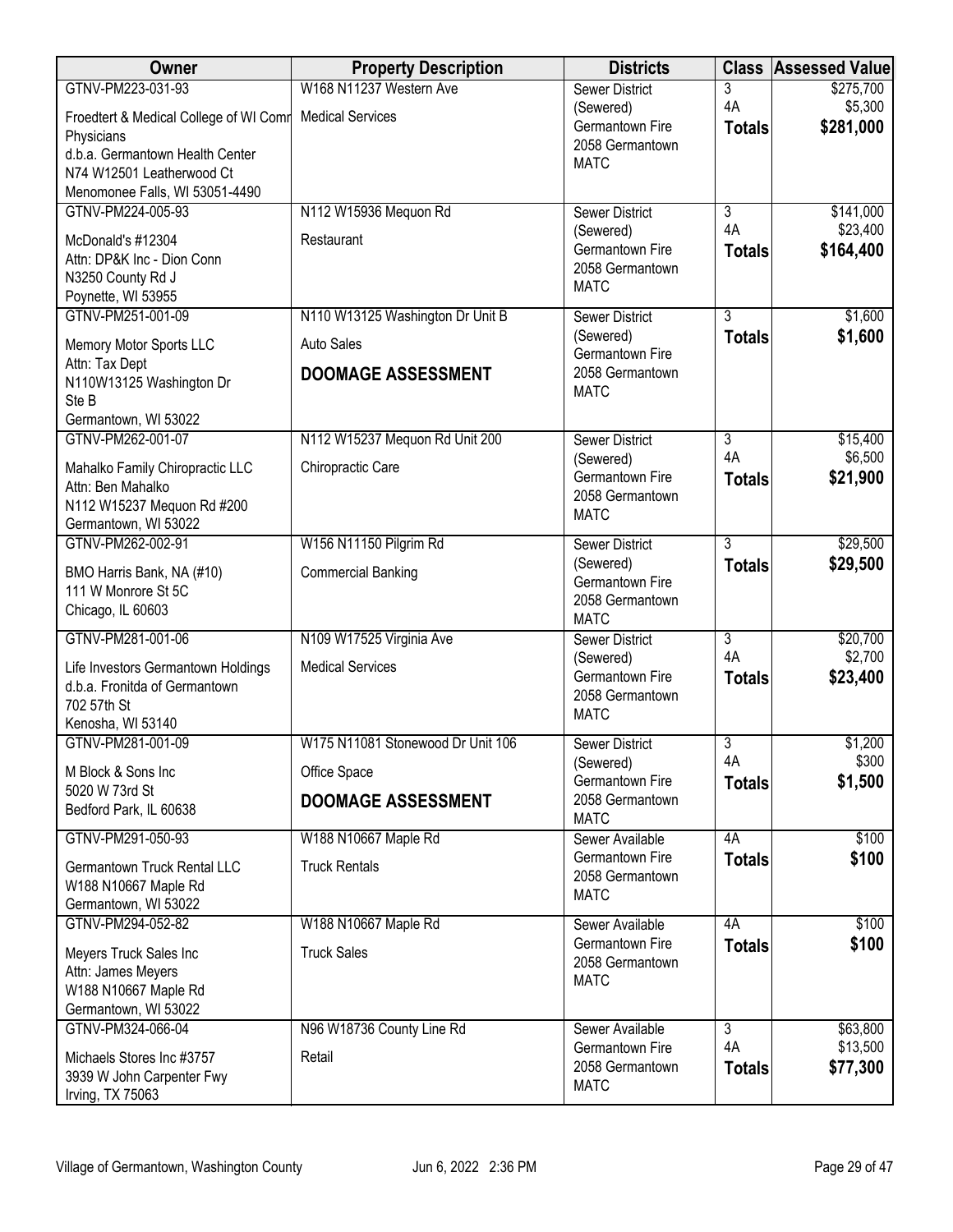| <b>Owner</b>                                                                                                            | <b>Property Description</b>                                          | <b>Districts</b>                                                                         | <b>Class</b>                          | <b>Assessed Value</b>              |
|-------------------------------------------------------------------------------------------------------------------------|----------------------------------------------------------------------|------------------------------------------------------------------------------------------|---------------------------------------|------------------------------------|
| GTNV-PM333-048-04<br>Metro Cigars<br>Attn: Paul & Jennifer Groh<br>N102 W19455 Willow Creek Way<br>Germantown, WI 53022 | N102 W19455 Willow Creek Way<br>Retail                               | Sewer Available<br>Germantown Fire<br>2058 Germantown<br>TID <sub>6</sub><br><b>MATC</b> | 3<br>4A<br><b>Totals</b>              | \$16,700<br>\$7,900<br>\$24,600    |
| GTNV-PM333-500-04<br>Menards, Inc #3173<br>Attn: Tax Department<br>5101 Menard Dr<br>Eau Claire, WI 54703               | W186 N9754 Appleton Ave<br>Retail Home Center                        | <b>Sewer District</b><br>(Sewered)<br>Germantown Fire<br>2058 Germantown<br><b>MATC</b>  | $\overline{3}$<br>4A<br><b>Totals</b> | \$222,400<br>\$2,600<br>\$225,000  |
| GTNV-PM333-500-07<br>Menomonee Falls Carpet Cleaning<br>N101 W14449 Ridgefield Ct<br>Germantown, WI 53022               | N101 W14449 Ridgefield Ct<br><b>Cleaning Services</b>                | <b>Sewer District</b><br>(Sewered)<br>Germantown Fire<br>2058 Germantown<br><b>MATC</b>  | $\overline{3}$<br>4A<br><b>Totals</b> | \$3,100<br>\$100<br>\$3,200        |
| GTNV-PM334-001-78<br>McDonald's Restaurant of WI, Inc.<br>110 N Carpenter St<br>Chicago, IL 60607                       | N96 W17512 County Line Rd<br>Restaurant                              | <b>Sewer District</b><br>(Sewered)<br>Germantown Fire<br>2058 Germantown<br><b>MATC</b>  | $\overline{3}$<br>4A<br><b>Totals</b> | \$49,600<br>\$639,400<br>\$689,000 |
| GTNV-PM334-005-95<br>Moore Designs, Inc<br>W193 N10975 Kleinmann Dr<br>Germantown, WI 53022                             | W193 N10975 Kleinmann Dr<br>Architectural Design/Gen Con             | <b>Sewer District</b><br>(Sewered)<br>Germantown Fire<br>2058 Germantown<br><b>MATC</b>  | $\overline{3}$<br>4A<br><b>Totals</b> | \$31,600<br>\$500<br>\$32,100      |
| GTNV-PM344-103-85<br>S.R. Mueller Company Inc<br>W158 N9765 Broadleaf Ln<br>Germantown, WI 53022-5118                   | W158 N9765 Broadleaf Ln<br>Engineering                               | <b>Sewer District</b><br>(Sewered)<br>Germantown Fire<br>2058 Germantown<br><b>MATC</b>  | $\overline{3}$<br>4A<br><b>Totals</b> | \$100<br>\$0<br>\$100              |
| GTNV-PM353-018-89<br>Marko's Pizza<br>Attn: Mark Caldwell<br>W156 N9666 Pilgrim Rd<br>Germantown, WI 53022              | W156 N9664 Pilgrim Rd<br>Restaurant<br><b>DOOMAGE ASSESSMENT</b>     | <b>Sewer District</b><br>(Sewered)<br>Germantown Fire<br>2058 Germantown<br><b>MATC</b>  | $\overline{3}$<br>4A<br><b>Totals</b> | \$1,100<br>\$6,800<br>\$7,900      |
| GTNV-PM888-072-05<br>Marlin Leasing<br>PO Box 31308<br>Charoltte, NC 28237                                              | W175 N11117 Stonewood Dr Unit 100<br>Leasing                         | <b>Sewer District</b><br>(Sewered)<br>Germantown Fire<br>2058 Germantown<br><b>MATC</b>  | $\overline{3}$<br><b>Totals</b>       | \$3,600<br>\$3,600                 |
| GTNV-PM888-075-06<br>Milwaukee Routing<br>N112 W15568 Mequon Rd<br>Germantown, WI 53022                                 | N112 W15568 Mequon Rd<br>Communications<br><b>DOOMAGE ASSESSMENT</b> | <b>Sewer District</b><br>(Sewered)<br>Germantown Fire<br>2058 Germantown<br><b>MATC</b>  | $\overline{3}$<br><b>Totals</b>       | \$3,200<br>\$3,200                 |
| GTNV-PM888-075-14<br>Mequon Vascular Associates, SC<br>17000C W Bluemound Rd<br>Brookfield, WI 53005                    | W189 N11100 Kleinmann Dr Unit 105<br><b>Medical Services</b>         | <b>Sewer District</b><br>(Sewered)<br>Germantown Fire<br>2058 Germantown<br><b>MATC</b>  | 3<br>4A<br><b>Totals</b>              | \$11,700<br>\$1,900<br>\$13,600    |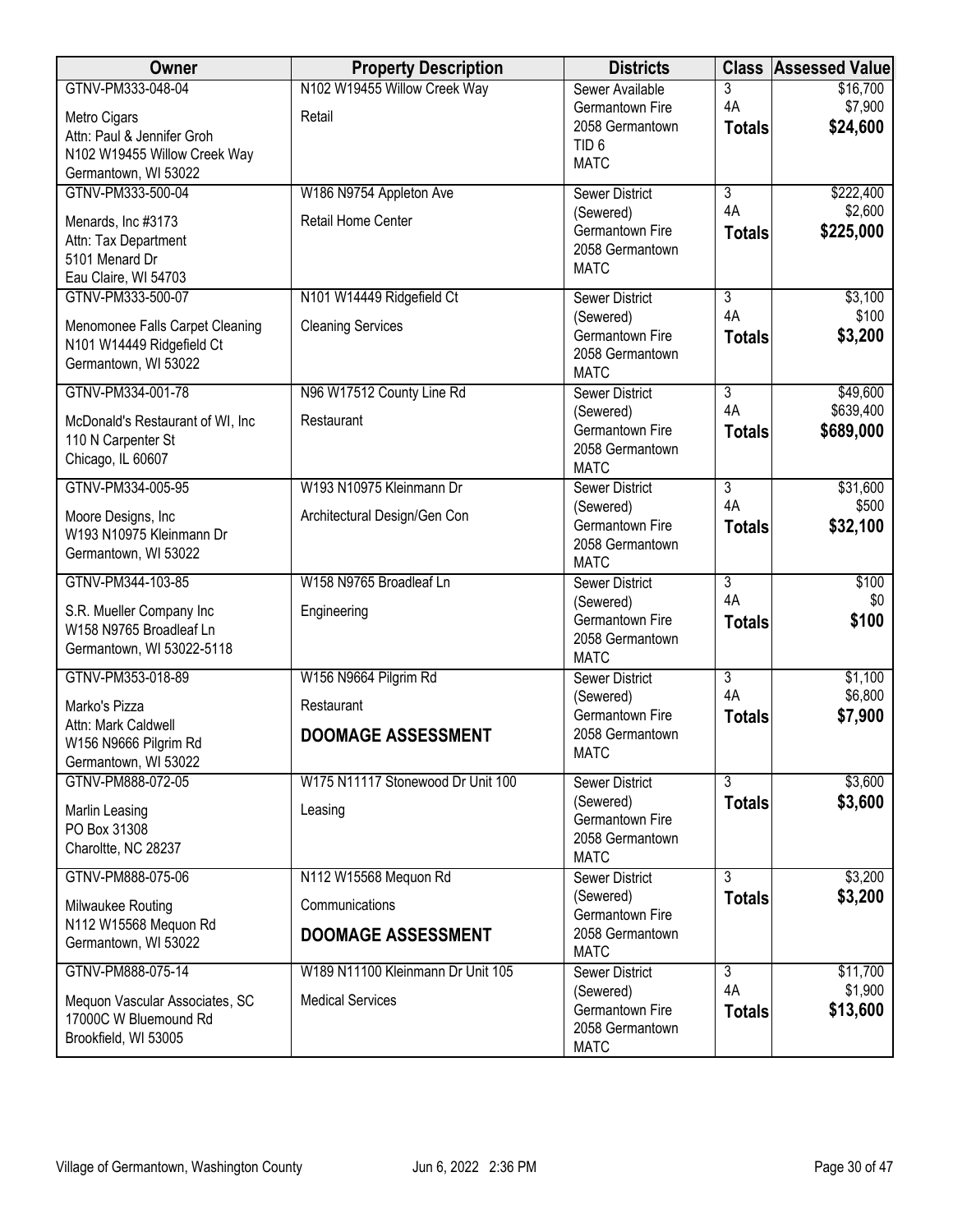| Owner                                                           | <b>Property Description</b>       | <b>Districts</b>                      | <b>Class</b>   | <b>Assessed Value</b> |
|-----------------------------------------------------------------|-----------------------------------|---------------------------------------|----------------|-----------------------|
| GTNV-PM888-075-15                                               | N102 W19400 Willow Creek Way      | Sewer Available                       | 3              | \$152,500             |
| Motis Brands Inc                                                | Retail                            | Germantown Fire                       | 4A             | \$24,900              |
| N102 W19400 Willow Creek Way                                    |                                   | 2058 Germantown<br>TID <sub>6</sub>   | <b>Totals</b>  | \$177,400             |
| Germantown, WI 53022                                            |                                   | <b>MATC</b>                           |                |                       |
| GTNV-PM888-075-17                                               | W189 N11100 Kleinmann Dr Unit 105 | <b>Sewer District</b>                 | $\overline{3}$ | \$2,500               |
| Milwaukee Laser & Body Aesthetics                               | <b>Medical Services</b>           | (Sewered)                             | 4A             | \$3,800               |
| W189 N11100 Kleinmann Dr #105                                   |                                   | Germantown Fire                       | <b>Totals</b>  | \$6,300               |
| Germantown, WI 53022                                            |                                   | 2058 Germantown<br><b>MATC</b>        |                |                       |
| GTNV-PM888-075-18                                               | N112 W14600 Mequon Rd             | Sewer Available                       | $\overline{3}$ | \$200                 |
|                                                                 |                                   | Germantown Fire                       | 4A             | \$600                 |
| Masterpiece Motorcars<br>N112 W14600 Mequon Rd                  | <b>Auto Sales</b>                 | 2058 Germantown                       | <b>Totals</b>  | \$800                 |
| Germantown, WI 53022                                            |                                   | <b>MATC</b>                           |                |                       |
| GTNV-PM888-752-01                                               | N112 W16017 Mequon Rd             | Sewer District                        | $\overline{3}$ | \$23,200              |
| Vet Cor of Mayville, LLC                                        | Veterinary Care                   | (Sewered)                             | 4A             | \$20,600              |
| 141 Longwater Dr Ste 108                                        |                                   | Germantown Fire                       | <b>Totals</b>  | \$43,800              |
| Norwell, MA 02061                                               |                                   | 2058 Germantown<br><b>MATC</b>        |                |                       |
| GTNV-PM888-752-03                                               | W175 N11037 Stonewood Dr          | <b>Sewer District</b>                 | $\overline{3}$ | \$7,900               |
|                                                                 |                                   | (Sewered)                             | 4A             | \$100                 |
| Momentum Early Learning<br>W175 N11037 Stonewood Dr             | Child Care / ECH Education        | Germantown Fire                       | <b>Totals</b>  | \$8,000               |
| Germantown, WI 53022                                            |                                   | 2058 Germantown                       |                |                       |
| GTNV-PM999-106                                                  | (scattered)                       | <b>MATC</b><br><b>Germantown Fire</b> | 3              | \$600                 |
|                                                                 |                                   | 2058 Germantown                       | <b>Totals</b>  | \$600                 |
| Muzak LLC                                                       | Leasing                           | <b>MATC</b>                           |                |                       |
| Attn: Ryan Tax Compliance Services<br>PO Box 460049             |                                   |                                       |                |                       |
| Dept 616                                                        |                                   |                                       |                |                       |
| Houston, TX 77056                                               |                                   |                                       |                |                       |
| GTNV-PN201-500-95                                               | W194 N11756 McCormick Dr          | <b>Sewer District</b>                 | $\overline{3}$ | \$1,600               |
| North American Composites Co                                    | Distributor                       | (Sewered)<br>Germantown Fire          | 4A             | \$24,400<br>\$26,000  |
| 1225 Williow Lake Blvd                                          |                                   | 2058 Germantown                       | <b>Totals</b>  |                       |
| St Paul, MN 55110                                               |                                   | <b>MATC</b>                           |                |                       |
| GTNV-PN203-005-96                                               | N112 W16510 Mequon Rd Unit C      | Sewer District                        | $\overline{3}$ | \$8,600               |
| Nails Lounge, LLC                                               | Salon                             | (Sewered)                             | <b>Totals</b>  | \$8,600               |
| Attn: NAOVARAT VONGSITAN                                        | <b>DOOMAGE ASSESSMENT</b>         | Germantown Fire<br>2058 Germantown    |                |                       |
| 10229 N Concord Dr                                              |                                   | <b>MATC</b>                           |                |                       |
| Mequon, WI 53097-3600<br>GTNV-PN203-005-97                      | W204 N11498 Goldendale Rd         | Sewer Available                       | $\overline{3}$ |                       |
|                                                                 |                                   | Germantown Fire                       | 4A             | \$18,300<br>\$100     |
| <b>BSC Wisconsin, LLC</b>                                       | Bar/Grill                         | 2058 Germantown                       | <b>Totals</b>  | \$18,400              |
| d.b.a. Big Sky Country Bar & Grill<br>W204 N11498 Goldendale Rd |                                   | <b>MATC</b>                           |                |                       |
| Germantown, WI 53022                                            |                                   |                                       |                |                       |
| GTNV-PN204-500-04                                               | N114 W19320 Clinton Dr            | Sewer District                        | $\overline{3}$ | \$5,700               |
| Nelco Electric Inc                                              | Electrical                        | (Sewered)                             | <b>Totals</b>  | \$5,700               |
| Attn: Barb Jarchow                                              |                                   | Germantown Fire<br>2058 Germantown    |                |                       |
| PO Box 157                                                      | <b>DOOMAGE ASSESSMENT</b>         | <b>MATC</b>                           |                |                       |
| Germantown, WI 53022                                            |                                   |                                       |                |                       |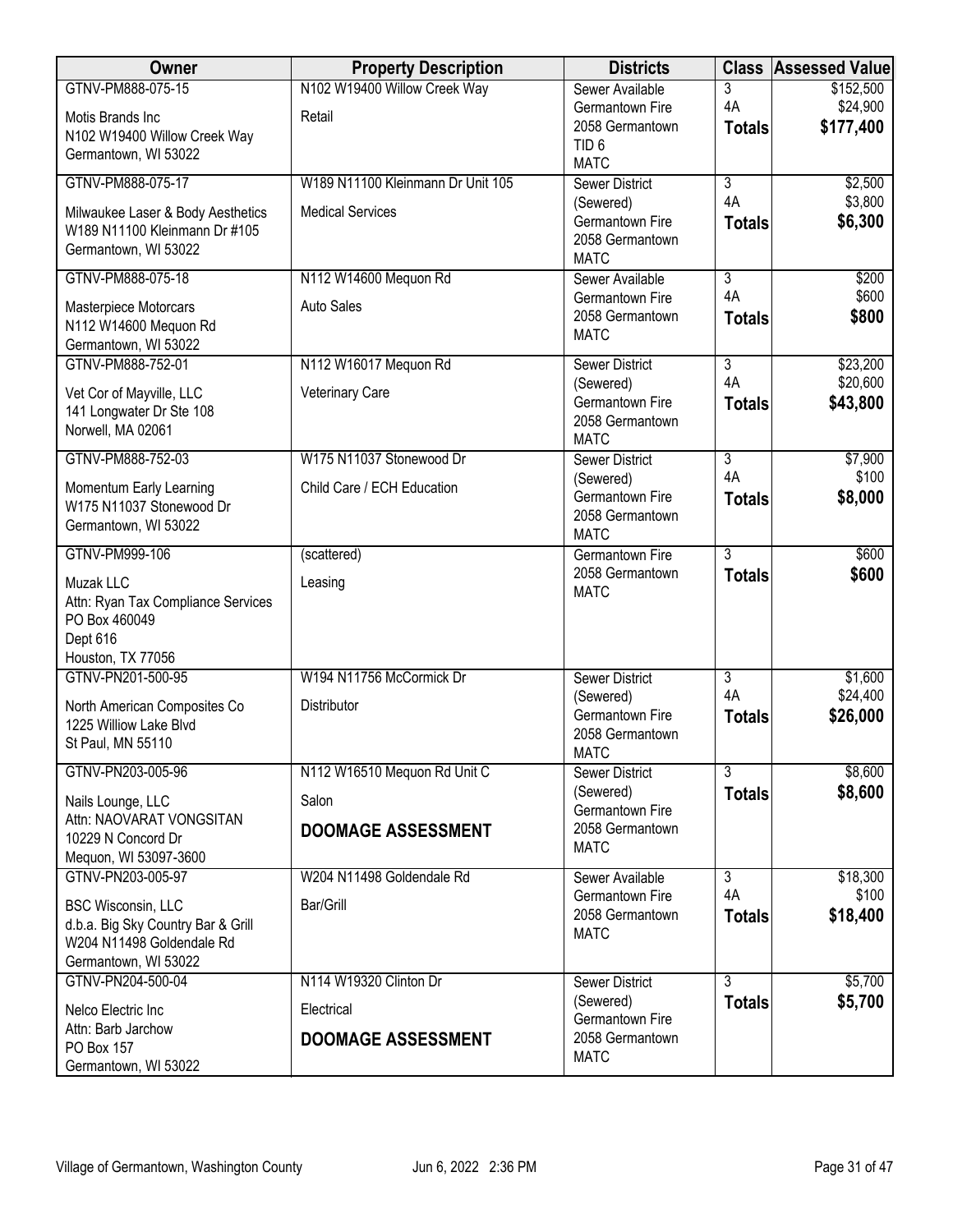| Owner                                           | <b>Property Description</b>       | <b>Districts</b>                     |                | <b>Class Assessed Value</b> |
|-------------------------------------------------|-----------------------------------|--------------------------------------|----------------|-----------------------------|
| GTNV-PN204-500-06                               | (scattered)                       | <b>Germantown Fire</b>               |                | \$1,300                     |
| Nestle USA, Inc                                 | Wholesale                         | 2058 Germantown<br><b>MATC</b>       | <b>Totals</b>  | \$1,300                     |
| Attn: Property Tax                              |                                   |                                      |                |                             |
| PO Box 330219<br>Nashville, TN 37203            |                                   |                                      |                |                             |
| GTNV-PN212-004-92                               | N112 W15780 Mequon Rd             | <b>Sewer District</b>                | $\overline{3}$ | \$111,200                   |
|                                                 |                                   | (Sewered)                            | 4A             | \$400                       |
| North Shore Bank<br>15700 W Bluemound Rd        | Banking                           | Germantown Fire                      | <b>Totals</b>  | \$111,600                   |
| Brookfield, WI 53005                            |                                   | 2058 Germantown                      |                |                             |
| GTNV-PN212-004-94                               | N117 W18493 Fulton Dr             | <b>MATC</b><br><b>Sewer District</b> | $\overline{3}$ | \$20,900                    |
|                                                 |                                   | (Sewered)                            | 4A             | \$100                       |
| North Shore Environmental<br>Attn: Keith Hitzke | Excavating                        | Germantown Fire                      | <b>Totals</b>  | \$21,000                    |
| N117 W18493 Fulton Dr                           |                                   | 2058 Germantown                      |                |                             |
| Germantown, WI 53022                            |                                   | <b>MATC</b>                          |                |                             |
| GTNV-PN222-010-70                               | N112 W16700 Mequon Rd             | <b>Sewer District</b>                | $\overline{3}$ | \$3,600                     |
| Nguyen, Thao                                    | Salon                             | (Sewered)                            | <b>Totals</b>  | \$3,600                     |
| Attn: Thao Nguyen                               | <b>DOOMAGE ASSESSMENT</b>         | Germantown Fire<br>2058 Germantown   |                |                             |
| N112 W16700 Mequon Rd                           |                                   | <b>MATC</b>                          |                |                             |
| Germantown, WI 53022<br>GTNV-PN262-010-89       | W156 N11345 Pilgrim Rd            | <b>Sewer District</b>                | $\overline{3}$ | \$13,000                    |
|                                                 |                                   | (Sewered)                            | <b>Totals</b>  | \$13,000                    |
| Northwestern Mutual                             | <b>Insurance Services</b>         | Germantown Fire                      |                |                             |
| Attn: Tim Neumann<br>PO Box 760                 |                                   | 2058 Germantown                      |                |                             |
| Germantown, WI 53022                            |                                   | <b>MATC</b>                          |                |                             |
| GTNV-PN888-076-73                               | (scattered)                       | Germantown Fire                      | $\overline{3}$ | \$1,500                     |
| Quadient Inc                                    | Leasing                           | 2058 Germantown                      | <b>Totals</b>  | \$1,500                     |
| Attn: Tax Dept                                  |                                   | <b>MATC</b>                          |                |                             |
| 478 Wheelers Farms Rd                           |                                   |                                      |                |                             |
| Milford, CT 06461<br>GTNV-PN888-079-09          | (scattered)                       | <b>Germantown Fire</b>               | 3              | \$1,900                     |
|                                                 |                                   | 2058 Germantown                      | <b>Totals</b>  | \$1,900                     |
| NuCO2 Supply LLC                                | Leasing                           | <b>MATC</b>                          |                |                             |
| Attn: Tax Dept<br>10 Riverview Dr               |                                   |                                      |                |                             |
| Danbury, CT 06810                               |                                   |                                      |                |                             |
| GTNV-PN888-079-13                               | N112 W16510 Mequon Rd             | <b>Sewer District</b>                | $\overline{3}$ | \$2,800                     |
| 9Round Fitness                                  | <b>Fitness</b>                    | (Sewered)                            | 4A             | \$3,700                     |
| Attn: Garrett Stangle                           | <b>DOOMAGE ASSESSMENT</b>         | Germantown Fire<br>2058 Germantown   | <b>Totals</b>  | \$6,500                     |
| N112 W16510 Mequon Rd Ste B                     |                                   | <b>MATC</b>                          |                |                             |
| Germantown, WI 53022-3208<br>GTNV-PO212-005-03  | N118 W18748 Bunsen Dr             | <b>Sewer District</b>                | $\overline{3}$ | \$30,100                    |
|                                                 |                                   | (Sewered)                            | 4A             | \$1,500                     |
| Optek-Danulat Inc<br>Attn: Richard Meyer        | Retail                            | Germantown Fire                      | <b>Totals</b>  | \$31,600                    |
| N118 W18748 Bunsen Dr                           |                                   | 2058 Germantown                      |                |                             |
| Germantown, WI 53022                            |                                   | <b>MATC</b>                          |                |                             |
| GTNV-PO212-005-05                               | W177 N9856 Rivercrest Dr Unit 229 | <b>Sewer District</b>                | $\overline{3}$ | \$700                       |
| Opus Design Group, LLC                          | <b>Professional Services</b>      | (Sewered)                            | 4A             | \$100                       |
| 10350 Bren Rd W                                 |                                   | Germantown Fire<br>2058 Germantown   | <b>Totals</b>  | \$800                       |
| Minnetonka, MN 55343                            |                                   | <b>MATC</b>                          |                |                             |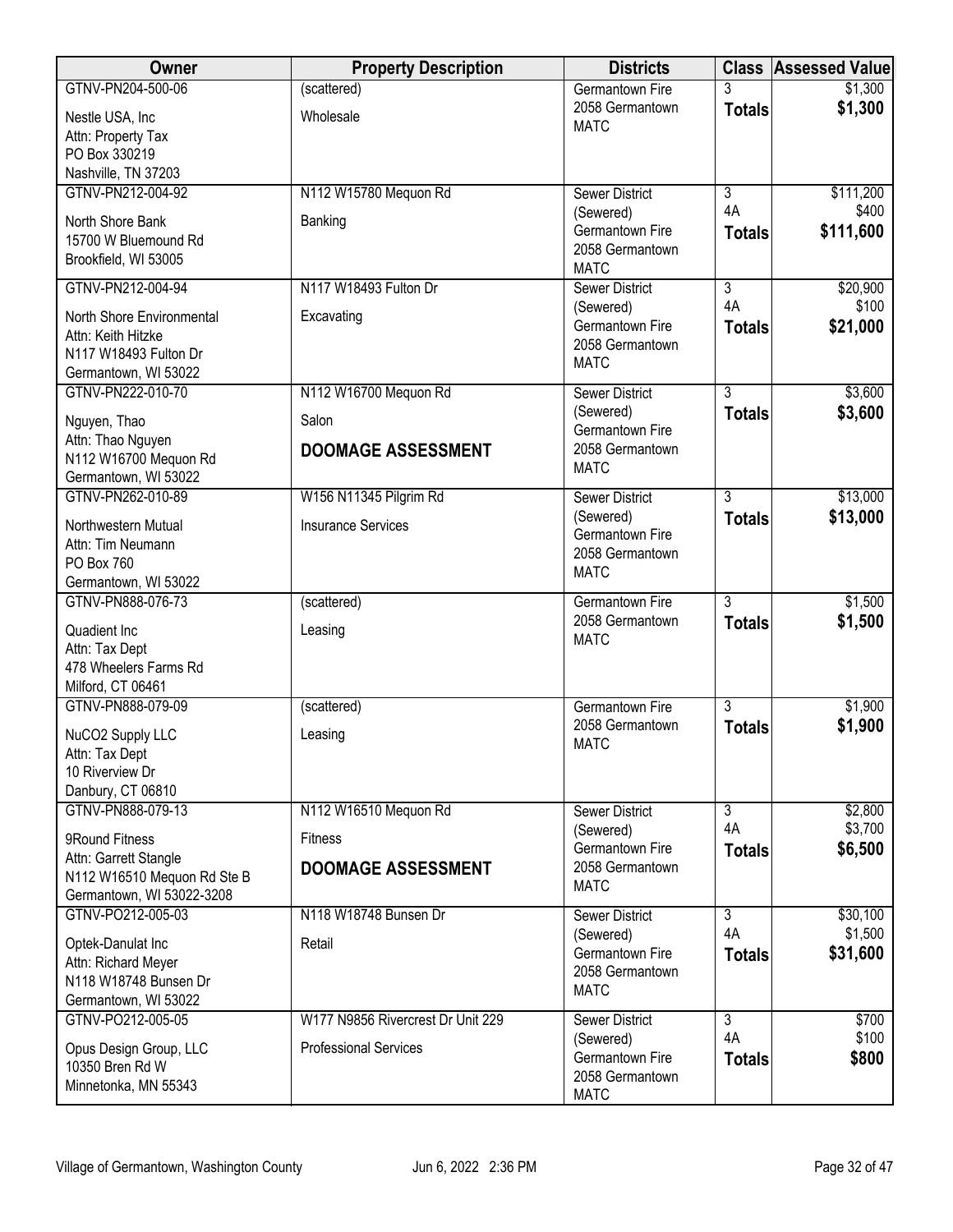| W148 N12696 Pleasant View Dr<br>GTNV-PO888-200-10<br>3<br>\$51,000<br><b>Germantown Fire</b><br>4A<br>\$25,000<br>2058 Germantown<br>Brewery/Sausage/Cafe Brewery<br>Old Germantown LLC<br>\$76,000<br><b>MATC</b><br><b>Totals</b><br>Attn: Scott Sommer<br><b>DOOMAGE ASSESSMENT</b><br>W148 N12696 Pleasant View Dr<br>Germantown, WI 53022<br>GTNV-PO888-200-11<br>N116 W15841 Main St<br>$\overline{3}$<br>\$2,400<br><b>Sewer District</b><br>4A<br>\$600<br>(Sewered)<br>Bar/Grill<br>Wolverine WI, LLC<br>Germantown Fire<br>\$3,000<br><b>Totals</b><br>N116 W15841 Main St<br>2058 Germantown<br><b>DOOMAGE ASSESSMENT</b><br>Germantown, WI 53022<br><b>MATC</b><br>N117 W19172 Fulton Dr<br>$\overline{3}$<br>GTNV-PP201-009-94<br><b>Sewer District</b><br>\$1,000<br>4A<br>\$1,300<br>(Sewered)<br>Septic Services<br>Port-A-John Inc<br>Germantown Fire<br>\$2,300<br><b>Totals</b><br>Attn: Dave Schreiner<br>2058 Germantown<br>PO Box 694<br><b>MATC</b><br>Germantown, WI 53022<br>GTNV-PP204-001-93<br>N113 W18839 Carnegie Dr<br>$\overline{3}$<br>\$4,700<br>Sewer District<br>4A<br>\$700<br>(Sewered)<br><b>HVAC</b><br>Professional Systems Analysis, Inc.<br>Germantown Fire<br>\$5,400<br><b>Totals</b><br>Attn: Casey McElwee<br>2058 Germantown<br>N113 W18839 Carnegie Dr<br><b>MATC</b><br>Germantown, WI 53022<br>W194 N11492 McCormick Dr<br>GTNV-PP204-500-02<br>$\overline{3}$<br>\$1,400<br><b>Sewer District</b><br>4A<br>\$10,100<br>(Sewered)<br><b>Cleaning Services</b><br>Professional Cleaning of the M<br>Germantown Fire<br>\$11,500<br><b>Totals</b><br>Attn: Timothy Cross<br>2058 Germantown<br><b>DOOMAGE ASSESSMENT</b><br>W194 N11492 McCormick Dr<br><b>MATC</b><br>Germantown, WI 53022<br>GTNV-PP213-001-07<br>$\overline{3}$<br>N110 W13125 Washington Dr Unit F<br>\$5,800<br><b>Sewer District</b><br>4A<br>\$8,500<br>(Sewered)<br>Sales & Service<br>Premier Flooring, Inc<br>Germantown Fire<br>\$14,300<br><b>Totals</b><br>N110 W13125 Washington Dr<br>2058 Germantown<br>Ste F<br><b>MATC</b><br>Germantown, WI 53022<br>GTNV-PP213-005-85<br>N114 W18770 Clinton Dr<br>3<br>\$49,400<br><b>Sewer District</b><br>4A<br>\$300<br>(Sewered)<br>Distributor<br>Professional Controls Corp<br>\$49,700<br>Germantown Fire<br><b>Totals</b><br>Attn: Rod Neueuman<br>2058 Germantown<br>PO Box 130<br><b>MATC</b><br>Germantown, WI 53022<br>\$9,200<br>GTNV-PP221-006-03<br>N96 W17035 Division Rd<br>3<br>Sewer Available<br>Germantown Fire<br>\$9,200<br><b>Totals</b><br>Salon<br>The Parlor LLC<br>2058 Germantown<br>Attn: Ann Weber<br><b>MATC</b><br>N96 W17035 Division Rd Ste B<br>Germantown, WI 53022<br>GTNV-PP223-002-02<br>W168 N11278 Western Ave<br>$\overline{3}$<br>\$19,900<br>Sewer District<br>4A<br>\$4,000<br>(Sewered)<br>Senior Living Housing<br>M&J Wright Investments, Inc.<br>\$23,900<br>Germantown Fire<br><b>Totals</b><br>510 Hartbrook Dr Ste #206<br>2058 Germantown<br><b>DOOMAGE ASSESSMENT</b><br>Hartland, WI 53029<br><b>MATC</b><br>GTNV-PP223-500-04<br>W168 N11374 Western Ave<br>$\overline{3}$<br>Sewer Available<br>\$46,000<br>\$46,000<br>Germantown Fire<br><b>Totals</b><br>Premier Prairie Meadows Gtnv I, LLC<br>2058 Germantown<br>Premier Prairie Meadows Gtnv II LLC<br><b>MATC</b><br><b>DOOMAGE ASSESSMENT</b><br>510 Hartbrook Dr Ste 206 | Owner              | <b>Property Description</b> | <b>Districts</b> | <b>Class Assessed Value</b> |
|-------------------------------------------------------------------------------------------------------------------------------------------------------------------------------------------------------------------------------------------------------------------------------------------------------------------------------------------------------------------------------------------------------------------------------------------------------------------------------------------------------------------------------------------------------------------------------------------------------------------------------------------------------------------------------------------------------------------------------------------------------------------------------------------------------------------------------------------------------------------------------------------------------------------------------------------------------------------------------------------------------------------------------------------------------------------------------------------------------------------------------------------------------------------------------------------------------------------------------------------------------------------------------------------------------------------------------------------------------------------------------------------------------------------------------------------------------------------------------------------------------------------------------------------------------------------------------------------------------------------------------------------------------------------------------------------------------------------------------------------------------------------------------------------------------------------------------------------------------------------------------------------------------------------------------------------------------------------------------------------------------------------------------------------------------------------------------------------------------------------------------------------------------------------------------------------------------------------------------------------------------------------------------------------------------------------------------------------------------------------------------------------------------------------------------------------------------------------------------------------------------------------------------------------------------------------------------------------------------------------------------------------------------------------------------------------------------------------------------------------------------------------------------------------------------------------------------------------------------------------------------------------------------------------------------------------------------------------------------------------------------------------------------------------------------------------------------------------------------------------------------------------------------------------------------------------------------------------------------------------------------------------------------------------------------------------------------------------------------------------|--------------------|-----------------------------|------------------|-----------------------------|
|                                                                                                                                                                                                                                                                                                                                                                                                                                                                                                                                                                                                                                                                                                                                                                                                                                                                                                                                                                                                                                                                                                                                                                                                                                                                                                                                                                                                                                                                                                                                                                                                                                                                                                                                                                                                                                                                                                                                                                                                                                                                                                                                                                                                                                                                                                                                                                                                                                                                                                                                                                                                                                                                                                                                                                                                                                                                                                                                                                                                                                                                                                                                                                                                                                                                                                                                                                   |                    |                             |                  |                             |
|                                                                                                                                                                                                                                                                                                                                                                                                                                                                                                                                                                                                                                                                                                                                                                                                                                                                                                                                                                                                                                                                                                                                                                                                                                                                                                                                                                                                                                                                                                                                                                                                                                                                                                                                                                                                                                                                                                                                                                                                                                                                                                                                                                                                                                                                                                                                                                                                                                                                                                                                                                                                                                                                                                                                                                                                                                                                                                                                                                                                                                                                                                                                                                                                                                                                                                                                                                   |                    |                             |                  |                             |
|                                                                                                                                                                                                                                                                                                                                                                                                                                                                                                                                                                                                                                                                                                                                                                                                                                                                                                                                                                                                                                                                                                                                                                                                                                                                                                                                                                                                                                                                                                                                                                                                                                                                                                                                                                                                                                                                                                                                                                                                                                                                                                                                                                                                                                                                                                                                                                                                                                                                                                                                                                                                                                                                                                                                                                                                                                                                                                                                                                                                                                                                                                                                                                                                                                                                                                                                                                   |                    |                             |                  |                             |
|                                                                                                                                                                                                                                                                                                                                                                                                                                                                                                                                                                                                                                                                                                                                                                                                                                                                                                                                                                                                                                                                                                                                                                                                                                                                                                                                                                                                                                                                                                                                                                                                                                                                                                                                                                                                                                                                                                                                                                                                                                                                                                                                                                                                                                                                                                                                                                                                                                                                                                                                                                                                                                                                                                                                                                                                                                                                                                                                                                                                                                                                                                                                                                                                                                                                                                                                                                   |                    |                             |                  |                             |
|                                                                                                                                                                                                                                                                                                                                                                                                                                                                                                                                                                                                                                                                                                                                                                                                                                                                                                                                                                                                                                                                                                                                                                                                                                                                                                                                                                                                                                                                                                                                                                                                                                                                                                                                                                                                                                                                                                                                                                                                                                                                                                                                                                                                                                                                                                                                                                                                                                                                                                                                                                                                                                                                                                                                                                                                                                                                                                                                                                                                                                                                                                                                                                                                                                                                                                                                                                   |                    |                             |                  |                             |
|                                                                                                                                                                                                                                                                                                                                                                                                                                                                                                                                                                                                                                                                                                                                                                                                                                                                                                                                                                                                                                                                                                                                                                                                                                                                                                                                                                                                                                                                                                                                                                                                                                                                                                                                                                                                                                                                                                                                                                                                                                                                                                                                                                                                                                                                                                                                                                                                                                                                                                                                                                                                                                                                                                                                                                                                                                                                                                                                                                                                                                                                                                                                                                                                                                                                                                                                                                   |                    |                             |                  |                             |
|                                                                                                                                                                                                                                                                                                                                                                                                                                                                                                                                                                                                                                                                                                                                                                                                                                                                                                                                                                                                                                                                                                                                                                                                                                                                                                                                                                                                                                                                                                                                                                                                                                                                                                                                                                                                                                                                                                                                                                                                                                                                                                                                                                                                                                                                                                                                                                                                                                                                                                                                                                                                                                                                                                                                                                                                                                                                                                                                                                                                                                                                                                                                                                                                                                                                                                                                                                   |                    |                             |                  |                             |
|                                                                                                                                                                                                                                                                                                                                                                                                                                                                                                                                                                                                                                                                                                                                                                                                                                                                                                                                                                                                                                                                                                                                                                                                                                                                                                                                                                                                                                                                                                                                                                                                                                                                                                                                                                                                                                                                                                                                                                                                                                                                                                                                                                                                                                                                                                                                                                                                                                                                                                                                                                                                                                                                                                                                                                                                                                                                                                                                                                                                                                                                                                                                                                                                                                                                                                                                                                   |                    |                             |                  |                             |
|                                                                                                                                                                                                                                                                                                                                                                                                                                                                                                                                                                                                                                                                                                                                                                                                                                                                                                                                                                                                                                                                                                                                                                                                                                                                                                                                                                                                                                                                                                                                                                                                                                                                                                                                                                                                                                                                                                                                                                                                                                                                                                                                                                                                                                                                                                                                                                                                                                                                                                                                                                                                                                                                                                                                                                                                                                                                                                                                                                                                                                                                                                                                                                                                                                                                                                                                                                   |                    |                             |                  |                             |
|                                                                                                                                                                                                                                                                                                                                                                                                                                                                                                                                                                                                                                                                                                                                                                                                                                                                                                                                                                                                                                                                                                                                                                                                                                                                                                                                                                                                                                                                                                                                                                                                                                                                                                                                                                                                                                                                                                                                                                                                                                                                                                                                                                                                                                                                                                                                                                                                                                                                                                                                                                                                                                                                                                                                                                                                                                                                                                                                                                                                                                                                                                                                                                                                                                                                                                                                                                   |                    |                             |                  |                             |
|                                                                                                                                                                                                                                                                                                                                                                                                                                                                                                                                                                                                                                                                                                                                                                                                                                                                                                                                                                                                                                                                                                                                                                                                                                                                                                                                                                                                                                                                                                                                                                                                                                                                                                                                                                                                                                                                                                                                                                                                                                                                                                                                                                                                                                                                                                                                                                                                                                                                                                                                                                                                                                                                                                                                                                                                                                                                                                                                                                                                                                                                                                                                                                                                                                                                                                                                                                   |                    |                             |                  |                             |
|                                                                                                                                                                                                                                                                                                                                                                                                                                                                                                                                                                                                                                                                                                                                                                                                                                                                                                                                                                                                                                                                                                                                                                                                                                                                                                                                                                                                                                                                                                                                                                                                                                                                                                                                                                                                                                                                                                                                                                                                                                                                                                                                                                                                                                                                                                                                                                                                                                                                                                                                                                                                                                                                                                                                                                                                                                                                                                                                                                                                                                                                                                                                                                                                                                                                                                                                                                   |                    |                             |                  |                             |
|                                                                                                                                                                                                                                                                                                                                                                                                                                                                                                                                                                                                                                                                                                                                                                                                                                                                                                                                                                                                                                                                                                                                                                                                                                                                                                                                                                                                                                                                                                                                                                                                                                                                                                                                                                                                                                                                                                                                                                                                                                                                                                                                                                                                                                                                                                                                                                                                                                                                                                                                                                                                                                                                                                                                                                                                                                                                                                                                                                                                                                                                                                                                                                                                                                                                                                                                                                   |                    |                             |                  |                             |
|                                                                                                                                                                                                                                                                                                                                                                                                                                                                                                                                                                                                                                                                                                                                                                                                                                                                                                                                                                                                                                                                                                                                                                                                                                                                                                                                                                                                                                                                                                                                                                                                                                                                                                                                                                                                                                                                                                                                                                                                                                                                                                                                                                                                                                                                                                                                                                                                                                                                                                                                                                                                                                                                                                                                                                                                                                                                                                                                                                                                                                                                                                                                                                                                                                                                                                                                                                   |                    |                             |                  |                             |
|                                                                                                                                                                                                                                                                                                                                                                                                                                                                                                                                                                                                                                                                                                                                                                                                                                                                                                                                                                                                                                                                                                                                                                                                                                                                                                                                                                                                                                                                                                                                                                                                                                                                                                                                                                                                                                                                                                                                                                                                                                                                                                                                                                                                                                                                                                                                                                                                                                                                                                                                                                                                                                                                                                                                                                                                                                                                                                                                                                                                                                                                                                                                                                                                                                                                                                                                                                   |                    |                             |                  |                             |
|                                                                                                                                                                                                                                                                                                                                                                                                                                                                                                                                                                                                                                                                                                                                                                                                                                                                                                                                                                                                                                                                                                                                                                                                                                                                                                                                                                                                                                                                                                                                                                                                                                                                                                                                                                                                                                                                                                                                                                                                                                                                                                                                                                                                                                                                                                                                                                                                                                                                                                                                                                                                                                                                                                                                                                                                                                                                                                                                                                                                                                                                                                                                                                                                                                                                                                                                                                   |                    |                             |                  |                             |
|                                                                                                                                                                                                                                                                                                                                                                                                                                                                                                                                                                                                                                                                                                                                                                                                                                                                                                                                                                                                                                                                                                                                                                                                                                                                                                                                                                                                                                                                                                                                                                                                                                                                                                                                                                                                                                                                                                                                                                                                                                                                                                                                                                                                                                                                                                                                                                                                                                                                                                                                                                                                                                                                                                                                                                                                                                                                                                                                                                                                                                                                                                                                                                                                                                                                                                                                                                   |                    |                             |                  |                             |
|                                                                                                                                                                                                                                                                                                                                                                                                                                                                                                                                                                                                                                                                                                                                                                                                                                                                                                                                                                                                                                                                                                                                                                                                                                                                                                                                                                                                                                                                                                                                                                                                                                                                                                                                                                                                                                                                                                                                                                                                                                                                                                                                                                                                                                                                                                                                                                                                                                                                                                                                                                                                                                                                                                                                                                                                                                                                                                                                                                                                                                                                                                                                                                                                                                                                                                                                                                   |                    |                             |                  |                             |
|                                                                                                                                                                                                                                                                                                                                                                                                                                                                                                                                                                                                                                                                                                                                                                                                                                                                                                                                                                                                                                                                                                                                                                                                                                                                                                                                                                                                                                                                                                                                                                                                                                                                                                                                                                                                                                                                                                                                                                                                                                                                                                                                                                                                                                                                                                                                                                                                                                                                                                                                                                                                                                                                                                                                                                                                                                                                                                                                                                                                                                                                                                                                                                                                                                                                                                                                                                   |                    |                             |                  |                             |
|                                                                                                                                                                                                                                                                                                                                                                                                                                                                                                                                                                                                                                                                                                                                                                                                                                                                                                                                                                                                                                                                                                                                                                                                                                                                                                                                                                                                                                                                                                                                                                                                                                                                                                                                                                                                                                                                                                                                                                                                                                                                                                                                                                                                                                                                                                                                                                                                                                                                                                                                                                                                                                                                                                                                                                                                                                                                                                                                                                                                                                                                                                                                                                                                                                                                                                                                                                   |                    |                             |                  |                             |
|                                                                                                                                                                                                                                                                                                                                                                                                                                                                                                                                                                                                                                                                                                                                                                                                                                                                                                                                                                                                                                                                                                                                                                                                                                                                                                                                                                                                                                                                                                                                                                                                                                                                                                                                                                                                                                                                                                                                                                                                                                                                                                                                                                                                                                                                                                                                                                                                                                                                                                                                                                                                                                                                                                                                                                                                                                                                                                                                                                                                                                                                                                                                                                                                                                                                                                                                                                   |                    |                             |                  |                             |
|                                                                                                                                                                                                                                                                                                                                                                                                                                                                                                                                                                                                                                                                                                                                                                                                                                                                                                                                                                                                                                                                                                                                                                                                                                                                                                                                                                                                                                                                                                                                                                                                                                                                                                                                                                                                                                                                                                                                                                                                                                                                                                                                                                                                                                                                                                                                                                                                                                                                                                                                                                                                                                                                                                                                                                                                                                                                                                                                                                                                                                                                                                                                                                                                                                                                                                                                                                   |                    |                             |                  |                             |
|                                                                                                                                                                                                                                                                                                                                                                                                                                                                                                                                                                                                                                                                                                                                                                                                                                                                                                                                                                                                                                                                                                                                                                                                                                                                                                                                                                                                                                                                                                                                                                                                                                                                                                                                                                                                                                                                                                                                                                                                                                                                                                                                                                                                                                                                                                                                                                                                                                                                                                                                                                                                                                                                                                                                                                                                                                                                                                                                                                                                                                                                                                                                                                                                                                                                                                                                                                   |                    |                             |                  |                             |
|                                                                                                                                                                                                                                                                                                                                                                                                                                                                                                                                                                                                                                                                                                                                                                                                                                                                                                                                                                                                                                                                                                                                                                                                                                                                                                                                                                                                                                                                                                                                                                                                                                                                                                                                                                                                                                                                                                                                                                                                                                                                                                                                                                                                                                                                                                                                                                                                                                                                                                                                                                                                                                                                                                                                                                                                                                                                                                                                                                                                                                                                                                                                                                                                                                                                                                                                                                   |                    |                             |                  |                             |
|                                                                                                                                                                                                                                                                                                                                                                                                                                                                                                                                                                                                                                                                                                                                                                                                                                                                                                                                                                                                                                                                                                                                                                                                                                                                                                                                                                                                                                                                                                                                                                                                                                                                                                                                                                                                                                                                                                                                                                                                                                                                                                                                                                                                                                                                                                                                                                                                                                                                                                                                                                                                                                                                                                                                                                                                                                                                                                                                                                                                                                                                                                                                                                                                                                                                                                                                                                   |                    |                             |                  |                             |
|                                                                                                                                                                                                                                                                                                                                                                                                                                                                                                                                                                                                                                                                                                                                                                                                                                                                                                                                                                                                                                                                                                                                                                                                                                                                                                                                                                                                                                                                                                                                                                                                                                                                                                                                                                                                                                                                                                                                                                                                                                                                                                                                                                                                                                                                                                                                                                                                                                                                                                                                                                                                                                                                                                                                                                                                                                                                                                                                                                                                                                                                                                                                                                                                                                                                                                                                                                   |                    |                             |                  |                             |
|                                                                                                                                                                                                                                                                                                                                                                                                                                                                                                                                                                                                                                                                                                                                                                                                                                                                                                                                                                                                                                                                                                                                                                                                                                                                                                                                                                                                                                                                                                                                                                                                                                                                                                                                                                                                                                                                                                                                                                                                                                                                                                                                                                                                                                                                                                                                                                                                                                                                                                                                                                                                                                                                                                                                                                                                                                                                                                                                                                                                                                                                                                                                                                                                                                                                                                                                                                   |                    |                             |                  |                             |
|                                                                                                                                                                                                                                                                                                                                                                                                                                                                                                                                                                                                                                                                                                                                                                                                                                                                                                                                                                                                                                                                                                                                                                                                                                                                                                                                                                                                                                                                                                                                                                                                                                                                                                                                                                                                                                                                                                                                                                                                                                                                                                                                                                                                                                                                                                                                                                                                                                                                                                                                                                                                                                                                                                                                                                                                                                                                                                                                                                                                                                                                                                                                                                                                                                                                                                                                                                   |                    |                             |                  |                             |
|                                                                                                                                                                                                                                                                                                                                                                                                                                                                                                                                                                                                                                                                                                                                                                                                                                                                                                                                                                                                                                                                                                                                                                                                                                                                                                                                                                                                                                                                                                                                                                                                                                                                                                                                                                                                                                                                                                                                                                                                                                                                                                                                                                                                                                                                                                                                                                                                                                                                                                                                                                                                                                                                                                                                                                                                                                                                                                                                                                                                                                                                                                                                                                                                                                                                                                                                                                   |                    |                             |                  |                             |
|                                                                                                                                                                                                                                                                                                                                                                                                                                                                                                                                                                                                                                                                                                                                                                                                                                                                                                                                                                                                                                                                                                                                                                                                                                                                                                                                                                                                                                                                                                                                                                                                                                                                                                                                                                                                                                                                                                                                                                                                                                                                                                                                                                                                                                                                                                                                                                                                                                                                                                                                                                                                                                                                                                                                                                                                                                                                                                                                                                                                                                                                                                                                                                                                                                                                                                                                                                   |                    |                             |                  |                             |
|                                                                                                                                                                                                                                                                                                                                                                                                                                                                                                                                                                                                                                                                                                                                                                                                                                                                                                                                                                                                                                                                                                                                                                                                                                                                                                                                                                                                                                                                                                                                                                                                                                                                                                                                                                                                                                                                                                                                                                                                                                                                                                                                                                                                                                                                                                                                                                                                                                                                                                                                                                                                                                                                                                                                                                                                                                                                                                                                                                                                                                                                                                                                                                                                                                                                                                                                                                   |                    |                             |                  |                             |
|                                                                                                                                                                                                                                                                                                                                                                                                                                                                                                                                                                                                                                                                                                                                                                                                                                                                                                                                                                                                                                                                                                                                                                                                                                                                                                                                                                                                                                                                                                                                                                                                                                                                                                                                                                                                                                                                                                                                                                                                                                                                                                                                                                                                                                                                                                                                                                                                                                                                                                                                                                                                                                                                                                                                                                                                                                                                                                                                                                                                                                                                                                                                                                                                                                                                                                                                                                   |                    |                             |                  |                             |
|                                                                                                                                                                                                                                                                                                                                                                                                                                                                                                                                                                                                                                                                                                                                                                                                                                                                                                                                                                                                                                                                                                                                                                                                                                                                                                                                                                                                                                                                                                                                                                                                                                                                                                                                                                                                                                                                                                                                                                                                                                                                                                                                                                                                                                                                                                                                                                                                                                                                                                                                                                                                                                                                                                                                                                                                                                                                                                                                                                                                                                                                                                                                                                                                                                                                                                                                                                   |                    |                             |                  |                             |
|                                                                                                                                                                                                                                                                                                                                                                                                                                                                                                                                                                                                                                                                                                                                                                                                                                                                                                                                                                                                                                                                                                                                                                                                                                                                                                                                                                                                                                                                                                                                                                                                                                                                                                                                                                                                                                                                                                                                                                                                                                                                                                                                                                                                                                                                                                                                                                                                                                                                                                                                                                                                                                                                                                                                                                                                                                                                                                                                                                                                                                                                                                                                                                                                                                                                                                                                                                   |                    |                             |                  |                             |
|                                                                                                                                                                                                                                                                                                                                                                                                                                                                                                                                                                                                                                                                                                                                                                                                                                                                                                                                                                                                                                                                                                                                                                                                                                                                                                                                                                                                                                                                                                                                                                                                                                                                                                                                                                                                                                                                                                                                                                                                                                                                                                                                                                                                                                                                                                                                                                                                                                                                                                                                                                                                                                                                                                                                                                                                                                                                                                                                                                                                                                                                                                                                                                                                                                                                                                                                                                   |                    |                             |                  |                             |
|                                                                                                                                                                                                                                                                                                                                                                                                                                                                                                                                                                                                                                                                                                                                                                                                                                                                                                                                                                                                                                                                                                                                                                                                                                                                                                                                                                                                                                                                                                                                                                                                                                                                                                                                                                                                                                                                                                                                                                                                                                                                                                                                                                                                                                                                                                                                                                                                                                                                                                                                                                                                                                                                                                                                                                                                                                                                                                                                                                                                                                                                                                                                                                                                                                                                                                                                                                   |                    |                             |                  |                             |
|                                                                                                                                                                                                                                                                                                                                                                                                                                                                                                                                                                                                                                                                                                                                                                                                                                                                                                                                                                                                                                                                                                                                                                                                                                                                                                                                                                                                                                                                                                                                                                                                                                                                                                                                                                                                                                                                                                                                                                                                                                                                                                                                                                                                                                                                                                                                                                                                                                                                                                                                                                                                                                                                                                                                                                                                                                                                                                                                                                                                                                                                                                                                                                                                                                                                                                                                                                   |                    |                             |                  |                             |
|                                                                                                                                                                                                                                                                                                                                                                                                                                                                                                                                                                                                                                                                                                                                                                                                                                                                                                                                                                                                                                                                                                                                                                                                                                                                                                                                                                                                                                                                                                                                                                                                                                                                                                                                                                                                                                                                                                                                                                                                                                                                                                                                                                                                                                                                                                                                                                                                                                                                                                                                                                                                                                                                                                                                                                                                                                                                                                                                                                                                                                                                                                                                                                                                                                                                                                                                                                   |                    |                             |                  |                             |
|                                                                                                                                                                                                                                                                                                                                                                                                                                                                                                                                                                                                                                                                                                                                                                                                                                                                                                                                                                                                                                                                                                                                                                                                                                                                                                                                                                                                                                                                                                                                                                                                                                                                                                                                                                                                                                                                                                                                                                                                                                                                                                                                                                                                                                                                                                                                                                                                                                                                                                                                                                                                                                                                                                                                                                                                                                                                                                                                                                                                                                                                                                                                                                                                                                                                                                                                                                   |                    |                             |                  |                             |
|                                                                                                                                                                                                                                                                                                                                                                                                                                                                                                                                                                                                                                                                                                                                                                                                                                                                                                                                                                                                                                                                                                                                                                                                                                                                                                                                                                                                                                                                                                                                                                                                                                                                                                                                                                                                                                                                                                                                                                                                                                                                                                                                                                                                                                                                                                                                                                                                                                                                                                                                                                                                                                                                                                                                                                                                                                                                                                                                                                                                                                                                                                                                                                                                                                                                                                                                                                   |                    |                             |                  |                             |
|                                                                                                                                                                                                                                                                                                                                                                                                                                                                                                                                                                                                                                                                                                                                                                                                                                                                                                                                                                                                                                                                                                                                                                                                                                                                                                                                                                                                                                                                                                                                                                                                                                                                                                                                                                                                                                                                                                                                                                                                                                                                                                                                                                                                                                                                                                                                                                                                                                                                                                                                                                                                                                                                                                                                                                                                                                                                                                                                                                                                                                                                                                                                                                                                                                                                                                                                                                   |                    |                             |                  |                             |
|                                                                                                                                                                                                                                                                                                                                                                                                                                                                                                                                                                                                                                                                                                                                                                                                                                                                                                                                                                                                                                                                                                                                                                                                                                                                                                                                                                                                                                                                                                                                                                                                                                                                                                                                                                                                                                                                                                                                                                                                                                                                                                                                                                                                                                                                                                                                                                                                                                                                                                                                                                                                                                                                                                                                                                                                                                                                                                                                                                                                                                                                                                                                                                                                                                                                                                                                                                   |                    |                             |                  |                             |
|                                                                                                                                                                                                                                                                                                                                                                                                                                                                                                                                                                                                                                                                                                                                                                                                                                                                                                                                                                                                                                                                                                                                                                                                                                                                                                                                                                                                                                                                                                                                                                                                                                                                                                                                                                                                                                                                                                                                                                                                                                                                                                                                                                                                                                                                                                                                                                                                                                                                                                                                                                                                                                                                                                                                                                                                                                                                                                                                                                                                                                                                                                                                                                                                                                                                                                                                                                   |                    |                             |                  |                             |
|                                                                                                                                                                                                                                                                                                                                                                                                                                                                                                                                                                                                                                                                                                                                                                                                                                                                                                                                                                                                                                                                                                                                                                                                                                                                                                                                                                                                                                                                                                                                                                                                                                                                                                                                                                                                                                                                                                                                                                                                                                                                                                                                                                                                                                                                                                                                                                                                                                                                                                                                                                                                                                                                                                                                                                                                                                                                                                                                                                                                                                                                                                                                                                                                                                                                                                                                                                   |                    |                             |                  |                             |
|                                                                                                                                                                                                                                                                                                                                                                                                                                                                                                                                                                                                                                                                                                                                                                                                                                                                                                                                                                                                                                                                                                                                                                                                                                                                                                                                                                                                                                                                                                                                                                                                                                                                                                                                                                                                                                                                                                                                                                                                                                                                                                                                                                                                                                                                                                                                                                                                                                                                                                                                                                                                                                                                                                                                                                                                                                                                                                                                                                                                                                                                                                                                                                                                                                                                                                                                                                   |                    |                             |                  |                             |
|                                                                                                                                                                                                                                                                                                                                                                                                                                                                                                                                                                                                                                                                                                                                                                                                                                                                                                                                                                                                                                                                                                                                                                                                                                                                                                                                                                                                                                                                                                                                                                                                                                                                                                                                                                                                                                                                                                                                                                                                                                                                                                                                                                                                                                                                                                                                                                                                                                                                                                                                                                                                                                                                                                                                                                                                                                                                                                                                                                                                                                                                                                                                                                                                                                                                                                                                                                   | Hartland, WI 53029 |                             |                  |                             |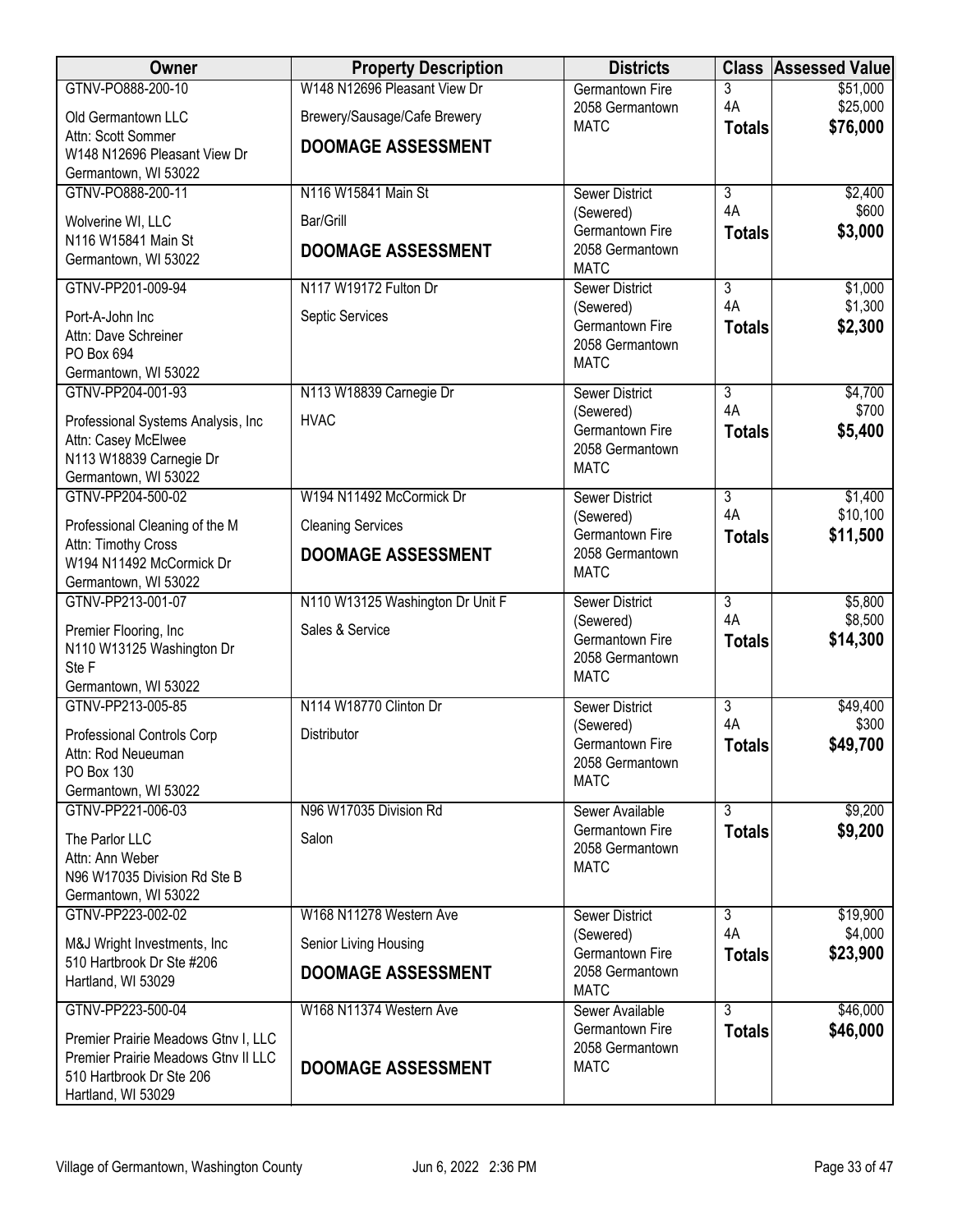| Owner                                                                                                                 | <b>Property Description</b>      | <b>Districts</b>                                               |                     | <b>Class Assessed Value</b> |
|-----------------------------------------------------------------------------------------------------------------------|----------------------------------|----------------------------------------------------------------|---------------------|-----------------------------|
| GTNV-PP224-001-05                                                                                                     | N112 W15800 Mequon Rd Unit 13    | <b>Sewer District</b>                                          | 3                   | \$2,400                     |
| EYM Pizza of Wisconsin LLC<br>d.b.a. Pizza Hut #035659<br>Attn: Ryan LLC<br>PO Box 460189<br>Houston, TX 77056        | Restaurant                       | (Sewered)<br>Germantown Fire<br>2058 Germantown<br><b>MATC</b> | 4A<br><b>Totals</b> | \$1,000<br>\$3,400          |
| GTNV-PP224-032-84                                                                                                     | W156 N11365 Pilgrim Rd           | <b>Sewer District</b>                                          | $\overline{3}$      | \$49,600                    |
| Uniquely You Orthodontics LLC<br>Attn: James Schmidt DDS<br>W156 N11365 Pilgrim Rd<br>Germantown, WI 53022-0406       | Orthodontics                     | (Sewered)<br>Germantown Fire<br>2058 Germantown<br><b>MATC</b> | 4A<br><b>Totals</b> | \$7,400<br>\$57,000         |
| GTNV-PP224-100-03                                                                                                     | W156 N11513 Pilgrim Rd           | <b>Sewer District</b>                                          | $\overline{3}$      | \$300                       |
| Prusak, John<br>W28834 Vernon Dr<br>Hartland, WI 53029                                                                |                                  | (Sewered)<br>Germantown Fire<br>2058 Germantown<br><b>MATC</b> | <b>Totals</b>       | \$300                       |
| GTNV-PP251-001-07                                                                                                     | N110 W13125 Washington Dr Unit E | Sewer District                                                 | $\overline{3}$      | \$3,500                     |
| EIS Legacy, LLC<br>2018 Powers Ferry Rd<br>Ste 500<br>Atlanta, GA 30339                                               | Distributor                      | (Sewered)<br>Germantown Fire<br>2058 Germantown<br><b>MATC</b> | <b>Totals</b>       | \$3,500                     |
| GTNV-PP254-850-04                                                                                                     | W130 N10751 Washington Dr        | <b>Sewer District</b>                                          | 3                   | \$16,700                    |
| Packaging Specialties Inc<br>Attn: Staci Brokiewicz<br>W130 N10751 Washington Dr<br>Germantown, WI 53022              | Packaging                        | (Sewered)<br>Germantown Fire<br>2058 Germantown<br><b>MATC</b> | 4A<br><b>Totals</b> | \$13,100<br>\$29,800        |
| GTNV-PP324-060-04                                                                                                     | N96 W18794 County Line Rd        | Sewer Available                                                | $\overline{3}$      | \$157,900                   |
| Petco Animal Supplies Inc #1923<br>PO Box 91119<br>Austin, TX 78709                                                   | Retail                           | Germantown Fire<br>2058 Germantown<br><b>MATC</b>              | 4A<br><b>Totals</b> | \$5,600<br>\$163,500        |
| GTNV-PP324-500-02                                                                                                     | N132 W17375 Rockfield Rd         | <b>Germantown Fire</b>                                         | 4A                  | \$177,700                   |
| PI Tower Development LLC<br>Attn: Ryan LLC - Complex Property Tax<br>PO Box 460667<br>Dept 100<br>Houston, TX 77056   | Tower                            | 2058 Germantown<br><b>MATC</b>                                 | <b>Totals</b>       | \$177,700                   |
| GTNV-PP353-004-95                                                                                                     | W148 N9992 Rimrock Rd            | Sewer District                                                 | $\overline{3}$      | \$700                       |
| Preferred Real Estate Ser<br>Attn: William B Cox<br>W148 N9992 Rimrock Rd<br>Germantown, WI 53022                     | <b>Real Estate</b>               | (Sewered)<br>Germantown Fire<br>2058 Germantown<br><b>MATC</b> | <b>Totals</b>       | \$700                       |
| GTNV-PP888-005-08                                                                                                     | (scattered)                      | Sewer District                                                 | $\overline{3}$      | \$9,400                     |
| Pitney Bowes Global Financial Services<br>LLC<br>Attn: Tax Dept<br>600 N Westshore Blvd<br>Ste 810<br>Tampa, FL 33609 | Leasing                          | (Sewered)<br>Germantown Fire<br>2058 Germantown<br><b>MATC</b> | <b>Totals</b>       | \$9,400                     |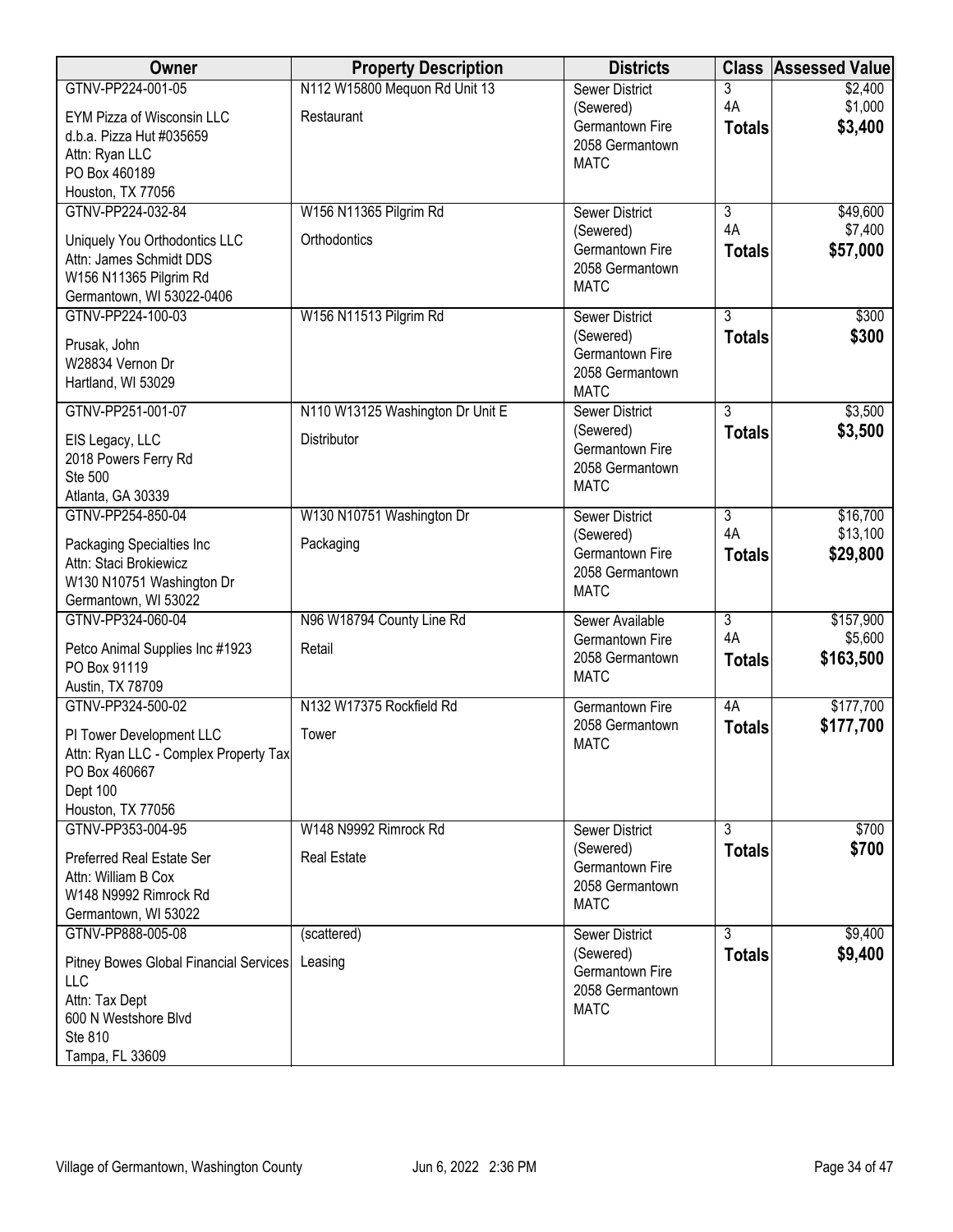| Owner                                               | <b>Property Description</b> | <b>Districts</b>                   |                | <b>Class Assessed Value</b> |
|-----------------------------------------------------|-----------------------------|------------------------------------|----------------|-----------------------------|
| GTNV-PP888-005-09                                   | (scattered)                 | <b>Sewer District</b>              |                | \$100                       |
| Pitney Bowes Inc                                    | Leasing                     | (Sewered)                          | <b>Totals</b>  | \$100                       |
| 600 N Westshore Blvd                                |                             | Germantown Fire<br>2058 Germantown |                |                             |
| Ste 810                                             |                             | <b>MATC</b>                        |                |                             |
| Tampa, FL 33609                                     |                             |                                    |                |                             |
| GTNV-PP888-082-68                                   | (scattered)                 | <b>Germantown Fire</b>             | $\overline{3}$ | \$38,200                    |
| Grayhawk Leasing, LLC                               | Leasing                     | 2058 Germantown                    | <b>Totals</b>  | \$38,200                    |
| 1412 Main St Ste 1500                               |                             | <b>MATC</b>                        |                |                             |
| Dallas, TX 75202                                    |                             |                                    |                |                             |
| GTNV-PP888-084-73                                   | W190 N9855 Appleton Ave     | Sewer Available                    | $\overline{3}$ | \$5,100                     |
| DS Services of America, Inc                         | Retail                      | Germantown Fire                    | <b>Totals</b>  | \$5,100                     |
| d.b.a. Primo Water North America                    |                             | 2058 Germantown                    |                |                             |
| 4421 W Boy Scout Blvd                               |                             | <b>MATC</b>                        |                |                             |
| Ste 400                                             |                             |                                    |                |                             |
| Tampa, FL 33607                                     |                             |                                    |                |                             |
| GTNV-PP888-084-76                                   | W172 N13098 Division Rd     | <b>Germantown Fire</b>             | $\overline{3}$ | \$100                       |
| Premier Floor Coating Solutions LLC                 | Contractor                  | 2058 Germantown                    | 4A             | \$300                       |
| PO Box 36                                           |                             | <b>MATC</b>                        | <b>Totals</b>  | \$400                       |
| Colgate, WI 53017-0036                              |                             |                                    |                |                             |
| GTNV-PQ888-002                                      | (scattered)                 | <b>Germantown Fire</b>             | 4A             | \$1,700                     |
|                                                     |                             | 2058 Germantown                    | <b>Totals</b>  | \$1,700                     |
| Quench USA, Inc<br>PO Box 5166                      | Services                    | <b>MATC</b>                        |                |                             |
| Oak Brook, IL 60522-5166                            |                             |                                    |                |                             |
| GTNV-PR162-600-03                                   | W187 N12793 Fond Du Lac Ave | Germantown Fire                    | $\overline{3}$ | \$6,200                     |
|                                                     |                             | 2058 Germantown                    | 4A             | \$100                       |
| Sports Corner Bar                                   | Bar                         | <b>MATC</b>                        | <b>Totals</b>  | \$6,300                     |
| W187 N12793 Fond Du Lac Ave<br>Germantown, WI 53022 |                             |                                    |                |                             |
| GTNV-PR193-040-71                                   | W213 N11231 Meeker Hill Ln  | <b>Germantown Fire</b>             | 4A             | \$200                       |
|                                                     |                             | 2058 Germantown                    | <b>Totals</b>  | \$200                       |
| Rickmeyer, LLC                                      |                             | <b>MATC</b>                        |                |                             |
| Attn: Rick Meyer                                    |                             |                                    |                |                             |
| W213 N11231 Meeker Hill Ln                          |                             |                                    |                |                             |
| Germantown, WI 53022<br>GTNV-PR222-020-87           | W166 N11965 Fond Du Lac Ave | Sewer Available                    | 3              | \$4,000                     |
|                                                     |                             | Germantown Fire                    | 4A             | \$1,300                     |
| William/Reid                                        | Manufacturer Rep            | 2058 Germantown                    | <b>Totals</b>  | \$5,300                     |
| Attn: A Division of Gasvoda and                     |                             | <b>MATC</b>                        |                |                             |
| Associates, Inc                                     |                             |                                    |                |                             |
| PO Box 397<br>Germantown, WI 53022                  |                             |                                    |                |                             |
| GTNV-PR224-003-87                                   | N112 W16260 Mequon Rd       | <b>Sewer District</b>              | $\overline{3}$ | \$3,900                     |
|                                                     |                             | (Sewered)                          | 4A             | \$3,900                     |
| Radermacher Chiropractic, LLC                       | Chiropractic Care           | Germantown Fire                    | <b>Totals</b>  | \$7,800                     |
| Attn: Keith Radermacher                             |                             | 2058 Germantown                    |                |                             |
| PO Box 312                                          |                             | <b>MATC</b>                        |                |                             |
| Germantown, WI 53022<br>GTNV-PR224-500-04           | N112 W16040 Mequon Rd       | <b>Sewer District</b>              | $\overline{3}$ | \$16,500                    |
|                                                     |                             | (Sewered)                          | 4A             | \$2,600                     |
| Roberts Frozen Custard                              | Restaurant                  | Germantown Fire                    | <b>Totals</b>  | \$19,100                    |
| Attn: Rd Stamm Group Inc                            |                             | 2058 Germantown                    |                |                             |
| 1227 Riley Rd                                       |                             | <b>MATC</b>                        |                |                             |
| Hartford, WI 53027                                  |                             |                                    |                |                             |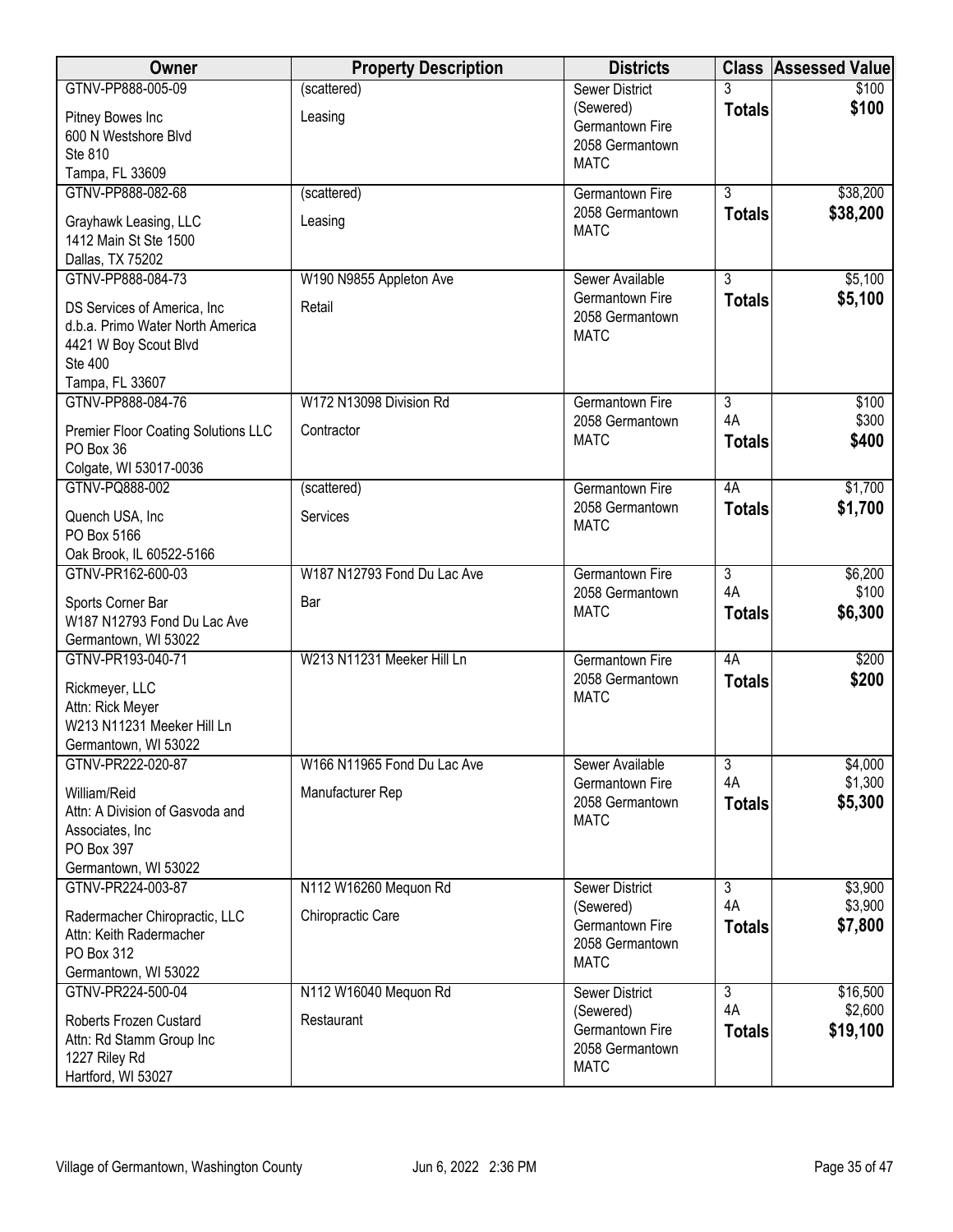| <b>Owner</b>                               | <b>Property Description</b>       | <b>Districts</b>                   |                      | <b>Class Assessed Value</b> |
|--------------------------------------------|-----------------------------------|------------------------------------|----------------------|-----------------------------|
| GTNV-PR334-046-95                          | W177 N9856 Rivercrest Dr Unit 102 | <b>Sewer District</b>              | 3                    | \$42,000                    |
| Rivercrest Chiropractic                    | Chiropractic Care                 | (Sewered)                          | 4A                   | \$100                       |
| PO Box 848                                 |                                   | Germantown Fire<br>2058 Germantown | <b>Totals</b>        | \$42,100                    |
| Menomonee Falls, WI 53052                  |                                   | <b>MATC</b>                        |                      |                             |
| GTNV-PR353-300-04                          | W166 N10887 Carriage Ct           | <b>Sewer District</b>              | $\overline{3}$       | \$900                       |
| RP Vinyl & Leather Repair Inc              | Repair/Improvement                | (Sewered)                          | 4A                   | \$200                       |
| Attn: Richard & Amy Pethan                 |                                   | Germantown Fire                    | <b>Totals</b>        | \$1,100                     |
| W166 N10887 Carriage Ct                    |                                   | 2058 Germantown                    |                      |                             |
| Germantown, WI 53022                       |                                   | <b>MATC</b>                        |                      |                             |
| GTNV-PR888-100-03                          | W175 N11117 Stonewood Dr Unit 105 | <b>Sewer District</b>              | $\overline{3}$       | \$800                       |
| Rauwald Insurance Agency, Inc              | <b>Insurance Services</b>         | (Sewered)                          | <b>Totals</b>        | \$800                       |
| Attn: Dan Barnhardt                        |                                   | Germantown Fire                    |                      |                             |
| W175 N11117 Stonewood Dr                   |                                   | 2058 Germantown<br><b>MATC</b>     |                      |                             |
| Ste 105                                    |                                   |                                    |                      |                             |
| Germantown, WI 53022-6505                  |                                   |                                    |                      |                             |
| GTNV-PR888-100-09                          | (scattered)                       | Germantown Fire<br>2058 Germantown | 4A                   | \$400                       |
| <b>Redbox Automated Retail LLC</b>         | <b>DVDs/Games Rental</b>          | <b>MATC</b>                        | <b>Totals</b>        | \$400                       |
| PO Box 72210                               |                                   |                                    |                      |                             |
| Phoenix, AZ 85050                          |                                   |                                    |                      |                             |
| GTNV-PR888-100-10                          | W177 N9886 Rivercrest Dr Unit 262 | <b>Sewer District</b><br>(Sewered) | $\overline{3}$<br>4A | \$500<br>\$200              |
| Reed & Reed, Inc                           |                                   | Germantown Fire                    | <b>Totals</b>        | \$700                       |
| W177 N9886 Rivercrest Dr                   | <b>DOOMAGE ASSESSMENT</b>         | 2058 Germantown                    |                      |                             |
| <b>Ste 262</b><br>Germantown, WI 53022     |                                   | <b>MATC</b>                        |                      |                             |
| GTNV-PR888-100-11                          | N112 W14600 Mequon Rd             | Sewer Available                    | $\overline{3}$       | \$56,800                    |
|                                            |                                   | Germantown Fire                    | 4A                   | \$900                       |
| <b>Raffel Systems</b>                      | Electronics                       | 2058 Germantown                    | <b>Totals</b>        | \$57,700                    |
| Attn: Paul Stangl<br>N112 W14600 Mequon Rd |                                   | <b>MATC</b>                        |                      |                             |
| Germantown, WI 53022                       |                                   |                                    |                      |                             |
| GTNV-PR888-100-16                          | (scattered)                       | <b>Germantown Fire</b>             | $\overline{3}$       | \$2,700                     |
| Rug Doctor, LLC                            | Leasing                           | 2058 Germantown                    | <b>Totals</b>        | \$2,700                     |
| 2201 W Plano Pkwy Ste 100                  |                                   | <b>MATC</b>                        |                      |                             |
| Plano, TX 75075                            |                                   |                                    |                      |                             |
| GTNV-PR888-100-25                          | W173 N10915 Bernies Way           | Sewer Available                    | 3                    | \$2,100                     |
| Roeschen's Healthcare, LLC                 | Leasing                           | Germantown Fire                    | <b>Totals</b>        | \$2,100                     |
| PO Box 72000                               |                                   | 2058 Germantown                    |                      |                             |
| Phoenix, AZ 85050                          |                                   | <b>MATC</b>                        |                      |                             |
| GTNV-PS172-001-08                          | N128 W20025 Holy Hill Rd          | Germantown Fire                    | $\overline{3}$       | \$100                       |
| Shirley's Sewing                           | Alterations                       | 2058 Germantown                    | <b>Totals</b>        | \$100                       |
| Attn: Shirley Schoster                     |                                   | <b>MATC</b>                        |                      |                             |
| N128 W20025 Holy Hill Rd                   | <b>DOOMAGE ASSESSMENT</b>         |                                    |                      |                             |
| Richfield, WI 53076                        |                                   |                                    |                      |                             |
| GTNV-PS172-005                             | N112 W17847 Mequon Rd             | Sewer Available                    | $\overline{3}$       | \$147,000                   |
| <b>Shorewest Realtors</b>                  | <b>Real Estate</b>                | Germantown Fire<br>2058 Germantown | 4A                   | \$1,100                     |
| 17450 W North Ave                          |                                   | <b>MATC</b>                        | <b>Totals</b>        | \$148,100                   |
| Brookfield, WI 53045                       |                                   |                                    |                      |                             |
| GTNV-PS182-001-07                          | N128 W21760 Holy Hill Rd          | Sewer Available                    | $\overline{3}$<br>4A | \$21,200                    |
| Shell Gas Station                          | Gas C-Store                       | Germantown Fire<br>2058 Germantown | <b>Totals</b>        | \$2,100<br>\$23,300         |
| N128 W21760 Holy Hill Rd                   | <b>DOOMAGE ASSESSMENT</b>         | <b>MATC</b>                        |                      |                             |
| Richfield, WI 53076                        |                                   |                                    |                      |                             |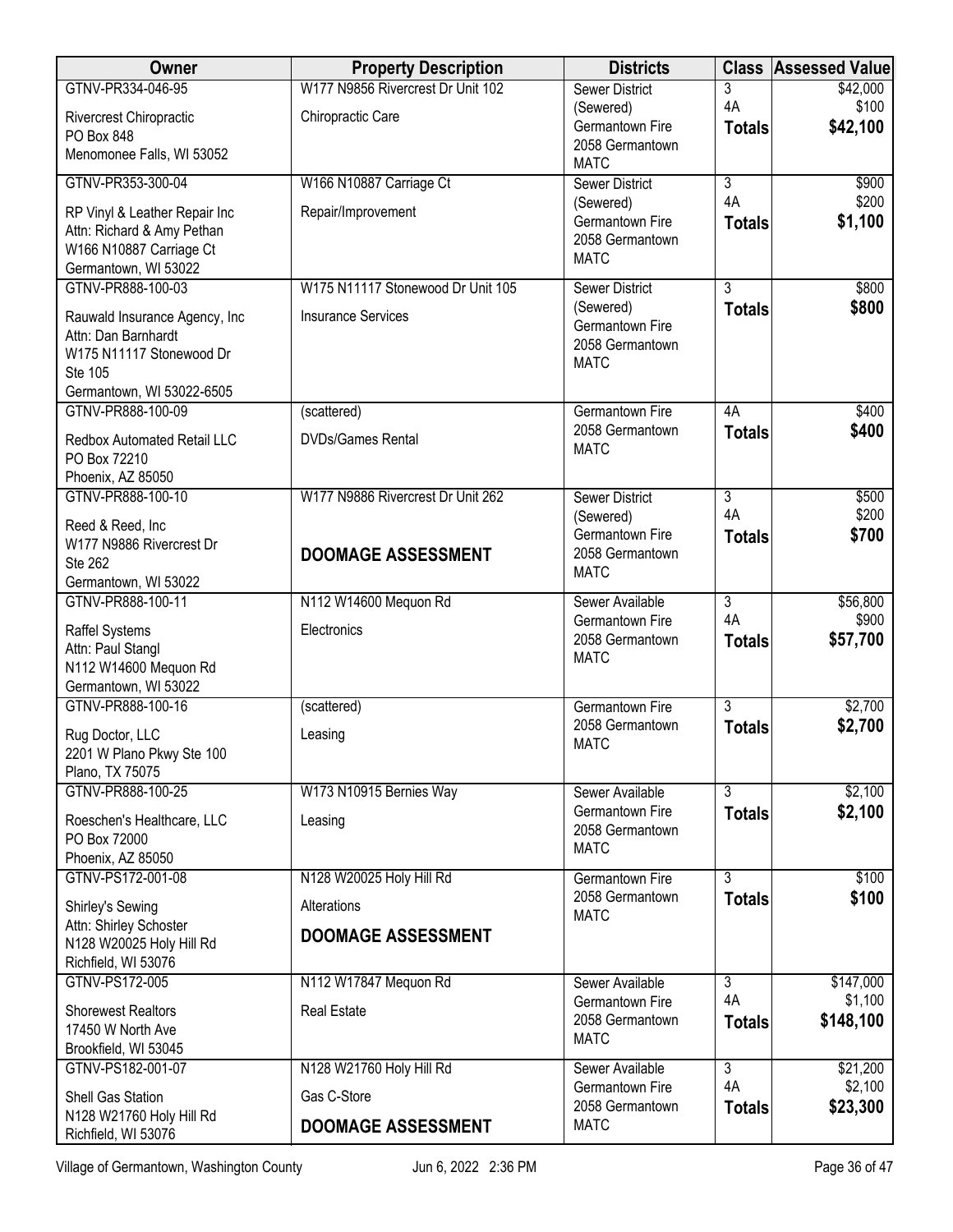| Owner                                                                                                                         | <b>Property Description</b>          | <b>Districts</b>                                                                        |                                       | <b>Class Assessed Value</b> |
|-------------------------------------------------------------------------------------------------------------------------------|--------------------------------------|-----------------------------------------------------------------------------------------|---------------------------------------|-----------------------------|
| GTNV-PS201-005-95                                                                                                             | N104 W13885 Donges Bay Rd            | Sewer Available                                                                         | 3                                     | \$67,000                    |
| Sports Specialists of Milwaukee, Inc<br>c/o Thomas Ducrest<br>10945 N Lakeview Dr                                             | Wholesale                            | Germantown Fire<br>2058 Germantown<br><b>MATC</b>                                       | 4A<br><b>Totals</b>                   | \$400<br>\$67,400           |
| Mequon, WI 53092                                                                                                              |                                      |                                                                                         |                                       |                             |
| GTNV-PS204-001-93<br>S&G Enterprises, Inc.<br>N115 W19000 Edison Dr<br>Germantown, WI 53002                                   | N115 W19000 Edison Dr<br>Distributor | <b>Sewer District</b><br>(Sewered)<br>Germantown Fire<br>2058 Germantown<br><b>MATC</b> | $\overline{3}$<br>4A<br><b>Totals</b> | \$800<br>\$1,300<br>\$2,100 |
| GTNV-PS204-005-82                                                                                                             | W194 N11221 McCormick Dr             | <b>Sewer District</b>                                                                   | $\overline{3}$                        | \$15,500                    |
| State Farm Insurance<br>Attn: Bernadette A Furlong<br>W194 N11221 McCormick Dr<br>Germantown, WI 53022                        | <b>Insurance Services</b>            | (Sewered)<br>Germantown Fire<br>2058 Germantown<br><b>MATC</b>                          | 4A<br><b>Totals</b>                   | \$4,800<br>\$20,300         |
| GTNV-PS212-001-05                                                                                                             | N106 W13131 Bradley Way Unit 200     | <b>Sewer District</b>                                                                   | $\overline{3}$                        | \$60,100                    |
| Satisloh North America, Inc.<br>N106 W13131 Bradley Way #200<br>Germantown, WI 53022                                          | Retail                               | (Sewered)<br>Germantown Fire<br>2058 Germantown<br><b>MATC</b>                          | 4A<br><b>Totals</b>                   | \$21,300<br>\$81,400        |
| GTNV-PS213-032-86                                                                                                             | N115 W18620 Edison Dr                | <b>Sewer District</b>                                                                   | $\overline{3}$                        | \$4,100                     |
| Cygnus Home Services, LLC<br>PO Box 4747<br>Oak Brook, IL 60522                                                               | Services                             | (Sewered)<br>Germantown Fire<br>2058 Germantown<br><b>MATC</b>                          | <b>Totals</b>                         | \$4,100                     |
| GTNV-PS213-032-88                                                                                                             | W190 N9855 Appleton Ave              | Sewer Available                                                                         | $\overline{3}$                        | \$2,200                     |
| Scholl's Wellness Company LLC<br>PO Box 80615<br>Indianapolis, IN 46280                                                       | Services                             | Germantown Fire<br>2058 Germantown<br><b>MATC</b>                                       | <b>Totals</b>                         | \$2,200                     |
| GTNV-PS221-015-94                                                                                                             | W156 N11375 Pilgrim Rd               | <b>Sewer District</b>                                                                   | $\overline{3}$                        | \$8,000                     |
| <b>Schmaus Law Offices</b><br>Attn: Gary Schmaus                                                                              | Attorney                             | (Sewered)<br>Germantown Fire                                                            | <b>Totals</b>                         | \$8,000                     |
| W156 N11375 Pilgram Rd<br>Germantown, WI 53022-4500                                                                           | <b>DOOMAGE ASSESSMENT</b>            | 2058 Germantown<br><b>MATC</b>                                                          |                                       |                             |
| GTNV-PS223-001-98                                                                                                             | W164 N11233 Squire Dr                | <b>Sewer District</b>                                                                   | $\overline{3}$                        | \$25,500                    |
| Speedway, LLC 4495<br>Attn: Property Tax Dept Rm K-07-021<br>539 S Main St<br>Findlay, OH 45840                               | Gas C-Store                          | (Sewered)<br>Germantown Fire<br>2058 Germantown<br><b>MATC</b>                          | 4A<br><b>Totals</b>                   | \$200<br>\$25,700           |
| GTNV-PS223-001-99                                                                                                             | W129 N10880 Washington Dr            | Sewer Available                                                                         | $\overline{3}$                        | \$42,700                    |
| Speranza, Inc<br>W129 N10880 Washington Dr<br>Germantown, WI 53022                                                            | Systems Integration                  | Germantown Fire<br>2058 Germantown<br><b>MATC</b>                                       | 4A<br><b>Totals</b>                   | \$2,000<br>\$44,700         |
| GTNV-PS223-104-06                                                                                                             | N112 W16510 Mequon Rd                | <b>Sewer District</b>                                                                   | $\overline{3}$<br>4A                  | \$86,300<br>\$8,000         |
| <b>Starbucks Corporation</b><br>d.b.a. Starbucks Coffee Company #9618<br>PO Box 34442<br>M/S S-Tax3<br>Seattle, WA 98124-1442 | Retail/Coffee Shop                   | (Sewered)<br>Germantown Fire<br>2058 Germantown<br><b>MATC</b>                          | <b>Totals</b>                         | \$94,300                    |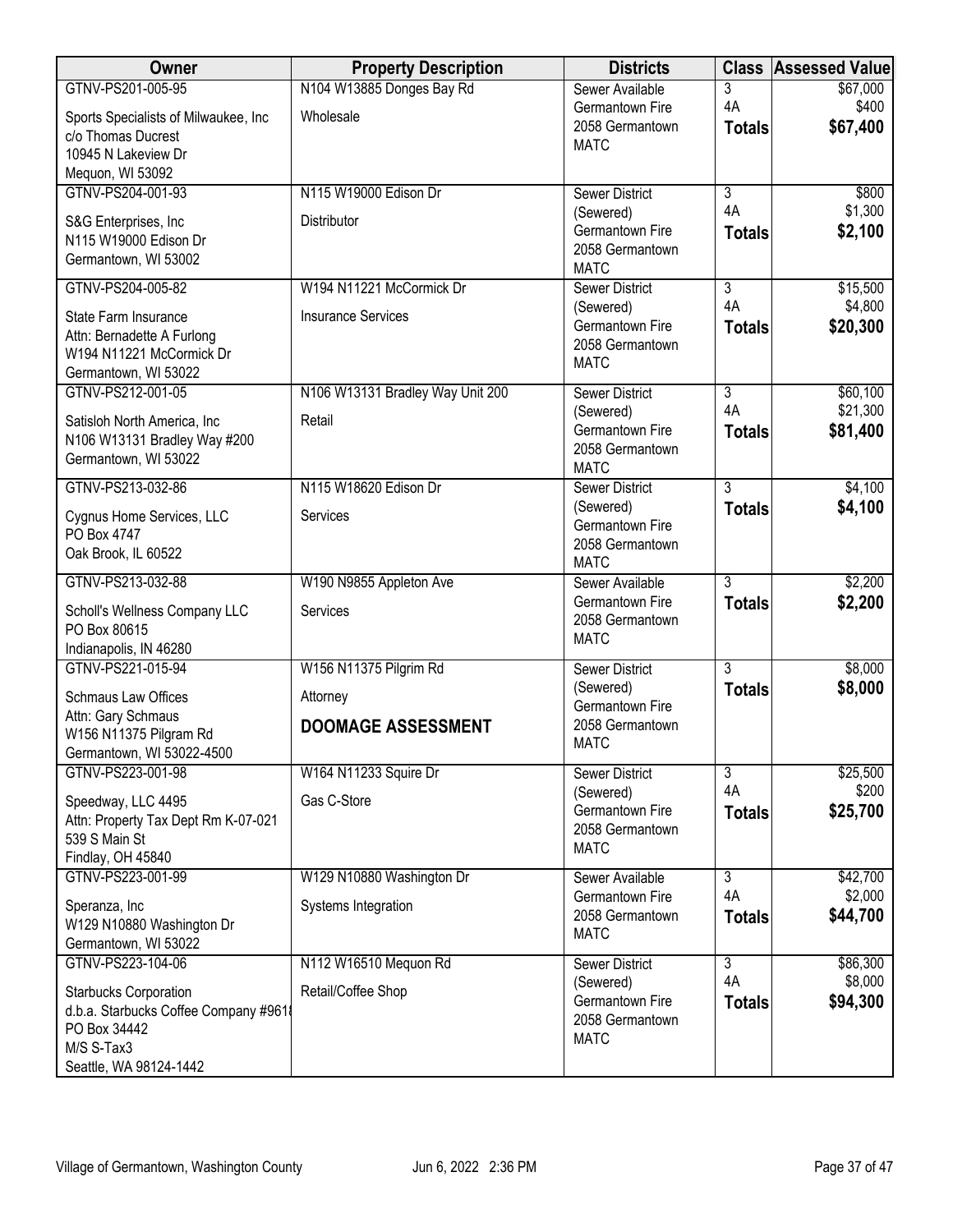| Owner                                      | <b>Property Description</b>       | <b>Districts</b>                   |                | <b>Class Assessed Value</b> |
|--------------------------------------------|-----------------------------------|------------------------------------|----------------|-----------------------------|
| GTNV-PS224-001-09                          | N112 W15800 Mequon Rd             | <b>Sewer District</b>              | 3              | \$78,900                    |
| Sendik's Food Market                       | Grocery Retail                    | (Sewered)                          | 4A             | \$21,700                    |
| Attn: CFO                                  |                                   | Germantown Fire<br>2058 Germantown | <b>Totals</b>  | \$100,600                   |
| 7225 W Marcia Rd                           |                                   | <b>MATC</b>                        |                |                             |
| Milwaukee, WI 53223-3361                   |                                   |                                    |                |                             |
| GTNV-PS224-003-98                          | N113 W16270 Sylvan Cir            | <b>Sewer District</b>              | $\overline{3}$ | \$500                       |
| Sew Impressed                              | Alterations                       | (Sewered)                          | 4A             | \$1,000                     |
| Attn: Jean Pritchard                       |                                   | Germantown Fire<br>2058 Germantown | <b>Totals</b>  | \$1,500                     |
| N113 W16270 Sylvan Cir # d                 |                                   | <b>MATC</b>                        |                |                             |
| Germantown, WI 53022                       |                                   |                                    |                |                             |
| GTNV-PS224-008-94                          | N112 W15800 Mequon Rd Unit 6      | <b>Sewer District</b>              | $\overline{3}$ | \$5,100                     |
| Kusum Enterprises, Inc                     | Restaurant                        | (Sewered)                          | <b>Totals</b>  | \$5,100                     |
| d.b.a. Subway                              |                                   | Germantown Fire<br>2058 Germantown |                |                             |
| N112 W15800 Mequon Rd Ste 6                |                                   | <b>MATC</b>                        |                |                             |
| Germantown, WI 53022                       |                                   |                                    |                |                             |
| GTNV-PS224-068-88                          | W194 N11221 McCormick Dr          | <b>Sewer District</b>              | $\overline{3}$ | \$600                       |
| State Farm Mutual Automobile Insurance     | <b>Insurance Services</b>         | (Sewered)                          | <b>Totals</b>  | \$600                       |
| Company                                    |                                   | Germantown Fire                    |                |                             |
| Attn: Corporate Tax                        |                                   | 2058 Germantown<br><b>MATC</b>     |                |                             |
| PO Box 2155                                |                                   |                                    |                |                             |
| Bloomington, IL 61702                      |                                   |                                    |                |                             |
| GTNV-PS262-049-88                          | W156 N11070 Pilgrim Rd            | <b>Sewer District</b>              | $\overline{3}$ | \$400                       |
| Silver Shop (The)                          | Retail                            | (Sewered)                          | <b>Totals</b>  | \$400                       |
| Attn: Patti Poquette                       |                                   | Germantown Fire<br>2058 Germantown |                |                             |
| W156 N11070 Pilgrim Rd                     | <b>DOOMAGE ASSESSMENT</b>         | <b>MATC</b>                        |                |                             |
| Germantown, WI 53022                       |                                   |                                    |                |                             |
| GTNV-PS281-085-00                          | W176 N9830 Rivercrest Dr Unit 101 | <b>Sewer District</b>              | $\overline{3}$ | \$700                       |
| Steven M Urban CPA LLC                     | Accounting                        | (Sewered)<br>Germantown Fire       | <b>Totals</b>  | \$700                       |
| PO Box 723                                 |                                   | 2058 Germantown                    |                |                             |
| Germantown, WI 53022-0723                  |                                   | <b>MATC</b>                        |                |                             |
| GTNV-PS281-085-03                          | N114 W18770 Clinton Dr            | Sewer District                     | $\overline{3}$ | \$78,700                    |
| American Dental Partners of WI             | <b>Dental Services</b>            | (Sewered)                          | 4A             | \$30,500                    |
| d.b.a. Advanced Dental                     |                                   | Germantown Fire                    | <b>Totals</b>  | \$109,200                   |
| Specialists/Forward Dental                 | <b>DOOMAGE ASSESSMENT</b>         | 2058 Germantown                    |                |                             |
| Attn: Fixed Assets Dept                    |                                   | <b>MATC</b>                        |                |                             |
| 401 Edgewater PI #430                      |                                   |                                    |                |                             |
| Wakefield, MA 01880                        |                                   |                                    |                |                             |
| GTNV-PS281-200-05                          | W175 N11117 Stonewood Dr          | <b>Sewer District</b>              | 3              | \$100                       |
| Stonewood Joint Venture                    | <b>Property Management</b>        | (Sewered)                          | <b>Totals</b>  | \$100                       |
| 1025 W Glen Oaks Ln Ste 202                |                                   | Germantown Fire                    |                |                             |
| Mequon, WI 53092                           |                                   | 2058 Germantown<br><b>MATC</b>     |                |                             |
| GTNV-PS333-001-09                          | W182 N9606 Appleton Ave Unit 108  | <b>Sewer District</b>              | 3              | \$10,400                    |
|                                            |                                   | (Sewered)                          | 4A             | \$16,600                    |
| <b>Sport Clips Haircuts</b>                | Salon                             | Germantown Fire                    | <b>Totals</b>  | \$27,000                    |
| Attn: Team Carlson LLC<br>11031 W Hope Ave |                                   | 2058 Germantown                    |                |                             |
| Wauwatosa, WI 53222                        |                                   | <b>MATC</b>                        |                |                             |
|                                            |                                   |                                    |                |                             |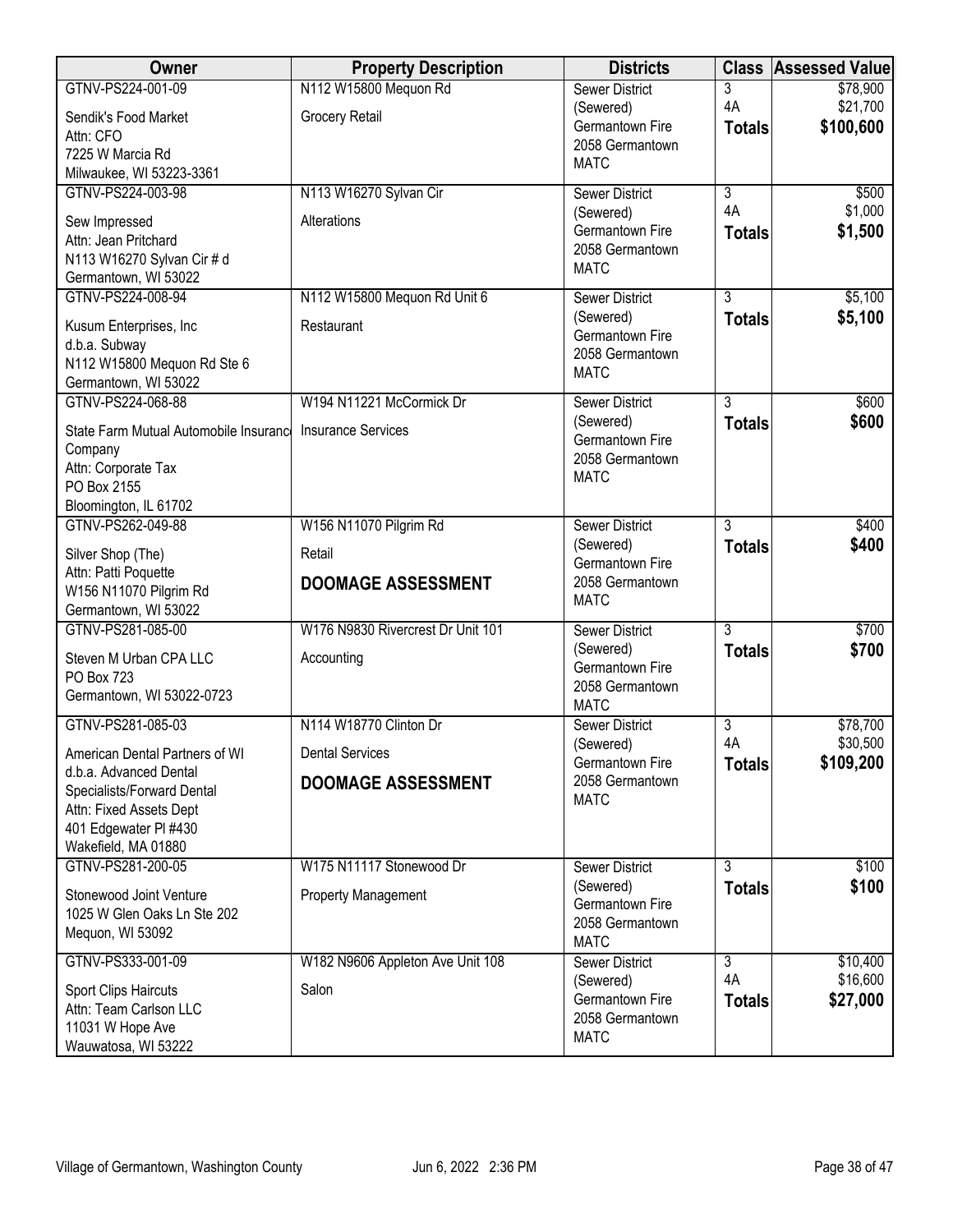| Owner                                        | <b>Property Description</b>       | <b>Districts</b>                   | <b>Class</b>         | <b>Assessed Value</b> |
|----------------------------------------------|-----------------------------------|------------------------------------|----------------------|-----------------------|
| GTNV-PS333-002-06                            | W177 N9886 Rivercrest Dr Unit 103 | <b>Sewer District</b>              | 3                    | \$900                 |
| Service First                                | Employment                        | (Sewered)<br>Germantown Fire       | 4A<br><b>Totals</b>  | \$300<br>\$1,200      |
| 2835 N Mayfair Rd                            |                                   | 2058 Germantown                    |                      |                       |
| Milwaukee, WI 53222                          |                                   | <b>MATC</b>                        |                      |                       |
| GTNV-PS333-002-07                            | W190 N9855 Appleton Ave           | Sewer Available                    | $\overline{3}$       | \$2,600               |
| Subway                                       | Restaurant                        | Germantown Fire<br>2058 Germantown | 4A                   | \$1,500               |
| W190N9855 Appleton Ave                       | <b>DOOMAGE ASSESSMENT</b>         | <b>MATC</b>                        | <b>Totals</b>        | \$4,100               |
| Germantown, WI 53022-4504                    |                                   |                                    |                      |                       |
| GTNV-PS333-075-01                            | W184 N9676 Appleton Ave           | <b>Sewer District</b><br>(Sewered) | $\overline{3}$<br>4A | \$16,200<br>\$8,000   |
| Stein Garden Centers Inc                     | Retail                            | Germantown Fire                    | <b>Totals</b>        | \$24,200              |
| 5400 S 27th St<br>Milwaukee, WI 53221        |                                   | 2058 Germantown                    |                      |                       |
|                                              |                                   | <b>MATC</b>                        |                      |                       |
| GTNV-PS334-103-93                            | W178 N9653 Riversbend Ln          | <b>Sewer District</b><br>(Sewered) | $\overline{3}$<br>4A | \$29,100<br>\$200     |
| Speedway, LLC 4465                           | Gas C-Store                       | Germantown Fire                    | <b>Totals</b>        | \$29,300              |
| PO Box 4900                                  |                                   | 2058 Germantown                    |                      |                       |
| Scottsdale, AZ 85261                         |                                   | <b>MATC</b>                        |                      |                       |
| GTNV-PS334-900-00                            | W210 N12855 Gateway Crossing      | Sewer Available                    | $\overline{3}$       | \$16,400              |
| Smart Warehousing, LLC                       | Storage Center                    | Germantown Fire<br>2058 Germantown | <b>Totals</b>        | \$16,400              |
| 18905 Kill Creek Rd                          |                                   | TID <sub>8</sub>                   |                      |                       |
| Edgerton, KS 66021-4501                      |                                   | <b>MATC</b>                        |                      |                       |
| GTNV-PS334-900-04                            | W177 N9886 Rivercrest Dr Unit 109 | <b>Sewer District</b>              | 3                    | \$16,000              |
| SMC Corporation of America                   | Sales                             | (Sewered)                          | 4A                   | \$6,400               |
| Attn: Tod Vidovich                           |                                   | Germantown Fire<br>2058 Germantown | <b>Totals</b>        | \$22,400              |
| 10100 SMC Blvd                               |                                   | <b>MATC</b>                        |                      |                       |
| Noblesville, IN 40600<br>GTNV-PS351-500-03   | N112 W16274 Mequon Rd             |                                    | $\overline{3}$       | \$1,300               |
|                                              |                                   | <b>Sewer District</b><br>(Sewered) | 4A                   | \$1,300               |
| Sun Island Spa<br>N112 W16274 Mequon Rd      | Massage Therapy                   | Germantown Fire                    | <b>Totals</b>        | \$2,600               |
| Germantown, WI 53022                         | <b>DOOMAGE ASSESSMENT</b>         | 2058 Germantown                    |                      |                       |
| GTNV-PS362-500-04                            | N102 W13797 Spaten Ct             | <b>MATC</b>                        | $\overline{3}$       | \$2,600               |
|                                              |                                   | Sewer Available<br>Germantown Fire | 4A                   | \$800                 |
| Public Storage 25564                         | Self Storage                      | 2058 Germantown                    | <b>Totals</b>        | \$3,400               |
| Attn: Dept - Pt - WI- 25564<br>PO Box 25025  |                                   | <b>MATC</b>                        |                      |                       |
| Glendale, CA 91201-5025                      |                                   |                                    |                      |                       |
| GTNV-PS888-095-04                            | (scattered)                       | <b>Germantown Fire</b>             | $\overline{3}$       | \$3,800               |
| Smucker FoodService, Inc                     | Leasing                           | 2058 Germantown                    | <b>Totals</b>        | \$3,800               |
| PO Box 3576                                  |                                   | <b>MATC</b>                        |                      |                       |
| Chicago, IL 60654                            |                                   |                                    |                      |                       |
| GTNV-PS888-200-07                            | W164 N11271 Squire Dr             | <b>Sewer District</b>              | $\overline{3}$       | \$159,800             |
| St1X Golf Entertainment Bar, LLC             | Entertainment                     | (Sewered)                          | 4A                   | \$68,000              |
| W164 N11271 Squire Dr                        |                                   | Germantown Fire<br>2058 Germantown | <b>Totals</b>        | \$227,800             |
| Germantown, WI 53022                         |                                   | <b>MATC</b>                        |                      |                       |
| GTNV-PS888-200-09                            | (scattered)                       | <b>Germantown Fire</b>             | $\overline{3}$       | \$6,700               |
| <b>Stanley Convergent Security Solutions</b> | Retail                            | 2058 Germantown                    | <b>Totals</b>        | \$6,700               |
| Attn: Millennium Tax Svcs LLC                |                                   | <b>MATC</b>                        |                      |                       |
| PO Box 1029                                  |                                   |                                    |                      |                       |
| Dublin, PA 18917-1029                        |                                   |                                    |                      |                       |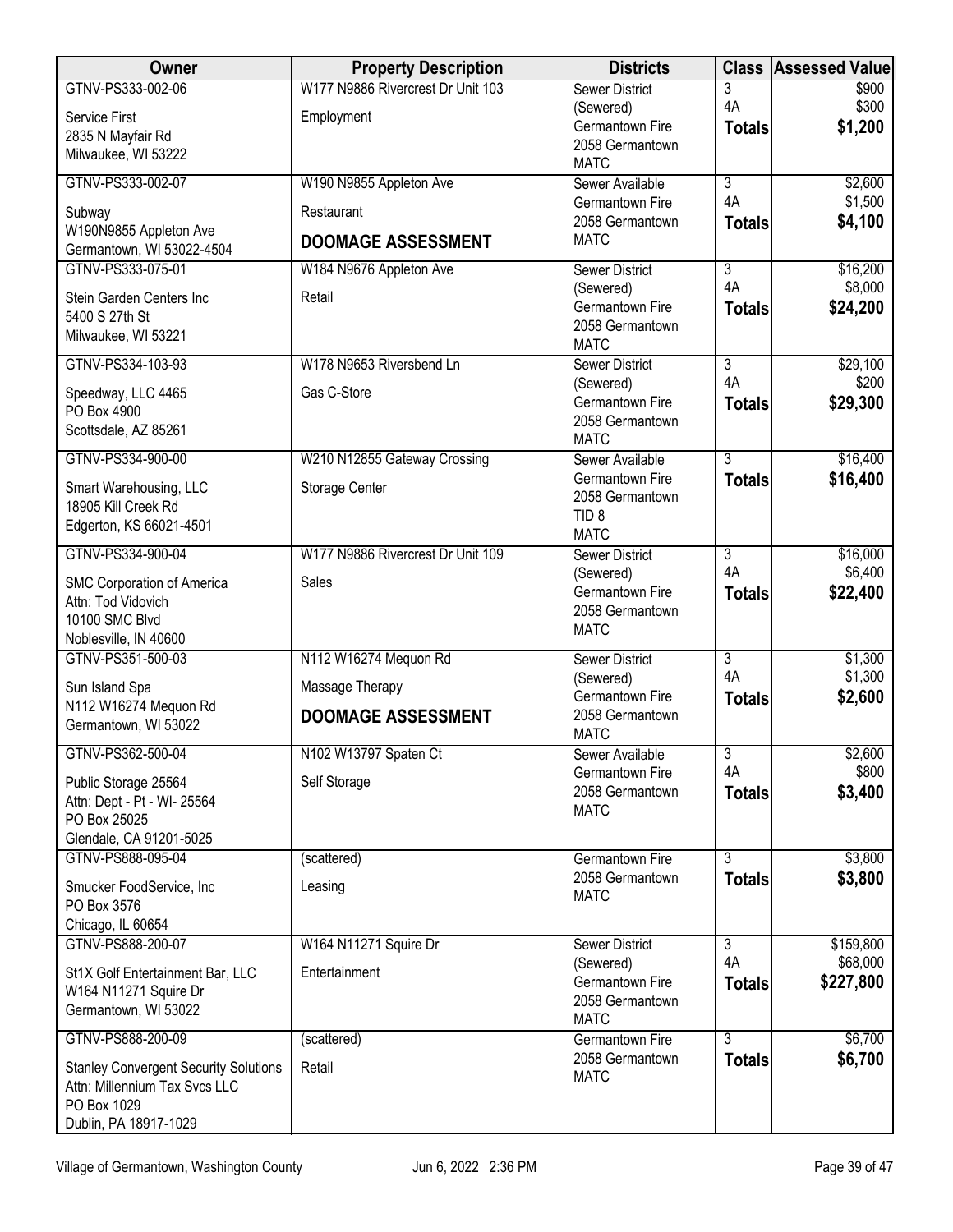| <b>Owner</b>                                            | <b>Property Description</b>          | <b>Districts</b>                          | <b>Class</b>                    | <b>Assessed Value</b> |
|---------------------------------------------------------|--------------------------------------|-------------------------------------------|---------------------------------|-----------------------|
| GTNV-PS888-200-104                                      | N96 W17695 W Riversbend Cir Unit 100 | <b>Sewer District</b>                     | 3                               | \$1,400               |
| Schneider CPA, James R                                  | Accounting                           | (Sewered)<br>Germantown Fire              | 4A<br><b>Totals</b>             | \$600<br>\$2,000      |
| N96 W17695 W Riversbend Cir<br>Ste 100                  |                                      | 2058 Germantown                           |                                 |                       |
| Germantown, WI 53022                                    |                                      | <b>MATC</b>                               |                                 |                       |
| GTNV-PS888-200-105                                      | N96 W18894 County Line Rd            | Sewer Available                           | $\overline{3}$                  | \$7,500               |
| Sally Beauty Supply, LLC                                | Retail                               | Germantown Fire                           | 4A                              | \$9,900               |
| d.b.a. Sally Beauty Supply, #10116                      |                                      | 2058 Germantown<br><b>MATC</b>            | <b>Totals</b>                   | \$17,400              |
| PO Box 90220                                            |                                      |                                           |                                 |                       |
| Denton, TX 76202<br>GTNV-PS888-200-111                  | W175 N11162 Stonewood Dr             | <b>Sewer District</b>                     | $\overline{3}$                  | \$28,900              |
|                                                         |                                      | (Sewered)                                 | 4A                              | \$400                 |
| K Smith Fitness - Germantown<br>d.b.a. Anytime Fitness  | <b>Fitness</b>                       | Germantown Fire                           | <b>Totals</b>                   | \$29,300              |
| W225 N16702 Cedar Park Ct                               |                                      | 2058 Germantown<br><b>MATC</b>            |                                 |                       |
| PO Box 450                                              |                                      |                                           |                                 |                       |
| Jackson, WI 53037<br>GTNV-PS888-200-113                 | W197 N10340 Appleton Ave             | Germantown Fire                           | $\overline{3}$                  | \$3,500               |
|                                                         | Recreation                           | 2058 Germantown                           | <b>Totals</b>                   | \$3,500               |
| Swing Time<br>W197 N10340 Appleton Ave                  |                                      | TID <sub>6</sub>                          |                                 |                       |
| Germantown, WI 53022                                    | <b>DOOMAGE ASSESSMENT</b>            | <b>MATC</b>                               |                                 |                       |
| GTNV-PS888-200-116                                      | N96 W17950 County Line Rd            | <b>Sewer District</b>                     | $\overline{3}$                  | \$106,000             |
| Starbucks Corporation                                   | Retail/Coffee Shop                   | (Sewered)<br>Germantown Fire              | 4A<br><b>Totals</b>             | \$900<br>\$106,900    |
| d.b.a. Starbucks Coffee Company #2632                   |                                      | 2058 Germantown                           |                                 |                       |
| PO Box 34442<br>M/S S-Tax3                              |                                      | <b>MATC</b>                               |                                 |                       |
| Seattle, WA 98124-1442                                  |                                      |                                           |                                 |                       |
| GTNV-PS888-200-119                                      | N114 W19320 Clinton Dr Unit 5        | <b>Sewer District</b>                     | $\overline{3}$                  | \$3,200               |
| Supreme Sheet Metal                                     | <b>Metal Fabrication</b>             | (Sewered)<br>Germantown Fire              | <b>Totals</b>                   | \$3,200               |
| N114 W19320 Clinton Dr Unit 5<br>Germantown, WI 53022   | <b>DOOMAGE ASSESSMENT</b>            | 2058 Germantown                           |                                 |                       |
|                                                         |                                      | <b>MATC</b>                               |                                 |                       |
| GTNV-PS888-200-120                                      | N96 W17970 County Line Rd            | Sewer District<br>(Sewered)               | $\overline{3}$<br>4A            | \$7,900<br>\$200      |
| Prime Comms Retail LLC                                  | Retail                               | Germantown Fire                           | <b>Totals</b>                   | \$8,100               |
| PO Box 743068<br>Dallas, TX 75374                       |                                      | 2058 Germantown                           |                                 |                       |
| GTNV-PT103-015-90                                       | N112 W16560 Mequon Rd Unit C         | <b>MATC</b><br><b>Sewer District</b>      | $\overline{3}$                  | \$3,600               |
|                                                         |                                      | (Sewered)                                 | 4A                              | \$2,300               |
| Triple A's Investments, LLC<br>d.b.a. Germantown Smokes | Retail                               | Germantown Fire                           | <b>Totals</b>                   | \$5,900               |
| 1571 Prairie Ln                                         | <b>DOOMAGE ASSESSMENT</b>            | 2058 Germantown<br><b>MATC</b>            |                                 |                       |
| Hubertus, WI 53033                                      |                                      |                                           |                                 |                       |
| GTNV-PT103-015-92                                       | W172 N13010 Division Rd              | <b>Germantown Fire</b><br>2058 Germantown | $\overline{3}$<br><b>Totals</b> | \$7,200<br>\$7,200    |
| Tri-Star Storage                                        | Warehouse/Storage                    | <b>MATC</b>                               |                                 |                       |
| Attn: Kevin Boehlke<br>4081 Norway Pine Ct              | <b>DOOMAGE ASSESSMENT</b>            |                                           |                                 |                       |
| Richfield, WI 53076                                     |                                      |                                           |                                 |                       |
| GTNV-PT204-001-08                                       | N115 W19150 Edison Dr                | <b>Sewer District</b>                     | $\overline{3}$                  | \$1,000               |
| Ethoplex, LLC                                           | Wireless Service Provider            | (Sewered)<br>Germantown Fire              | 4A<br><b>Totals</b>             | \$600<br>\$1,600      |
| Attn: Tax Dept<br>N115 W19150 Edison Dr                 | <b>DOOMAGE ASSESSMENT</b>            | 2058 Germantown                           |                                 |                       |
| Germantown, WI 53022                                    |                                      | <b>MATC</b>                               |                                 |                       |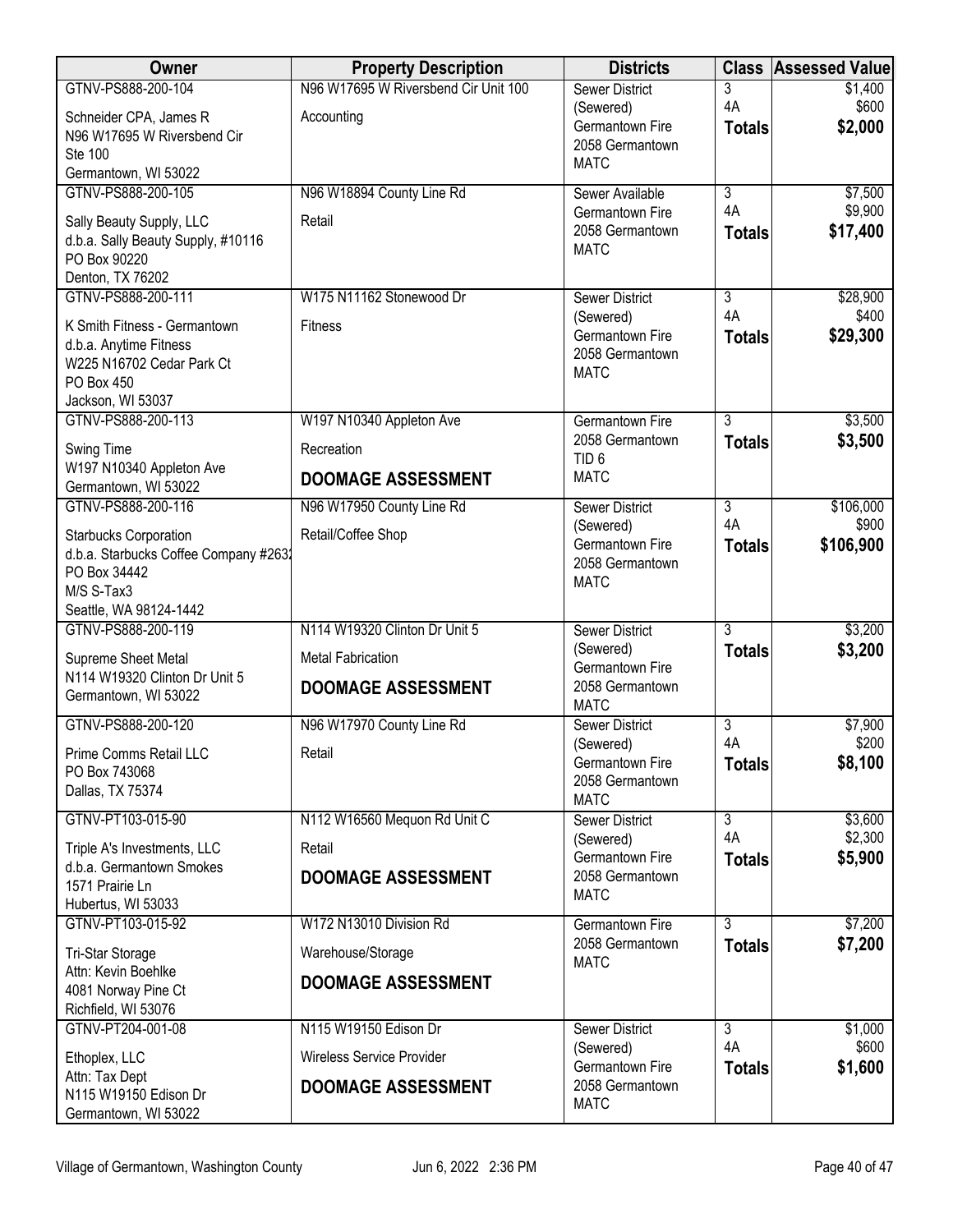| Owner                                                | <b>Property Description</b>         | <b>Districts</b>                     |                     | <b>Class Assessed Value</b> |
|------------------------------------------------------|-------------------------------------|--------------------------------------|---------------------|-----------------------------|
| GTNV-PT221-006-93                                    | W157 N11638 Fond Du Lac Ave         | <b>Sewer District</b>                | 3                   | \$2,000                     |
| Tiny T's                                             | Bar                                 | (Sewered)                            | 4A                  | \$1,900                     |
| Attn: Christine Brockman                             |                                     | Germantown Fire                      | <b>Totals</b>       | \$3,900                     |
| W157 N11638 Fond Du Lac Ave                          |                                     | 2058 Germantown<br><b>MATC</b>       |                     |                             |
| Germantown, WI 53022                                 |                                     |                                      |                     |                             |
| GTNV-PT223-001-07                                    | W164 N11269 Squire Dr               | <b>Sewer District</b>                | $\overline{3}$      | \$8,500                     |
| Tan 'R You                                           | Tanning                             | (Sewered)                            | <b>Totals</b>       | \$8,500                     |
| Attn: Kimberly Burden                                |                                     | Germantown Fire                      |                     |                             |
| 6772 N Poplar Rd                                     | <b>DOOMAGE ASSESSMENT</b>           | 2058 Germantown                      |                     |                             |
| West Bend, WI 53090                                  |                                     | <b>MATC</b>                          |                     |                             |
| GTNV-PT223-004-66                                    | N114 W19320 Clinton Dr Unit 7       | <b>Sewer District</b>                | $\overline{3}$      | \$3,800                     |
| TotalMation                                          | <b>Engineering Machine Services</b> | (Sewered)<br>Germantown Fire         | 4A<br><b>Totals</b> | \$5,800<br>\$9,600          |
| N114 W19320 Clinton Dr Ste 7<br>Germantown, WI 53022 | <b>DOOMAGE ASSESSMENT</b>           | 2058 Germantown                      |                     |                             |
|                                                      |                                     | <b>MATC</b>                          |                     |                             |
| GTNV-PT223-004-68                                    | N112 W16660 Mequon Rd               | <b>Sewer District</b>                | $\overline{3}$      | \$1,800                     |
| Germantown Tire & Auto<br><b>PO Box 105</b>          | Sales & Service                     | (Sewered)<br>Germantown Fire         | <b>Totals</b>       | \$1,800                     |
| Germantown, WI 53022                                 | <b>DOOMAGE ASSESSMENT</b>           | 2058 Germantown                      |                     |                             |
| GTNV-PT224-500-80                                    | N114 W15640 Sylvan Cir              | <b>MATC</b><br><b>Sewer District</b> | $\overline{3}$      | \$1,500                     |
|                                                      |                                     | (Sewered)                            | <b>Totals</b>       | \$1,500                     |
| <b>Tabak Law LLC</b>                                 | Attorney                            | Germantown Fire                      |                     |                             |
| 6045 N Green Bay Rd<br>Glendale, WI 53209            | <b>DOOMAGE ASSESSMENT</b>           | 2058 Germantown                      |                     |                             |
|                                                      |                                     | <b>MATC</b>                          |                     |                             |
| GTNV-PT233-001-09                                    | N112 W15352 Mequon Rd               | <b>Sewer District</b>                | $\overline{3}$      | \$3,200                     |
| Truffles, LLC                                        | Retail                              | (Sewered)<br>Germantown Fire         | <b>Totals</b>       | \$3,200                     |
| <b>PO Box 427</b>                                    | <b>DOOMAGE ASSESSMENT</b>           | 2058 Germantown                      |                     |                             |
| Germantown, WI 53022                                 |                                     | <b>MATC</b>                          |                     |                             |
| GTNV-PT251-001-07                                    | W129 N10930 Washington Dr           | Sewer Available                      | $\overline{3}$      | \$11,100                    |
| <b>Technitrol Inc</b>                                | Salvage/Remfg                       | Germantown Fire                      | 4A                  | \$3,600                     |
| Attn: Jim Feilbach                                   |                                     | 2058 Germantown                      | <b>Totals</b>       | \$14,700                    |
| W129 N10930 Washington Dr                            |                                     | <b>MATC</b>                          |                     |                             |
| Germantown, WI 53022                                 |                                     |                                      |                     |                             |
| GTNV-PT251-001-08                                    | W182 N9606 Appleton Ave Unit 105    | <b>Sewer District</b>                | 3                   | \$45,000                    |
| Teriyaki Restaurant 103, LLC                         | Restaurant                          | (Sewered)                            | <b>Totals</b>       | \$45,000                    |
| d.b.a. Teriyaki Madness                              |                                     | Germantown Fire                      |                     |                             |
| 311 E Chicago St                                     |                                     | 2058 Germantown<br><b>MATC</b>       |                     |                             |
| Milwuaukee, WI 53202-5896                            |                                     |                                      |                     |                             |
| GTNV-PT281-005-02                                    | W175 N11163 Stonewood Dr Unit 208   | <b>Sewer District</b>                | 3                   | \$2,300                     |
| Team Inc                                             | Admin/Assoc Mgmt                    | (Sewered)                            | <b>Totals</b>       | \$2,300                     |
| Attn: Laura Gustafson                                |                                     | Germantown Fire<br>2058 Germantown   |                     |                             |
| W175 N11163 Stonewood Dr #208                        |                                     | <b>MATC</b>                          |                     |                             |
| Germantown, WI 53022-6505                            |                                     |                                      |                     |                             |
| GTNV-PT281-005-03                                    | W177 N9886 Rivercrest Dr Unit 200   | <b>Sewer District</b>                | $\overline{3}$      | \$35,400                    |
| TMP Worldwide Advertising &                          | Advertising/Graphic Design          | (Sewered)                            | 4A                  | \$7,700                     |
| <b>Communications LLC</b>                            |                                     | Germantown Fire<br>2058 Germantown   | <b>Totals</b>       | \$43,100                    |
| W177 N9886 Rivercrest Dr #200                        |                                     | <b>MATC</b>                          |                     |                             |
| Germantown, WI 53022                                 |                                     |                                      |                     |                             |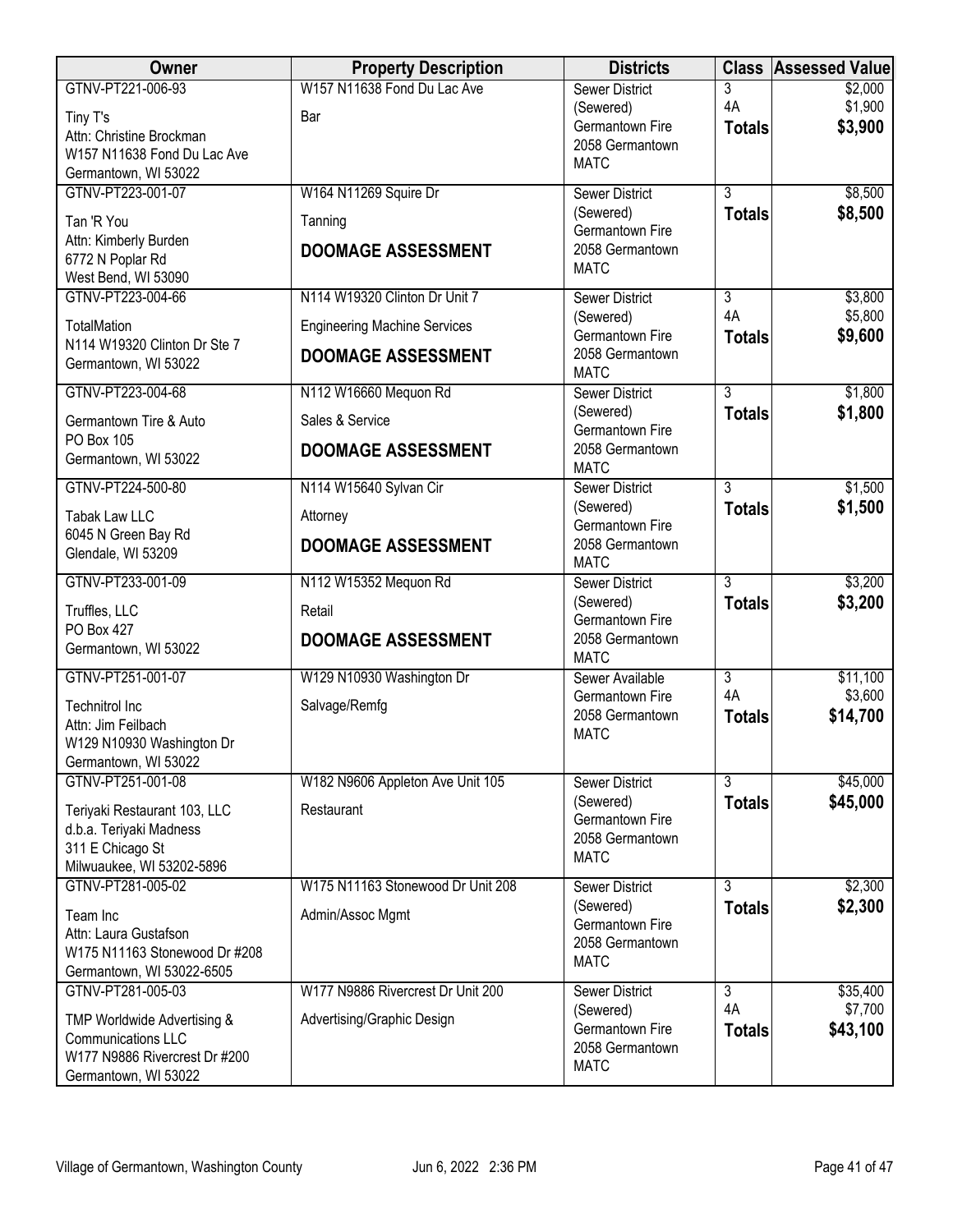| Owner                                                                                                      | <b>Property Description</b>                     | <b>Districts</b>                                                         |                                 | <b>Class Assessed Value</b> |
|------------------------------------------------------------------------------------------------------------|-------------------------------------------------|--------------------------------------------------------------------------|---------------------------------|-----------------------------|
| GTNV-PT333-004-99<br><b>Bridgestone Retail Operations, LLC</b>                                             | W184 N9667 Appleton Ave<br>Retail               | <b>Sewer District</b><br>(Sewered)                                       | 3<br>4A                         | \$2,500<br>\$8,600          |
| Attn: BOC Tax Dept<br>200 Fourth Ave S Ste 100                                                             |                                                 | Germantown Fire<br>2058 Germantown<br><b>MATC</b>                        | <b>Totals</b>                   | \$11,100                    |
| Nashville, TN 37201                                                                                        |                                                 |                                                                          |                                 |                             |
| GTNV-PT334-001-98<br>Tech Staff, Inc<br>W177 N9886 Rivercrest Dr #266                                      | W177 N9886 Rivercrest Dr Unit 266<br>Employment | <b>Sewer District</b><br>(Sewered)<br>Germantown Fire<br>2058 Germantown | $\overline{3}$<br><b>Totals</b> | \$11,100<br>\$11,100        |
| Germantown, WI 53022                                                                                       |                                                 | <b>MATC</b>                                                              |                                 |                             |
| GTNV-PT334-002-89<br>Sundance, Inc.                                                                        | N97 W17801 County Line Rd<br>Restaurant         | <b>Sewer District</b><br>(Sewered)<br>Germantown Fire                    | $\overline{3}$<br><b>Totals</b> | \$71,900<br>\$71,900        |
| d.b.a. Taco Bell<br>7915 Kensington Ct<br>Brighton, MI 48116                                               |                                                 | 2058 Germantown<br><b>MATC</b>                                           |                                 |                             |
| GTNV-PT334-002-90<br>Surge Martial Arts LLC                                                                | W188 N11927 Maple Rd<br><b>Martial Arts</b>     | <b>Sewer District</b><br>(Sewered)                                       | $\overline{3}$<br>4A            | \$20,000<br>\$500           |
| W188 N11927 Maple Rd<br>Germantown, WI 53022                                                               | <b>DOOMAGE ASSESSMENT</b>                       | Germantown Fire<br>2058 Germantown<br><b>MATC</b>                        | <b>Totals</b>                   | \$20,500                    |
| GTNV-PT342-004-95                                                                                          | W171 N10316 Wildrose Ln                         | <b>Sewer District</b>                                                    | 4A                              | \$300                       |
| Tri-Tech Heating & AC<br>Attn: Dale A Haferkorn<br>W171 N10316 Wildrose Ln<br>Germantown, WI 53022         | Heating/AC                                      | (Sewered)<br>Germantown Fire<br>2058 Germantown<br><b>MATC</b>           | <b>Totals</b>                   | \$300                       |
| GTNV-PT353-001-08                                                                                          | N128 W12735 Highland Rd                         | <b>Germantown Fire</b>                                                   | $\overline{3}$                  | \$700                       |
| Tangle of Germantown LLC<br>Attn: Renee Welnak<br>N128 W12735 Highland Rd<br>Germantown, WI 53022          | Salon<br><b>DOOMAGE ASSESSMENT</b>              | 2058 Germantown<br><b>MATC</b>                                           | 4A<br><b>Totals</b>             | \$200<br>\$900              |
| GTNV-PT353-001-10                                                                                          | (scattered)                                     | <b>Germantown Fire</b>                                                   | $\overline{3}$                  | \$1,900                     |
| Johnson Controls Security Solutions<br>Attn: Property Tax Dept<br>PO Box 5006<br>Boca Raton, FL 33431-0806 | <b>Security Services</b>                        | 2058 Germantown<br><b>MATC</b>                                           | <b>Totals</b>                   | \$1,900                     |
| GTNV-PT888-001-09                                                                                          | W177 N9886 Rivercrest Dr Unit 109               | <b>Sewer District</b>                                                    | $\overline{3}$                  | \$3,400                     |
| TIAA, FSB<br>630 N Central Expy Ste A<br>Plano, TX 75074                                                   | Leasing                                         | (Sewered)<br>Germantown Fire<br>2058 Germantown<br><b>MATC</b>           | <b>Totals</b>                   | \$3,400                     |
| GTNV-PT888-001-10                                                                                          | W190 N9855 Appleton Ave                         | Sewer Available                                                          | $\overline{3}$                  | \$3,000                     |
| Tax Services of America, Inc.<br>d.b.a. Jackson Hewitt Tax Service<br>PO Box 941290<br>Maitland, FL 32794  | <b>Tax Prep Services</b>                        | Germantown Fire<br>2058 Germantown<br><b>MATC</b>                        | 4A<br><b>Totals</b>             | \$100<br>\$3,100            |
| GTNV-PT888-001-17                                                                                          | N118 W18439 Bunsen Dr                           | <b>Sewer District</b>                                                    | $\overline{3}$                  | \$37,000                    |
| <b>GCW Capital, LLC</b><br>1220 Olympic Blvd                                                               | Warehouse/Storage                               | (Sewered)<br>Germantown Fire                                             | <b>Totals</b>                   | \$37,000                    |
| Santa Monica, CA 90404-0000                                                                                | <b>DOOMAGE ASSESSMENT</b>                       | 2058 Germantown<br><b>MATC</b>                                           |                                 |                             |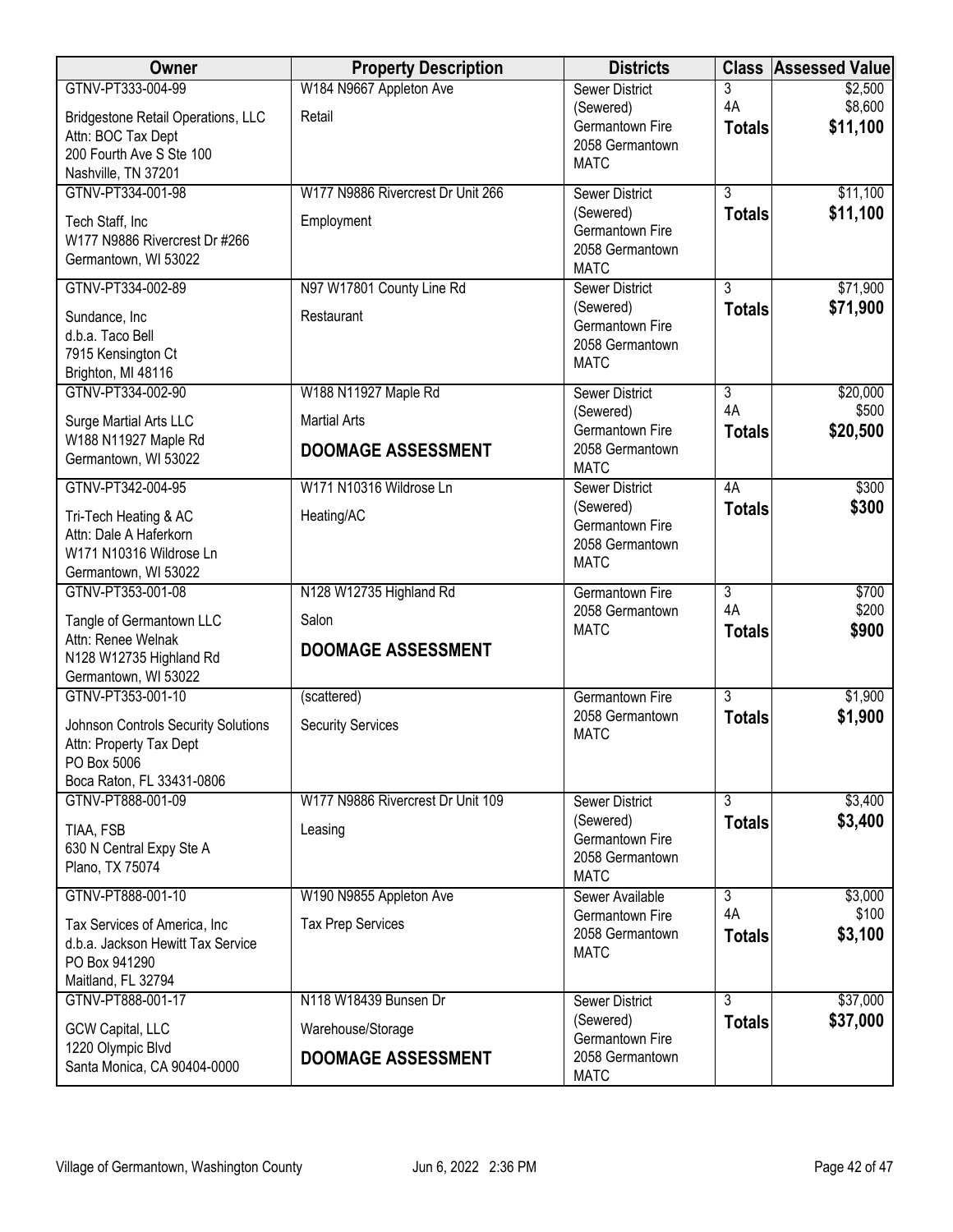| Owner                                                         | <b>Property Description</b>     | <b>Districts</b>                   | <b>Class</b>         | <b>Assessed Value</b> |
|---------------------------------------------------------------|---------------------------------|------------------------------------|----------------------|-----------------------|
| GTNV-PU224-001-05                                             | N112 W16298 Mequon Rd           | <b>Sewer District</b>              | 3                    | \$8,400               |
| Cami LLC                                                      | Retail                          | (Sewered)<br>Germantown Fire       | 4A                   | \$3,700               |
| d.b.a. UPS Store                                              |                                 | 2058 Germantown                    | <b>Totals</b>        | \$12,100              |
| N112 W16298 Mequon Rd                                         |                                 | <b>MATC</b>                        |                      |                       |
| Germantown, WI 53022                                          |                                 |                                    | $\overline{3}$       |                       |
| GTNV-PU224-005-91                                             | N112 W16200 Mequon Rd           | <b>Sewer District</b><br>(Sewered) | 4A                   | \$255,100<br>\$72,200 |
| Roundy's Wisconsin                                            | Grocery Retail                  | Germantown Fire                    | <b>Totals</b>        | \$327,300             |
| d.b.a. Ultra Mart LLC                                         |                                 | 2058 Germantown                    |                      |                       |
| Property Tax - 7th Floor                                      |                                 | <b>MATC</b>                        |                      |                       |
| 1014 Vine St<br>Cincinnati, OH 45202                          |                                 |                                    |                      |                       |
| GTNV-PU333-500-93                                             | N96 W18480 County Line Rd       | <b>Sewer District</b>              | $\overline{3}$       | \$74,800              |
|                                                               |                                 | (Sewered)                          | 4A                   | \$11,200              |
| <b>USBank National Association</b><br>Attn: Property Tax Dept | Leasing                         | Germantown Fire                    | <b>Totals</b>        | \$86,000              |
| 1310 Madrid St #100                                           |                                 | 2058 Germantown                    |                      |                       |
| Marshall, MN 56258                                            |                                 | <b>MATC</b>                        |                      |                       |
| GTNV-PU333-500-96                                             | N115 W18500 Edison Dr           | <b>Sewer District</b>              | $\overline{3}$       | \$2,200               |
| <b>USBank National Association</b>                            | Leasing                         | (Sewered)                          | <b>Totals</b>        | \$2,200               |
| Attn: Property Tax Dept                                       |                                 | Germantown Fire                    |                      |                       |
| 1310 Madrid St #100                                           |                                 | 2058 Germantown                    |                      |                       |
| Marshall, MN 56258                                            |                                 | <b>MATC</b>                        |                      |                       |
| GTNV-PV164-006                                                | N112 W17500 Mequon Rd           | Sewer Available                    | $\overline{3}$       | \$1,200               |
| Vitality Foodservice Inc                                      | Sales                           | Germantown Fire                    | <b>Totals</b>        | \$1,200               |
| Attn: Property Tax                                            |                                 | 2058 Germantown<br><b>MATC</b>     |                      |                       |
| PO Box 330219                                                 |                                 |                                    |                      |                       |
| Nashville, TN 37203                                           |                                 |                                    |                      |                       |
| GTNV-PV281-002-00                                             | W173 N10915 Bernies Way         | Sewer Available                    | $\overline{3}$<br>4A | \$27,800              |
| SSC Germantown Operating Company,                             | <b>Skilled Nursing Facility</b> | Germantown Fire<br>2058 Germantown |                      | \$18,800<br>\$46,600  |
| LLC 34463                                                     |                                 | <b>MATC</b>                        | <b>Totals</b>        |                       |
| Attn: Ryan, LLC Dept 306                                      |                                 |                                    |                      |                       |
| PO Box 4900<br>Scottsdale, AZ 85261-4900                      |                                 |                                    |                      |                       |
| GTNV-PV281-002-97                                             | W175 N11086 Stonewood Dr        | <b>Sewer District</b>              | $\overline{3}$       | \$58,500              |
|                                                               |                                 | (Sewered)                          | <b>Totals</b>        | \$58,500              |
| W175 N11086 Stonewood Dr<br>W175 N11086 Stonewood Dr          | Attorney                        | Germantown Fire                    |                      |                       |
| PO Box 550                                                    | <b>DOOMAGE ASSESSMENT</b>       | 2058 Germantown                    |                      |                       |
| Germantown, WI 53022                                          |                                 | <b>MATC</b>                        |                      |                       |
| GTNV-PV362-001-07                                             | N104 W13275 Donges Bay Rd       | Sewer Available                    |                      | \$11,800              |
| Clean Harbors, Inc.                                           | <b>Cleaning Services</b>        | Germantown Fire                    | 3                    | \$3,300               |
| PO Box 92108                                                  |                                 | 2058 Germantown                    | <b>Totals</b>        | \$15,100              |
| Austin, TX 78709                                              |                                 | <b>MATC</b>                        |                      |                       |
| GTNV-PV888-109-96                                             | N96 W17960 County Line Rd       | Sewer District                     | $\overline{3}$       | \$4,200               |
| Verdant Commercial Capital LLC                                | Leasing                         | (Sewered)                          | <b>Totals</b>        | \$4,200               |
| 625 1st St SE                                                 |                                 | Germantown Fire<br>2058 Germantown |                      |                       |
| Cedar Rapids, IA 52401                                        |                                 | <b>MATC</b>                        |                      |                       |
| GTNV-PV888-110                                                | N118 W18531 Bunsen Dr           | Sewer District                     | $\overline{3}$       | \$53,600              |
| The Victory Companies                                         | Residentail Home Builder        | (Sewered)                          | 4A                   | \$200                 |
| N118 W18531 Bunsen Dr                                         |                                 | Germantown Fire                    | <b>Totals</b>        | \$53,800              |
| Germantown, WI 53022                                          |                                 | 2058 Germantown                    |                      |                       |
|                                                               |                                 | <b>MATC</b>                        |                      |                       |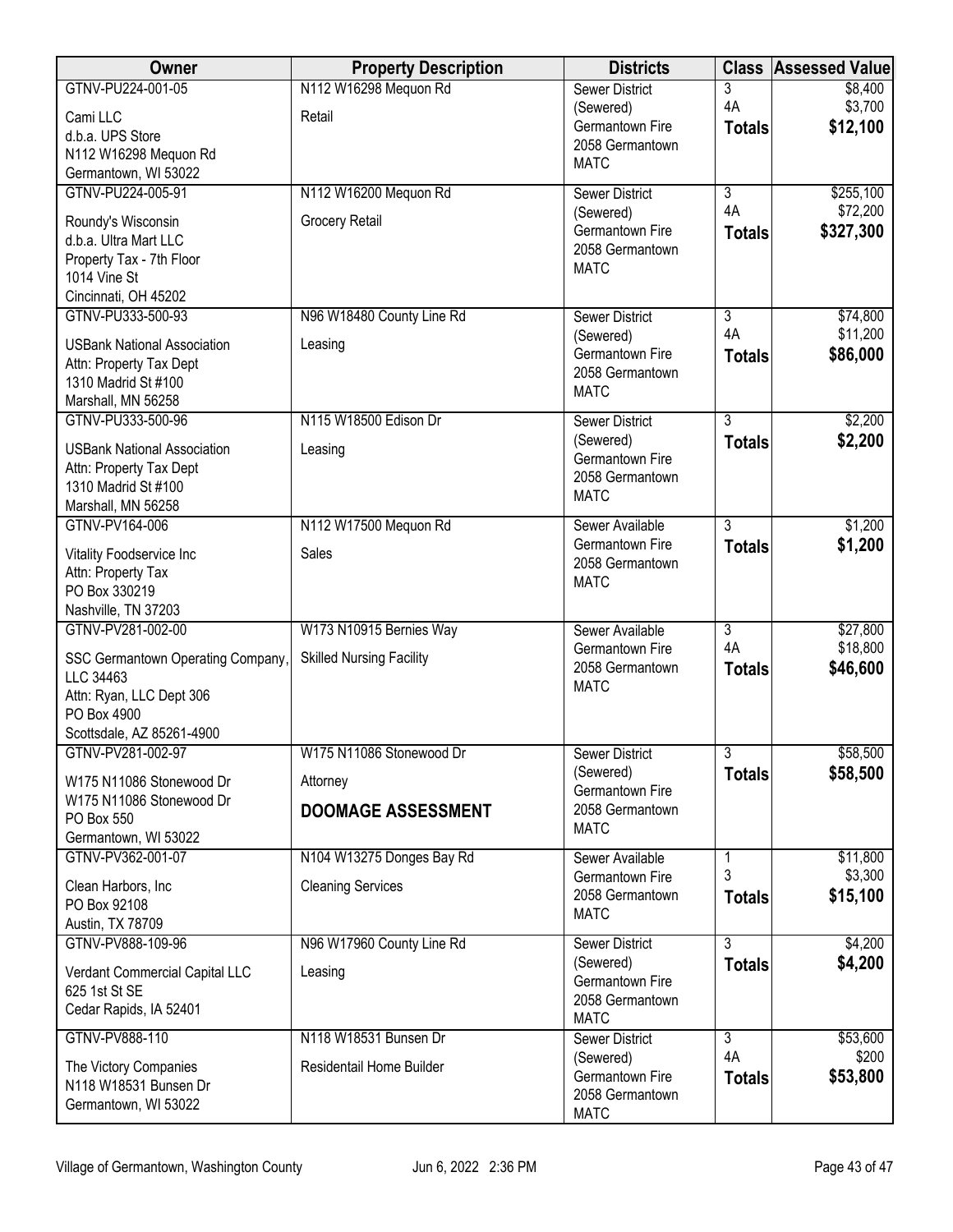| Owner                                                   | <b>Property Description</b>        | <b>Districts</b>                          |                      | <b>Class Assessed Value</b> |
|---------------------------------------------------------|------------------------------------|-------------------------------------------|----------------------|-----------------------------|
| GTNV-PV888-110-01                                       | W189 N11100 Kleinmann Dr           | <b>Sewer District</b>                     | 3                    | \$14,500                    |
| Valley Cabinet, Inc                                     | Cabinet Showroom                   | (Sewered)<br>Germantown Fire              | 4A<br><b>Totals</b>  | \$2,300<br>\$16,800         |
| W189 N11100 Kleinmann Dr                                |                                    | 2058 Germantown                           |                      |                             |
| Germantown, WI 53022                                    |                                    | <b>MATC</b>                               |                      |                             |
| GTNV-PV888-110-03                                       | N96 W18538 County Line Rd          | <b>Sewer District</b>                     | 4A                   | \$20,700                    |
| VIOC Franchising, Inc.                                  | Leased Signs Only                  | (Sewered)<br>Germantown Fire              | <b>Totals</b>        | \$20,700                    |
| PO Box 55630                                            |                                    | 2058 Germantown                           |                      |                             |
| Lexington, KY 40555                                     |                                    | <b>MATC</b>                               |                      |                             |
| GTNV-PW153-002-99                                       | W168 N12276 Century Ln             | <b>Germantown Fire</b><br>2058 Germantown | $\overline{3}$<br>4A | \$2,800<br>\$700            |
| W & E Radtke Inc                                        | <b>Wholesale Perennial Nursery</b> | <b>MATC</b>                               | <b>Totals</b>        | \$3,500                     |
| W168 N12276 Century Ln<br>Germantown, WI 53022          | <b>DOOMAGE ASSESSMENT</b>          |                                           |                      |                             |
| GTNV-PW201-005-00                                       | N120 W19129 Freistadt Rd           | <b>Sewer District</b>                     | $\overline{3}$       | \$717,400                   |
| Wago Corporation                                        | <b>Equipment Supplier</b>          | (Sewered)                                 | 4A                   | \$187,600                   |
| PO Box 1015                                             |                                    | Germantown Fire                           | <b>Totals</b>        | \$905,000                   |
| Germantown, WI 53022-0000                               | <b>DOOMAGE ASSESSMENT</b>          | 2058 Germantown<br><b>MATC</b>            |                      |                             |
| GTNV-PW204-050-78                                       | W188 N11261 Maple Rd               | <b>Sewer District</b>                     | $\overline{3}$       | \$1,300                     |
| JWerner Heating Inc                                     | Heating/AC                         | (Sewered)<br>Germantown Fire              | 4A<br><b>Totals</b>  | \$2,300<br>\$3,600          |
| Attn: Steve Lewandowski                                 |                                    | 2058 Germantown                           |                      |                             |
| W188 N11261 Maple Rd<br>Germantown, WI 53022            |                                    | <b>MATC</b>                               |                      |                             |
| GTNV-PW223-001-10                                       | W172 N11392 Division Rd            | <b>Sewer District</b>                     | 4A                   | \$1,000                     |
| WI Autumn Lane Exchangor LLC                            | Apartments/Rental                  | (Sewered)                                 | <b>Totals</b>        | \$1,000                     |
| d.b.a. River's Cove Apartments                          | <b>DOOMAGE ASSESSMENT</b>          | Germantown Fire<br>2058 Germantown        |                      |                             |
| 9757 NE Juanita Dr Ste 300                              |                                    | <b>MATC</b>                               |                      |                             |
| Kirkland, WA 98034<br>GTNV-PW223-006-94                 | W164 N11310 Squire Dr              | <b>Sewer District</b>                     | 3                    | \$85,400                    |
|                                                         | Child Care / ECH Education         | (Sewered)                                 | 4A                   | \$26,700                    |
| Willow Creek Childcare, Inc<br>Attn: Lindsay Mongoven   |                                    | Germantown Fire                           | <b>Totals</b>        | \$112,100                   |
| W164 N11310 Squire Dr                                   |                                    | 2058 Germantown<br><b>MATC</b>            |                      |                             |
| Germantown, WI 53022                                    |                                    |                                           |                      |                             |
| GTNV-PW223-050-03                                       | N112 W15237 Mequon Rd Unit 400     | <b>Sewer District</b>                     | $\overline{3}$<br>4A | \$6,200<br>\$100            |
| WI School of Massage Therapy                            | Education                          | (Sewered)<br>Germantown Fire              | <b>Totals</b>        | \$6,300                     |
| Attn: Mary A Mccluskey<br>N112 W15237 Mequon Rd Ste 400 |                                    | 2058 Germantown                           |                      |                             |
| Germantown, WI 53022                                    |                                    | <b>MATC</b>                               |                      |                             |
| GTNV-PW223-500-02                                       | W164 N11380 Squire Dr              | <b>Sewer District</b>                     | $\overline{3}$       | \$400                       |
| Denco Car Wash, LLC                                     | Car Wash                           | (Sewered)                                 | 4A                   | \$900                       |
| W164 N11897 Fond Du Lac Ave                             | <b>DOOMAGE ASSESSMENT</b>          | Germantown Fire<br>2058 Germantown        | <b>Totals</b>        | \$1,300                     |
| Germantown, WI 53022-0000                               |                                    | <b>MATC</b>                               |                      |                             |
| GTNV-PW224-001-08                                       | N112 W16290 Mequon Rd              | <b>Sewer District</b>                     | 3                    | \$400                       |
| White House of Music Inc                                | Retail                             | (Sewered)<br>Germantown Fire              | 4A                   | \$10,200                    |
| Attn: Christopher White                                 |                                    | 2058 Germantown                           | <b>Totals</b>        | \$10,600                    |
| 2101 N Springdale Rd<br>Waukehsa, WI 53186              |                                    | <b>MATC</b>                               |                      |                             |
|                                                         |                                    |                                           |                      |                             |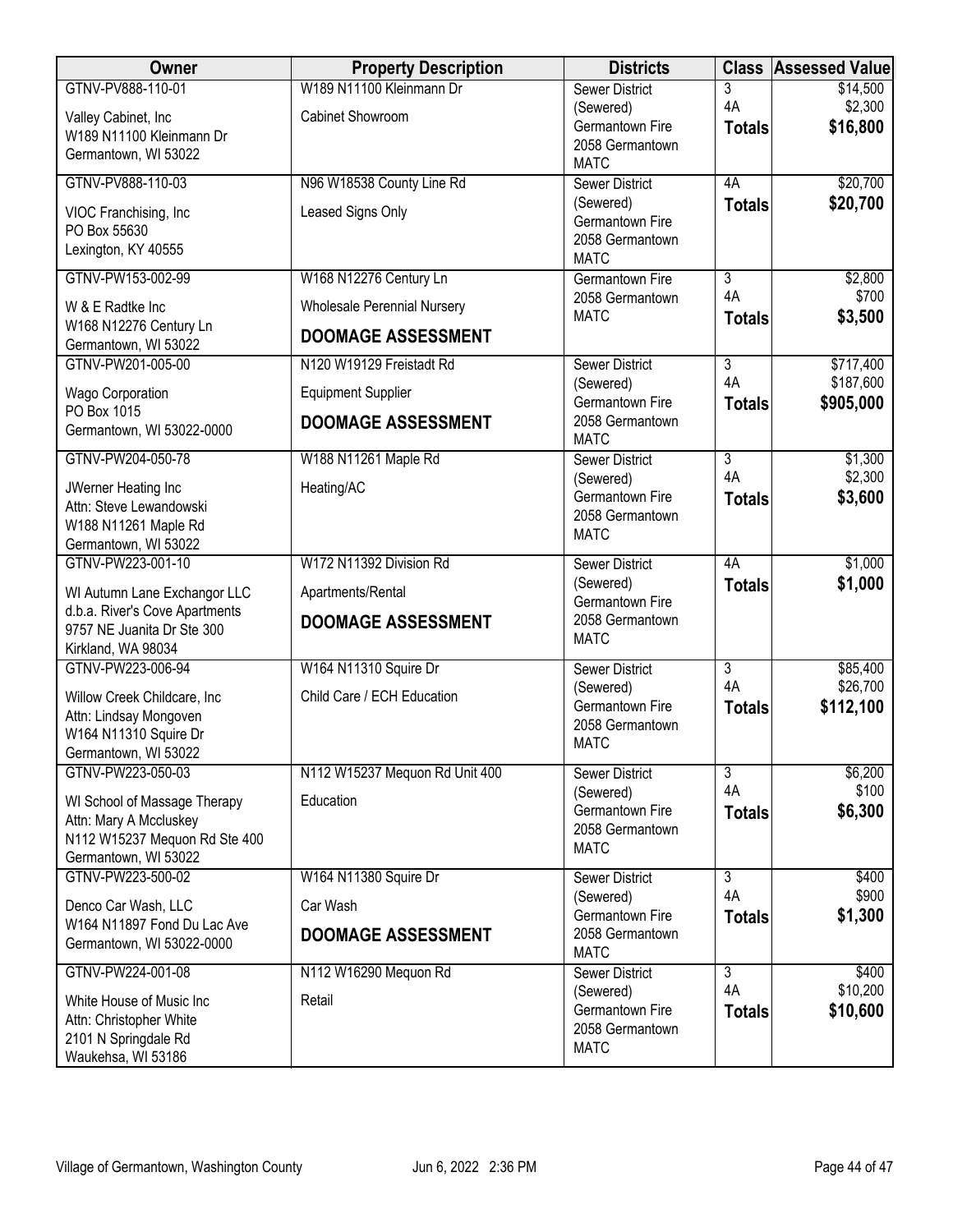| Owner                                     | <b>Property Description</b>  | <b>Districts</b>                   |                      | <b>Class Assessed Value</b> |
|-------------------------------------------|------------------------------|------------------------------------|----------------------|-----------------------------|
| GTNV-PW224-005-92                         | W156 N11261 Pilgrim Rd       | <b>Sewer District</b>              | 3                    | \$229,900                   |
| Walgreen Co                               | Retail                       | (Sewered)                          | 4A                   | \$400                       |
| d.b.a. Walgreen Co 05427-S-Ppt            |                              | Germantown Fire<br>2058 Germantown | <b>Totals</b>        | \$230,300                   |
| 300 Wilmot Rd MS#3301                     |                              | <b>MATC</b>                        |                      |                             |
| Deerfield, IL 60015                       |                              |                                    |                      |                             |
| GTNV-PW244-087-92                         | N116 W12535 Elm Ln           | Sewer Available<br>Germantown Fire | 4A                   | \$100                       |
| Wirth Services Inc                        | Landscaping                  | 2058 Germantown                    | <b>Totals</b>        | \$100                       |
| Attn: Steven Wirth                        |                              | <b>MATC</b>                        |                      |                             |
| N116 W12535 Elm Ln                        |                              |                                    |                      |                             |
| Germantown, WI 53022<br>GTNV-PW264-052-98 | W140 N10455 Fond Du Lac Ave  | <b>Sewer District</b>              | $\overline{3}$       | \$8,000                     |
|                                           |                              | (Sewered)                          | <b>Totals</b>        | \$8,000                     |
| Weissman Automotive Inc                   | Garage/Repair Service        | Germantown Fire                    |                      |                             |
| W140 N10455 Fond Du Lac Ave               | <b>DOOMAGE ASSESSMENT</b>    | 2058 Germantown                    |                      |                             |
| Germantown, WI 53022                      |                              | <b>MATC</b>                        |                      |                             |
| GTNV-PW272-060-71                         | N112 W17171 Mequon Rd        | <b>Sewer District</b>              | $\overline{3}$       | \$82,100                    |
| <b>Westbury Bank</b>                      | Banking                      | (Sewered)                          | <b>Totals</b>        | \$82,100                    |
| N16 W23250 Stone Ridge Dr                 |                              | Germantown Fire<br>2058 Germantown |                      |                             |
| Ste 5                                     |                              | <b>MATC</b>                        |                      |                             |
| Waukesha, WI 53188-1194                   |                              |                                    |                      |                             |
| GTNV-PW281-068-92                         | N128 W20563 Holy Hill Rd     | Sewer Available                    | $\overline{3}$       | \$8,400                     |
| Wetterau Homestead Inc                    | Trucking & Warehousing       | Germantown Fire<br>2058 Germantown | 4A                   | \$300<br>\$8,700            |
| PO Box 281                                |                              | <b>MATC</b>                        | <b>Totals</b>        |                             |
| Richfield, WI 53076                       |                              |                                    |                      |                             |
| GTNV-PW281-068-93                         | N112 W15568 Mequon Rd Unit 6 | Sewer District                     | $\overline{3}$<br>4A | \$3,700<br>\$1,100          |
| WFA, LLC                                  | <b>Professional Services</b> | (Sewered)<br>Germantown Fire       | <b>Totals</b>        | \$4,800                     |
| PO Box 127                                |                              | 2058 Germantown                    |                      |                             |
| Germantown, WI 53022                      |                              | <b>MATC</b>                        |                      |                             |
| GTNV-PW284-048-88                         | W172 N10415 Division Rd      | <b>Sewer District</b>              | $\overline{3}$       | \$2,900                     |
| Wendland Landscape Services, Inc          | Landscaping                  | (Sewered)                          | 4A                   | \$400                       |
| d.b.a. Wendland Nursery                   |                              | Germantown Fire                    | <b>Totals</b>        | \$3,300                     |
| W172 N10415 Division Rd                   |                              | 2058 Germantown<br><b>MATC</b>     |                      |                             |
| Germantown, WI 53022                      |                              |                                    |                      |                             |
| GTNV-PW293-110-06                         | W201 N10451 Appleton Ave     | <b>Germantown Fire</b>             | $\overline{3}$       | \$100                       |
| Kalim M Beg                               | C-Store                      | 2058 Germantown                    | <b>Totals</b>        | \$100                       |
| 9425 W Brown Deer Rd                      | <b>DOOMAGE ASSESSMENT</b>    | <b>MATC</b>                        |                      |                             |
| Milwaukee, WI 53224                       |                              |                                    |                      |                             |
| GTNV-PW333-001-09                         | W188 N9820 Appleton Ave      | <b>Sewer District</b>              | $\overline{3}$       | \$45,400                    |
| <b>Waterstone Bank SSB</b>                | Banking                      | (Sewered)<br>Germantown Fire       | 4A                   | \$1,300                     |
| 11200 W Plank Ct                          |                              | 2058 Germantown                    | <b>Totals</b>        | \$46,700                    |
| Wauwatosa, WI 53226                       |                              | <b>MATC</b>                        |                      |                             |
| GTNV-PW333-002-07                         | W190 N9855 Appleton Ave      | Sewer Available                    | $\overline{3}$       | \$880,900                   |
| Wal-Mart Stores LP                        | Retail                       | Germantown Fire                    | 4A                   | \$15,400                    |
| PO Box 8050                               |                              | 2058 Germantown                    | <b>Totals</b>        | \$896,300                   |
| Ms 0555                                   |                              | <b>MATC</b>                        |                      |                             |
| Bentonville, AR 72716-0555                |                              |                                    |                      |                             |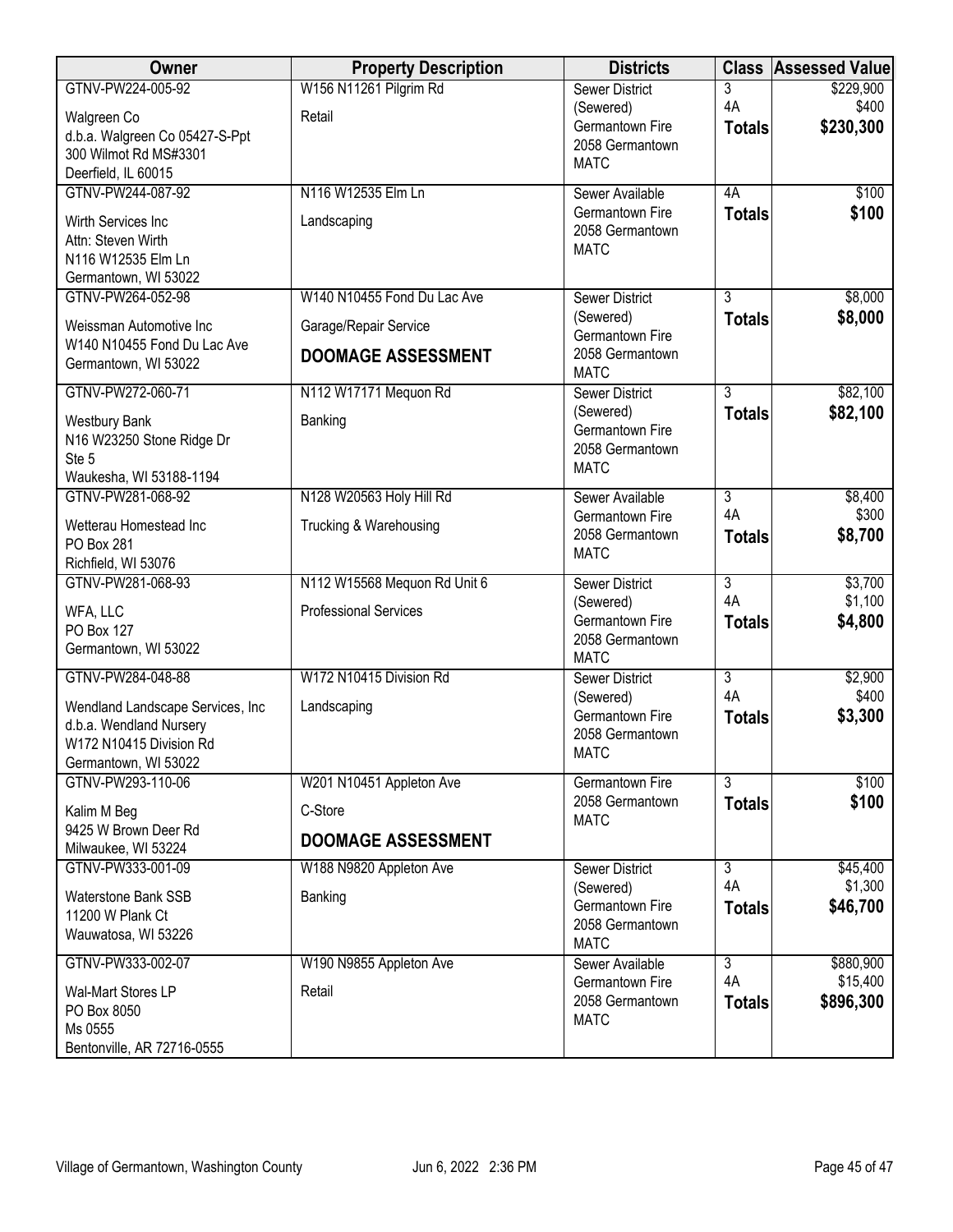| Owner                                                    | <b>Property Description</b> | <b>Districts</b>                   |                      | <b>Class Assessed Value</b> |
|----------------------------------------------------------|-----------------------------|------------------------------------|----------------------|-----------------------------|
| GTNV-PW334-090-86                                        | N96 W17600 County Line Rd   | <b>Sewer District</b>              | 3                    | \$2,500                     |
| Bridgeman Foods II Inc                                   | Restaurant                  | (Sewered)                          | 4A                   | \$400                       |
| d.b.a. Wendy's #18                                       |                             | Germantown Fire<br>2058 Germantown | <b>Totals</b>        | \$2,900                     |
| 3309 Collins Ln                                          |                             | <b>MATC</b>                        |                      |                             |
| Louisville, KY 40245                                     |                             |                                    |                      |                             |
| GTNV-PW666-004-98                                        | (scattered)                 | <b>Germantown Fire</b>             | 4A                   | \$146,500                   |
| Waste Management of Wisconsin, Inc                       | MIS <sub>1</sub>            | 2058 Germantown<br><b>MATC</b>     | <b>Totals</b>        | \$146,500                   |
| Attn: Marvin F Poer & Company                            |                             |                                    |                      |                             |
| PO Box 802206                                            |                             |                                    |                      |                             |
| Dallas, TX 75230<br>GTNV-PW666-201-06                    | N96 W17990 County Line Rd   | <b>Sewer District</b>              | $\overline{3}$       | \$177,400                   |
|                                                          |                             | (Sewered)                          | 4A                   | \$11,000                    |
| Blazin Wings, Inc                                        | Restaurant                  | Germantown Fire                    | <b>Totals</b>        | \$188,400                   |
| d.b.a. Germantown 31000520<br>11000 Richmond Ave Ste 350 |                             | 2058 Germantown                    |                      |                             |
| Houston, TX 77042-6702                                   |                             | <b>MATC</b>                        |                      |                             |
| GTNV-PW888-001-05                                        | (scattered)                 | Germantown Fire                    | $\overline{3}$       | \$10,500                    |
| Wabasha Leasing LLC                                      | Leasing                     | 2058 Germantown                    | <b>Totals</b>        | \$10,500                    |
| PO Box 80615                                             |                             | <b>MATC</b>                        |                      |                             |
| Indianapolis, IN 46280                                   |                             |                                    |                      |                             |
| GTNV-PW888-116-95                                        | W175 N11163 Stonewood Dr    | <b>Sewer District</b>              | $\overline{3}$       | \$1,000                     |
| Wells Fargo Financial Leasing Inc                        | Leasing                     | (Sewered)                          | <b>Totals</b>        | \$1,000                     |
| 800 Walnut St                                            |                             | Germantown Fire                    |                      |                             |
| F0005-041                                                |                             | 2058 Germantown<br><b>MATC</b>     |                      |                             |
| Des Moines, IA 50309                                     |                             |                                    |                      |                             |
| GTNV-PW888-121-09                                        | W156 N11355 Pilgrim Rd      | <b>Sewer District</b>              | $\overline{3}$       | \$4,200                     |
| White Rice Advertising                                   | Advertising                 | (Sewered)<br>Germantown Fire       | <b>Totals</b>        | \$4,200                     |
| W156 N11355 Pilgrim Rd                                   |                             | 2058 Germantown                    |                      |                             |
| Germantown, WI 53022                                     |                             | <b>MATC</b>                        |                      |                             |
| GTNV-PW888-121-10                                        | N112 W13131 Mequon Rd       | Sewer Available                    | 3                    | \$188,400                   |
| Weimer Bearing & Transmission                            | Distributor                 | Germantown Fire                    | <b>Totals</b>        | \$188,400                   |
| N112 W13131 Mequon Rd                                    |                             | 2058 Germantown                    |                      |                             |
| PO Box 400                                               |                             | <b>MATC</b>                        |                      |                             |
| Germantown, WI 53022                                     |                             |                                    |                      |                             |
| GTNV-PW999-004-00                                        | W180 N11691 River Ln        | <b>Sewer District</b>              | $\overline{3}$<br>4A | \$1,170,300                 |
| Wacker Neuson Corp                                       | Sales & Service             | (Sewered)<br>Germantown Fire       | <b>Totals</b>        | \$2,500<br>\$1,172,800      |
| 1100 Peachtree St NE Ste 1200                            |                             | 2058 Germantown                    |                      |                             |
| Atlanta, GA 30309                                        |                             | <b>MATC</b>                        |                      |                             |
| GTNV-PX888-122-78                                        | N106 W13150 Bradley Way     | <b>Sewer District</b>              | $\overline{3}$       | \$5,800                     |
| Xerox Corporation                                        | Leasing                     | (Sewered)                          | <b>Totals</b>        | \$5,800                     |
| Attn: Property Tax Dept                                  |                             | Germantown Fire                    |                      |                             |
| PO Box 9601                                              |                             | 2058 Germantown<br><b>MATC</b>     |                      |                             |
| Webster, NY 14580                                        |                             |                                    |                      |                             |
| GTNV-PX888-122-79                                        | (scattered)                 | <b>Sewer District</b>              | 3                    | \$12,500                    |
| Xerox Financial Services, LLC                            | Leasing                     | (Sewered)<br>Germantown Fire       | <b>Totals</b>        | \$12,500                    |
| Attn: Property Tax Dept                                  |                             | 2058 Germantown                    |                      |                             |
| PO Box 909                                               |                             | <b>MATC</b>                        |                      |                             |
| Webster, NY 14580                                        |                             |                                    |                      |                             |